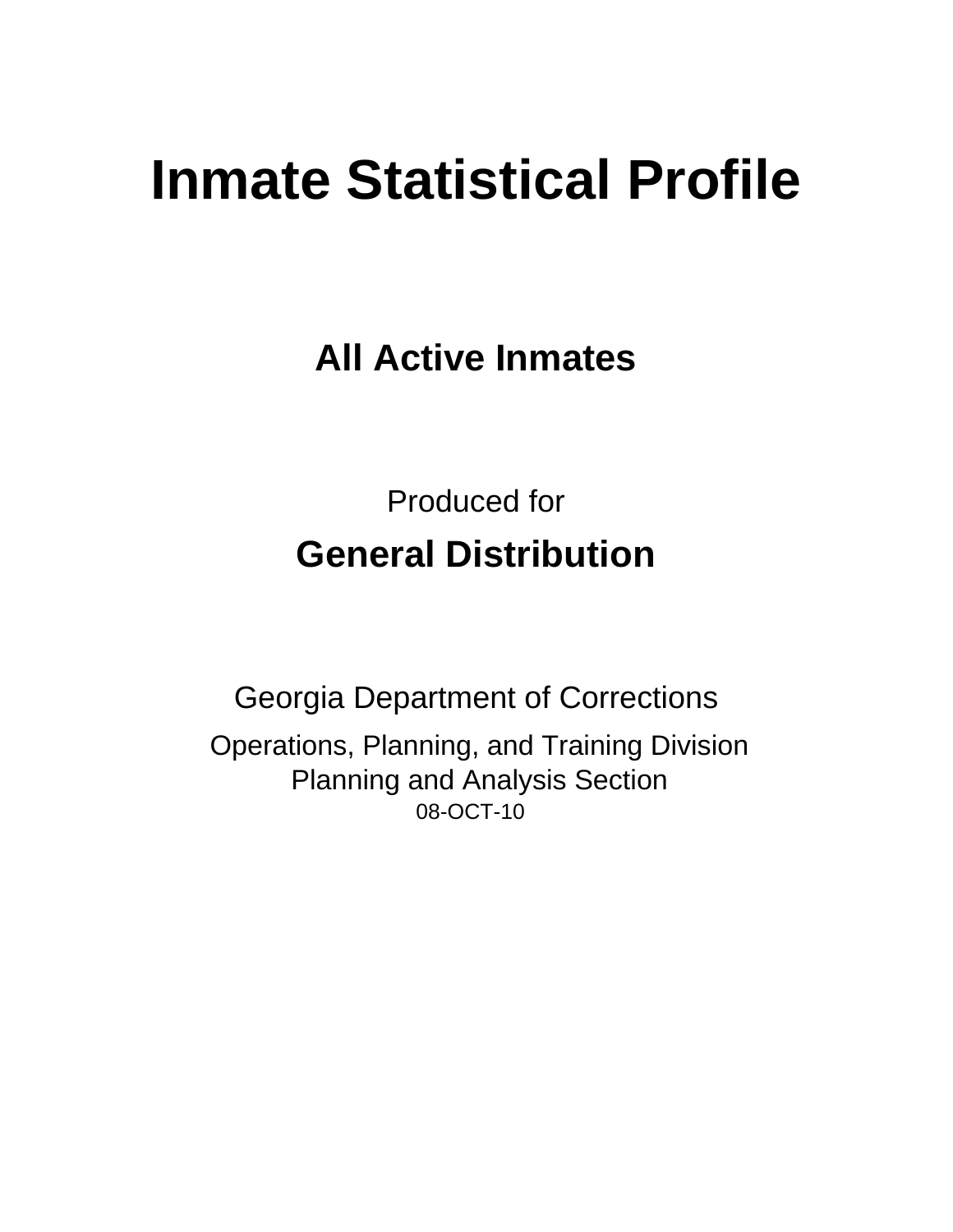**Inmate Statistical Profile 08-OCT-10** Contents

**All Active Inmates** 

Produced for General Distribution

## **Table of Contents**

|    | <b>Demographic information</b>                                       |
|----|----------------------------------------------------------------------|
|    | 5 Current age, broken out in ten year age groups                     |
|    | 6 Race group                                                         |
|    | 7 Hispanic Origin                                                    |
|    | 8 Marital status, self-reported at entry to prison                   |
|    | 9 Number of children, self-reported at entry to prison               |
|    | 10 Religious affiliation, self-reported at entry to prison           |
|    | 11 Home county - self-reported at entry to prison                    |
|    | 16 Socioeconomic class, self-reported at entry to prison             |
|    | 17 Environment to age 16, self-reported at entry to prison           |
|    | 18 Guardian status to age 16, self-reported at entry to prison       |
|    | 19 Employment status before prison, self-reported at entry to prison |
|    | 20 Age at admission                                                  |
|    | 22 Height, measured at entry to prison                               |
|    | 23 Weight, measured at entry to prison                               |
|    | 25 Military service                                                  |
|    | <b>Correctional information</b>                                      |
|    | 26 Type of admission to prison                                       |
|    | 27 Current / last security status                                    |
|    | 28 Current / last institution type                                   |
|    | 29 Institution type - transitional centers                           |
|    | 30 Institution type - mental hospitals                               |
|    | 31 Institution type - county prisons                                 |
|    | 32 Institution type - state prisons                                  |
|    | 33 Institution type - private prisons                                |
|    | 34 Institution type - prison annexes                                 |
| 35 | Institution type - pre-release centers                               |
|    | 36 Institution type - inmate boot camp                               |
|    | 37 Number of disciplinary reports                                    |
|    | 38 Number of transfers                                               |
|    | 39 Number of escapes                                                 |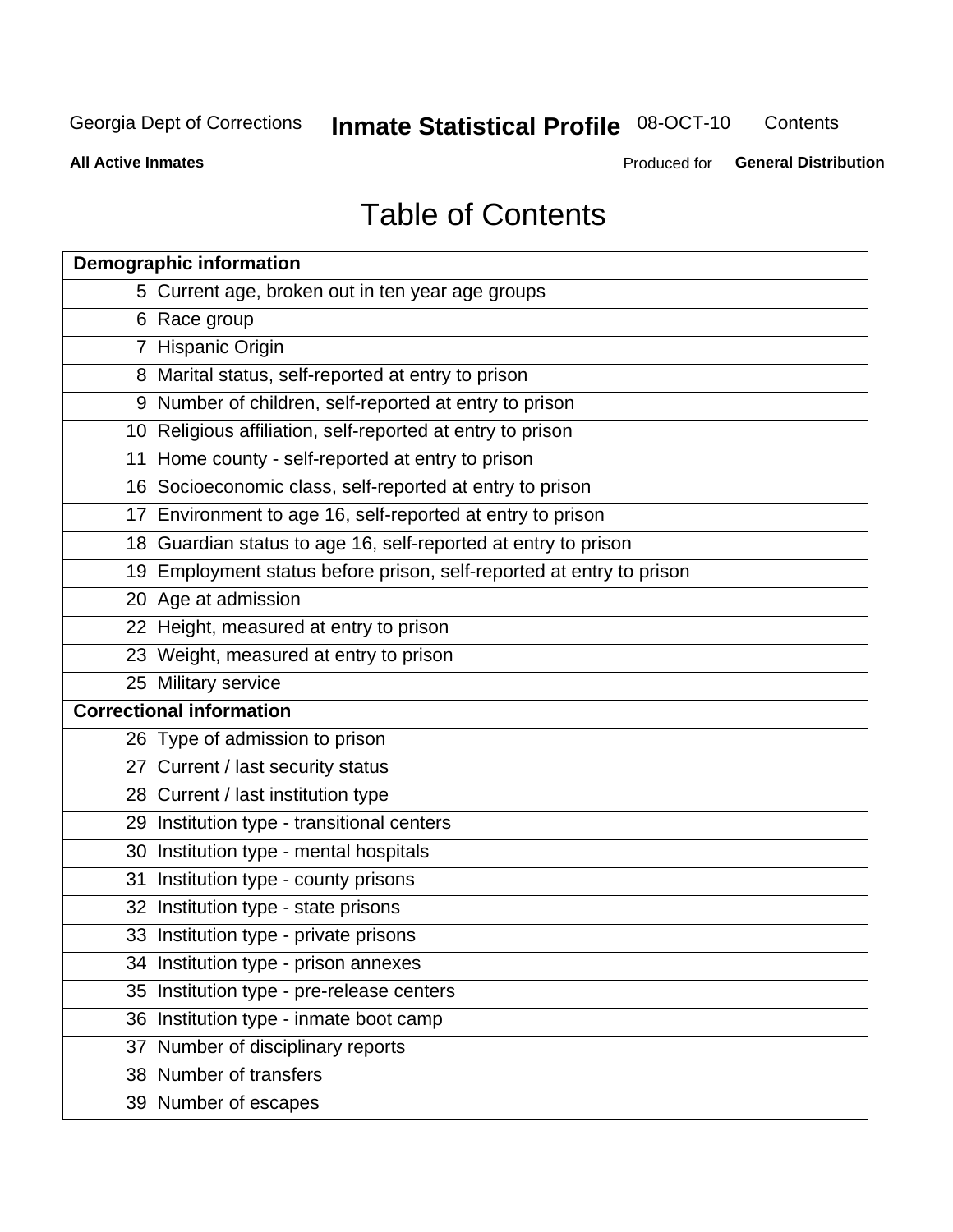## **Inmate Statistical Profile 08-OCT-10**

Contents

**All Active Inmates** 

Produced for General Distribution

## **Table of Contents**

| <b>Correctional information</b>                                  |  |  |  |  |  |  |
|------------------------------------------------------------------|--|--|--|--|--|--|
| 41 Probable future release type of still active inmates          |  |  |  |  |  |  |
| 42 Time served in current (or last) institution                  |  |  |  |  |  |  |
| Educational, psychological and physical information              |  |  |  |  |  |  |
| 40 Culture fair IQ scores                                        |  |  |  |  |  |  |
| 43 Highest grade level attained                                  |  |  |  |  |  |  |
| 44 Culture fair IQ scores                                        |  |  |  |  |  |  |
| 45 Wide Range Achievement Test (WRAT) reading score              |  |  |  |  |  |  |
| 46 Wide Range Achievement Test (WRAT) math score                 |  |  |  |  |  |  |
| 47 Wide Range Achievement Test (WRAT) spelling score             |  |  |  |  |  |  |
| 48 Scope of substance abuse - summary                            |  |  |  |  |  |  |
| 49 Scope of substance abuse - detail                             |  |  |  |  |  |  |
| 50 Current / last mental health treatment level                  |  |  |  |  |  |  |
| 51 PULHESDWIT medical scale - 'P' overall condition ('P'hysical) |  |  |  |  |  |  |
| 52 PULHESDWIT medical scale - 'U' upper body                     |  |  |  |  |  |  |
| 53 PULHESDWIT medical scale - 'L' lower body                     |  |  |  |  |  |  |
| 54 PULHESDWIT medical scale - 'H' hearing                        |  |  |  |  |  |  |
| 55 PULHESDWIT medical scale - 'E' vision                         |  |  |  |  |  |  |
| 56 PULHESDWIT medical scale -'S' psychiatric                     |  |  |  |  |  |  |
| 57 PULHESDWIT medical scale - 'D' dental                         |  |  |  |  |  |  |
| 58 PULHESDWIT medical scale - 'W' work ability                   |  |  |  |  |  |  |
| 59 PULHESDWIT medical scale - 'I' impairment                     |  |  |  |  |  |  |
| 60 PULHESDWIT medical scale - 'T' transportability               |  |  |  |  |  |  |
| 61 Criminality in family, self-reported                          |  |  |  |  |  |  |
| 62 Alcoholism in family, self-reported                           |  |  |  |  |  |  |
| 63 Drug abuse in family, self-reported                           |  |  |  |  |  |  |
| 64 Subjected to frequent beatings, self-reported                 |  |  |  |  |  |  |
| 65 Father absent during inmate's childhood                       |  |  |  |  |  |  |
| 66 Mother absent during inmate's childhood                       |  |  |  |  |  |  |
| 67 Inmate diagnosed as manipulative                              |  |  |  |  |  |  |
| 68 Inmate diagnosed as assaultive                                |  |  |  |  |  |  |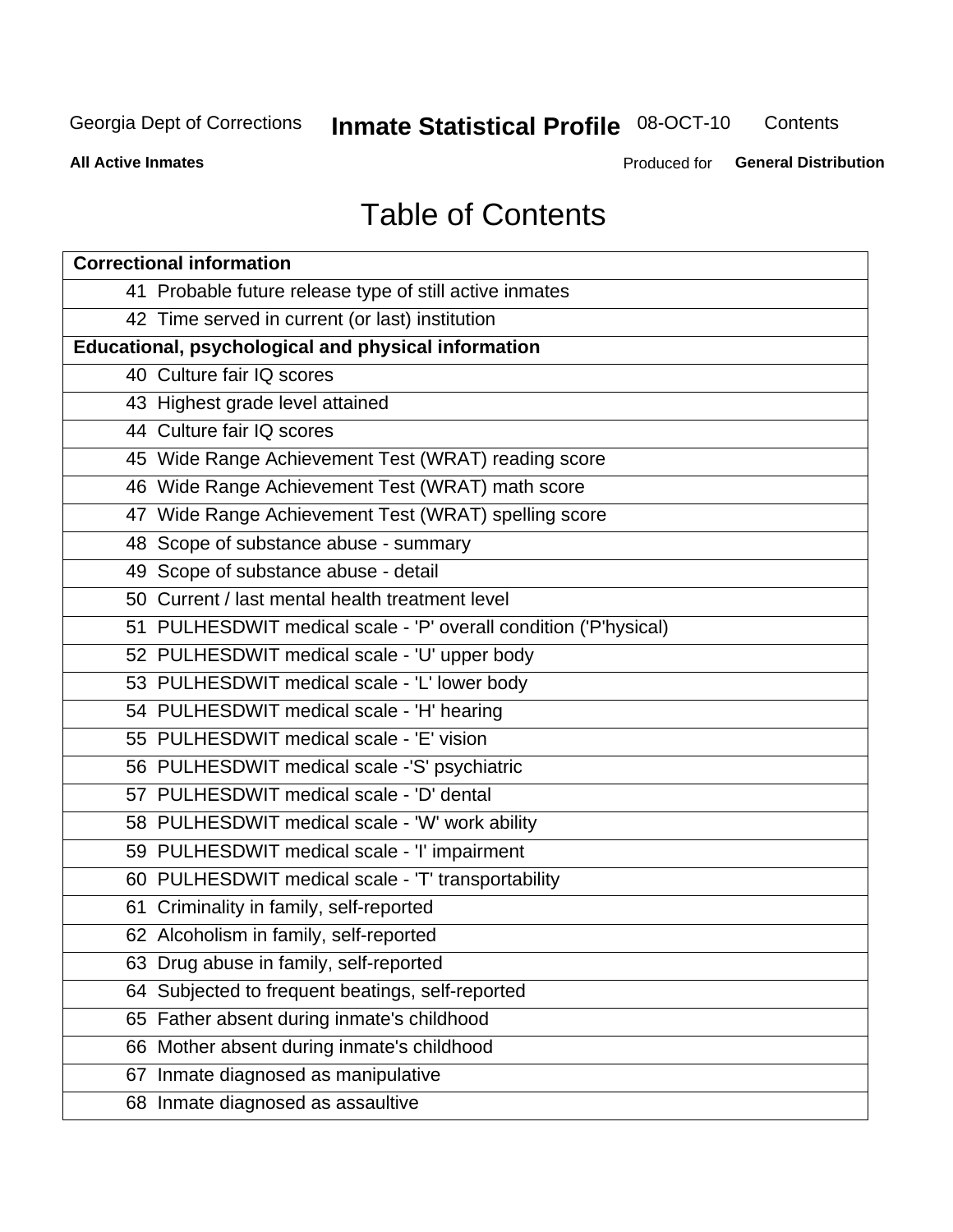## **Inmate Statistical Profile 08-OCT-10**

Contents

**All Active Inmates** 

Produced for General Distribution

## **Table of Contents**

| <b>Crimes and criminal history information</b>                 |
|----------------------------------------------------------------|
| 69 Number of prior Georgia incarcerations                      |
| 70 Prison sentence in years                                    |
| 71 Primary offense, broken out into felonies vs misdemeanors   |
| 72 Primary offense, broken out into six broad crime categories |
| 73 Primary offense, detailed offense code                      |
| 81 County of conviction of primary offense                     |
| 86 Circuit of conviction of primary offense                    |
| 88 Years served (jail + prison) in this incarceration          |
| <b>Medical information</b>                                     |
| 89 Results of most recent HIV test                             |
| 90 Results of most recent tuberculosis test                    |
| 91 Results of most recent syphilis test                        |
| 92 Results of most recent Hepatitis-C test                     |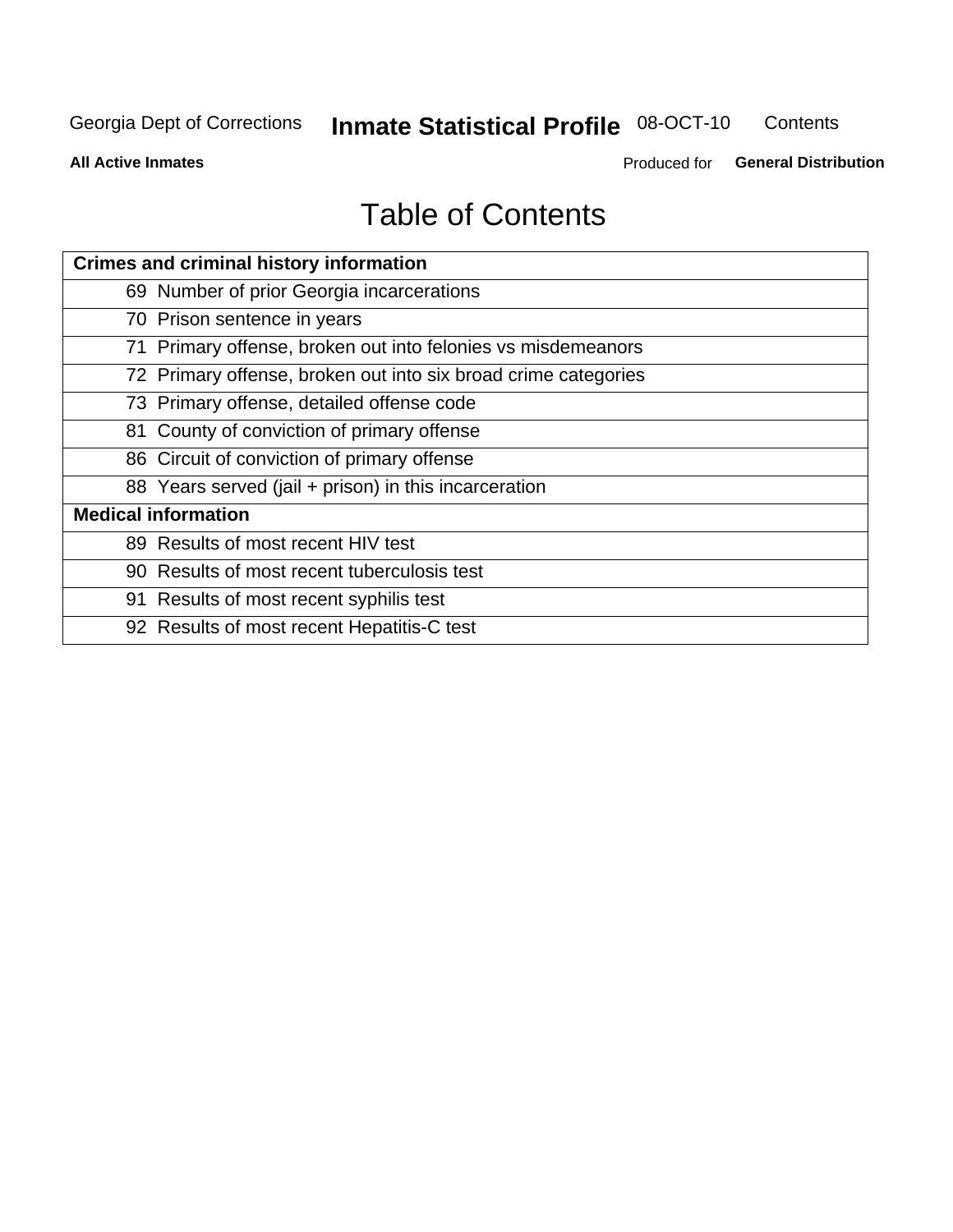### **All Active Inmates**

### Produced for General Distribution

## Current age, broken out in ten-year age groups

COL % - percent each COUNT is of its particular column

|                          |              | <b>Male</b> |        |              | <b>Female</b> |       | <b>Total</b> |               |
|--------------------------|--------------|-------------|--------|--------------|---------------|-------|--------------|---------------|
| <b>Current Age</b>       | <b>Count</b> | Col %       | Row %  | <b>Count</b> | Col %         | Row % | <b>Total</b> | Col %         |
| <b>Teens (1-19)</b>      | 1,021        | 2.08%       | 97.24% | 29           | 0.80%         | 2.76% | 1,050        | 1.99%         |
| <b>Twenties (20-29)</b>  | 15,267       | 31.13%      | 93.71% | 1,025        | 28.26%        | 6.29% | 16,292       | 30.94%        |
| <b>Thirties (30-39)</b>  | 14,402       | 29.37%      | 92.46% | 1,174        | 32.37%        | 7.54% |              | 15,576 29.58% |
| <b>Forties (40-49)</b>   | 11,084       | 22.60%      | 91.82% | 986          | 27.19%        | 8.17% | 12,071       | 22.92%        |
| <b>Fifties (50-59)</b>   | 5,658        | 11.54%      | 94.25% | 345          | 9.51%         | 5.75% | 6.003        | 11.40%        |
| <b>Sixties (60-69)</b>   | 1,378        | 2.81%       | 95.96% | 58           | 1.60%         | 4.04% | 1,436        | 2.73%         |
| Seventy + (70 and above) | 227          | 0.46%       | 95.78% | 10           | 0.28%         | 4.22% | 237          | 0.45%         |
| <b>Total Reported</b>    | 49,037       | 100%        | 93.11% | 3,627        | 100%          | 6.89% | 52,665       | 100.0%        |

| <b>Not Reported</b>   |        |       |        |
|-----------------------|--------|-------|--------|
| <b>Total</b><br>Grand | 49,037 | 3,627 | 52,665 |

| <b>Mean</b><br>(average) | 36.47    | 36.64 | 36.48 |
|--------------------------|----------|-------|-------|
| Median (middle)          | つん<br>vu | 36    | 35    |
| Mode<br>(most frequent)  | 30       | 30    | 30    |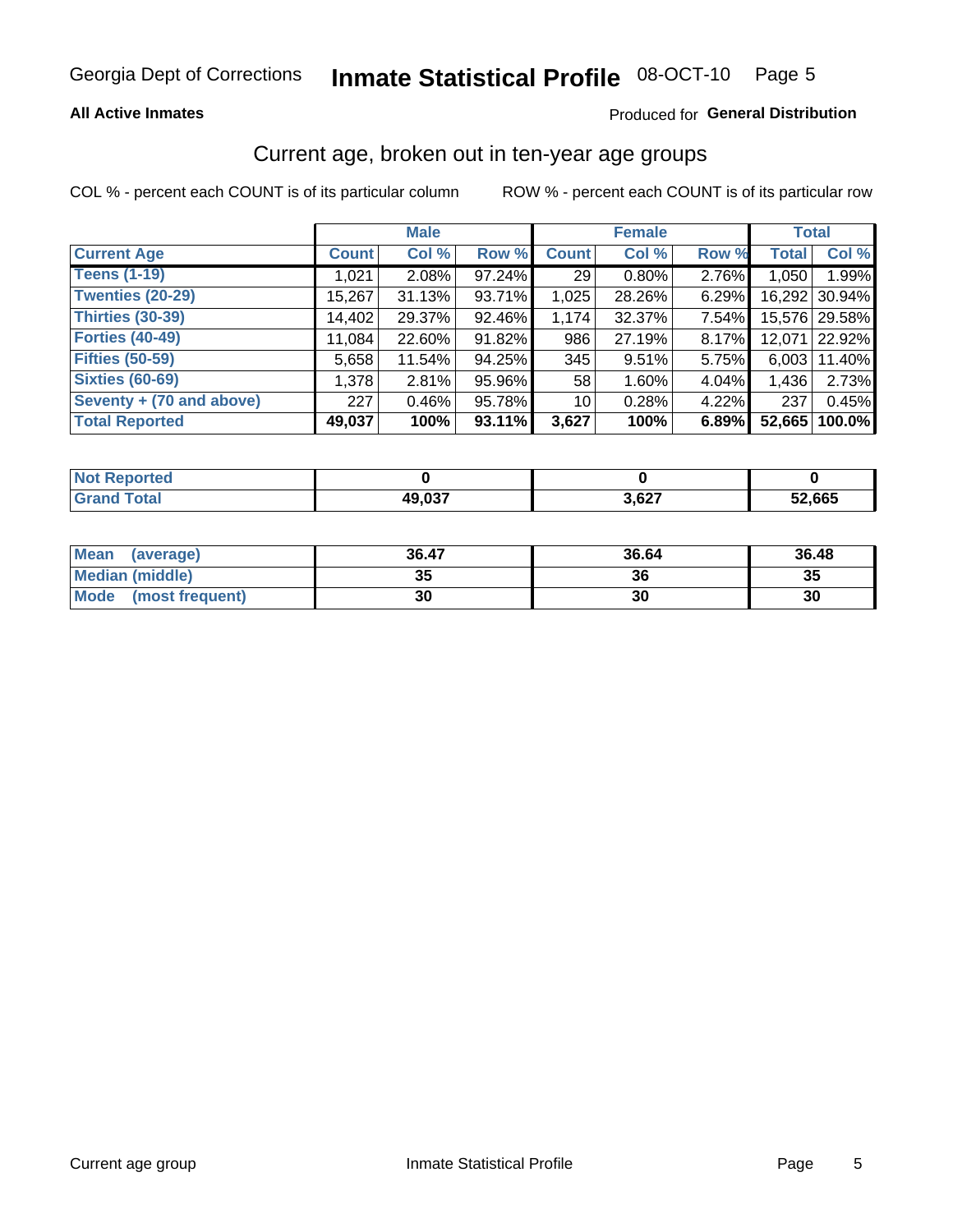#### Inmate Statistical Profile 08-OCT-10 Page 6

#### **All Active Inmates**

### Produced for General Distribution

## Race group

COL % - percent each COUNT is of its particular column

|                                   |                 | <b>Male</b> |        |             | <b>Female</b> |          |              | <b>Total</b> |  |
|-----------------------------------|-----------------|-------------|--------|-------------|---------------|----------|--------------|--------------|--|
| <b>Race Group</b>                 | <b>Count</b>    | Col %       |        | Row % Count | Col %         | Row %    | <b>Total</b> | Col %        |  |
| <b>White</b>                      | 15,432          | 31.47%      | 89.02% | ,902        | 52.44%        | 10.97%   | 17,335       | 32.92%       |  |
| <b>Black</b><br>2                 | 31,314          | 63.86%      | 94.97% | .660        | 45.77%        | $5.03\%$ | 32,974       | 62.61%       |  |
| <b>Other</b><br>5                 | 53              | .11%        | 92.98% | 4           | $.11\%$       | 7.02%    | 57           | .11%         |  |
| <b>Asian</b><br>6                 | 111             | .23%        | 96.52% | 4           | $.11\%$       | 3.48%    | 115          | .22%         |  |
| <b>Unknown</b><br>9               |                 | $.01\%$     | 50.00% |             | .03%          | 50.00%   | 2            | .01%         |  |
| <b>Hispanic</b><br>10             | 2,096           | 4.27%       | 97.53% | 53          | 1.46%         | 2.47%    | 2,149        | 4.08%        |  |
| <b>Native American</b><br>$12 \,$ | 30 <sub>1</sub> | $.06\%$     | 90.91% | 3           | .08%          | $9.09\%$ | 33           | .06%         |  |
| <b>Total Reported</b>             | 49,037          | 100%        | 93.11% | 3,627       | 100%          | 6.89%    | 52,665       | 100%         |  |

| <b>eported</b><br><b>NOT</b> |        |       |        |
|------------------------------|--------|-------|--------|
| <sup>-</sup> otal<br>Gra     | 49,037 | 3,627 | 52,665 |

| M.<br>____ | . | ------- |
|------------|---|---------|
|            |   |         |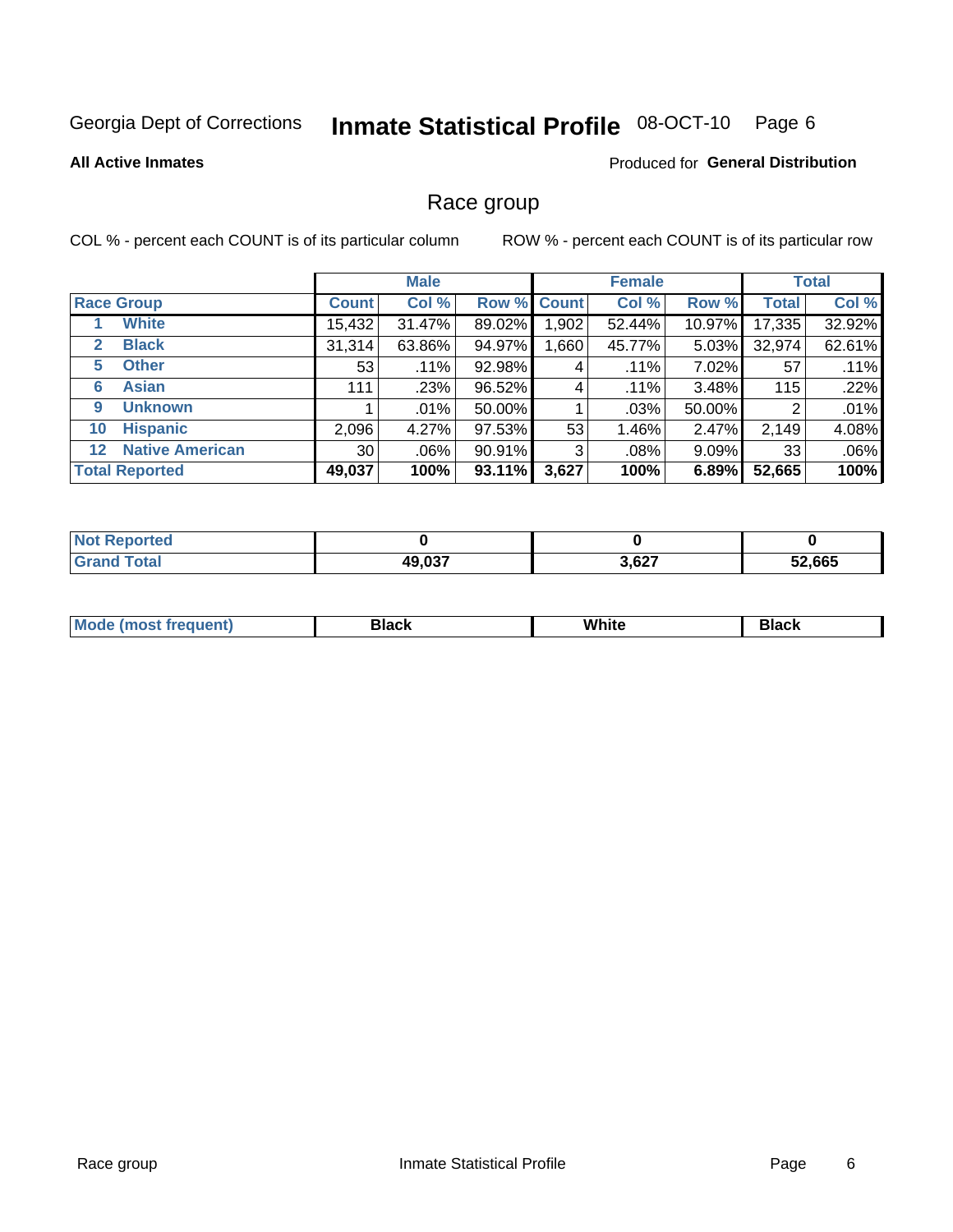#### Inmate Statistical Profile 08-OCT-10 Page 7

**All Active Inmates** 

Produced for General Distribution

## **Hispanic Origin**

COL % - percent each COUNT is of its particular column

ROW % - percent each COUNT is of its particular row

|                        |              | <b>Male</b> |                    |                 | <b>Female</b> |          |        | <b>Total</b> |
|------------------------|--------------|-------------|--------------------|-----------------|---------------|----------|--------|--------------|
| <b>Hispanic Origin</b> | <b>Count</b> | Col %       | <b>Row % Count</b> |                 | Col %         | Row %    | Totall | Col %        |
| <b>Non Hispanic</b>    | 46,941       | 95.73%      | 92.92% 3.574       |                 | $98.54\%$     | 7.07%    | 50,518 | 95.92%       |
| <b>Hispanic</b>        | 2,096        | 4.27%       | 97.53%             | 53 <sup>°</sup> | 1.46%         | $2.47\%$ | 2.149  | 4.08%        |
| <b>Total Reported</b>  | 49,037       | 100%        | $93.11\%$ 3,627    |                 | 100%          | $6.89\%$ | 52,667 | 100%         |

An inmate is counted as Hispanic if

(a) he self-reported as Hispanic during the diagnostic process, or

(b) his primary language is Spanish, or

(c) he claimed birth or citizenship in Spain or a Latin American country, or

(d) he had a common Spanish surname such as Lopez or Garcia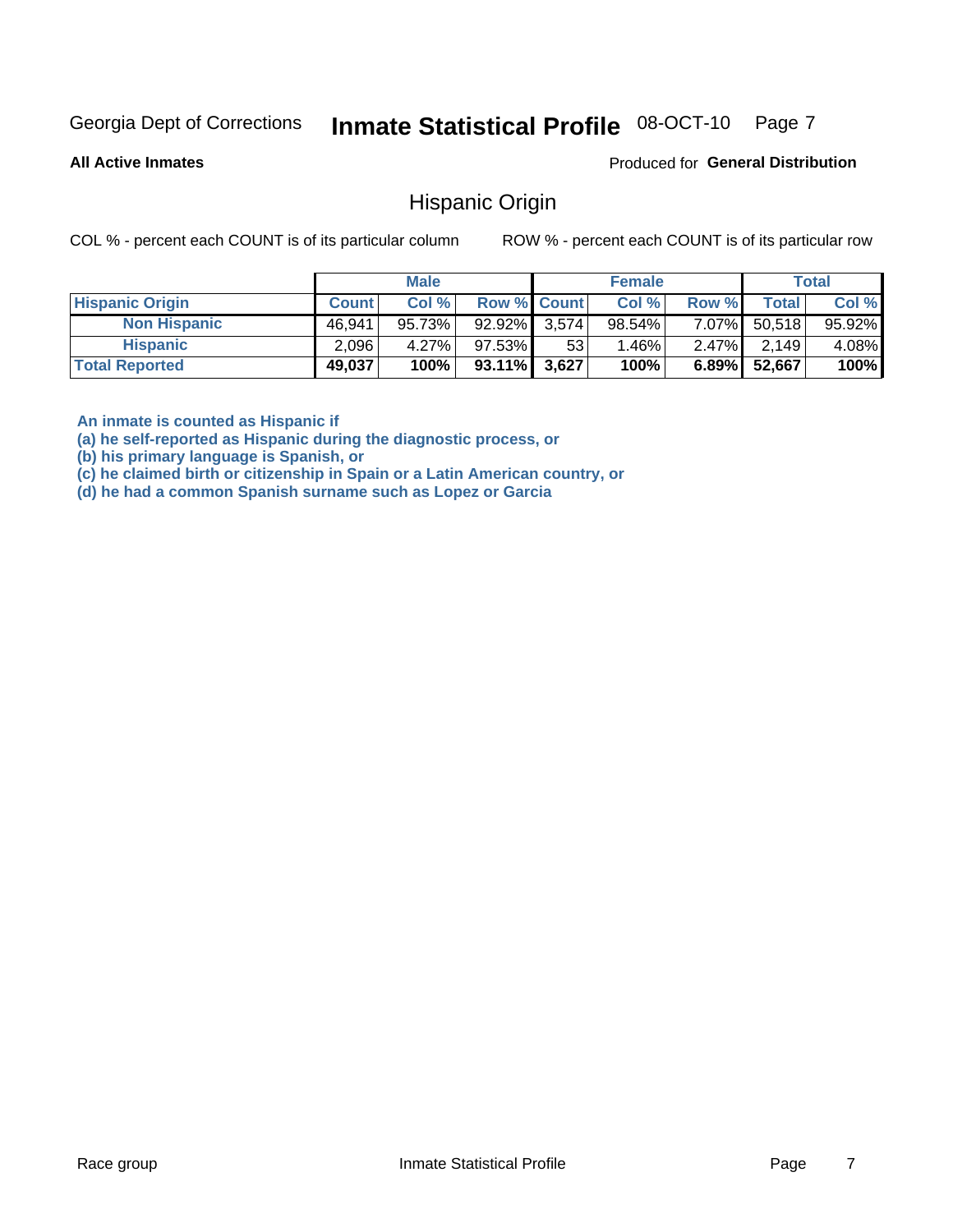#### Inmate Statistical Profile 08-OCT-10 Page 8

**All Active Inmates** 

### Produced for General Distribution

## Marital status, self-reported at entry to prison

COL % - percent each COUNT is of its particular column

|                            | <b>Male</b>  |          |        | <b>Female</b> |        |        | <b>Total</b> |        |
|----------------------------|--------------|----------|--------|---------------|--------|--------|--------------|--------|
| <b>Marital Status</b>      | <b>Count</b> | Col %    | Row %  | <b>Count</b>  | Col %  | Row %  | <b>Total</b> | Col %  |
| <b>Unknown</b><br>$\bf{0}$ | 166          | $.34\%$  | 87.37% | 24            | .66%   | 12.63% | 190          | .36%   |
| <b>Divorced</b><br>D       | 4,792        | $9.77\%$ | 88.56% | 618           | 17.04% | 11.42% | 5,411        | 10.27% |
| <b>Married</b><br>М        | 6,473        | 13.20%   | 91.59% | 594           | 16.38% | 8.41%  | 7,067        | 13.42% |
| <b>Separated</b><br>S.     | 1,766        | $3.60\%$ | 85.23% | 306           | 8.44%  | 14.77% | 2,072        | 3.93%  |
| <b>Unmarried</b><br>U      | 35,412       | 72.21%   | 94.76% | 1,957         | 53.96% | 5.24%  | 37,371       | 70.96% |
| <b>Widow</b><br>W          | 428          | .87%     | 76.98% | 128           | 3.53%  | 23.02% | 556          | 1.06%  |
| <b>Total Reported</b>      | 49,037       | 100%     | 93.11% | 3,627         | 100%   | 6.89%  | 52,667       | 100%   |

| <b>Not Repo</b><br>norted |        |                           |        |
|---------------------------|--------|---------------------------|--------|
| <b>Total</b>              | 49,037 | CO <sub>7</sub><br>ו ∠ס.כ | 52,667 |

|--|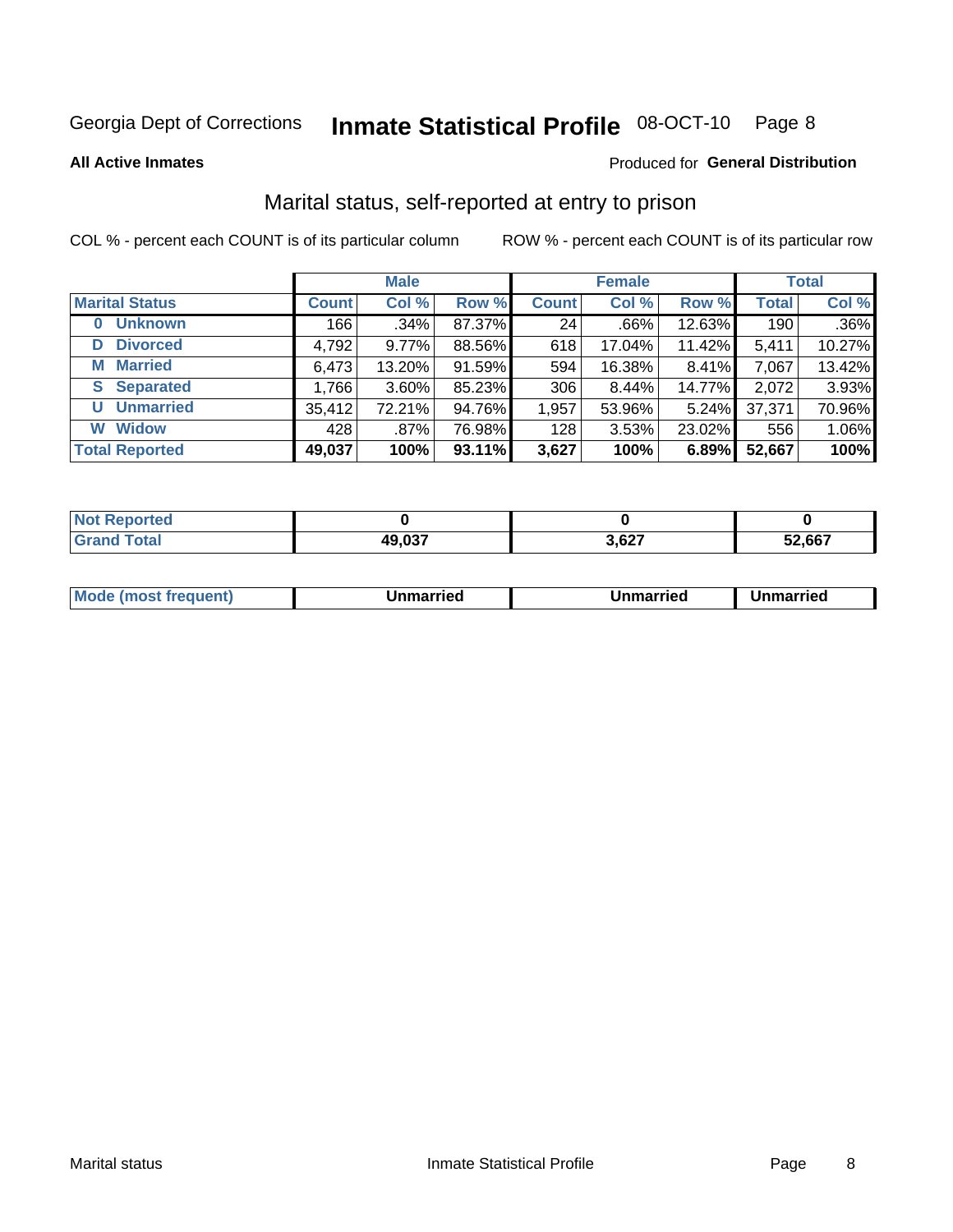## Inmate Statistical Profile 08-OCT-10 Page 9

#### **All Active Inmates**

### Produced for General Distribution

## Number of children, self reported at entry to prison

COL % - percent each COUNT is of its particular column

|                           |              | <b>Male</b> |        |              | <b>Female</b> |        | <b>Total</b> |               |
|---------------------------|--------------|-------------|--------|--------------|---------------|--------|--------------|---------------|
| <b>Number of Children</b> | <b>Count</b> | Col %       | Row %  | <b>Count</b> | Col %         | Row %  | <b>Total</b> | Col %         |
| 10                        | 20,342       | 41.74%      | 94.76% | 1,122        | 30.97%        | 5.23%  | 21,466       | 40.99%        |
|                           | 11,043       | 22.66%      | 93.97% | 709          | 19.57%        | 6.03%  |              | 11,752 22.44% |
| $\overline{2}$            | 8,030        | 16.48%      | 90.94% | 800          | 22.08%        | 9.06%  | 8,830        | 16.86%        |
| $\overline{\mathbf{3}}$   | 4,667        | 9.58%       | 89.70% | 536          | 14.79%        | 10.30% | 5,203        | 9.94%         |
| $\overline{\mathbf{4}}$   | 2,363        | 4.85%       | 90.05% | 261          | 7.20%         | 9.95%  | 2,624        | 5.01%         |
| 5                         | 1,138        | 2.33%       | 91.77% | 101          | 2.79%         | 8.15%  | 1,240        | 2.37%         |
| $6\phantom{1}6$           | 572          | 1.17%       | 91.81% | 51           | 1.41%         | 8.19%  | 623          | 1.19%         |
| 7                         | 255          | 0.52%       | 92.39% | 21           | 0.58%         | 7.61%  | 276          | 0.53%         |
| 8                         | 130          | 0.27%       | 94.89% | 7            | 0.19%         | 5.11%  | 137          | 0.26%         |
| 9                         | 81           | 0.17%       | 93.10% | 6            | 0.17%         | 6.90%  | 87           | 0.17%         |
| 10                        | 50           | 0.10%       | 90.91% | 5            | 0.14%         | 9.09%  | 55           | 0.11%         |
| Over 10                   | 67           | 0.14%       | 94.37% | 4            | 0.11%         | 5.63%  | 71           | 0.14%         |
| <b>Total Reported</b>     | 48,738       | 100%        | 93.08% | 3,623        | 100%          | 6.92%  | 52,364       | 100.0%        |

| N | 298    |                | 302    |
|---|--------|----------------|--------|
|   | 49.036 | דמה מ<br>J.UZ. | 52,666 |

| <b>Mean</b><br>(average) | l.33 | 1.69 | 1.35 |
|--------------------------|------|------|------|
| Median (middle)          |      |      |      |
| Mode<br>(most frequent)  |      |      |      |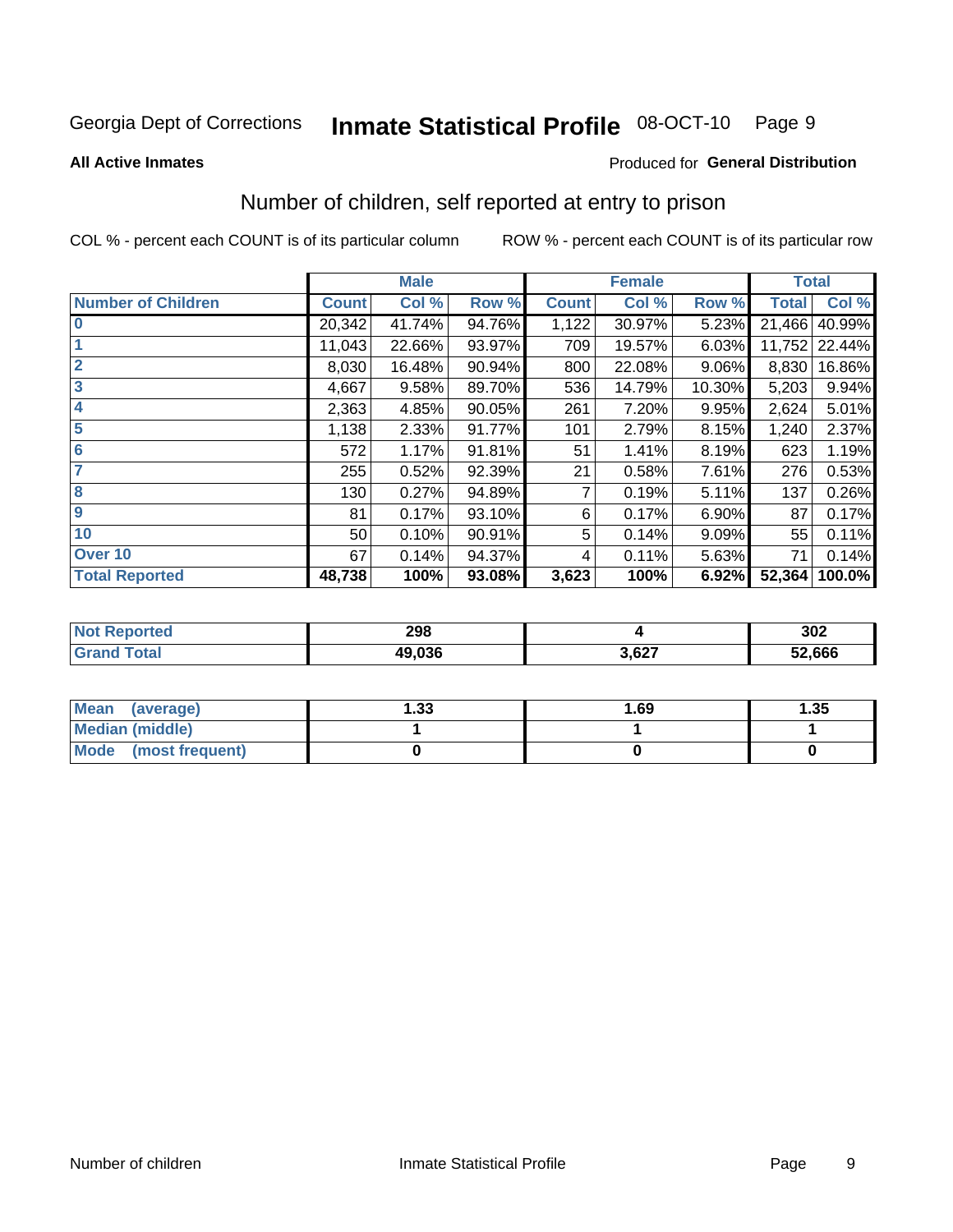## Inmate Statistical Profile 08-OCT-10 Page 10

#### **All Active Inmates**

### Produced for General Distribution

## Religious affiliation, self-reported at entry to prison

COL % - percent each COUNT is of its particular column

|                |                              | <b>Male</b>  |        | <b>Female</b> |                |                           | <b>Total</b> |              |        |
|----------------|------------------------------|--------------|--------|---------------|----------------|---------------------------|--------------|--------------|--------|
|                | <b>Religious Affiliation</b> | <b>Count</b> | Col %  | Row %         | <b>Count</b>   | $\overline{\text{Col}}$ % | Row %        | <b>Total</b> | Col %  |
| 1              | <b>Islam</b>                 | 1,453        | 3.70%  | 97.91%        | 31             | 1.02%                     | 2.09%        | 1,484        | 3.51%  |
| $\overline{2}$ | <b>Catholic</b>              | 2,065        | 5.26%  | 92.81%        | 160            | 5.25%                     | 7.19%        | 2,225        | 5.26%  |
| 3              | <b>Baptist</b>               | 18,439       | 47.01% | 90.94%        | 1,835          | 60.22%                    | 9.05%        | 20,275       | 47.96% |
| 4              | <b>Methodist</b>             | 734          | 1.87%  | 86.97%        | 110            | 3.61%                     | 13.03%       | 844          | 2.00%  |
| 5              | <b>EpiscopIn</b>             | 55           | .14%   | 90.16%        | 6              | .20%                      | 9.84%        | 61           | .14%   |
| $6\phantom{a}$ | <b>Presbytrn</b>             | 103          | .26%   | 91.15%        | 10             | .33%                      | 8.85%        | 113          | .27%   |
| 7              | <b>Chc Of God</b>            | 506          | 1.29%  | 84.47%        | 93             | 3.05%                     | 15.53%       | 599          | 1.42%  |
| 8              | <b>Holiness</b>              | 1,258        | 3.21%  | 79.42%        | 326            | 10.70%                    | 20.58%       | 1,584        | 3.75%  |
| 9              | <b>Jewish</b>                | 50           | .13%   | 96.15%        | $\overline{2}$ | .07%                      | 3.85%        | 52           | .12%   |
| 10             | <b>Anglican</b>              | 10           | .03%   | 90.91%        | 1              | .03%                      | 9.09%        | 11           | .03%   |
| 11             | <b>Grk Orthdx</b>            | 6            | .02%   | 85.71%        | 1              | .03%                      | 14.29%       | 7            | .02%   |
| 12             | <b>Hindu</b>                 | 10           | .03%   | 100.00%       |                |                           |              | 10           | .02%   |
| 13             | <b>Buddhist</b>              | 47           | .12%   | 92.16%        | 4              | .13%                      | 7.84%        | 51           | .12%   |
| 14             | <b>Taoist</b>                | 3            | .01%   | 100.00%       |                |                           |              | 3            | .01%   |
| 15             | <b>Shintoist</b>             | 5            | .01%   | 100.00%       |                |                           |              | 5            | .01%   |
| 16             | <b>Seven D Ad</b>            | 123          | .31%   | 91.79%        | 11             | .36%                      | 8.21%        | 134          | .32%   |
| 17             | <b>Jehovah Wt</b>            | 454          | 1.16%  | 94.00%        | 29             | .95%                      | 6.00%        | 483          | 1.14%  |
| 18             | <b>Latr Day S</b>            | 57           | .15%   | 93.44%        | 4              | .13%                      | 6.56%        | 61           | .14%   |
| 19             | Quaker                       | 3            | .01%   | 100.00%       |                |                           |              | 3            | .01%   |
| 20             | <b>Other Prot</b>            | 7,116        | 18.14% | 95.81%        | 310            | 10.17%                    | 4.17%        | 7,427        | 17.57% |
| 96             | <b>None</b>                  | 6,728        | 17.15% | 98.32%        | 114            | 3.74%                     | 1.67%        | 6,843        | 16.19% |
|                | <b>Total Reported</b>        | 39,225       | 100%   | 92.79%        | 3,047          | 100%                      | 7.21%        | 42,275       | 100%   |

| orteo<br>NO | <b>040</b><br>$-01 -$ | 580   | 10,392 |
|-------------|-----------------------|-------|--------|
| 'otal       | 49,037                | 3,627 | 52,667 |

| Baptist<br>Baptist<br><b>Baptist</b> |  | <b>Mode (most frequent)</b> |  |  |  |
|--------------------------------------|--|-----------------------------|--|--|--|
|--------------------------------------|--|-----------------------------|--|--|--|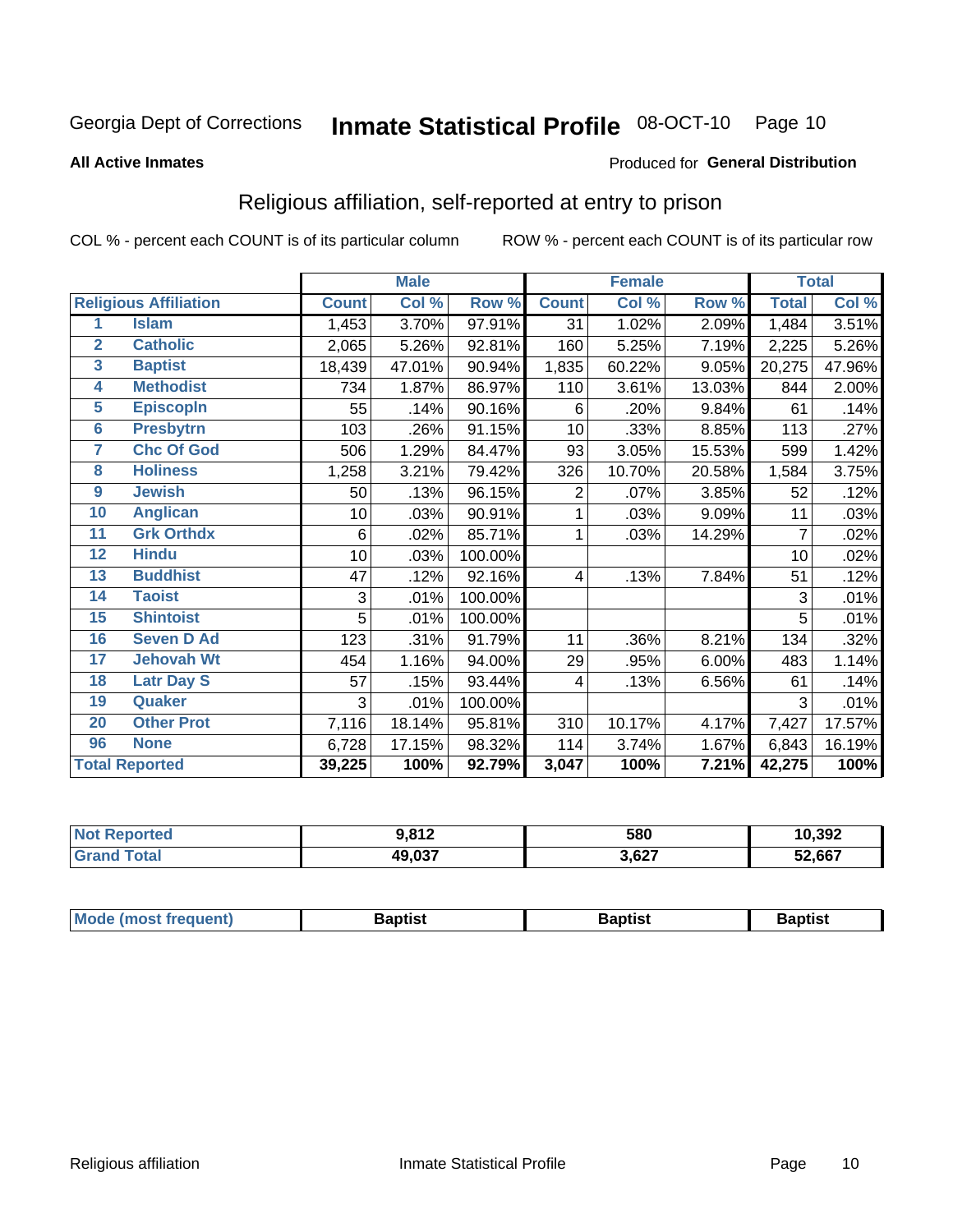#### Inmate Statistical Profile 08-OCT-10 Page 11

#### **All Active Inmates**

### Produced for General Distribution

## Home county, self-reported at entry to prison

COL % - percent each COUNT is of its particular column

|                         |                      |              | <b>Male</b> |        |                         | <b>Female</b> |        | <b>Total</b> |       |
|-------------------------|----------------------|--------------|-------------|--------|-------------------------|---------------|--------|--------------|-------|
|                         | <b>Home County</b>   | <b>Count</b> | Col %       | Row %  | <b>Count</b>            | Col%          | Row %  | <b>Total</b> | Col % |
| $\overline{1}$          | <b>Appling</b>       | 122          | .27%        | 93.85% | 8                       | .23%          | 6.15%  | 130          | .26%  |
| $\overline{2}$          | <b>Atkinson</b>      | 39           | .09%        | 97.50% | $\mathbf{1}$            | .03%          | 2.50%  | 40           | .08%  |
| $\overline{\mathbf{3}}$ | <b>Bacon</b>         | 52           | .11%        | 92.86% | $\overline{\mathbf{4}}$ | .11%          | 7.14%  | 56           | .11%  |
| 4                       | <b>Baker</b>         | 20           | .04%        | 95.24% | $\mathbf 1$             | .03%          | 4.76%  | 21           | .04%  |
| 5                       | <b>Baldwin</b>       | 249          | .55%        | 93.96% | 16                      | .45%          | 6.04%  | 265          | .54%  |
| $6\phantom{a}$          | <b>Banks</b>         | 51           | .11%        | 86.44% | 8                       | .23%          | 13.56% | 59           | .12%  |
| 7                       | <b>Barrow</b>        | 270          | .59%        | 92.78% | 21                      | .60%          | 7.22%  | 291          | .59%  |
| 8                       | <b>Bartow</b>        | 525          | 1.15%       | 88.09% | 71                      | 2.01%         | 11.91% | 596          | 1.21% |
| $\overline{9}$          | <b>Ben Hill</b>      | 217          | .48%        | 94.76% | 12                      | .34%          | 5.24%  | 229          | .47%  |
| 10                      | <b>Berrien</b>       | 79           | .17%        | 92.94% | $\,6$                   | .17%          | 7.06%  | 85           | .17%  |
| $\overline{11}$         | <b>Bibb</b>          | 1,104        | 2.42%       | 94.12% | 69                      | 1.96%         | 5.88%  | 1,173        | 2.39% |
| $\overline{12}$         | <b>Bleckley</b>      | 68           | .15%        | 93.15% | 5                       | .14%          | 6.85%  | 73           | .15%  |
| $\overline{13}$         | <b>Brantley</b>      | 44           | .10%        | 88.00% | $\,6$                   | .17%          | 12.00% | 50           | .10%  |
| 14                      | <b>Brooks</b>        | 93           | .20%        | 96.88% | 3                       | .09%          | 3.13%  | 96           | .20%  |
| 15                      | <b>Bryan</b>         | 99           | .22%        | 93.40% | $\overline{7}$          | .20%          | 6.60%  | 106          | .22%  |
| 16                      | <b>Bulloch</b>       | 341          | .75%        | 91.67% | 31                      | .88%          | 8.33%  | 372          | .76%  |
| $\overline{17}$         | <b>Burke</b>         | 184          | .40%        | 97.35% | 5                       | .14%          | 2.65%  | 189          | .38%  |
| 18                      | <b>Butts</b>         | 132          | .29%        | 94.29% | $\overline{8}$          | .23%          | 5.71%  | 140          | .28%  |
| 19                      | <b>Calhoun</b>       | 55           | .12%        | 98.21% | $\mathbf 1$             | .03%          | 1.79%  | 56           | .11%  |
| 20                      | <b>Camden</b>        | 125          | .27%        | 91.24% | 12                      | .34%          | 8.76%  | 137          | .28%  |
| $\overline{21}$         | <b>Candler</b>       | 91           | .20%        | 89.22% | 11                      | .31%          | 10.78% | 102          | .21%  |
| $\overline{22}$         | <b>Carroll</b>       | 549          | 1.20%       | 88.69% | 70                      | 1.99%         | 11.31% | 619          | 1.26% |
| 23                      | <b>Catoosa</b>       | 213          | .47%        | 88.38% | 28                      | .79%          | 11.62% | 241          | .49%  |
| $\overline{24}$         | <b>Charlton</b>      | 48           | .11%        | 92.31% | 4                       | .11%          | 7.69%  | 52           | .11%  |
| 25                      | <b>Chatham</b>       | 2,196        | 4.81%       | 96.06% | 90                      | 2.55%         | 3.94%  | 2,286        | 4.65% |
| 26                      | <b>Chattahoochee</b> | 27           | .06%        | 96.43% | 1                       | .03%          | 3.57%  | 28           | .06%  |
| $\overline{27}$         | Chattooga            | 238          | .52%        | 92.61% | 19                      | .54%          | 7.39%  | 257          | .52%  |
| 28                      | <b>Cherokee</b>      | 410          | .90%        | 89.32% | 49                      | 1.39%         | 10.68% | 459          | .93%  |
| 29                      | <b>Clarke</b>        | 459          | 1.01%       | 92.91% | 35                      | .99%          | 7.09%  | 494          | 1.01% |
| 30                      | <b>Clay</b>          | 38           | .08%        | 88.37% | $\overline{5}$          | .14%          | 11.63% | 43           | .09%  |
| 31                      | <b>Clayton</b>       | 1,404        | 3.08%       | 92.73% | 110                     | 3.12%         | 7.27%  | 1,514        | 3.08% |
| 32                      | <b>Clinch</b>        | 65           | .14%        | 95.59% | 3                       | .09%          | 4.41%  | 68           | .14%  |
| 33                      | <b>Cobb</b>          | 2,030        | 4.45%       | 90.95% | 202                     | 5.73%         | 9.05%  | 2,232        | 4.54% |
| 34                      | <b>Coffee</b>        | 236          | .52%        | 92.55% | 19                      | .54%          | 7.45%  | 255          | .52%  |
| 35                      | <b>Colquitt</b>      | 263          | .58%        | 95.29% | 13                      | .37%          | 4.71%  | 276          | .56%  |
| 36                      | <b>Columbia</b>      | 195          | .43%        | 90.70% | 20                      | .57%          | 9.30%  | 215          | .44%  |
| 37                      | <b>Cook</b>          | 129          | .28%        | 94.85% | $\overline{7}$          | .20%          | 5.15%  | 136          | .28%  |
| 38                      | <b>Coweta</b>        | 407          | .89%        | 90.65% | 42                      | 1.19%         | 9.35%  | 449          | .91%  |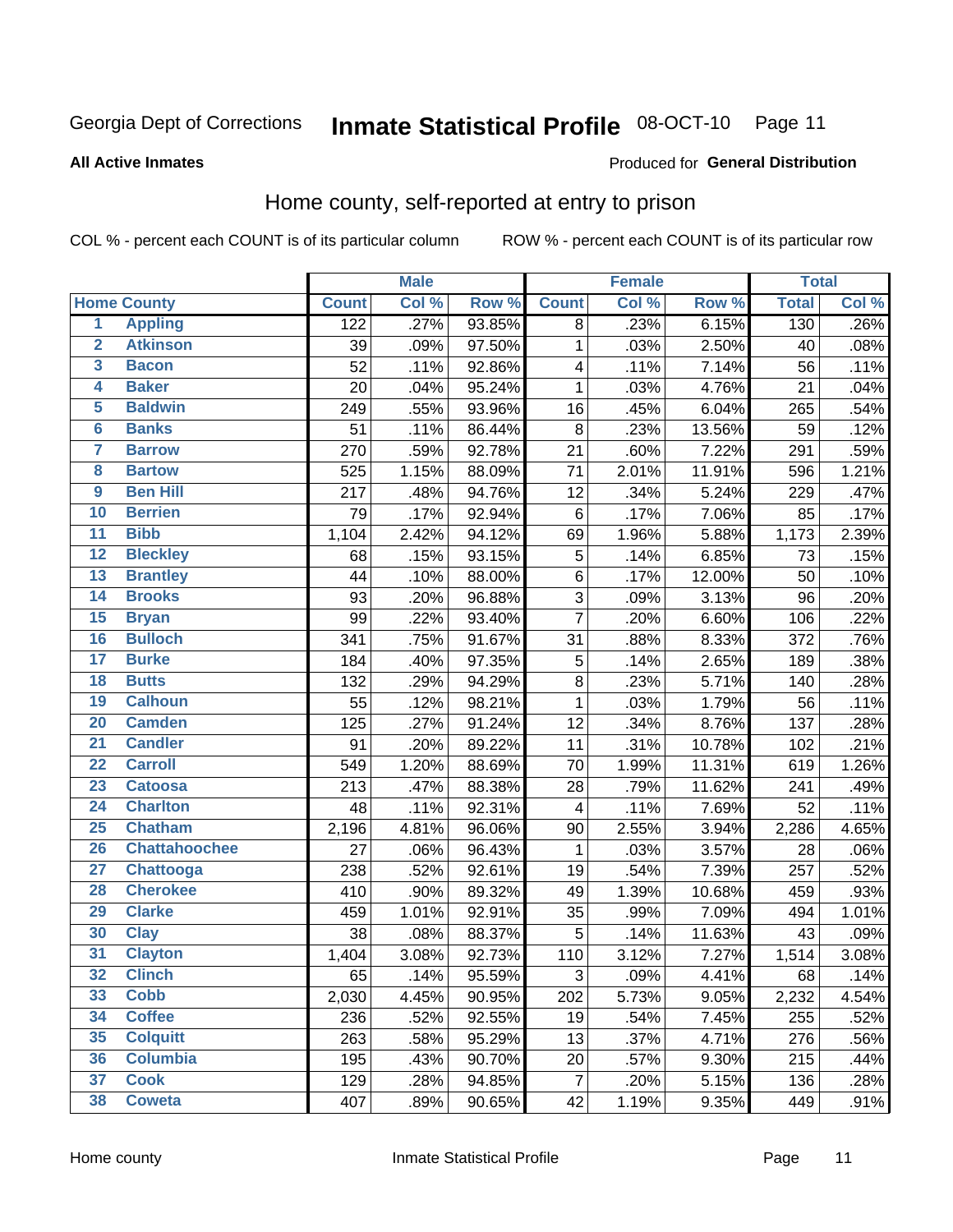#### Inmate Statistical Profile 08-OCT-10 Page 12

#### **All Active Inmates**

#### Produced for General Distribution

## Home county, self-reported at entry to prison

COL % - percent each COUNT is of its particular column

|                 |                    |                 | <b>Male</b> |         |                           | <b>Female</b> |        | <b>Total</b>    |                            |
|-----------------|--------------------|-----------------|-------------|---------|---------------------------|---------------|--------|-----------------|----------------------------|
|                 | <b>Home County</b> | <b>Count</b>    | Col %       | Row %   | <b>Count</b>              | Col %         | Row %  | <b>Total</b>    | $\overline{\text{Col }\%}$ |
| 39              | <b>Crawford</b>    | $\overline{25}$ | .05%        | 83.33%  | $\overline{5}$            | .14%          | 16.67% | $\overline{30}$ | $.06\%$                    |
| 40              | <b>Crisp</b>       | 238             | .52%        | 91.54%  | 21                        | .60%          | 8.08%  | 260             | .53%                       |
| 41              | <b>Dade</b>        | 67              | .15%        | 95.71%  | $\ensuremath{\mathsf{3}}$ | .09%          | 4.29%  | 70              | .14%                       |
| 42              | <b>Dawson</b>      | 92              | .20%        | 92.00%  | $\overline{8}$            | .23%          | 8.00%  | 100             | .20%                       |
| 43              | <b>Decatur</b>     | 295             | .65%        | 93.06%  | $\overline{22}$           | .62%          | 6.94%  | 317             | .65%                       |
| 44              | <b>Dekalb</b>      | 2,828           | 6.20%       | 93.74%  | 189                       | 5.36%         | 6.26%  | 3,017           | 6.14%                      |
| 45              | <b>Dodge</b>       | 137             | .30%        | 91.33%  | 13                        | .37%          | 8.67%  | 150             | .31%                       |
| 46              | <b>Dooly</b>       | 78              | .17%        | 93.98%  | 5                         | .14%          | 6.02%  | 83              | .17%                       |
| 47              | <b>Dougherty</b>   | 918             | 2.01%       | 94.44%  | 54                        | 1.53%         | 5.56%  | 972             | 1.98%                      |
| 48              | <b>Douglas</b>     | 608             | 1.33%       | 90.07%  | 67                        | 1.90%         | 9.93%  | 675             | 1.37%                      |
| 49              | <b>Early</b>       | 73              | .16%        | 92.41%  | 6                         | .17%          | 7.59%  | 79              | .16%                       |
| 50              | <b>Echols</b>      | 10              | .02%        | 83.33%  | $\overline{2}$            | .06%          | 16.67% | 12              | .02%                       |
| $\overline{51}$ | <b>Effingham</b>   | 158             | .35%        | 91.33%  | 15                        | .43%          | 8.67%  | 173             | .35%                       |
| 52              | <b>Elbert</b>      | 134             | .29%        | 93.71%  | $\boldsymbol{9}$          | .26%          | 6.29%  | 143             | .29%                       |
| 53              | <b>Emanuel</b>     | 151             | .33%        | 92.64%  | 12                        | .34%          | 7.36%  | 163             | .33%                       |
| 54              | <b>Evans</b>       | 82              | .18%        | 93.18%  | 6                         | .17%          | 6.82%  | 88              | .18%                       |
| 55              | <b>Fannin</b>      | 97              | .21%        | 91.51%  | 9                         | .26%          | 8.49%  | 106             | .22%                       |
| 56              | <b>Fayette</b>     | 153             | .34%        | 93.29%  | 11                        | .31%          | 6.71%  | 164             | .33%                       |
| 57              | <b>Floyd</b>       | 679             | 1.49%       | 89.81%  | 77                        | 2.19%         | 10.19% | 756             | 1.54%                      |
| 58              | <b>Forsyth</b>     | 196             | .43%        | 89.50%  | 23                        | .65%          | 10.50% | 219             | .45%                       |
| 59              | <b>Franklin</b>    | 121             | .27%        | 90.98%  | 12                        | .34%          | 9.02%  | 133             | .27%                       |
| 60              | <b>Fulton</b>      | 5,416           | 11.87%      | 95.03%  | 283                       | 8.03%         | 4.97%  | 5,699           | 11.60%                     |
| 61              | <b>Gilmer</b>      | 114             | .25%        | 92.68%  | $\boldsymbol{9}$          | .26%          | 7.32%  | 123             | .25%                       |
| 62              | <b>Glascock</b>    | 8               | .02%        | 100.00% |                           |               |        | 8               | .02%                       |
| 63              | <b>Glynn</b>       | 371             | .81%        | 95.13%  | 18                        | .51%          | 4.62%  | 390             | .79%                       |
| 64              | <b>Gordon</b>      | 262             | .57%        | 88.22%  | 35                        | .99%          | 11.78% | 297             | .60%                       |
| 65              | <b>Grady</b>       | 169             | .37%        | 97.69%  | $\overline{\mathbf{4}}$   | .11%          | 2.31%  | 173             | .35%                       |
| 66              | <b>Greene</b>      | 99              | .22%        | 93.40%  | $\overline{7}$            | .20%          | 6.60%  | 106             | .22%                       |
| 67              | <b>Gwinnett</b>    | 1,663           | 3.65%       | 92.39%  | 137                       | 3.89%         | 7.61%  | 1,800           | 3.66%                      |
| 68              | <b>Habersham</b>   | 115             | .25%        | 93.50%  | 8                         | .23%          | 6.50%  | 123             | .25%                       |
| 69              | <b>Hall</b>        | 623             | $1.37\%$    | 91.22%  | 60                        | 1.70%         | 8.78%  | 683             | 1.39%                      |
| 70              | <b>Hancock</b>     | 59              | .13%        | 98.33%  | $\mathbf{1}$              | .03%          | 1.67%  | 60              | .12%                       |
| $\overline{71}$ | <b>Haralson</b>    | 116             | .25%        | 90.63%  | 12                        | .34%          | 9.38%  | 128             | .26%                       |
| $\overline{72}$ | <b>Harris</b>      | 87              | .19%        | 91.58%  | $\bf 8$                   | .23%          | 8.42%  | 95              | .19%                       |
| 73              | <b>Hart</b>        | 87              | .19%        | 94.57%  | $\sqrt{5}$                | .14%          | 5.43%  | 92              | .19%                       |
| 74              | <b>Heard</b>       | 62              | .14%        | 91.18%  | 6                         | .17%          | 8.82%  | 68              | .14%                       |
| 75              | <b>Henry</b>       | 468             | 1.03%       | 91.05%  | 46                        | 1.31%         | 8.95%  | 514             | 1.05%                      |
| 76              | <b>Houston</b>     | 508             | 1.11%       | 92.20%  | 43                        | 1.22%         | 7.80%  | 551             | 1.12%                      |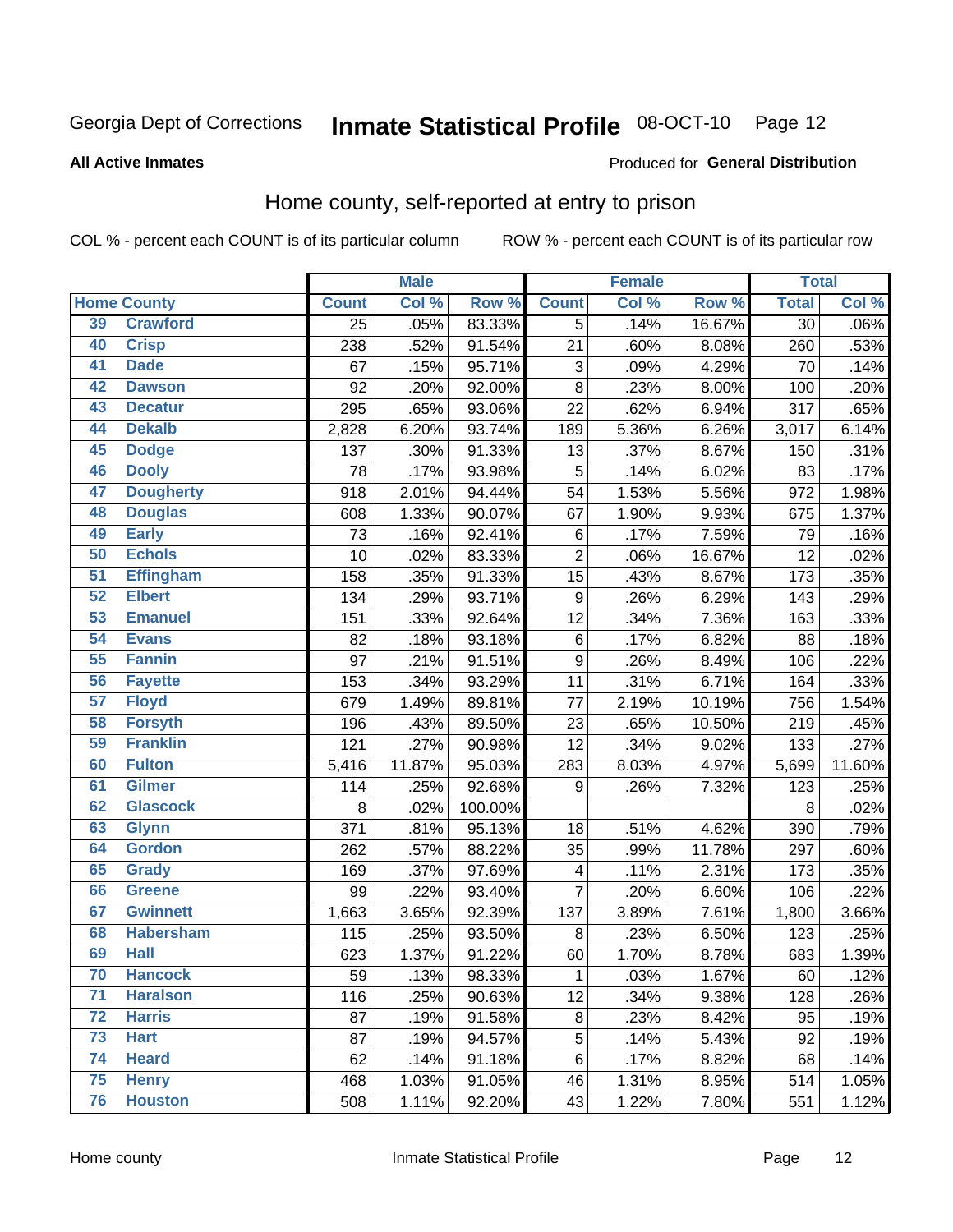#### Inmate Statistical Profile 08-OCT-10 Page 13

#### **All Active Inmates**

### Produced for General Distribution

## Home county, self-reported at entry to prison

COL % - percent each COUNT is of its particular column

|     |                    |              | <b>Male</b> |        |                | <b>Female</b> |        | <b>Total</b>    |       |
|-----|--------------------|--------------|-------------|--------|----------------|---------------|--------|-----------------|-------|
|     | <b>Home County</b> | <b>Count</b> | Col %       | Row %  | <b>Count</b>   | Col %         | Row %  | <b>Total</b>    | Col % |
| 77  | <b>Irwin</b>       | 74           | .16%        | 96.10% | $\overline{3}$ | .09%          | 3.90%  | $\overline{77}$ | .16%  |
| 78  | <b>Jackson</b>     | 185          | .41%        | 94.87% | 10             | .28%          | 5.13%  | 195             | .40%  |
| 79  | <b>Jasper</b>      | 72           | .16%        | 96.00% | $\mathbf{3}$   | .09%          | 4.00%  | 75              | .15%  |
| 80  | <b>Jeff Davis</b>  | 73           | .16%        | 86.90% | 11             | .31%          | 13.10% | 84              | .17%  |
| 81  | <b>Jefferson</b>   | 133          | .29%        | 97.08% | 4              | .11%          | 2.92%  | 137             | .28%  |
| 82  | <b>Jenkins</b>     | 67           | .15%        | 94.37% | 4              | .11%          | 5.63%  | 71              | .14%  |
| 83  | <b>Johnson</b>     | 46           | .10%        | 85.19% | $\bf 8$        | .23%          | 14.81% | 54              | .11%  |
| 84  | <b>Jones</b>       | 98           | .21%        | 94.23% | $\,6$          | .17%          | 5.77%  | 104             | .21%  |
| 85  | <b>Lamar</b>       | 68           | .15%        | 91.89% | $\,6$          | .17%          | 8.11%  | 74              | .15%  |
| 86  | Lanier             | 38           | .08%        | 95.00% | $\overline{2}$ | .06%          | 5.00%  | 40              | .08%  |
| 87  | <b>Laurens</b>     | 293          | .64%        | 92.43% | 24             | .68%          | 7.57%  | 317             | .65%  |
| 88  | <b>Lee</b>         | 75           | .16%        | 97.40% | $\overline{2}$ | .06%          | 2.60%  | 77              | .16%  |
| 89  | <b>Liberty</b>     | 244          | .53%        | 93.49% | 17             | .48%          | 6.51%  | 261             | .53%  |
| 90  | <b>Lincoln</b>     | 35           | .08%        | 89.74% | 4              | .11%          | 10.26% | 39              | .08%  |
| 91  | Long               | 39           | .09%        | 86.67% | $\,6$          | .17%          | 13.33% | 45              | .09%  |
| 92  | <b>Lowndes</b>     | 466          | 1.02%       | 93.01% | 35             | .99%          | 6.99%  | 501             | 1.02% |
| 93  | <b>Lumpkin</b>     | 79           | .17%        | 89.77% | 9              | .26%          | 10.23% | 88              | .18%  |
| 94  | <b>Macon</b>       | 83           | .18%        | 95.40% | 4              | .11%          | 4.60%  | 87              | .18%  |
| 95  | <b>Madison</b>     | 108          | .24%        | 88.52% | 14             | .40%          | 11.48% | 122             | .25%  |
| 96  | <b>Marion</b>      | 42           | .09%        | 91.30% | 4              | .11%          | 8.70%  | 46              | .09%  |
| 97  | <b>Mcduffie</b>    | 164          | .36%        | 95.91% | $\overline{7}$ | .20%          | 4.09%  | 171             | .35%  |
| 98  | <b>Mcintosh</b>    | 62           | .14%        | 95.38% | $\overline{3}$ | .09%          | 4.62%  | 65              | .13%  |
| 99  | <b>Meriwether</b>  | 203          | .45%        | 93.12% | 15             | .43%          | 6.88%  | 218             | .44%  |
| 100 | <b>Miller</b>      | 28           | .06%        | 87.50% | 4              | .11%          | 12.50% | 32              | .07%  |
| 101 | <b>Mitchell</b>    | 204          | .45%        | 93.58% | 14             | .40%          | 6.42%  | 218             | .44%  |
| 102 | <b>Monroe</b>      | 131          | .29%        | 92.91% | 10             | .28%          | 7.09%  | 141             | .29%  |
| 103 | <b>Montgomery</b>  | 57           | .12%        | 91.94% | $\sqrt{5}$     | .14%          | 8.06%  | 62              | .13%  |
| 104 | <b>Morgan</b>      | 95           | .21%        | 93.14% | $\overline{7}$ | .20%          | 6.86%  | 102             | .21%  |
| 105 | <b>Murray</b>      | 174          | .38%        | 90.63% | 18             | .51%          | 9.38%  | 192             | .39%  |
| 106 | <b>Muscogee</b>    | 1,442        | 3.16%       | 94.68% | 81             | 2.30%         | 5.32%  | 1,523           | 3.10% |
| 107 | <b>Newton</b>      | 529          | 1.16%       | 90.43% | 56             | 1.59%         | 9.57%  | 585             | 1.19% |
| 108 | <b>Oconee</b>      | 40           | .09%        | 93.02% | 3              | .09%          | 6.98%  | 43              | .09%  |
| 109 | <b>Oglethorpe</b>  | 54           | .12%        | 93.10% | 4              | .11%          | 6.90%  | 58              | .12%  |
| 110 | <b>Paulding</b>    | 279          | .61%        | 87.74% | 39             | 1.11%         | 12.26% | 318             | .65%  |
| 111 | <b>Peach</b>       | 111          | .24%        | 95.69% | 5              | .14%          | 4.31%  | 116             | .24%  |
| 112 | <b>Pickens</b>     | 114          | .25%        | 87.02% | 17             | .48%          | 12.98% | 131             | .27%  |
| 113 | <b>Pierce</b>      | 72           | .16%        | 92.31% | $\,6$          | .17%          | 7.69%  | 78              | .16%  |
| 114 | <b>Pike</b>        | 54           | .12%        | 91.53% | 5              | .14%          | 8.47%  | 59              | .12%  |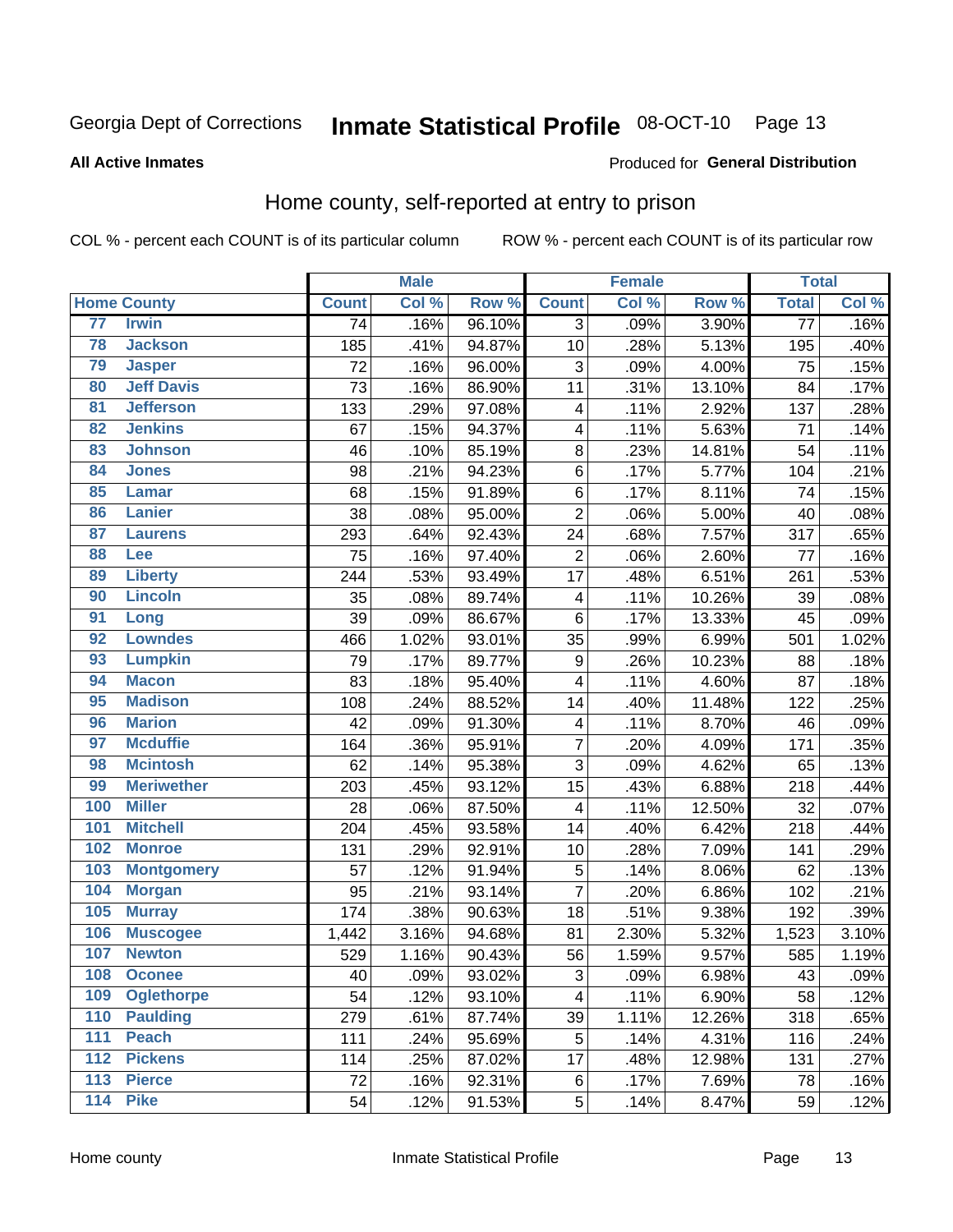## Inmate Statistical Profile 08-OCT-10 Page 14

#### **All Active Inmates**

### Produced for General Distribution

## Home county, self-reported at entry to prison

COL % - percent each COUNT is of its particular column

|                    |                   |                  | <b>Male</b> |         |                         | <b>Female</b> |        | <b>Total</b>    |       |
|--------------------|-------------------|------------------|-------------|---------|-------------------------|---------------|--------|-----------------|-------|
| <b>Home County</b> |                   | <b>Count</b>     | Col %       | Row %   | <b>Count</b>            | Col %         | Row %  | <b>Total</b>    | Col % |
| 115 Polk           |                   | 201              | .44%        | 87.39%  | 29                      | .82%          | 12.61% | 230             | .47%  |
| $\overline{116}$   | <b>Pulaski</b>    | 81               | .18%        | 93.10%  | 6                       | .17%          | 6.90%  | 87              | .18%  |
| 117                | <b>Putnam</b>     | 126              | .28%        | 94.74%  | $\overline{7}$          | .20%          | 5.26%  | 133             | .27%  |
| 118                | Quitman           | 17               | .04%        | 89.47%  | $\overline{2}$          | .06%          | 10.53% | 19              | .04%  |
| 119                | <b>Rabun</b>      | 46               | .10%        | 79.31%  | 12                      | .34%          | 20.69% | 58              | .12%  |
| 120                | <b>Randolph</b>   | 61               | .13%        | 95.31%  | $\overline{3}$          | .09%          | 4.69%  | 64              | .13%  |
| $\overline{121}$   | <b>Richmond</b>   | 1,608            | 3.53%       | 94.31%  | 97                      | 2.75%         | 5.69%  | 1,705           | 3.47% |
| 122                | <b>Rockdale</b>   | 356              | .78%        | 90.59%  | 37                      | 1.05%         | 9.41%  | 393             | .80%  |
| 123                | <b>Schley</b>     | 25               | .05%        | 96.15%  | 1                       | .03%          | 3.85%  | 26              | .05%  |
| 124                | <b>Screven</b>    | 115              | .25%        | 92.00%  | 10                      | .28%          | 8.00%  | 125             | .25%  |
| 125                | <b>Seminole</b>   | 54               | .12%        | 81.82%  | 12                      | .34%          | 18.18% | 66              | .13%  |
| 126                | <b>Spalding</b>   | 531              | 1.16%       | 92.51%  | 43                      | 1.22%         | 7.49%  | 574             | 1.17% |
| 127                | <b>Stephens</b>   | 170              | .37%        | 91.89%  | 15                      | .43%          | 8.11%  | 185             | .38%  |
| 128                | <b>Stewart</b>    | 34               | .07%        | 94.44%  | $\overline{2}$          | .06%          | 5.56%  | 36              | .07%  |
| 129                | <b>Sumter</b>     | 216              | .47%        | 95.58%  | 10                      | .28%          | 4.42%  | 226             | .46%  |
| 130                | <b>Talbot</b>     | 70               | .15%        | 95.89%  | 3                       | .09%          | 4.11%  | 73              | .15%  |
| 131                | <b>Taliaferro</b> | $\boldsymbol{9}$ | .02%        | 100.00% |                         |               |        | 9               | .02%  |
| 132                | <b>Tattnall</b>   | 159              | .35%        | 90.86%  | 16                      | .45%          | 9.14%  | 175             | .36%  |
| 133                | <b>Taylor</b>     | 81               | .18%        | 95.29%  | 4                       | .11%          | 4.71%  | 85              | .17%  |
| 134                | <b>Telfair</b>    | 106              | .23%        | 90.60%  | 11                      | .31%          | 9.40%  | 117             | .24%  |
| 135                | <b>Terrell</b>    | 65               | .14%        | 94.20%  | $\overline{\mathbf{4}}$ | .11%          | 5.80%  | 69              | .14%  |
| 136                | <b>Thomas</b>     | 241              | .53%        | 93.05%  | 18                      | .51%          | 6.95%  | 259             | .53%  |
| <b>Tift</b><br>137 |                   | 276              | .61%        | 95.83%  | 12                      | .34%          | 4.17%  | 288             | .59%  |
| 138                | <b>Toombs</b>     | 286              | .63%        | 95.02%  | 15                      | .43%          | 4.98%  | 301             | .61%  |
| 139                | <b>Towns</b>      | 31               | .07%        | 86.11%  | 5                       | .14%          | 13.89% | 36              | .07%  |
| 140                | <b>Treutlen</b>   | 55               | .12%        | 91.67%  | 5                       | .14%          | 8.33%  | 60              | .12%  |
| $\overline{141}$   | <b>Troup</b>      | 527              | 1.16%       | 91.18%  | 51                      | 1.45%         | 8.82%  | 578             | 1.18% |
| $\overline{142}$   | <b>Turner</b>     | 70               | .15%        | 94.59%  | 4                       | .11%          | 5.41%  | 74              | .15%  |
| $\overline{143}$   | <b>Twiggs</b>     | 55               | .12%        | 93.22%  | 4                       | .11%          | 6.78%  | 59              | .12%  |
| 144                | <b>Union</b>      | 68               | .15%        | 89.47%  | 8                       | .23%          | 10.53% | $\overline{76}$ | .15%  |
| 145                | <b>Upson</b>      | 152              | .33%        | 91.57%  | 14                      | .40%          | 8.43%  | 166             | .34%  |
| 146                | <b>Walker</b>     | 356              | .78%        | 91.52%  | 33                      | .94%          | 8.48%  | 389             | .79%  |
| $\overline{147}$   | <b>Walton</b>     | 361              | .79%        | 92.80%  | 28                      | .79%          | 7.20%  | 389             | .79%  |
| <b>Ware</b><br>148 |                   | 264              | .58%        | 94.62%  | 15                      | .43%          | 5.38%  | 279             | .57%  |
| 149                | <b>Warren</b>     | 35               | .08%        | 97.22%  | 1                       | .03%          | 2.78%  | 36              | .07%  |
| 150                | <b>Washington</b> | 151              | .33%        | 89.35%  | 18                      | .51%          | 10.65% | 169             | .34%  |
| 151                | <b>Wayne</b>      | 173              | .38%        | 92.02%  | 15                      | .43%          | 7.98%  | 188             | .38%  |
| 152                | <b>Webster</b>    | $\overline{7}$   | .02%        | 100.00% |                         |               |        | $\overline{7}$  | .01%  |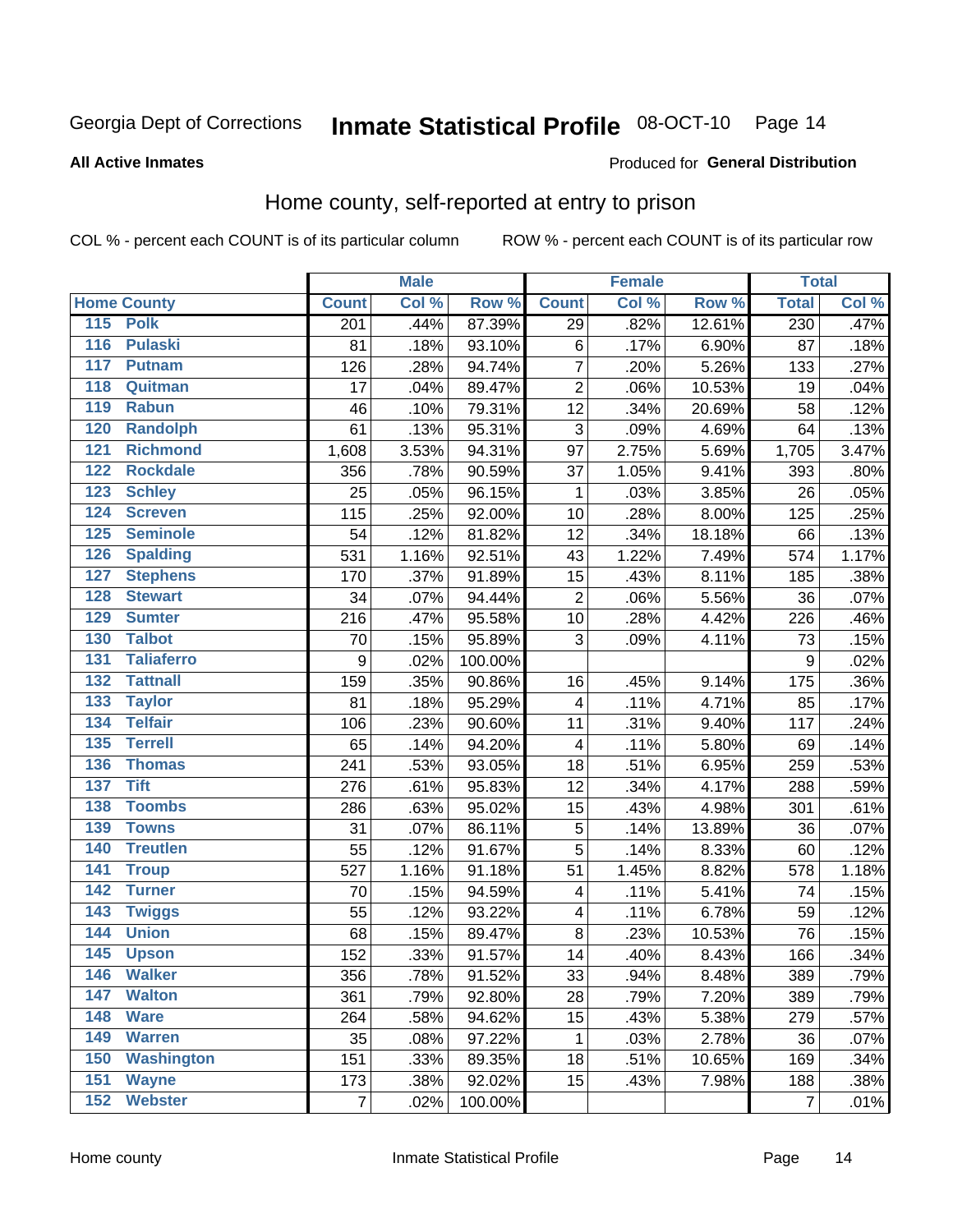## Inmate Statistical Profile 08-OCT-10 Page 15

**All Active Inmates** 

### Produced for General Distribution

## Home county, self-reported at entry to prison

COL % - percent each COUNT is of its particular column

|                    |                      | <b>Male</b>     |       |        | <b>Female</b> |         |        | <b>Total</b> |       |  |
|--------------------|----------------------|-----------------|-------|--------|---------------|---------|--------|--------------|-------|--|
| <b>Home County</b> |                      | <b>Count</b>    | Col % | Row %  | <b>Count</b>  | Col %   | Row %  | Total        | Col % |  |
| 153                | <b>Wheeler</b>       | 30 <sup>2</sup> | .07%  | 83.33% | 6             | .17%    | 16.67% | 36           | .07%  |  |
| 154                | <b>White</b>         | 90              | .20%  | 88.24% | 12            | .34%    | 11.76% | 102          | .21%  |  |
| 155                | <b>Whitfield</b>     | 480             | 1.05% | 86.49% | 75            | 2.13%   | 13.51% | 555          | 1.13% |  |
| 156                | <b>Wilcox</b>        | 62              | .14%  | 89.86% | 7             | .20%    | 10.14% | 69           | .14%  |  |
| 157                | <b>Wilkes</b>        | 63              | .14%  | 94.03% | 4             | $.11\%$ | 5.97%  | 67           | .14%  |  |
| 158                | <b>Wilkinson</b>     | 54              | .12%  | 88.52% | 7             | .20%    | 11.48% | 61           | .12%  |  |
| 159                | <b>Worth</b>         | 103             | .23%  | 93.64% | 7             | .20%    | 6.36%  | 110          | .22%  |  |
| 160                | <b>Unknown</b>       | 1,129           | 2.48% | 92.85% | 87            | 2.47%   | 7.15%  | 1,216        | 2.47% |  |
|                    | <b>Total Rported</b> | 45,615          | 100%  | 92.82% | 3,524         | 100%    | 7.17%  | 49,141       | 100%  |  |

| <b>rted</b> | $\boldsymbol{A}$<br>14L | 103   | 3,525  |
|-------------|-------------------------|-------|--------|
| `otal       | 49,037                  | 3,627 | 52.666 |

| Mode<br>IOST.<br>· treallent. | -----<br>ιπon | ulton | ulton |
|-------------------------------|---------------|-------|-------|
|                               |               |       |       |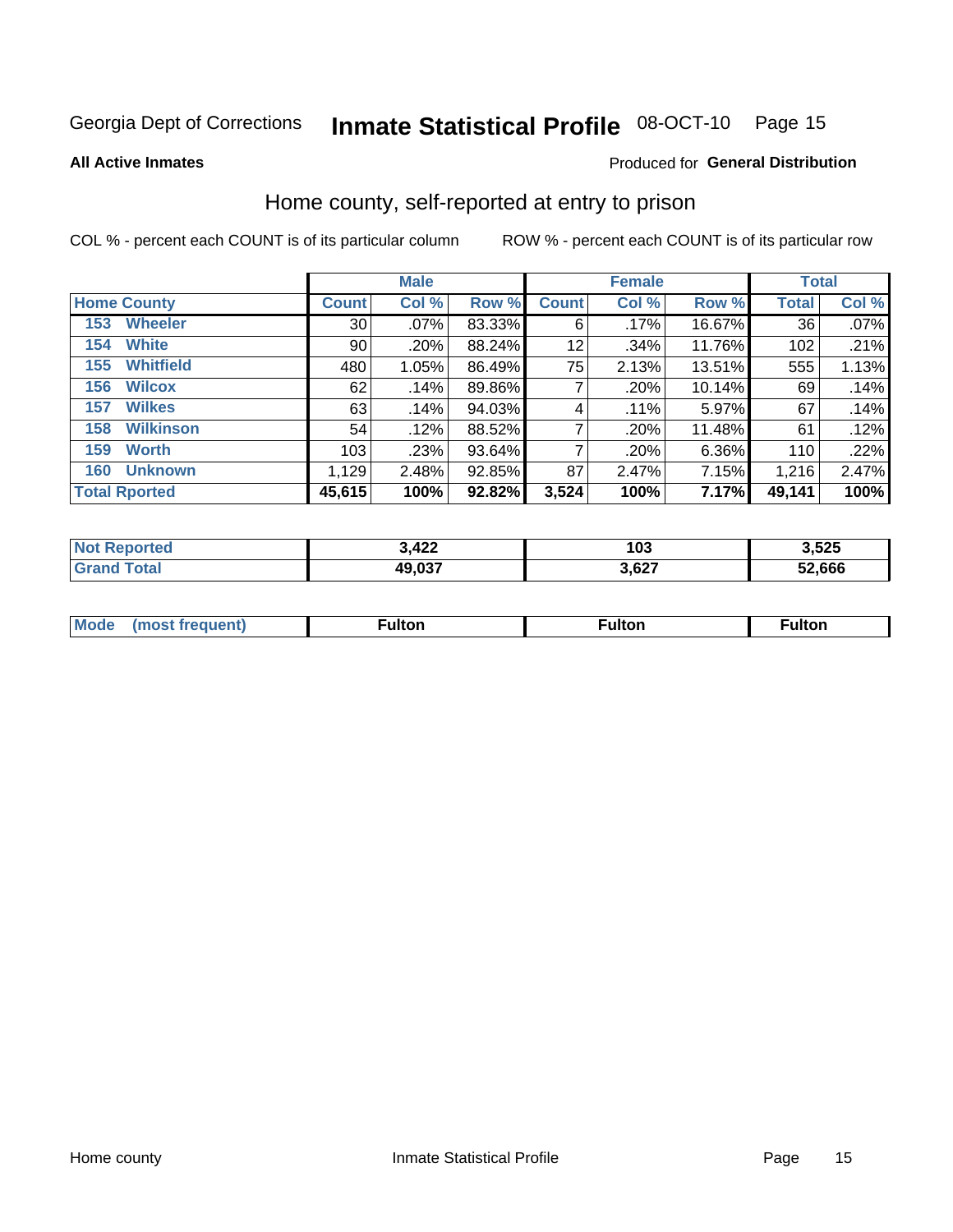## Inmate Statistical Profile 08-OCT-10 Page 16

#### **All Active Inmates**

### Produced for General Distribution

## Socioeconomic class, self-reported at entry to prison

COL % - percent each COUNT is of its particular column

|                       | <b>Male</b> |        |           | <b>Female</b> |          |       | <b>Total</b> |        |
|-----------------------|-------------|--------|-----------|---------------|----------|-------|--------------|--------|
| Socioeconomic Class   | Count⊺      | Col %  | Row %     | <b>Count</b>  | Col %    | Row % | Total,       | Col %  |
| <b>Welfare</b>        | 3,461       | 9.88%  | 94.77%    | 191           | 9.65%    | 5.23% | 3,652        | 9.87%  |
| <b>Occ Employ</b>     | .260        | 3.60%  | 98.36%    | 21            | $1.06\%$ | 1.64% | 1,281        | 3.46%  |
| <b>Minimum Std</b>    | 14,030      | 40.07% | $95.74\%$ | 623           | 31.48%   | 4.25% | 14,655       | 39.61% |
| <b>Middle</b>         | 16,262      | 46.45% | 93.43%    | ,144          | 57.81%   | 6.57% | 17,406       | 47.05% |
| <b>Total Reported</b> | 35,013      | 100%   | 94.65%    | 1,979         | 100%     | 5.35% | 36,994       | 100%   |

| <b>Not Reported</b>   | 14,019 | .648  | 15,667 |
|-----------------------|--------|-------|--------|
| <b>Total</b><br>Grand | 49,032 | 3,627 | 52,661 |

| ____<br>____ |
|--------------|
|--------------|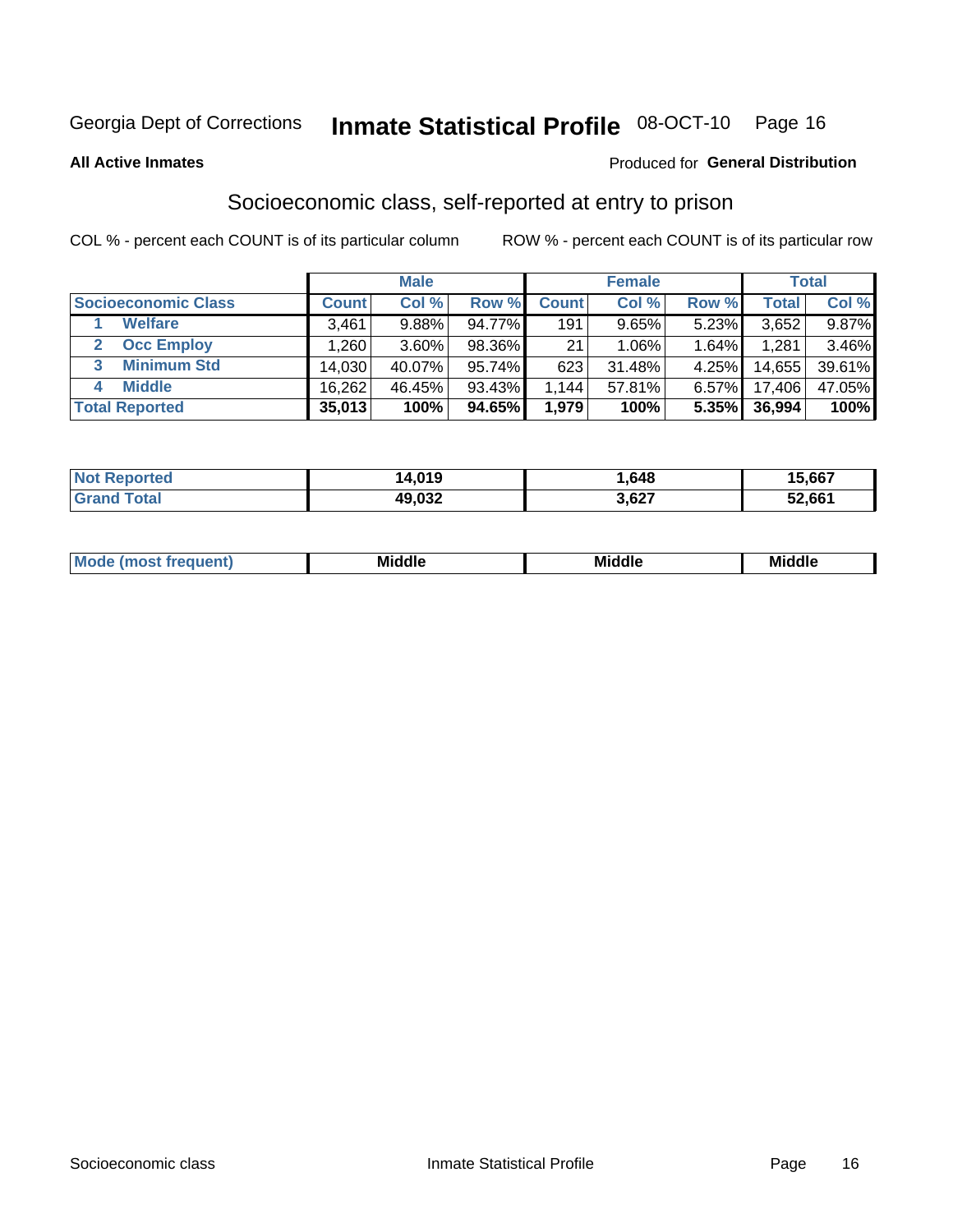## Inmate Statistical Profile 08-OCT-10 Page 17

**All Active Inmates** 

### Produced for General Distribution

## Environment to age 16, self-reported at entry to prison

COL % - percent each COUNT is of its particular column

|                                   | <b>Male</b>  |        |           | <b>Female</b> |        |       | <b>Total</b> |        |
|-----------------------------------|--------------|--------|-----------|---------------|--------|-------|--------------|--------|
| <b>Environment to age 16</b>      | <b>Count</b> | Col %  | Row %     | <b>Count</b>  | Col %  | Row % | <b>Total</b> | Col %  |
| <b>Rural/Farm</b>                 | 1,354        | 3.85%  | 95.69%    | 61            | 3.09%  | 4.31% | 1,415        | 3.81%  |
| <b>Rural/Nfarm</b><br>$2^{\circ}$ | 1,938        | 5.51%  | $90.22\%$ | 210           | 10.65% | 9.78% | 2,148        | 5.78%  |
| <b>S.M.S.A</b><br>3               | 12,005       | 34.11% | 97.05%    | 365           | 18.52% | 2.95% | 12,370       | 33.28% |
| <b>Urban</b><br>4                 | 7,750        | 22.02% | 91.94%    | 679           | 34.45% | 8.06% | 8,429        | 22.68% |
| <b>Small Town</b><br>5.           | 12,152       | 34.52% | 94.86%    | 656           | 33.28% | 5.12% | 12,810       | 34.46% |
| <b>Total Reported</b>             | 35,199       | 100%   | 94.69%    | 1,971         | 100%   | 5.3%  | 37,172       | 100%   |

| <b>Not Reported</b> | 13,838 | .656  | 15,494 |
|---------------------|--------|-------|--------|
| ™otaì               | 49,037 | 3,627 | 52,666 |

| <b>Mode</b><br>auent)<br>ns. | owr<br>Small | Jrban<br>____ | <b>LOWE</b><br>51 |
|------------------------------|--------------|---------------|-------------------|
|                              |              |               |                   |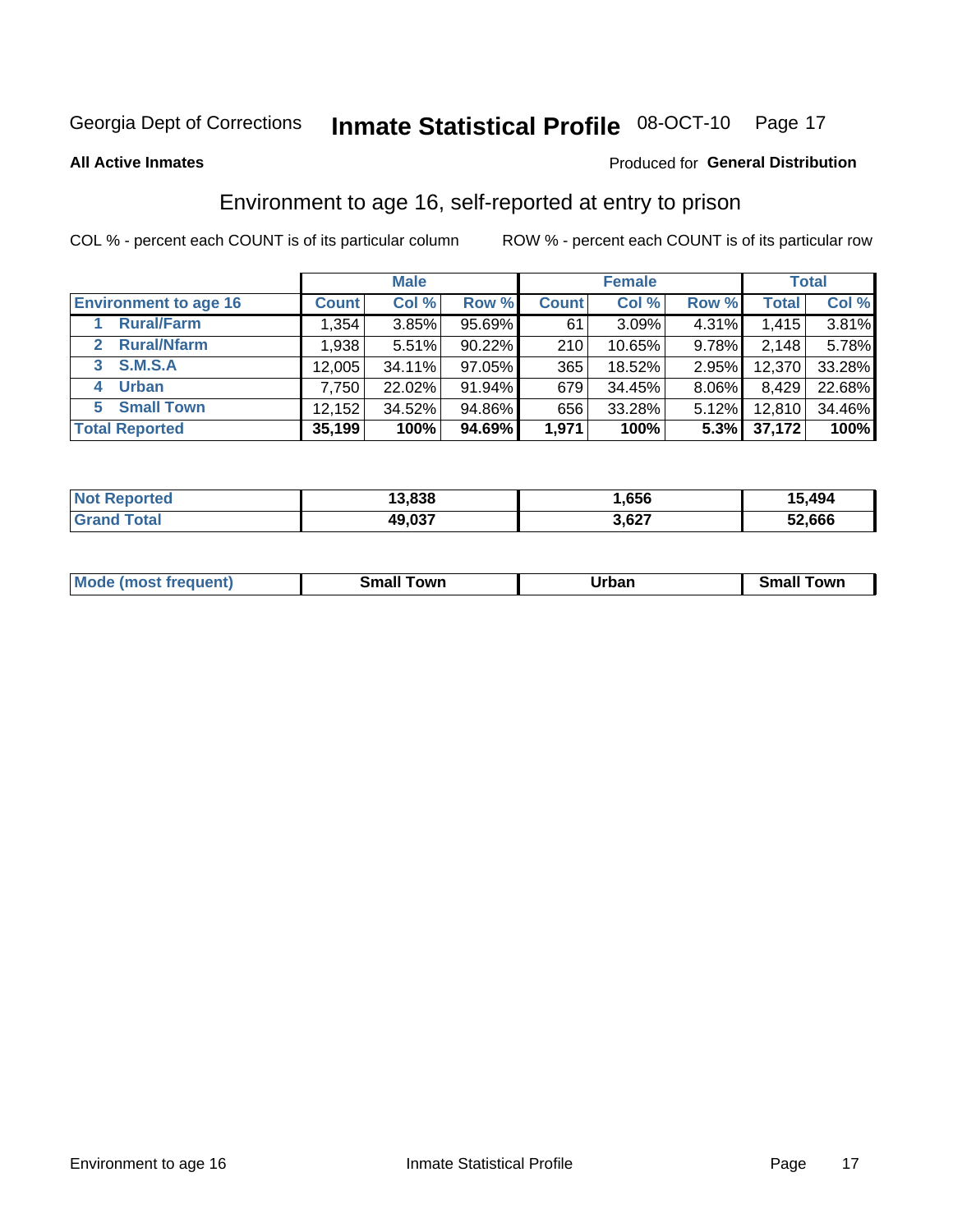## Inmate Statistical Profile 08-OCT-10 Page 18

#### **All Active Inmates**

### Produced for General Distribution

## Guardian status to age 16, self-reported at entry to prison

COL % - percent each COUNT is of its particular column

|                                  | <b>Male</b>   |        | <b>Female</b> |                 |         | <b>Total</b> |        |         |
|----------------------------------|---------------|--------|---------------|-----------------|---------|--------------|--------|---------|
| <b>Guardian Status To Age 16</b> | <b>Count!</b> | Col %  | Row %         | <b>Count</b>    | Col %   | Row %        | Total  | Col %   |
| 1 Orphanage                      | 23            | .11%   | 95.83%        |                 | $.17\%$ | 4.17%        | 24     | .11%    |
| 2 Father Only                    | 655           | 3.01%  | 97.91%        | 14              | 2.44%   | 2.09%        | 669    | 3.00%   |
| <b>3 Both Parents</b>            | 8,472         | 38.97% | 97.10%        | 253             | 44.15%  | 2.90%        | 8,725  | 39.10%  |
| <b>4 Mother Only</b>             | 9,541         | 43.89% | 98.11%        | 184             | 32.11%  | 1.89%        | 9,725  | 43.58%  |
| <b>6 Oth Female</b>              | 565           | 2.60%  | 97.08%        | 17              | 2.97%   | 2.92%        | 582    | 2.61%   |
| <b>7 Oth Male</b>                | 90            | .41%   | 98.90%        |                 | $.17\%$ | 1.10%        | 91     | .41%    |
| 8 Step-Parents                   | 205           | .94%   | 100.00%       |                 |         |              | 205    | $.92\%$ |
| 9 Foster Home                    | 363           | 1.67%  | 96.80%        | 12 <sub>2</sub> | 2.09%   | 3.20%        | 375    | 1.68%   |
| <b>10 Grand Parents</b>          | 1,826         | 8.40%  | $95.25\%$     | 91              | 15.88%  | 4.75%        | 1,917  | 8.59%   |
| <b>Total Reported</b>            | 21,740        | 100%   | 97.43%        | 573             | 100%    | 2.57%        | 22,313 | 100%    |

| ≧rteα<br>NO: | 27,295 | 3,054 | 30,349 |
|--------------|--------|-------|--------|
| . Gr         | 49.035 | 3,627 | 52,662 |

| Mode | วทIv<br>Mot | <b>Both Parents</b><br>Parents | lM.<br>Only<br>. |
|------|-------------|--------------------------------|------------------|
|      |             |                                |                  |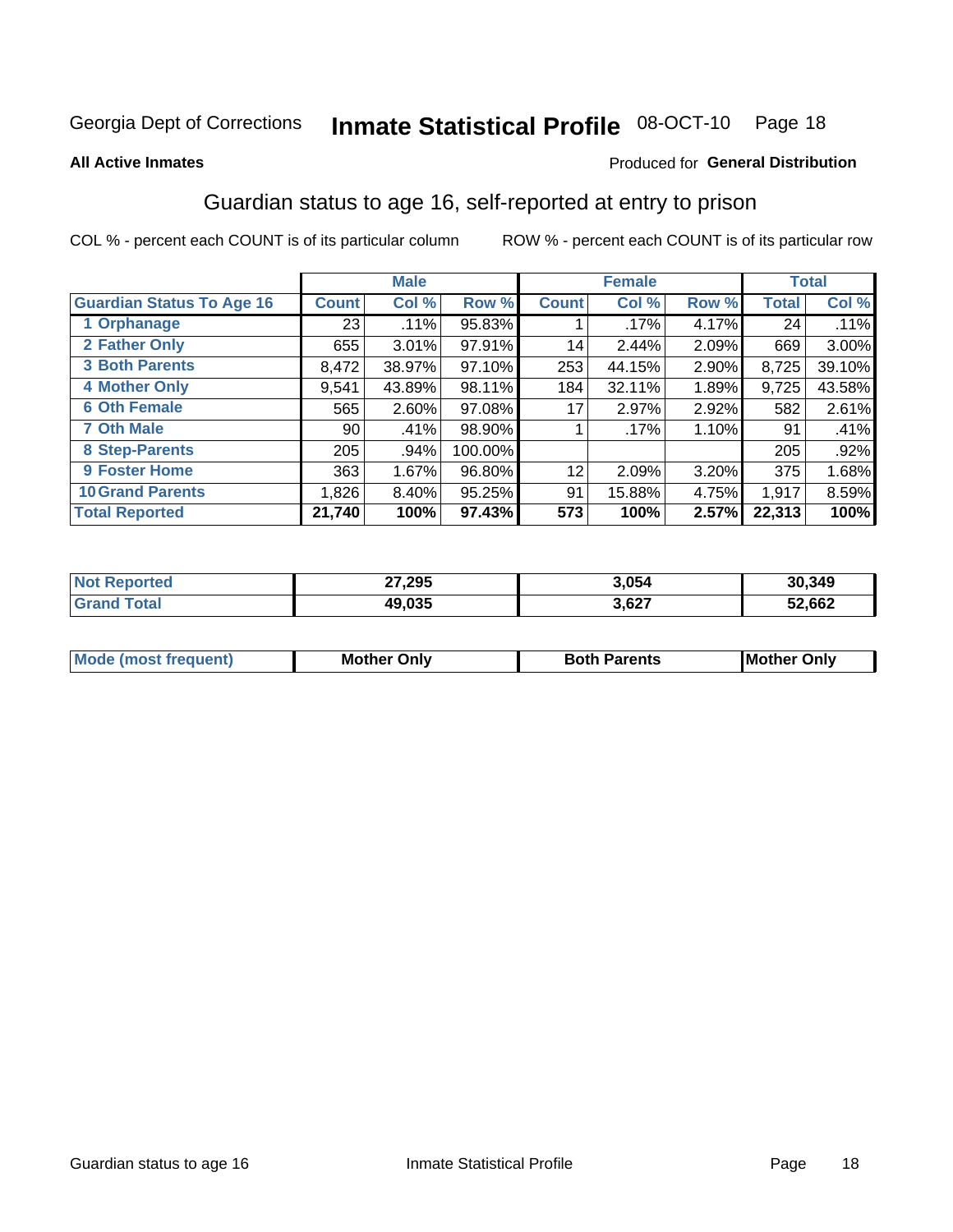#### Inmate Statistical Profile 08-OCT-10 Page 19

### **All Active Inmates**

### Produced for General Distribution

## Employment status before prison, self-reported at entry to prison

COL % - percent each COUNT is of its particular column

|                                  | <b>Male</b>  |        |        | <b>Female</b> |        |        | <b>Total</b> |        |
|----------------------------------|--------------|--------|--------|---------------|--------|--------|--------------|--------|
| <b>Employment Status</b>         | <b>Count</b> | Col %  | Row %  | <b>Count</b>  | Col %  | Row %  | Total        | Col %  |
| <b>Full Time</b>                 | 20,835       | 49.48% | 95.76% | 923           | 41.60% | 4.24%  | 21,758       | 49.08% |
| <b>Part Time</b><br>$\mathbf{2}$ | 3,559        | 8.45%  | 96.50% | 129           | 5.81%  | 3.50%  | 3,688        | 8.32%  |
| Unempl $<$ 6m<br>3               | 4,233        | 10.05% | 97.09% | 127           | 5.72%  | 2.91%  | 4,360        | 9.83%  |
| Unempl > 6m<br>4                 | 7,761        | 18.43% | 92.96% | 587           | 26.45% | 7.03%  | 8,349        | 18.83% |
| <b>Never Workd</b><br>5          | 3,636        | 8.63%  | 96.37% | 137           | 6.17%  | 3.63%  | 3,773        | 8.51%  |
| <b>Student</b><br>6              | 536          | 1.27%  | 87.58% | 75            | 3.38%  | 12.25% | 612          | 1.38%  |
| <b>Incapable</b>                 | 1,550        | 3.68%  | 86.50% | 241           | 10.86% | 13.45% | 1,792        | 4.04%  |
| <b>Total Reported</b>            | 42,110       | 100%   | 94.99% | 2,219         | 100%   | 5.01%  | 44,332       | 100%   |

| orteo<br>NOT | 6.923  | ,408  | 8,331  |
|--------------|--------|-------|--------|
| int          | 49.033 | 3,627 | 52,663 |

| Mc | ∴ull | ----<br>ıme<br>w |
|----|------|------------------|
|    |      |                  |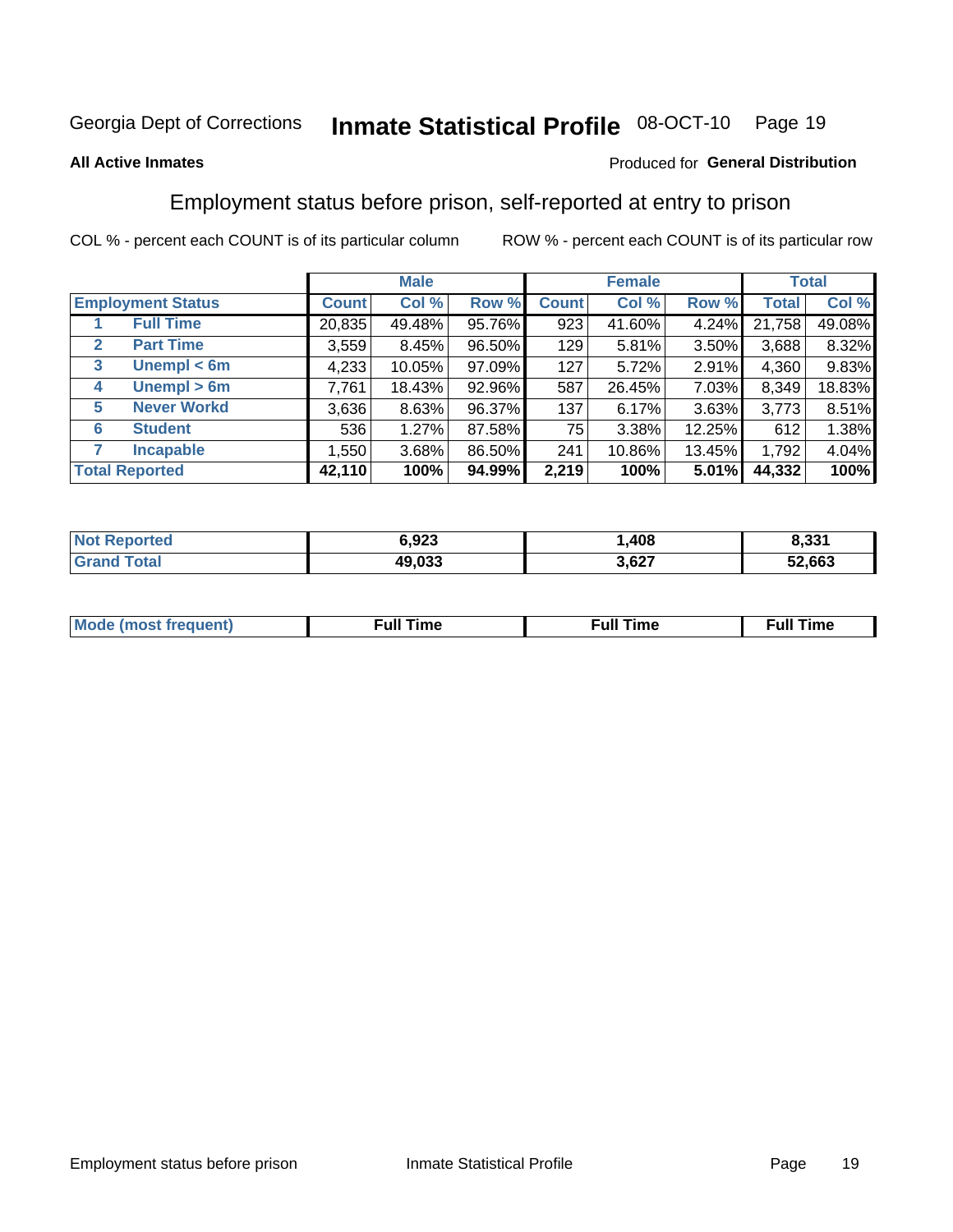### **All Active Inmates**

Produced for General Distribution

## Age at admission

COL % - percent each COUNT is of its particular column

|                         |              | <b>Male</b> |         |              | <b>Female</b> |        |              | <b>Total</b> |
|-------------------------|--------------|-------------|---------|--------------|---------------|--------|--------------|--------------|
| <b>Age At Admission</b> | <b>Count</b> | Col %       | Row %   | <b>Count</b> | Col %         | Row %  | <b>Total</b> | Col %        |
| 13                      | 1            | 0.01%       | 100.00% |              |               |        | 1            | 0.01%        |
| $\overline{14}$         | 13           | 0.03%       | 92.86%  | 1            | 0.03%         | 7.14%  | 14           | 0.03%        |
| 15                      | 63           | 0.13%       | 98.44%  | 1            | 0.03%         | 1.56%  | 64           | 0.12%        |
| 16                      | 179          | 0.37%       | 95.21%  | 9            | 0.25%         | 4.79%  | 188          | 0.36%        |
| $\overline{17}$         | 754          | 1.54%       | 97.16%  | 22           | 0.61%         | 2.84%  | 776          | 1.47%        |
| 18                      | 1,605        | 3.27%       | 97.45%  | 42           | 1.16%         | 2.55%  | 1,647        | 3.13%        |
| 19                      | 2,197        | 4.48%       | 96.70%  | 75           | 2.07%         | 3.30%  | 2,272        | 4.31%        |
| $\overline{20}$         | 2,160        | 4.40%       | 94.57%  | 124          | 3.42%         | 5.43%  | 2,284        | 4.34%        |
| $\overline{21}$         | 2,218        | 4.52%       | 94.99%  | 117          | 3.23%         | 5.01%  | 2,335        | 4.43%        |
| $\overline{22}$         | 2,159        | 4.40%       | 94.73%  | 120          | 3.31%         | 5.27%  | 2,279        | 4.33%        |
| 23                      | 2,031        | 4.14%       | 94.47%  | 119          | 3.28%         | 5.53%  | 2,150        | 4.08%        |
| $\overline{24}$         | 1,999        | 4.08%       | 93.85%  | 131          | 3.61%         | 6.15%  | 2,130        | 4.04%        |
| $\overline{25}$         | 1,852        | 3.78%       | 93.07%  | 138          | 3.80%         | 6.93%  | 1,990        | 3.78%        |
| 26                      | 1,808        | 3.69%       | 93.73%  | 121          | 3.34%         | 6.27%  | 1,929        | 3.66%        |
| 27                      | 1,753        | 3.57%       | 93.39%  | 124          | 3.42%         | 6.61%  | 1,877        | 3.56%        |
| 28                      | 1,781        | 3.63%       | 93.89%  | 116          | 3.20%         | 6.11%  | 1,897        | 3.60%        |
| 29                      | 1,690        | 3.45%       | 92.76%  | 132          | 3.64%         | 7.24%  | 1,822        | 3.46%        |
| 30                      | 1,601        | 3.26%       | 92.70%  | 126          | 3.47%         | 7.30%  | 1,727        | 3.28%        |
| 31                      | 1,487        | 3.03%       | 92.30%  | 124          | 3.42%         | 7.70%  | 1,611        | 3.06%        |
| $\overline{32}$         | 1,360        | 2.77%       | 92.96%  | 103          | 2.84%         | 7.04%  | 1,463        | 2.78%        |
| 33                      | 1,291        | 2.63%       | 92.54%  | 104          | 2.87%         | 7.46%  | 1,395        | 2.65%        |
| 34                      | 1,239        | 2.53%       | 91.24%  | 119          | 3.28%         | 8.76%  | 1,358        | 2.58%        |
| 35                      | 1,223        | 2.49%       | 92.23%  | 103          | 2.84%         | 7.77%  | 1,326        | 2.52%        |
| 36                      | 1,204        | 2.46%       | 92.47%  | 97           | 2.67%         | 7.45%  | 1,302        | 2.47%        |
| $\overline{37}$         | 1,196        | 2.44%       | 92.36%  | 99           | 2.73%         | 7.64%  | 1,295        | 2.46%        |
| 38                      | 1,118        | 2.28%       | 91.49%  | 104          | 2.87%         | 8.51%  | 1,222        | 2.32%        |
| 39                      | 1,091        | 2.22%       | 89.35%  | 130          | 3.58%         | 10.65% | 1,221        | 2.32%        |
| 40                      | 1,081        | 2.20%       | 91.30%  | 103          | 2.84%         | 8.70%  | 1,184        | 2.25%        |
| 41                      | 981          | 2.00%       | 90.50%  | 103          | 2.84%         | 9.50%  | 1,084        | 2.06%        |
| 42                      | 977          | 1.99%       | 90.38%  | 104          | 2.87%         | 9.62%  | 1,081        | 2.05%        |
| 43                      | 920          | 1.88%       | 90.73%  | 94           | 2.59%         | 9.27%  | 1,014        | 1.93%        |
| 44                      | 902          | 1.84%       | 90.56%  | 94           | 2.59%         | 9.44%  | 996          | 1.89%        |
| 45                      | 837          | 1.71%       | 90.19%  | 91           | 2.51%         | 9.81%  | 928          | 1.76%        |
| 46                      | 762          | 1.55%       | 89.02%  | 94           | 2.59%         | 10.98% | 856          | 1.63%        |
| 47                      | 718          | 1.46%       | 90.43%  | 76           | 2.10%         | 9.57%  | 794          | 1.51%        |
| 48                      | 665          | 1.36%       | 91.35%  | 63           | 1.74%         | 8.65%  | 728          | 1.38%        |
| 49                      | 614          | 1.25%       | 93.17%  | 45           | 1.24%         | 6.83%  | 659          | 1.25%        |
| 50                      | 510          | 1.04%       | 91.23%  | 49           | 1.35%         | 8.77%  | 559          | 1.06%        |
| 51                      | 450          | 0.92%       | 92.59%  | 36           | 0.99%         | 7.41%  | 486          | 0.92%        |
| 52                      | 411          | 0.84%       | 93.41%  | 29           | 0.80%         | 6.59%  | 440          | 0.84%        |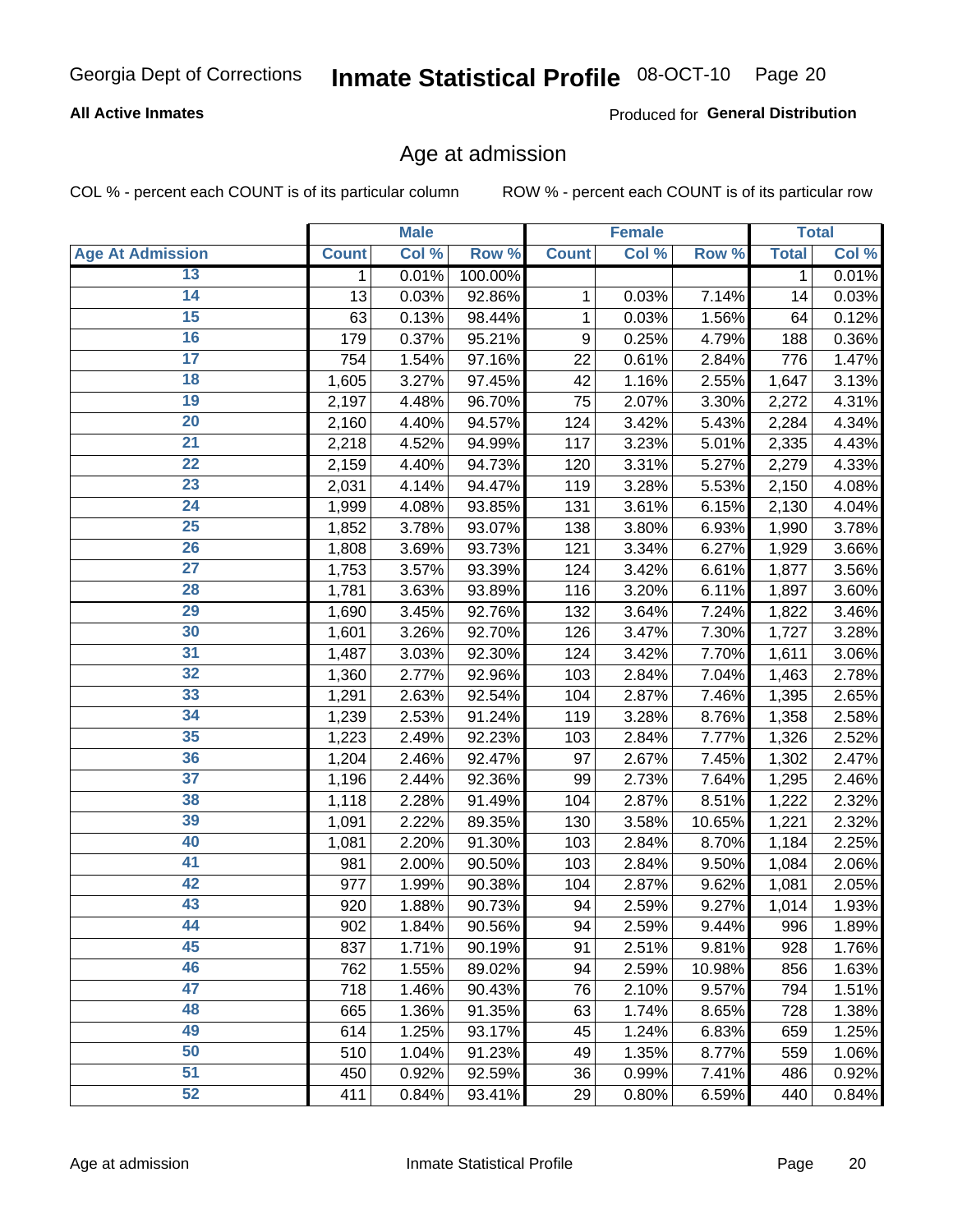### **All Active Inmates**

Produced for General Distribution

## Age at admission

COL % - percent each COUNT is of its particular column

|                         |                  | <b>Male</b> |         |                         | <b>Female</b> |        |                | <b>Total</b> |
|-------------------------|------------------|-------------|---------|-------------------------|---------------|--------|----------------|--------------|
| <b>Age At Admission</b> | <b>Count</b>     | Col %       | Row %   | <b>Count</b>            | Col %         | Row %  | <b>Total</b>   | Col %        |
| 53                      | 365              | 0.74%       | 90.35%  | $\overline{39}$         | 1.08%         | 9.65%  | 404            | 0.77%        |
| 54                      | 249              | 0.51%       | 93.61%  | 17                      | 0.47%         | 6.39%  | 266            | 0.51%        |
| $\overline{55}$         | 268              | 0.55%       | 93.38%  | 19                      | 0.52%         | 6.62%  | 287            | 0.54%        |
| 56                      | 228              | 0.46%       | 94.61%  | 13                      | 0.36%         | 5.39%  | 241            | 0.46%        |
| 57                      | 185              | 0.38%       | 94.87%  | 10                      | 0.28%         | 5.13%  | 195            | 0.37%        |
| 58                      | 139              | 0.28%       | 92.67%  | 11                      | 0.30%         | 7.33%  | 150            | 0.28%        |
| 59                      | 143              | 0.29%       | 94.08%  | 9                       | 0.25%         | 5.92%  | 152            | 0.29%        |
| 60                      | 107              | 0.22%       | 95.54%  | 5                       | 0.14%         | 4.46%  | 112            | 0.21%        |
| 61                      | 76               | 0.15%       | 93.83%  | 5                       | 0.14%         | 6.17%  | 81             | 0.15%        |
| 62                      | 70               | 0.14%       | 97.22%  | $\overline{2}$          | 0.06%         | 2.78%  | 72             | 0.14%        |
| 63                      | 52               | 0.11%       | 92.86%  | $\overline{\mathbf{4}}$ | 0.11%         | 7.14%  | 56             | 0.11%        |
| 64                      | 48               | 0.10%       | 97.96%  | 1                       | 0.03%         | 2.04%  | 49             | 0.09%        |
| 65                      | 42               | 0.09%       | 100.00% |                         |               |        | 42             | 0.08%        |
| 66                      | 28               | 0.06%       | 96.55%  | 1                       | 0.03%         | 3.45%  | 29             | 0.06%        |
| 67                      | 22               | 0.04%       | 88.00%  | 3                       | 0.08%         | 12.00% | 25             | 0.05%        |
| 68                      | 21               | 0.04%       | 91.30%  | $\overline{2}$          | 0.06%         | 8.70%  | 23             | 0.04%        |
| 69                      | 25               | 0.05%       | 100.00% |                         |               |        | 25             | 0.05%        |
| 70                      | 12               | 0.02%       | 85.71%  | $\overline{2}$          | 0.06%         | 14.29% | 14             | 0.03%        |
| $\overline{71}$         | $\overline{7}$   | 0.01%       | 100.00% |                         |               |        | $\overline{7}$ | 0.01%        |
| $\overline{72}$         | 9                | 0.02%       | 100.00% |                         |               |        | 9              | 0.02%        |
| $\overline{73}$         | 8                | 0.02%       | 100.00% |                         |               |        | 8              | 0.02%        |
| 74                      | $\overline{5}$   | 0.01%       | 100.00% |                         |               |        | 5              | 0.01%        |
| 75                      | $\boldsymbol{9}$ | 0.02%       | 100.00% |                         |               |        | 9              | 0.02%        |
| 76                      | 8                | 0.02%       | 100.00% |                         |               |        | 8              | 0.02%        |
| $\overline{77}$         | $\overline{2}$   | 0.01%       | 66.67%  | 1                       | 0.03%         | 33.33% | $\overline{3}$ | 0.01%        |
| 78                      | $\overline{2}$   | 0.01%       | 100.00% |                         |               |        | $\overline{2}$ | 0.01%        |
| 79                      | $\overline{2}$   | 0.01%       | 66.67%  | 1                       | 0.03%         | 33.33% | $\overline{3}$ | 0.01%        |
| 80                      | $\overline{2}$   | 0.01%       | 100.00% |                         |               |        | $\overline{2}$ | 0.01%        |
| 81                      | $\mathbf{1}$     | 0.01%       | 100.00% |                         |               |        | $\mathbf{1}$   | 0.01%        |
| 82                      | 1                | 0.01%       | 100.00% |                         |               |        | 1              | 0.01%        |
| <b>Total Reported</b>   | 49,037           | 100%        | 93.11%  | 3,627                   | 100%          | 6.89%  | 52,665         | 100%         |

| <b>Not Reported</b>         |        |       |        |
|-----------------------------|--------|-------|--------|
| <b>Total</b><br><b>Gran</b> | 49,037 | 3,627 | 52,665 |

| Mean<br>(average)              | 31.86 | 34.06   | 32.01 |
|--------------------------------|-------|---------|-------|
| <b>Median (middle)</b>         | 30    | ົ<br>აა | 30    |
| <b>Mode</b><br>(most frequent) |       | 25      | ົ     |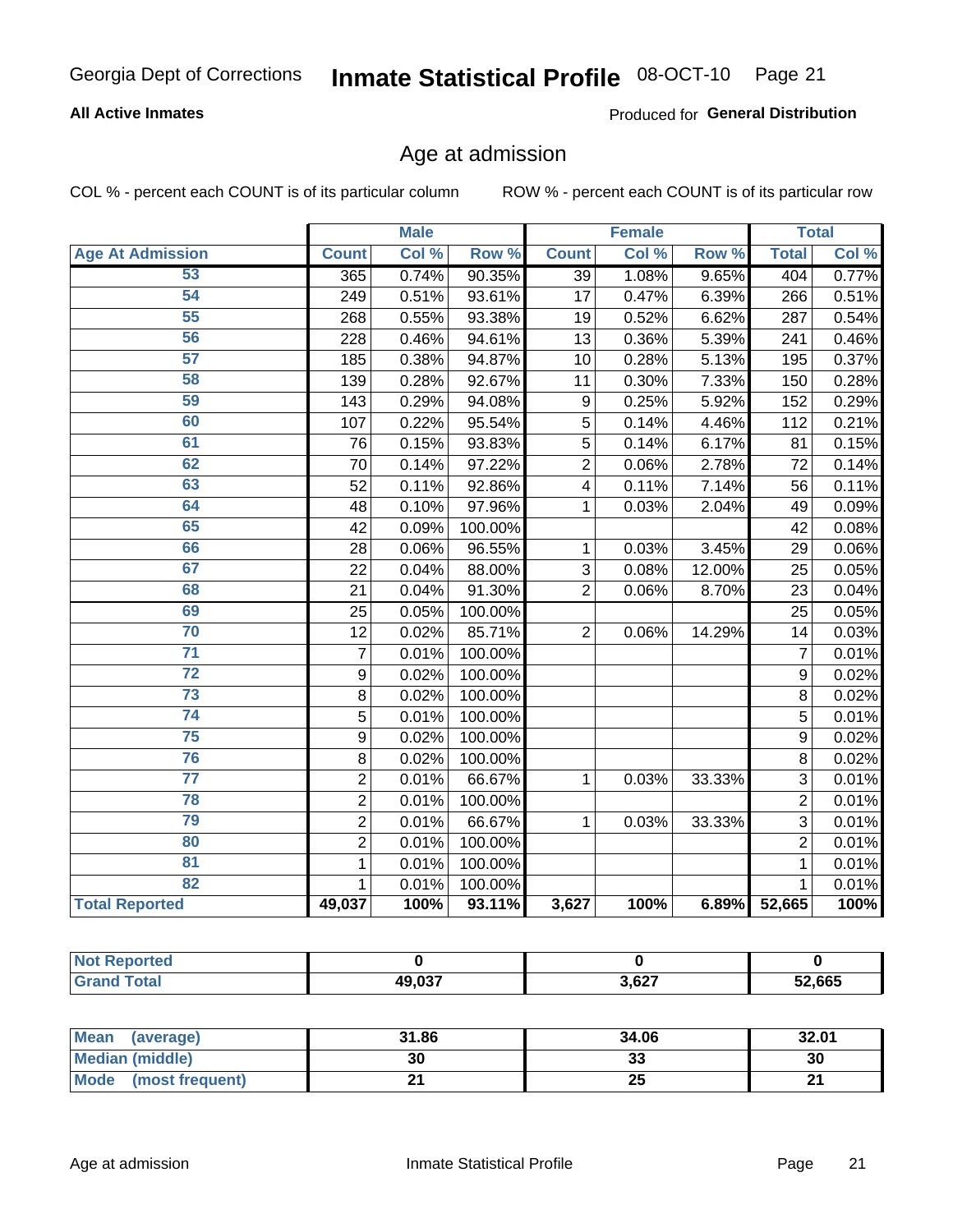### **All Active Inmates**

### Produced for General Distribution

## Height, measured at entry to prison

COL % - percent each COUNT is of its particular column

|                       |                  | <b>Male</b> |         |              | <b>Female</b> |        |                 | <b>Total</b> |
|-----------------------|------------------|-------------|---------|--------------|---------------|--------|-----------------|--------------|
| <b>Height</b>         | <b>Count</b>     | Col %       | Row %   | <b>Count</b> | Col %         | Row %  | <b>Total</b>    | Col %        |
| 4'10"                 | 4                | 0.03%       | 33.33%  | 8            | 3.92%         | 66.67% | $\overline{12}$ | 0.10%        |
| 4'11''                | 14               | 0.12%       | 17.50%  | 66           | 32.35%        | 82.50% | 80              | 0.66%        |
| 5'02"                 | $\boldsymbol{2}$ | 0.02%       | 100.00% |              |               |        | $\overline{2}$  | 0.02%        |
| 5'03''                | $\mathbf 2$      | 0.02%       | 100.00% |              |               |        | $\overline{2}$  | 0.02%        |
| 5'04"                 | 1                | 0.01%       | 50.00%  |              |               |        | $\overline{2}$  | 0.02%        |
| 5'05''                | 13               | 0.11%       | 100.00% |              |               |        | 13              | 0.11%        |
| 5'06''                | 12               | 0.10%       | 100.00% |              |               |        | 12              | 0.10%        |
| 5'07''                | 22               | 0.18%       | 100.00% |              |               |        | 22              | 0.18%        |
| 5'08''                | 22               | 0.18%       | 100.00% |              |               |        | 22              | 0.18%        |
| 5'09''                | 30               | 0.25%       | 100.00% |              |               |        | 30              | 0.25%        |
| 5'10''                | 5,767            | 48.28%      | 98.65%  | 79           | 38.73%        | 1.35%  | 5,846           | 48.11%       |
| 5'11''                | 5,968            | 49.96%      | 99.14%  | 51           | 25.00%        | 0.85%  | 6,020           | 49.54%       |
| 6'00''                | 22               | 0.18%       | 100.00% |              |               |        | 22              | 0.18%        |
| 6'01''                | 16               | 0.13%       | 100.00% |              |               |        | 16              | 0.13%        |
| 6'02''                | 16               | 0.13%       | 100.00% |              |               |        | 16              | 0.13%        |
| 6'03''                | 4                | 0.03%       | 100.00% |              |               |        | 4               | 0.03%        |
| 6'04"                 | 4                | 0.03%       | 100.00% |              |               |        | 4               | 0.03%        |
| 6'05''                | 3                | 0.03%       | 100.00% |              |               |        | 3               | 0.02%        |
| 6'06''                | 1                | 0.01%       | 100.00% |              |               |        |                 | 0.01%        |
| 6'10''                | $\overline{7}$   | 0.06%       | 100.00% |              |               |        | 7               | 0.06%        |
| 6'11''                | 14               | 0.12%       | 100.00% |              |               |        | 14              | 0.12%        |
| Seven feet +          | 1                | 0.01%       | 100.00% |              |               |        |                 | 0.01%        |
| <b>Total Reported</b> | 11,945           | 100%        | 98.30%  | 204          | 100%          | 1.68%  | 12,151          | 100%         |

| ported<br>' NOT             | 37,092 | 3,423 | 40.515 |
|-----------------------------|--------|-------|--------|
| $\sim$<br>. Gr <sub>2</sub> | 49,037 | 3,627 | 52,666 |

| <b>Mean</b><br>(average)       | 544"  | 5'06" | 5'10" |
|--------------------------------|-------|-------|-------|
| <b>Median (middle)</b>         | 544"  | 5'10" | 5'11" |
| <b>Mode</b><br>(most frequent) | 5'11" | 5'10" | 5'11" |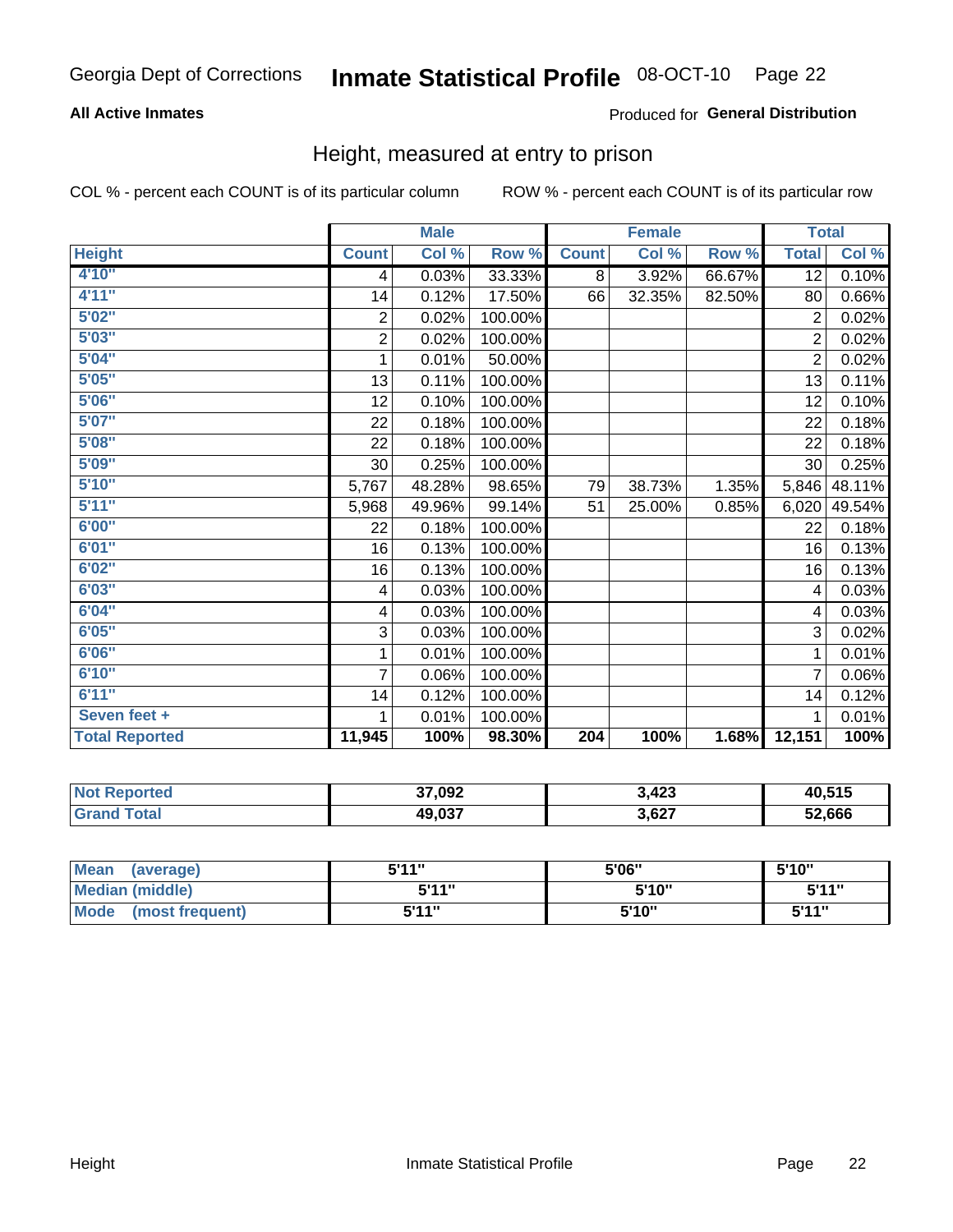### **All Active Inmates**

### Produced for General Distribution

## Weight, measured at entry to prison

COL % - percent each COUNT is of its particular column

|                        |                | <b>Male</b> |                  |                         | <b>Female</b> |        | <b>Total</b>    |        |
|------------------------|----------------|-------------|------------------|-------------------------|---------------|--------|-----------------|--------|
| Weight                 | <b>Count</b>   | Col %       | Row <sup>%</sup> | <b>Count</b>            | Col %         | Row %  | <b>Total</b>    | Col %  |
| <b>Under 80 pounds</b> | 32             | 0.07%       | 94.12%           | $\overline{2}$          | 0.06%         | 5.88%  | $\overline{34}$ | 0.06%  |
| 80 - 89 pounds         | 12             | 0.02%       | 85.71%           | $\overline{2}$          | 0.06%         | 14.29% | 14              | 0.03%  |
| 90 - 99 pounds         | $\overline{7}$ | 0.01%       | 36.84%           | 12                      | 0.33%         | 63.16% | 19              | 0.04%  |
| 100 - 109 pounds       | 13             | 0.03%       | 21.31%           | 48                      | 1.32%         | 78.69% | 61              | 0.12%  |
| 110 - 119 pounds       | 81             | 0.17%       | 31.64%           | 175                     | 4.82%         | 68.36% | 256             | 0.49%  |
| 120 - 129 pounds       | 422            | 0.86%       | 57.41%           | 313                     | 8.63%         | 42.59% | 735             | 1.40%  |
| 130 - 139 pounds       | 1,318          | 2.70%       | 76.36%           | 408                     | 11.25%        | 23.64% | 1,726           | 3.29%  |
| 140 - 149 pounds       | 3,343          | 6.85%       | 87.93%           | 459                     | 12.66%        | 12.07% | 3,802           | 7.25%  |
| 150 - 159 pounds       | 4,609          | 9.45%       | 92.49%           | 374                     | 10.31%        | 7.51%  | 4,983           | 9.51%  |
| 160 - 169 pounds       | 7,092          | 14.53%      | 94.61%           | 404                     | 11.14%        | 5.39%  | 7,496           | 14.30% |
| 170 - 179 pounds       | 6,033          | 12.36%      | 95.26%           | 299                     | 8.24%         | 4.72%  | 6,333           | 12.08% |
| 180 - 189 pounds       | 6,935          | 14.21%      | 95.88%           | 298                     | 8.22%         | 4.12%  | 7,233           | 13.80% |
| 190 - 199 pounds       | 4,405          | 9.03%       | 95.84%           | 191                     | 5.27%         | 4.16%  | 4,596           | 8.77%  |
| 200 - 209 pounds       | 4,051          | 8.30%       | 96.41%           | 151                     | 4.16%         | 3.59%  | 4,202           | 8.02%  |
| 210 - 219 pounds       | 2,809          | 5.76%       | 96.36%           | 106                     | 2.92%         | 3.64%  | 2,915           | 5.56%  |
| 220 - 229 pounds       | 2,531          | 5.19%       | 96.13%           | 102                     | 2.81%         | 3.87%  | 2,633           | 5.02%  |
| 230 - 239 pounds       | 1,493          | 3.06%       | 95.22%           | 75                      | 2.07%         | 4.78%  | 1,568           | 2.99%  |
| 240 - 249 pounds       | 1,209          | 2.48%       | 95.12%           | 62                      | 1.71%         | 4.88%  | 1,271           | 2.42%  |
| 250 - 259 pounds       | 738            | 1.51%       | 96.09%           | 30                      | 0.83%         | 3.91%  | 768             | 1.47%  |
| 260 - 269 pounds       | 574            | 1.18%       | 94.25%           | 35                      | 0.96%         | 5.75%  | 609             | 1.16%  |
| 270 - 279 pounds       | 326            | 0.67%       | 93.68%           | 22                      | 0.61%         | 6.32%  | 348             | 0.66%  |
| 280 - 289 pounds       | 282            | 0.58%       | 93.38%           | 20                      | 0.55%         | 6.62%  | 302             | 0.58%  |
| 290 - 299 pounds       | 120            | 0.25%       | 96.00%           | 5                       | 0.14%         | 4.00%  | 125             | 0.24%  |
| 300 - 309 pounds       | 107            | 0.22%       | 86.99%           | 16                      | 0.44%         | 13.01% | 123             | 0.23%  |
| 310 - 319 pounds       | 62             | 0.13%       | 95.38%           | 3                       | 0.08%         | 4.62%  | 65              | 0.12%  |
| 320 - 329 pounds       | 74             | 0.15%       | 94.87%           | $\overline{\mathbf{4}}$ | 0.11%         | 5.13%  | 78              | 0.15%  |
| 330 - 339 pounds       | 28             | 0.06%       | 93.33%           | $\overline{2}$          | 0.06%         | 6.67%  | 30              | 0.06%  |
| 340 - 349 pounds       | 13             | 0.03%       | 76.47%           | $\overline{\mathbf{4}}$ | 0.11%         | 23.53% | 17              | 0.03%  |
| 350 - 359 pounds       | 29             | 0.06%       | 93.55%           | $\overline{2}$          | 0.06%         | 6.45%  | 31              | 0.06%  |
| 360 - 369 pounds       | 11             | 0.02%       | 84.62%           | $\overline{2}$          | 0.06%         | 15.38% | 13              | 0.02%  |
| 370 - 379 pounds       | 10             | 0.02%       | 100.00%          |                         |               |        | 10              | 0.02%  |
| 380 - 389 pounds       | $\overline{7}$ | 0.01%       | 100.00%          |                         |               |        | $\overline{7}$  | 0.01%  |
| 390 - 399 pounds       | 3              | 0.01%       | 100.00%          |                         |               |        | 3               | 0.01%  |
| 400 pounds and over    | 15             | 0.03%       | 93.75%           | $\mathbf{1}$            | 0.03%         | 6.25%  | 16              | 0.03%  |
| <b>Total Reported</b>  | 48,794         | 100%        | 93.08%           | 3,627                   | 100%          | 6.92%  | 52,422          | 100%   |

| Reported   | つハつ    |       | 0.42   |
|------------|--------|-------|--------|
| <b>NOT</b> | د+∡    |       | 243    |
| ⊺ota.      | 49,037 | 3,627 | 52,665 |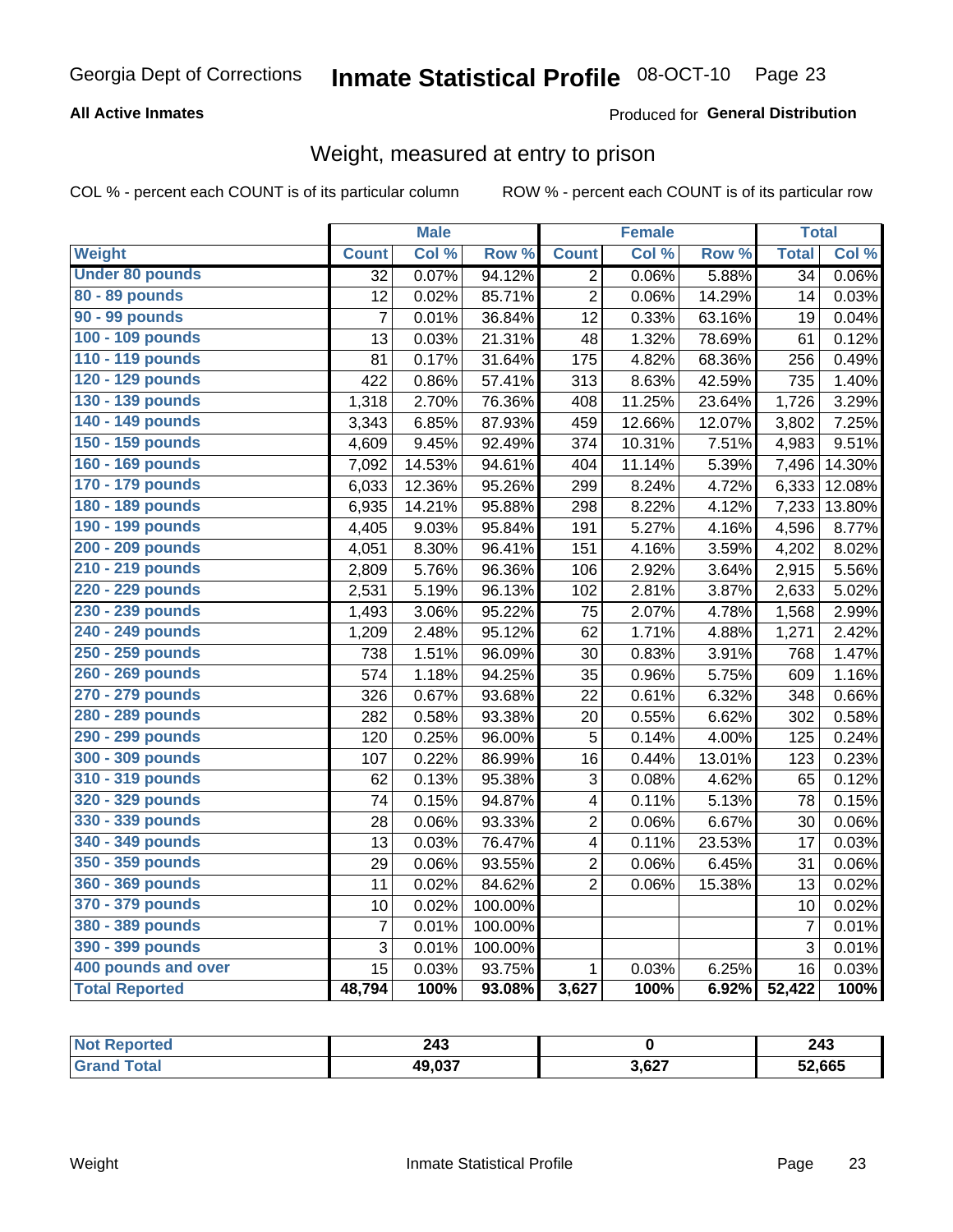### **All Active Inmates**

### Produced for General Distribution

## Weight, measured at entry to prison

COL % - percent each COUNT is of its particular column

|                          | <b>Male</b> | <b>Female</b> | Total |
|--------------------------|-------------|---------------|-------|
| <b>Mean</b><br>(average) | 185         | 165           | 183   |
| <b>Median (middle)</b>   | 180         | 160           | 180   |
| Mode<br>(most frequent)  | 180         | 140           | 180   |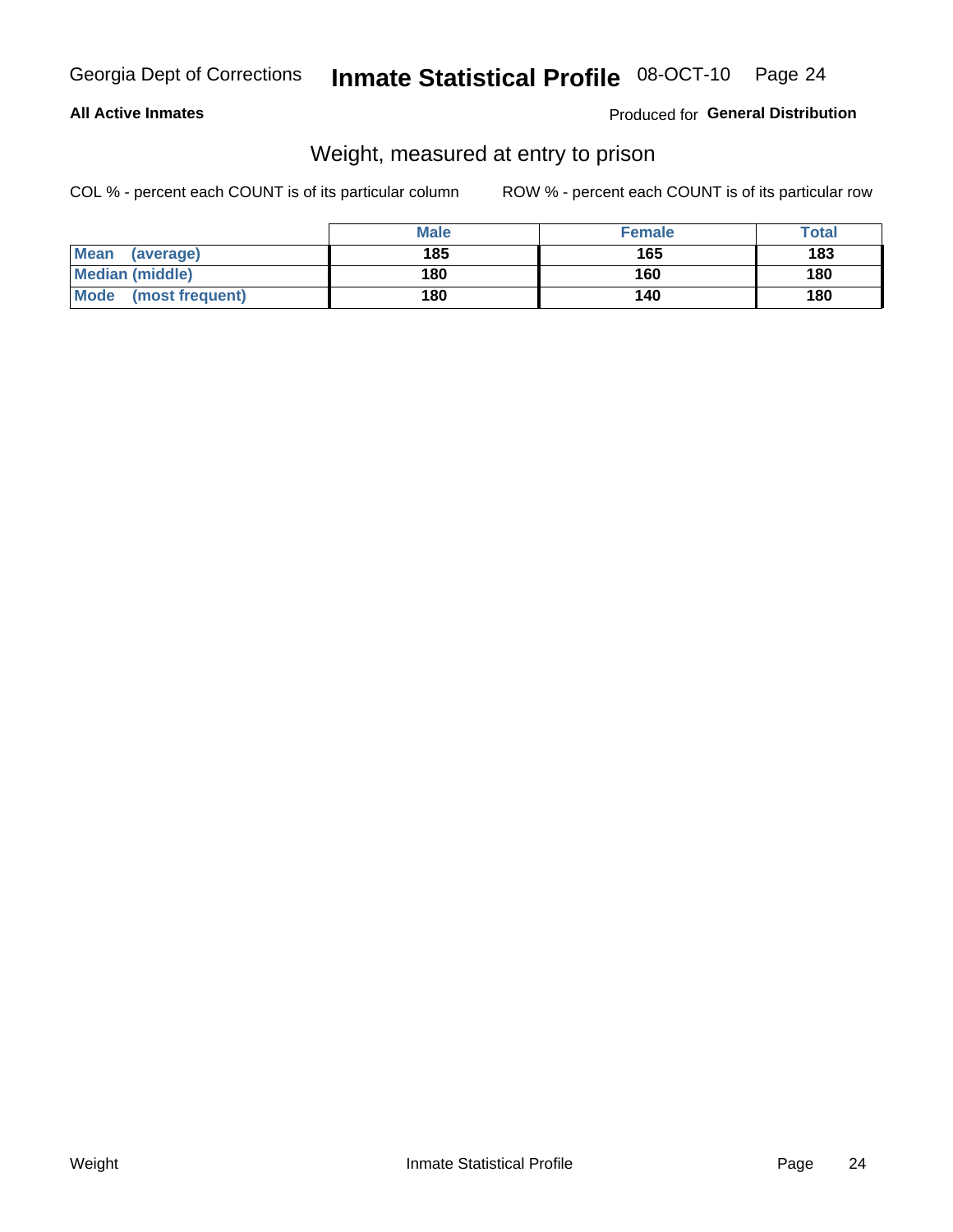#### Inmate Statistical Profile 08-OCT-10 Page 25

### **All Active Inmates**

Produced for General Distribution

## Military service

COL % - percent each COUNT is of its particular column

|                          |              | <b>Male</b> |                    |       | <b>Female</b> |       |              | <b>Total</b> |
|--------------------------|--------------|-------------|--------------------|-------|---------------|-------|--------------|--------------|
| <b>Military service</b>  | <b>Count</b> | Col %       | <b>Row % Count</b> |       | Col %         | Row % | <b>Total</b> | Col %        |
| <b>Air Force</b>         | .832         | 4.62%       | 98.39%             | 30    | .90%          | 1.61% | 1,862        | 4.33%        |
| 2<br>Army                | 343          | $.87\%$     | 97.44%             | 9     | .27%          | 2.56% | 352          | .82%         |
| <b>Navy</b><br>3         | 609          | 1.54%       | 98.23%             | 11    | .33%          | 1.77% | 620          | 1.44%        |
| <b>Marines</b><br>4      | 40           | $.10\%$     | 100.00%            |       |               |       | 40           | .09%         |
| <b>Coast Guard</b><br>5. | 427          | 1.08%       | 99.77%             |       | .03%          | .23%  | 428          | 1.00%        |
| <b>None</b><br>96        | 36,383       | 91.80%      | 91.69%             | 3,294 | 98.48%        | 8.30% | 39,680       | 92.32%       |
| <b>Total Reported</b>    | 39,634       | 100%        | $92.21\%$          | 3,345 | 100%          | 7.78% | 42,982       | 100%         |

| N | $\Delta$ 02<br>40J | 282<br>$\sim$ $\sim$ | 9,685  |
|---|--------------------|----------------------|--------|
|   | 49,037             | 3,627                | 52,667 |

| <b>Mode (most frequent)</b><br><b>Force</b><br><b>Force</b><br>orce<br>Aır |
|----------------------------------------------------------------------------|
|----------------------------------------------------------------------------|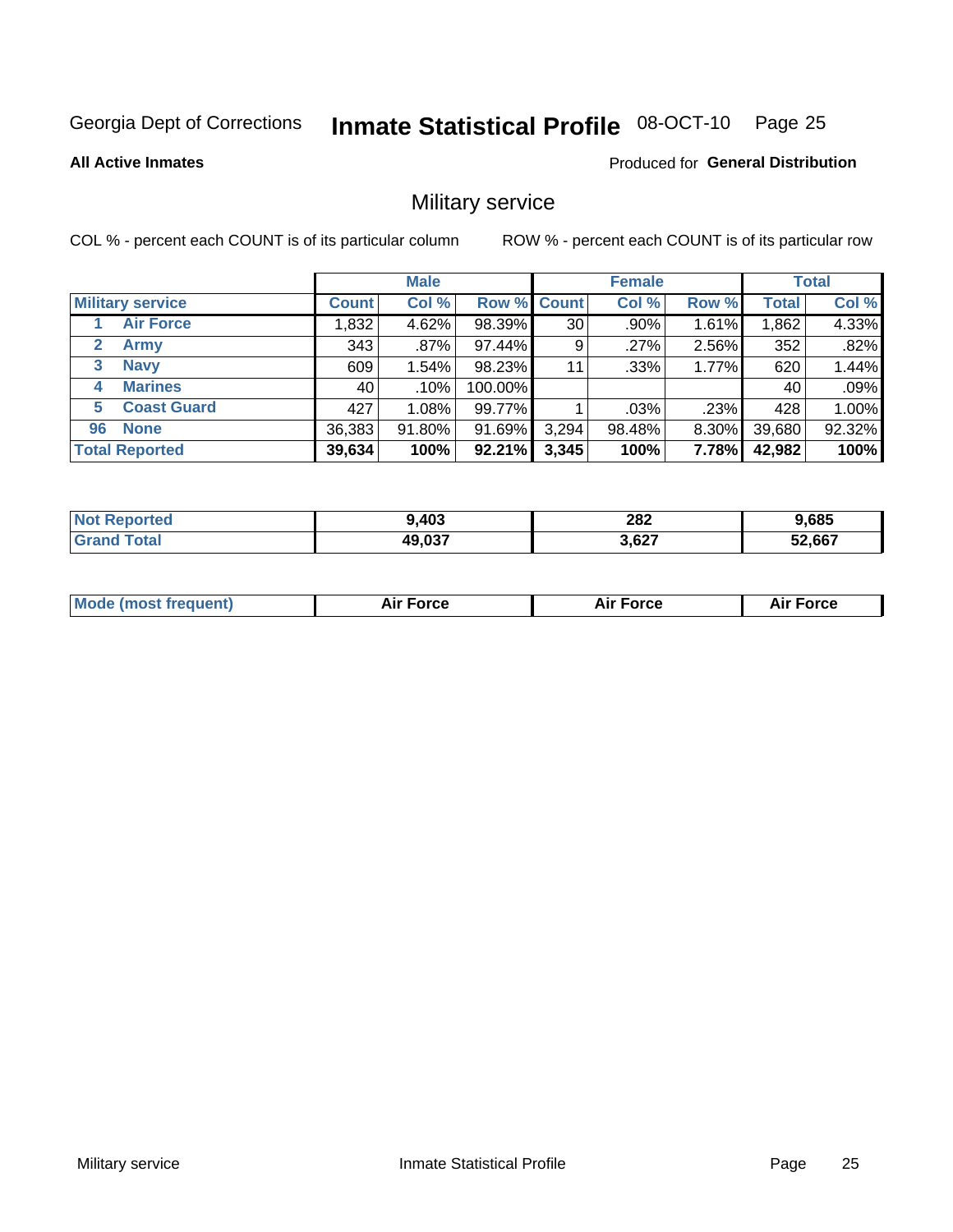#### Inmate Statistical Profile 08-OCT-10 Page 26

**All Active Inmates** 

### Produced for General Distribution

## Type of admission to prison

COL % - percent each COUNT is of its particular column

|              |                             |                | <b>Male</b> |                    |                | <b>Female</b> |        |              | <b>Total</b> |
|--------------|-----------------------------|----------------|-------------|--------------------|----------------|---------------|--------|--------------|--------------|
|              | <b>Type of Admission</b>    | <b>Count</b>   | Col %       | <b>Row % Count</b> |                | Col %         | Row %  | <b>Total</b> | Col %        |
|              | <b>Committed From Court</b> | 43,529         | 88.93%      | 93.20% 3,175       |                | 87.66%        | 6.80%  | 46,707       | 88.84%       |
| $\mathbf{2}$ | <b>Return Appeal/Bond</b>   | 4              | .01%        | 100.00%            |                |               |        | 4            | .01%         |
| 3            | <b>Parole Rev/New Sent</b>  | 2,059          | 4.21%       | 94.45%             | 121            | 3.34%         | 5.55%  | 2,180        | 4.15%        |
| 4            | <b>Par Rev/No New Sent</b>  | 844            | 1.72%       | 91.84%             | 75             | 2.07%         | 8.16%  | 919          | 1.75%        |
| 5            | <b>Prob Viol/Total Rev</b>  |                | .01%        | 100.00%            |                |               |        |              | .01%         |
| 6            | <b>Prob Viol/Partial</b>    | 910            | 1.86%       | 88.61%             | 117            | 3.23%         | 11.39% | 1,027        | 1.95%        |
| 7            | <b>Admit Fm Other Cust</b>  | 9              | $.02\%$     | 100.00%            |                |               |        | 9            | .02%         |
| 9            | <b>Prob Rev/Remainder</b>   | 1,410          | 2.88%       | 91.44%             | 132            | 3.64%         | 8.56%  | 1,542        | 2.93%        |
| 10           | <b>New Sent/Par Rev Pnd</b> | 14             | .03%        | 100.00%            |                |               |        | 14           | .03%         |
| 11           | <b>Life W/O Parole</b>      | 15             | .03%        | 100.00%            |                |               |        | 15           | .03%         |
| 30           | <b>Par Rev/Rsn Unknown</b>  | 120            | .25%        | 98.36%             | $\overline{2}$ | .06%          | 1.64%  | 122          | .23%         |
| 32           | <b>Pb Parole Rescinded</b>  | 2              | .01%        | 100.00%            |                |               |        | 2            | .01%         |
| 33           | <b>Prob Revoc/Spec Cond</b> | 10             | .02%        | 100.00%            |                |               |        | 10           | .02%         |
| 40           | <b>Par Rev/Revoc Center</b> | 12             | $.02\%$     | 100.00%            |                |               |        | 12           | .02%         |
| 44           | <b>Whitworth Detention</b>  | $\overline{2}$ | .01%        | 100.00%            |                |               |        | 2            | .01%         |
| 50           | <b>Dcys At Risk</b>         | 1              | .01%        | 100.00%            |                |               |        |              | .01%         |
| 97           | <b>Other</b>                | 6              | .01%        | 100.00%            |                |               |        | 6            | .01%         |
|              | <b>Total Reported</b>       | 48,948         | 100%        | 93.1% 3,622        |                | 100%          | 6.89%  | 52,573       | 100%         |

| <b>Not</b><br>ported | 89            |                 | 94     |
|----------------------|---------------|-----------------|--------|
| ⊺otai                | <b>49 037</b> | דמי מ<br>3.OZ . | 52,667 |

| <b>Mode (most frequent)</b> | Court Cmmt | <b>Court Cmmt</b> | Court Cmmt |
|-----------------------------|------------|-------------------|------------|
|                             |            |                   |            |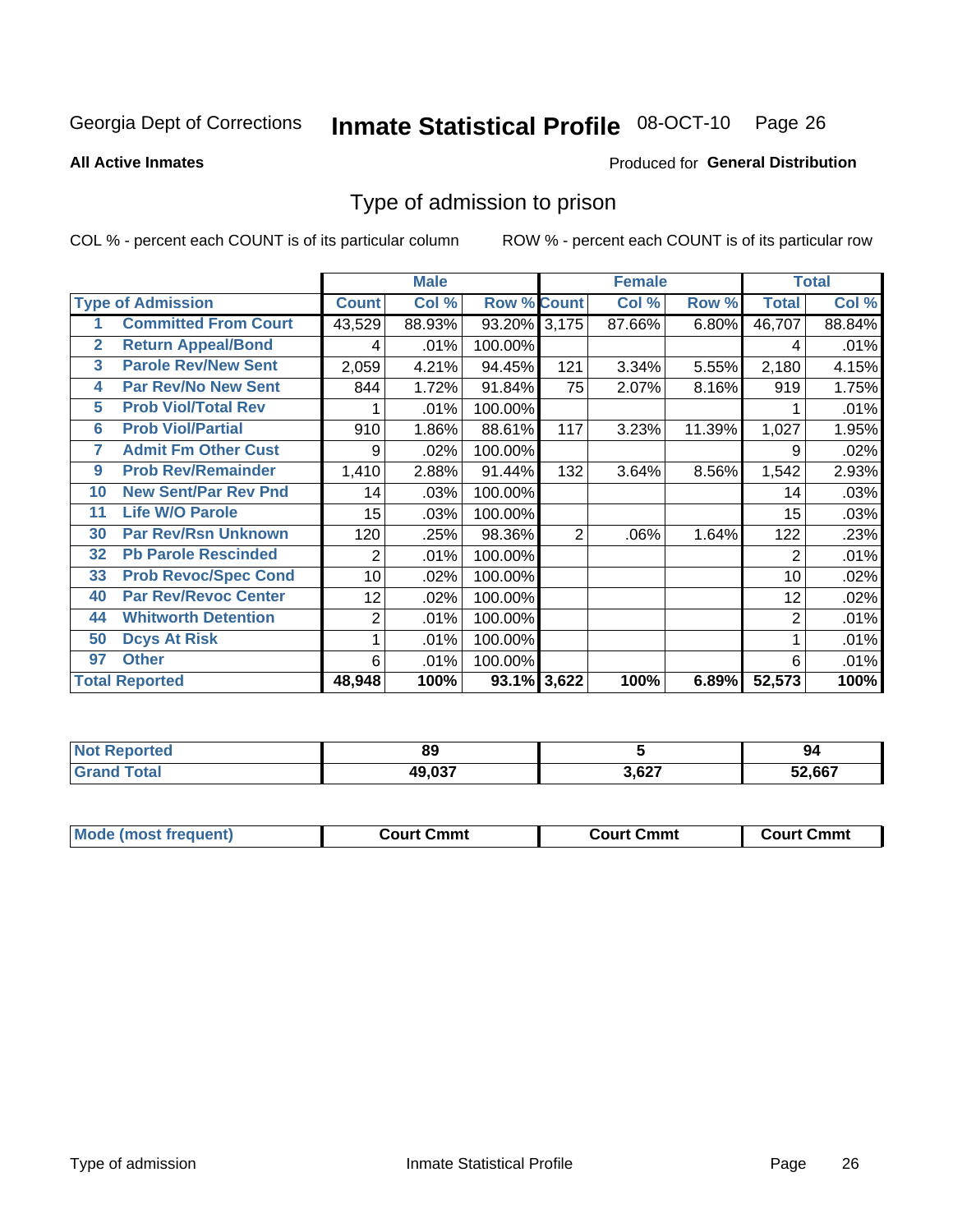## Inmate Statistical Profile 08-OCT-10 Page 27

**All Active Inmates** 

### **Produced for General Distribution**

## Current / last security status

COL % - percent each COUNT is of its particular column

|                        |         | <b>Male</b> |                    |       | <b>Female</b> |          |              | <b>Total</b> |
|------------------------|---------|-------------|--------------------|-------|---------------|----------|--------------|--------------|
| <b>Security Status</b> | Count l | Col %       | <b>Row % Count</b> |       | Col %         | Row %    | <b>Total</b> | Col %        |
| 0 Diag Incom           | 4       | .01%        | 80.00%             |       | .03%          | 20.00%   | 5            | .01%         |
| 1 Wrk Releas           | 8       | .02%        | 88.89%             |       | .03%          | 11.11%   | 9            | .02%         |
| 2 Trusty               | 22      | .05%        | 95.65%             |       | .03%          | 4.35%    | 23           | $.05\%$      |
| 3 Minimum              | 11,827  | 25.14%      | 85.74%             | 1,967 | 57.84%        | 14.26%   | 13,794       | 27.35%       |
| 4 Medium               | 27,509  | 58.48%      | 95.74%             | 1,221 | 35.90%        | 4.25%    | 28,732       | 56.96%       |
| 5 Close                | 7,574   | 16.10%      | 97.31%             | 209   | 6.15%         | 2.69%    | 7,783        | 15.43%       |
| <b>Maximum</b><br>6.   | 94      | .20%        | 98.95%             |       | .03%          | $1.05\%$ | 95           | .19%         |
| <b>Total Reported</b>  | 47,038  | 100%        | 93.25%             | 3,401 | 100%          | 6.74%    | 50,441       | 100%         |

| <b>Still being diagnosed</b> | 999,   | 226   | 2,225  |
|------------------------------|--------|-------|--------|
| <b>Not Reported</b>          |        |       |        |
| <b>Grand Total</b>           | 49,037 | 3,627 | 52,666 |

| <b>Mode</b><br>'reauent) | <b>Medium</b> | <b>BRID</b><br>num | Mer<br>dium |
|--------------------------|---------------|--------------------|-------------|
|                          |               |                    |             |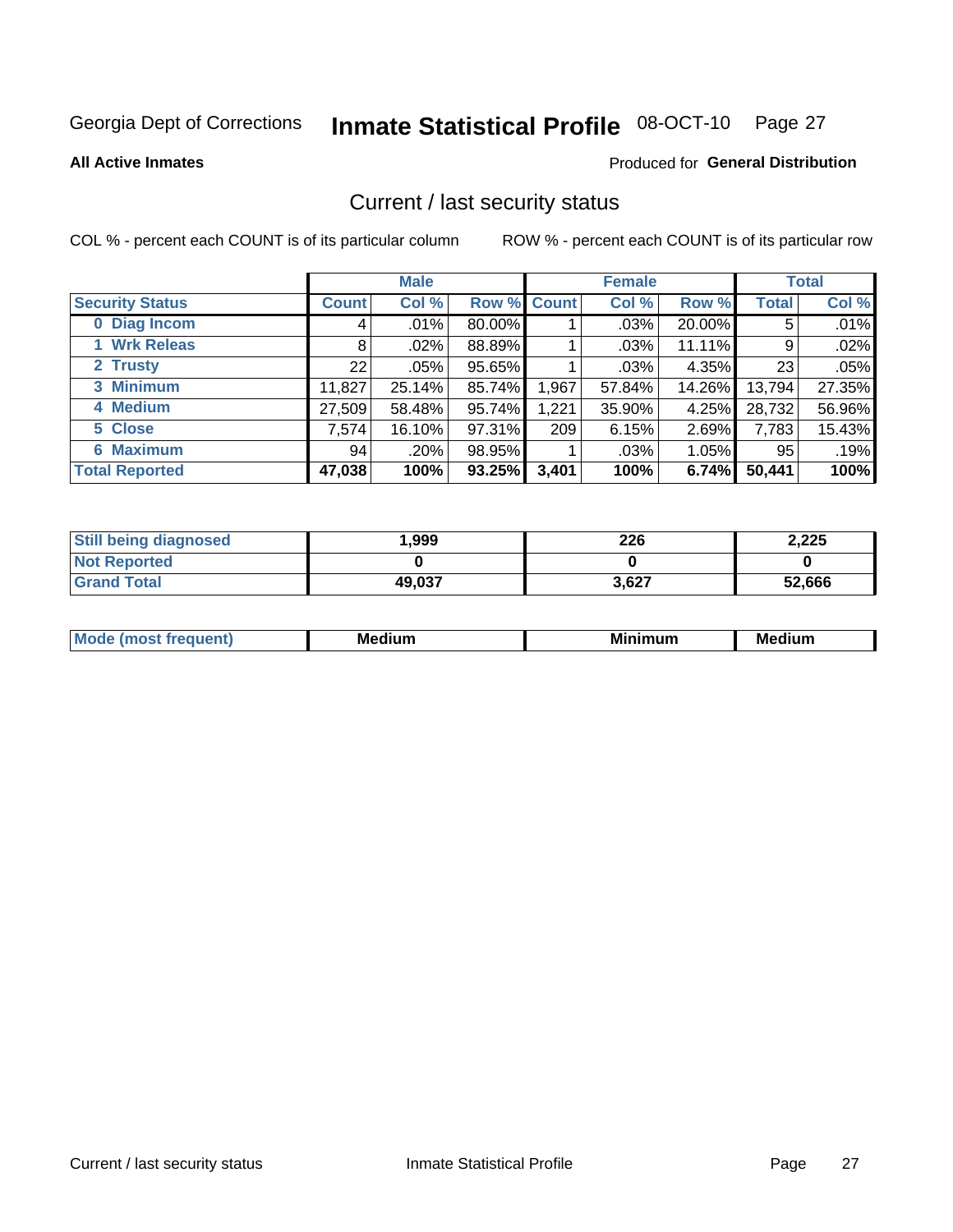## Inmate Statistical Profile 08-OCT-10 Page 28

**All Active Inmates** 

### Produced for General Distribution

## Current / last type of institution

COL % - percent each COUNT is of its particular column

|                            |              | <b>Male</b> |             |       | <b>Female</b> |        |              | <b>Total</b> |
|----------------------------|--------------|-------------|-------------|-------|---------------|--------|--------------|--------------|
| <b>Type of Institution</b> | <b>Count</b> | Col %       | Row % Count |       | Col %         | Row %  | <b>Total</b> | Col %        |
| <b>Transitional Center</b> | 2,274        | 4.66%       | 91.36%      | 215   | 5.97%         | 8.64%  | 2,489        | 4.75%        |
| <b>County Camp</b>         | 4,804        | 9.84%       | 100.00%     |       |               |        | 4,804        | 9.17%        |
| <b>State Prison</b>        | 35,393       | 72.53%      | 91.70%      | 3,200 | 88.86%        | 8.29%  | 38,596       | 73.65%       |
| <b>Private Prison</b>      | 5,208        | 10.67%      | 100.00%     |       |               |        | 5,208        | 9.94%        |
| <b>Pre Release Center</b>  | 1,121        | $2.30\%$    | 85.77%      | 186   | 5.17%         | 14.23% | 1,307        | 2.49%        |
| <b>Total Reported</b>      | 48,800       | 100%        | $93.12\%$   | 3,601 | 100%          | 6.87%  | 52,404       | 100%         |

| тео | $\sim$<br>2J I<br>___ | 26<br>__ | 263    |
|-----|-----------------------|----------|--------|
|     | $\sim$ 007<br>יט לי   | 3,627    | 52,667 |

| <b>Mode (most frequent)</b> | <b>State Prison</b> | <b>State Prison</b> | <b>State Prison</b> |
|-----------------------------|---------------------|---------------------|---------------------|
|-----------------------------|---------------------|---------------------|---------------------|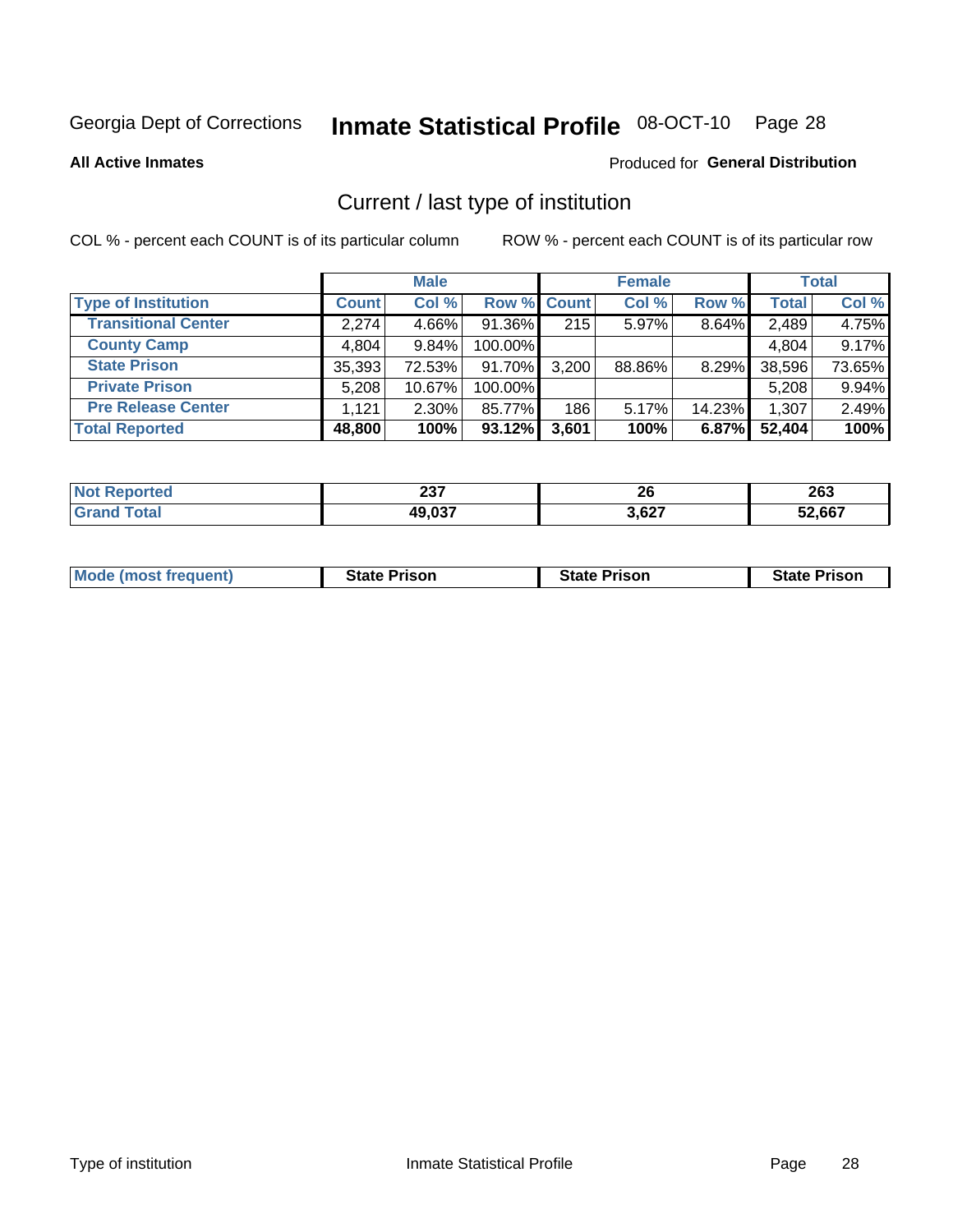#### Inmate Statistical Profile 08-OCT-10 Page 29

**All Active Inmates** 

### Produced for General Distribution

## Institution type - transitional centers

COL % - percent each COUNT is of its particular column

|     |                                          |              | <b>Male</b> |         |              | <b>Female</b> |         |              | <b>Total</b> |
|-----|------------------------------------------|--------------|-------------|---------|--------------|---------------|---------|--------------|--------------|
|     | <b>Institution Type - Trans. Centers</b> | <b>Count</b> | Col %       | Row %   | <b>Count</b> | Col %         | Row %   | <b>Total</b> | Col %        |
| 220 | <b>Albany Trans-Ctr</b>                  | 152          | 6.68%       | 100.00% |              |               |         | 152          | 6.11%        |
| 223 | <b>Atlanta Male Trans-Ctr</b>            | 250          | 10.99%      | 100.00% |              |               |         | 250          | 10.04%       |
| 246 | <b>Augusta Trans-Ctr</b>                 | 202          | 8.88%       | 100.00% |              |               |         | 202          | 8.12%        |
| 249 | <b>Clayton Transitional Ctr</b>          | 328          | 14.42%      | 100.00% |              |               |         | 328          | 13.18%       |
| 247 | <b>Coastal Transitional Ctr</b>          | 256          | 11.26%      | 100.00% |              |               |         | 256          | 10.29%       |
| 225 | <b>Columbus Trans-Ctr</b>                | 175          | 7.70%       | 100.00% |              |               |         | 175          | 7.03%        |
| 252 | <b>Emanuel-Swainsboro Tc</b>             | 210          | 9.23%       | 100.00% |              |               |         | 210          | 8.44%        |
| 250 | <b>Helms Trans-Ctr</b>                   | 101          | 4.44%       | 100.00% |              |               |         | 101          | 4.06%        |
| 248 | <b>Lagrange Trans Ctr</b>                | 152          | 6.68%       | 100.00% |              |               |         | 152          | 6.11%        |
| 231 | <b>Macon Male Trans-Ctr</b>              | 149          | 6.55%       | 100.00% |              |               |         | 149          | 5.99%        |
| 235 | <b>Metro Womens Trans-Ctr</b>            |              |             |         | 215          | 100.00%       | 100.00% | 215          | 8.64%        |
| 253 | <b>Smith Trans-Ctr</b>                   | 196          | 8.62%       | 100.00% |              |               |         | 196          | 7.87%        |
| 230 | <b>Valdosta Trans-Ctr</b>                | 103          | 4.53%       | 100.00% |              |               |         | 103          | 4.14%        |
|     | <b>Total Reported</b>                    | 2,274        | 100%        | 91.36%  | 215          | 100%          | 8.64%   | 2,489        | 100%         |

| тео<br>m. |                                 |                     |       |
|-----------|---------------------------------|---------------------|-------|
|           | $\sim$ $\sim$<br><u> 2,41 T</u> | <b>OAF</b><br>2 I J | 2,489 |

| <b>Mode (most frequent)</b> | 249 Clayton Transitional Ctr 235 Metro Womens Trans- | 249 Clayton<br>Transitional Ctr |
|-----------------------------|------------------------------------------------------|---------------------------------|
|                             |                                                      |                                 |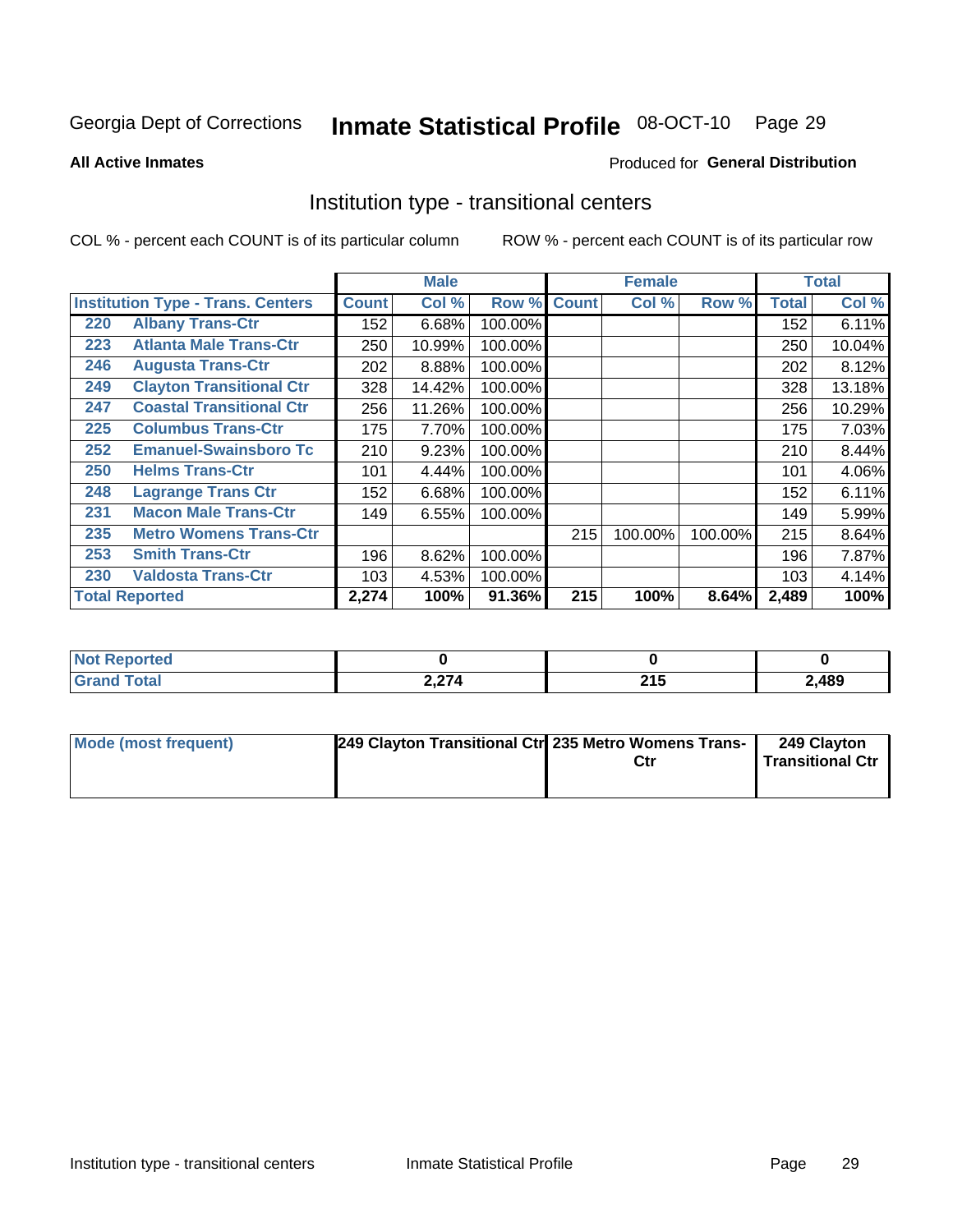#### **Inmate Statistical Profile 08-OCT-10** Page 30

#### **All Active Inmates**

### Produced for General Distribution

## Institution type - mental hospitals

COL % - percent each COUNT is of its particular column

|                                                  | Male |                    | <b>Female</b> |                   | <b>Total</b> |
|--------------------------------------------------|------|--------------------|---------------|-------------------|--------------|
| <b>Institution Type - Mental Hospitals Count</b> | Col% | <b>Row % Count</b> |               | Col % Row % Total | Col %        |
| <b>Total Reported</b>                            |      |                    |               |                   |              |

| <b>Not Reported</b>   |  |  |
|-----------------------|--|--|
| <b>Total</b><br>_____ |  |  |

| Mode.<br>frequent) | <b>Nul</b><br>_____ | <b>Null</b> | <b>Null</b> |
|--------------------|---------------------|-------------|-------------|
|                    |                     |             |             |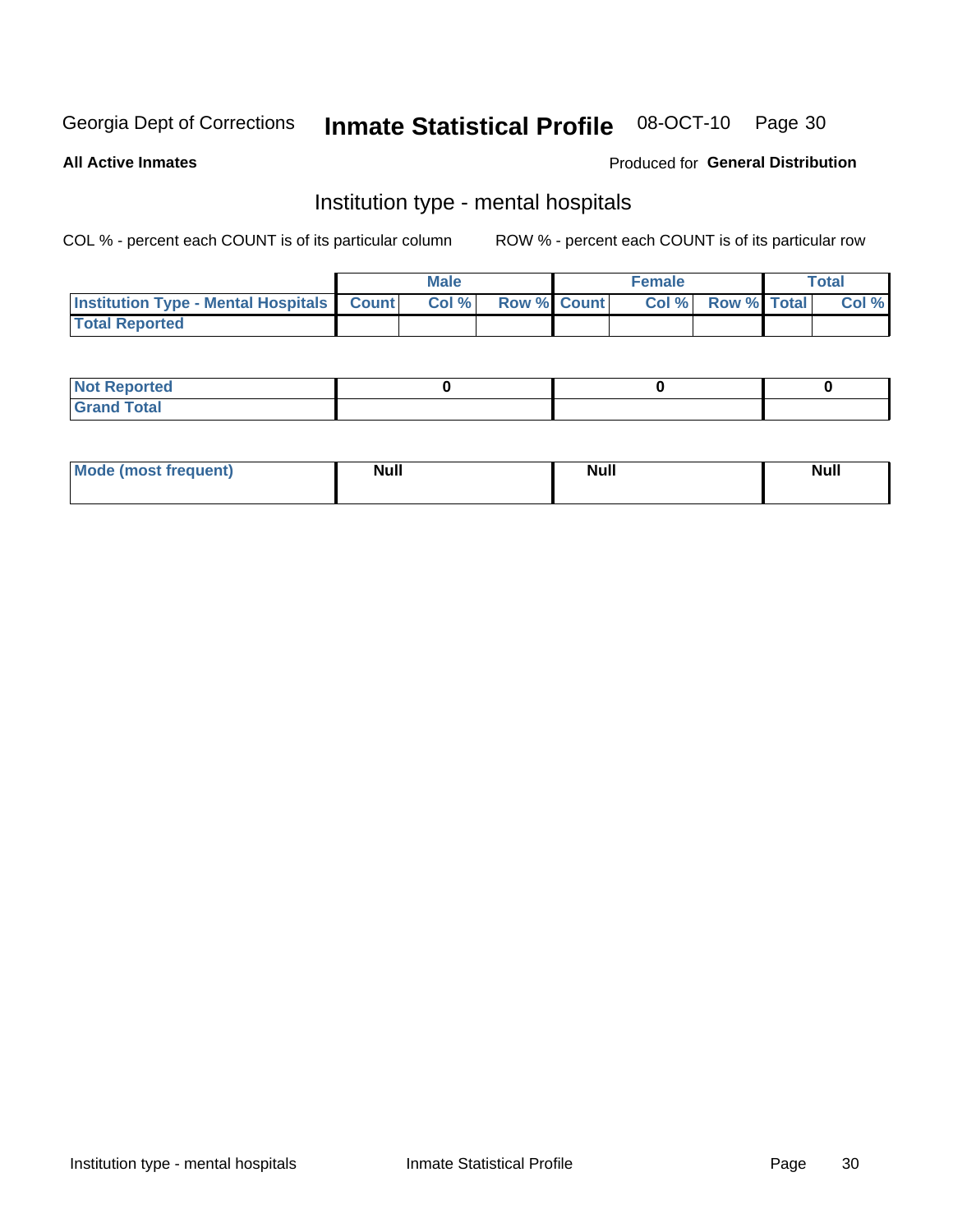## Inmate Statistical Profile 08-OCT-10 Page 31

#### **All Active Inmates**

#### Produced for General Distribution

## Institution type - county prisons

COL % - percent each COUNT is of its particular column

|                                          |              | <b>Male</b> |         |              | <b>Female</b> |               |              | <b>Total</b> |
|------------------------------------------|--------------|-------------|---------|--------------|---------------|---------------|--------------|--------------|
| <b>Institution Type - County Prisons</b> | <b>Count</b> | Col %       | Row %   | <b>Count</b> | Col %         | Row %         | <b>Total</b> | Col %        |
| <b>Bulloch County Ci</b><br>402          | 144          | 3.00%       | 100.00% |              |               |               | 144          | 3.00%        |
| <b>Carroll County Ci</b><br>404          | 212          | 4.41%       | 100.00% |              |               |               | 212          | 4.41%        |
| <b>Clarke County Ci</b><br>406           | 104          | 2.16%       | 100.00% |              |               |               | 104          | 2.16%        |
| <b>Clayton County Ci</b><br>456          | 228          | 4.75%       | 100.00% |              |               |               | 228          | 4.75%        |
| <b>Colquitt County Ci</b><br>407         | 181          | 3.77%       | 100.00% |              |               |               | 181          | 3.77%        |
| <b>Coweta County Ci</b><br>409           | 203          | 4.23%       | 100.00% |              |               |               | 203          | 4.23%        |
| <b>Decatur County Ci</b><br>411          | 208          | 4.33%       | 100.00% |              |               |               | 208          | 4.33%        |
| <b>Effingham County Ci</b><br>413        | 244          | 5.08%       | 100.00% |              |               |               | 244          | 5.08%        |
| <b>Floyd County Ci</b><br>415            | 338          | 7.04%       | 100.00% |              |               |               | 338          | 7.04%        |
| <b>Gwinnett County Ci</b><br>419         | 118          | 2.46%       | 100.00% |              |               |               | 118          | 2.46%        |
| <b>Hall County Ci</b><br>420             | 145          | 3.02%       | 100.00% |              |               |               | 145          | 3.02%        |
| <b>Harris County Ci</b><br>422           | 99           | 2.06%       | 100.00% |              |               |               | 99           | 2.06%        |
| <b>Jackson County Ci</b><br>426          | 167          | 3.48%       | 100.00% |              |               |               | 167          | 3.48%        |
| <b>Jefferson County Ci</b><br>428        | 182          | 3.79%       | 100.00% |              |               |               | 182          | 3.79%        |
| <b>Mitchell County Ci</b><br>433         | 117          | 2.44%       | 100.00% |              |               |               | 117          | 2.44%        |
| <b>Muscogee County Ci</b><br>435         | 511          | 10.64%      | 100.00% |              |               |               | 511          | 10.64%       |
| <b>Richmond County Ci</b><br>439         | 199          | 4.14%       | 100.00% |              |               |               | 199          | 4.14%        |
| <b>Screven County Prison</b><br>440      | 140          | 2.91%       | 100.00% |              |               |               | 140          | 2.91%        |
| <b>Spalding County Ci</b><br>441         | 378          | 7.87%       | 100.00% |              |               |               | 378          | 7.87%        |
| <b>Sumter County Ci</b><br>443           | 339          | 7.06%       | 100.00% |              |               |               | 339          | 7.06%        |
| <b>Terrell County Ci</b><br>444          | 133          | 2.77%       | 100.00% |              |               |               | 133          | 2.77%        |
| <b>Thomas County Ci</b><br>445           | 155          | 3.23%       | 100.00% |              |               |               | 155          | 3.23%        |
| <b>Troup County Ci</b><br>447            | 259          | 5.39%       | 100.00% |              |               |               | 259          | 5.39%        |
| <b>Total Reported</b>                    | 4,804        | 100%        | 100%    |              |               | $\frac{9}{6}$ | 4,804        | 100%         |

| <b>Not Reported</b> |       |       |
|---------------------|-------|-------|
| <b>Grand Total</b>  | 4,804 | 4,804 |

| Mode (most frequent) | 435 Muscogee County Ci | <b>Null</b> | 435 Muscogee<br><b>County Ci</b> |
|----------------------|------------------------|-------------|----------------------------------|
|                      |                        |             |                                  |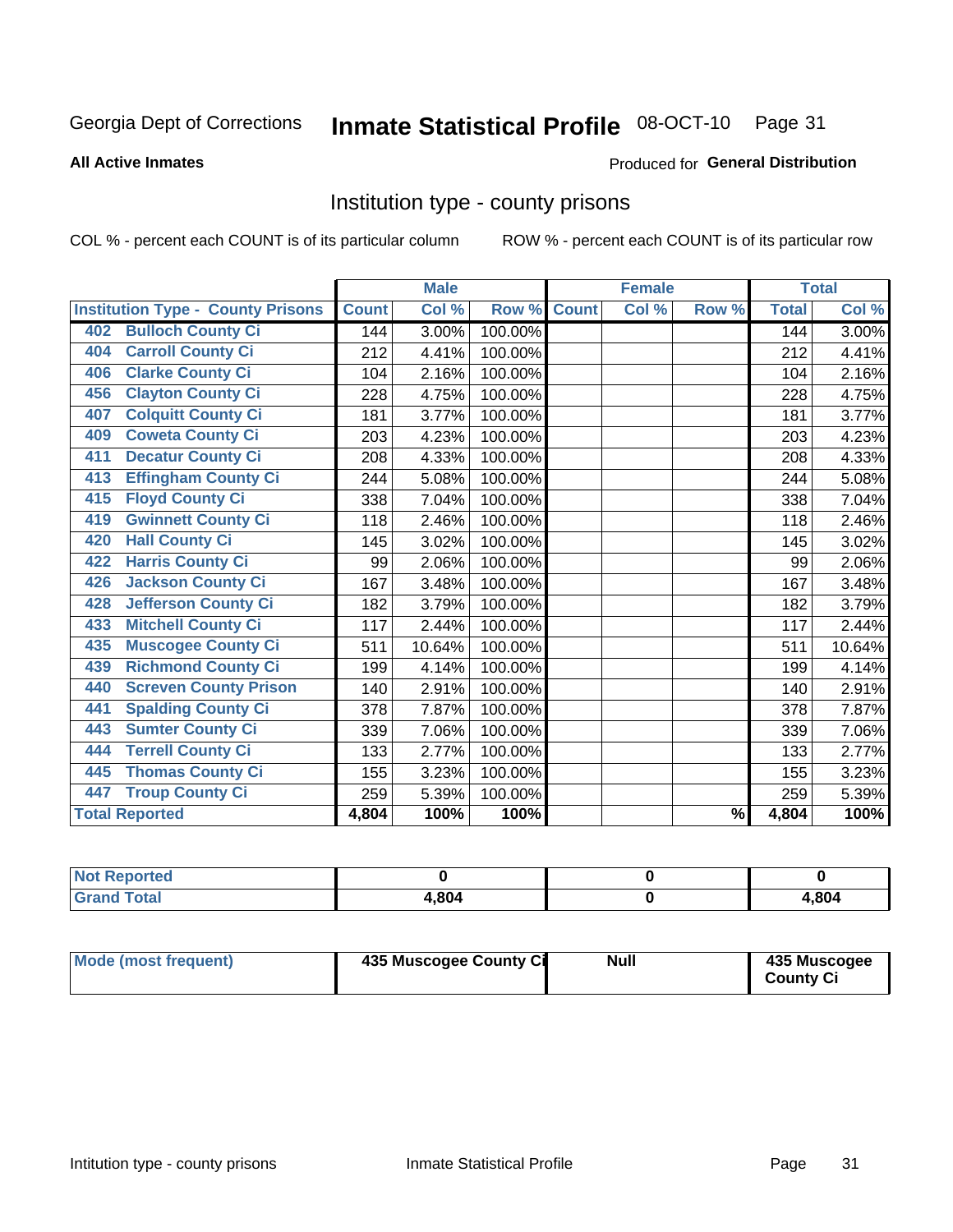## Inmate Statistical Profile 08-OCT-10 Page 32

#### **All Active Inmates**

### Produced for General Distribution

## Institution type - state prisons

COL % - percent each COUNT is of its particular column

|                                         |                | <b>Male</b> |         |                | <b>Female</b> |         | <b>Total</b> |       |
|-----------------------------------------|----------------|-------------|---------|----------------|---------------|---------|--------------|-------|
| <b>Institution Type - State Prisons</b> | <b>Count</b>   | Col %       | Row %   | <b>Count</b>   | Col %         | Row %   | <b>Total</b> | Col % |
| <b>508 Arrendale State Prison</b>       |                |             |         | 1,355          | 42.34%        | 100.00% | 1,355        | 3.51% |
| 532<br><b>Augusta State Med.</b>        | 1,157          | 3.27%       | 99.40%  | $\overline{7}$ | .22%          | .60%    | 1,164        | 3.02% |
| <b>Prison</b>                           |                |             |         |                |               |         |              |       |
| <b>543 Autry State Prison</b>           | 1,656          | 4.68%       | 100.00% |                |               |         | 1,656        | 4.29% |
| <b>Baldwin State Prison</b><br>553      | 922            | 2.61%       | 100.00% |                |               |         | 922          | 2.39% |
| <b>Burrus Corr Trn Cntr</b><br>534      | 668            | 1.89%       | 100.00% |                |               |         | 668          | 1.73% |
| <b>Calhoun State Prison</b><br>547      | 1,649          | 4.66%       | 100.00% |                |               |         | 1,649        | 4.27% |
| 531<br><b>Central State Prison</b>      | 855            | 2.42%       | 100.00% |                |               |         | 855          | 2.22% |
| <b>Coastal State Prison</b><br>523      | 1,424          | 4.02%       | 100.00% |                |               |         | 1,424        | 3.69% |
| <b>Dodge State Prison</b><br>503        | 1,210          | 3.42%       | 99.92%  |                |               |         | 1,211        | 3.14% |
| <b>Dooly State Prison</b><br>548        | 1,681          | 4.75%       | 100.00% |                |               |         | 1,681        | 4.36% |
| <b>Ga Diag &amp; Class Pris</b><br>521  | 1,904          | 5.38%       | 99.95%  |                |               |         | 1,905        | 4.94% |
| <b>Ga State Prison</b><br>517           | 1,462          | 4.13%       | 100.00% |                |               |         | 1,462        | 3.79% |
| <b>Hancock State Prison</b><br>541      | 1,318          | 3.72%       | 100.00% |                |               |         | 1,318        | 3.41% |
| <b>Hays State Prison</b><br>540         | 1,665          | 4.70%       | 100.00% |                |               |         | 1,665        | 4.31% |
| <b>Johnson State Prison</b><br>545      | 1,572          | 4.44%       | 100.00% |                |               |         | 1,572        | 4.07% |
| <b>Lee State Prison</b><br>510          | 734            | 2.07%       | 100.00% |                |               |         | 734          | 1.90% |
| 564<br><b>Long State Prison</b>         | 225            | .64%        | 100.00% |                |               |         | 225          | .58%  |
| 549<br><b>Macon State Prison</b>        | 1,746          | 4.93%       | 100.00% |                |               |         | 1,746        | 4.52% |
| <b>Men'S State Prison</b><br>519        | 578            | 1.63%       | 100.00% |                |               |         | 578          | 1.50% |
| <b>Metro State Prison (W)</b><br>554    | $\overline{7}$ | .02%        | 1.03%   | 670            | 20.94%        | 98.97%  | 677          | 1.75% |
| 509<br><b>Montgomery State Prison</b>   | 407            | 1.15%       | 100.00% |                |               |         | 407          | 1.05% |
| <b>Phillips State Prison</b><br>505     | 1,075          | 3.04%       | 100.00% |                |               |         | 1,075        | 2.79% |
| <b>Pulaski State Prison (W)</b><br>557  |                |             |         | 1,168          | 36.50%        | 100.00% | 1,168        | 3.03% |
| <b>Rogers State Prison</b><br>533       | 1,465          | 4.14%       | 100.00% |                |               |         | 1,465        | 3.80% |
| <b>Rutledge State Prison</b><br>530     | 583            | 1.65%       | 100.00% |                |               |         | 583          | 1.51% |
| <b>Smith State Prison</b><br>550        | 1,605          | 4.53%       | 100.00% |                |               |         | 1,605        | 4.16% |
| <b>Telfair State Prison</b><br>542      | 1,153          | 3.26%       | 100.00% |                |               |         | 1,153        | 2.99% |
| <b>Valdosta State Prison</b><br>537     | 1,331          | 3.76%       | 100.00% |                |               |         | 1,331        | 3.45% |
| 506<br><b>Walker State Prison</b>       | 425            | 1.20%       | 99.77%  |                |               |         | 426          | 1.10% |
| <b>Ware State Prison</b><br>501         | 1,522          | 4.30%       | 100.00% |                |               |         | 1,522        | 3.94% |
| <b>Washington Sp</b><br>552             | 1,548          | 4.37%       | 100.00% |                |               |         | 1,548        | 4.01% |
| <b>Wilcox State Prison</b><br>546       | 1,846          | 5.22%       | 100.00% |                |               |         | 1,846        | 4.78% |
| <b>Total Reported</b>                   | 35,393         | 100%        | 91.7%   | 3,200          | 100%          | 8.29%   | 38,596       | 100%  |

| Reported          |        |       |        |
|-------------------|--------|-------|--------|
| <sup>-</sup> otal | 35.393 | 3,200 | 38.596 |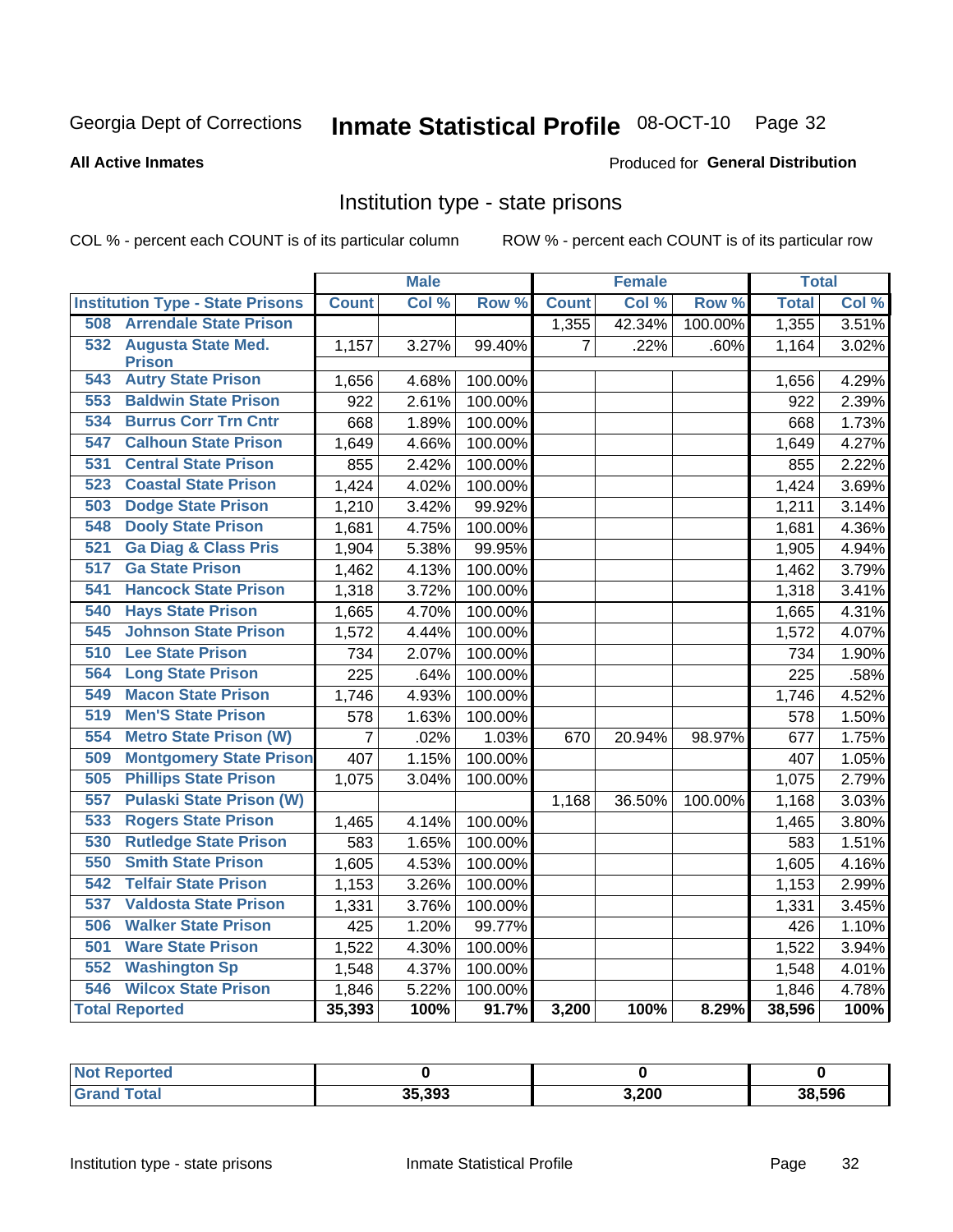## Inmate Statistical Profile 08-OCT-10 Page 33

#### **All Active Inmates**

#### Produced for General Distribution

## Institution type - state prisons

COL % - percent each COUNT is of its particular column

|                      | <b>Male</b>                          | <b>Female</b>                     | Total                              |
|----------------------|--------------------------------------|-----------------------------------|------------------------------------|
| Mode (most frequent) | <b>1521 Ga Diag &amp; Class Pris</b> | <b>508 Arrendale State Prison</b> | 521 Ga Diag &<br><b>Class Pris</b> |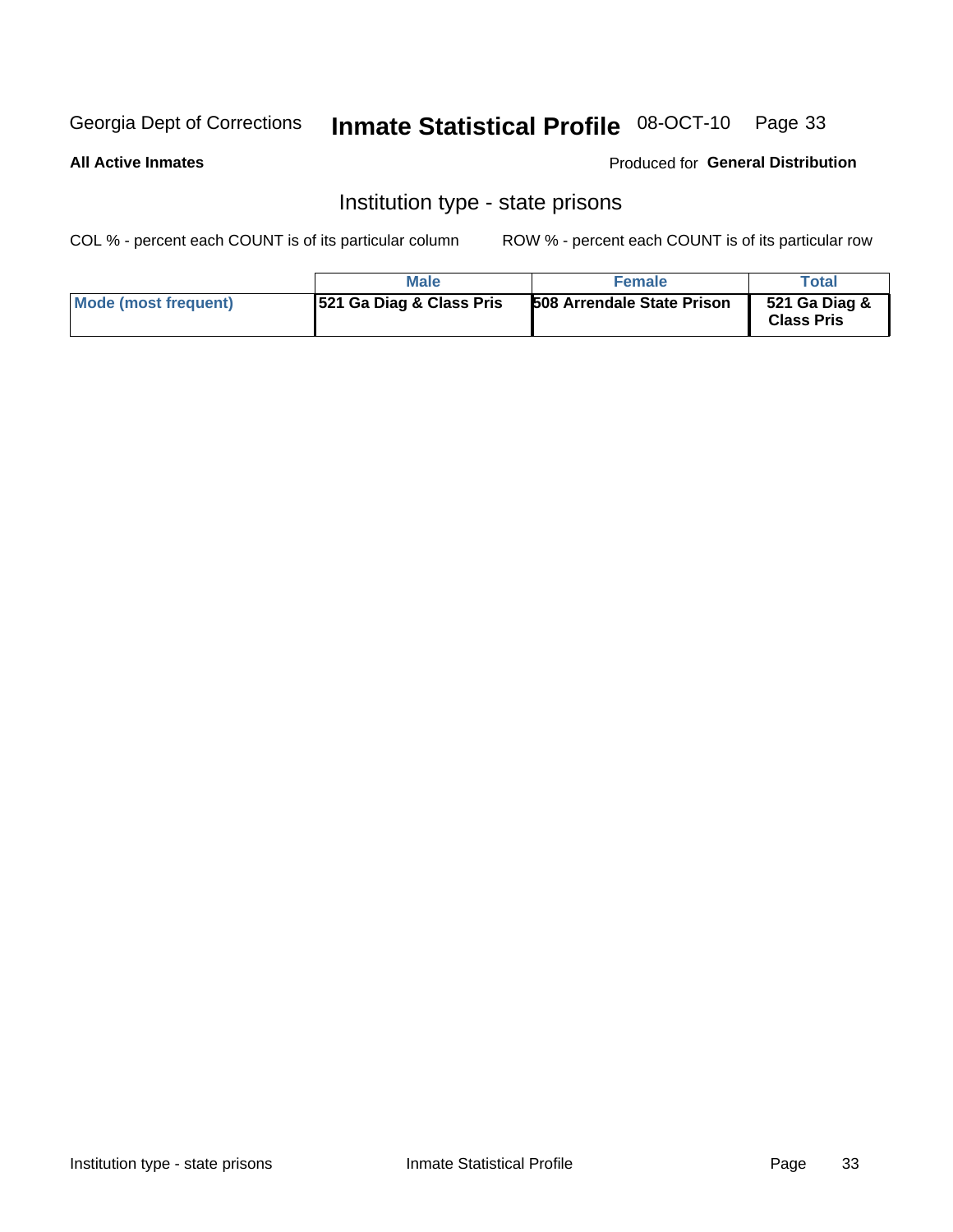## Inmate Statistical Profile 08-OCT-10 Page 33

**All Active Inmates** 

### Produced for General Distribution

## Institution type - private prisons

COL % - percent each COUNT is of its particular column

|                                           |              | <b>Male</b> |                    | <b>Female</b> |       |              | <b>Total</b> |
|-------------------------------------------|--------------|-------------|--------------------|---------------|-------|--------------|--------------|
| <b>Institution Type - Private Prisons</b> | <b>Count</b> | Col%        | <b>Row % Count</b> | Col %         | Row % | <b>Total</b> | Col %        |
| 569<br><b>Coffee Corr Facility</b>        | 2,593        | 49.79%      | $100.00\%$         |               |       | 2.593        | 49.79%       |
| <b>Wheeler Corr Facility</b><br>571       | 2.615        | $50.21\%$   | 100.00%            |               |       | 2,615        | 50.21%       |
| <b>Total Reported</b>                     | 5.208        | 100%        | $100\%$            |               |       | $\%$ 5,208   | 100%         |

| τeα   |       |       |
|-------|-------|-------|
| _____ | 5.208 | 5,208 |

| Mode (most frequent) | 571 Wheeler Corr Facility | <b>Null</b> | <b>571 Wheeler Corrl</b><br>Facilitv |
|----------------------|---------------------------|-------------|--------------------------------------|
|----------------------|---------------------------|-------------|--------------------------------------|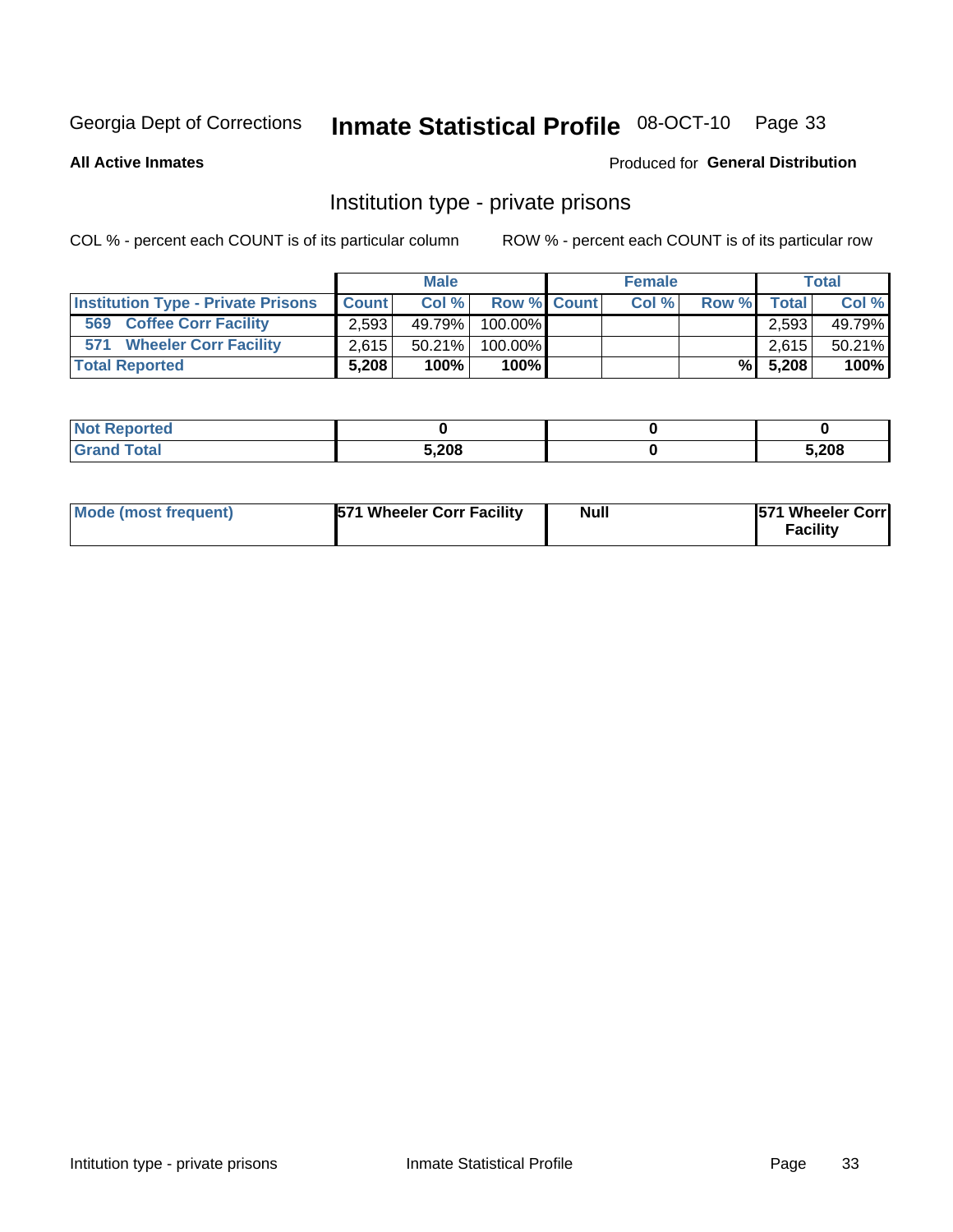## Inmate Statistical Profile 08-OCT-10 Page 34

**All Active Inmates** 

Produced for General Distribution

## Institution type - prison annexes

COL % - percent each COUNT is of its particular column

|                                                   | <b>Male</b> |       |              | <b>Female</b> |             | <b>Total</b> |
|---------------------------------------------------|-------------|-------|--------------|---------------|-------------|--------------|
| <b>Institution Type - Prison Annexe   Count  </b> | Col %       | Row % | <b>Count</b> | Col %         | Row % Total | Col %        |
| <b>Total Reported</b>                             |             |       |              |               |             |              |

| <b>Reported</b><br>I NOT                      |  |  |
|-----------------------------------------------|--|--|
| <b>Total</b><br>Carar<br>$\sim$ . When $\sim$ |  |  |

| <b>Mode</b>     | <b>Null</b> | <b>Null</b> | <b>Null</b> |
|-----------------|-------------|-------------|-------------|
| most frequent). |             |             |             |
|                 |             |             |             |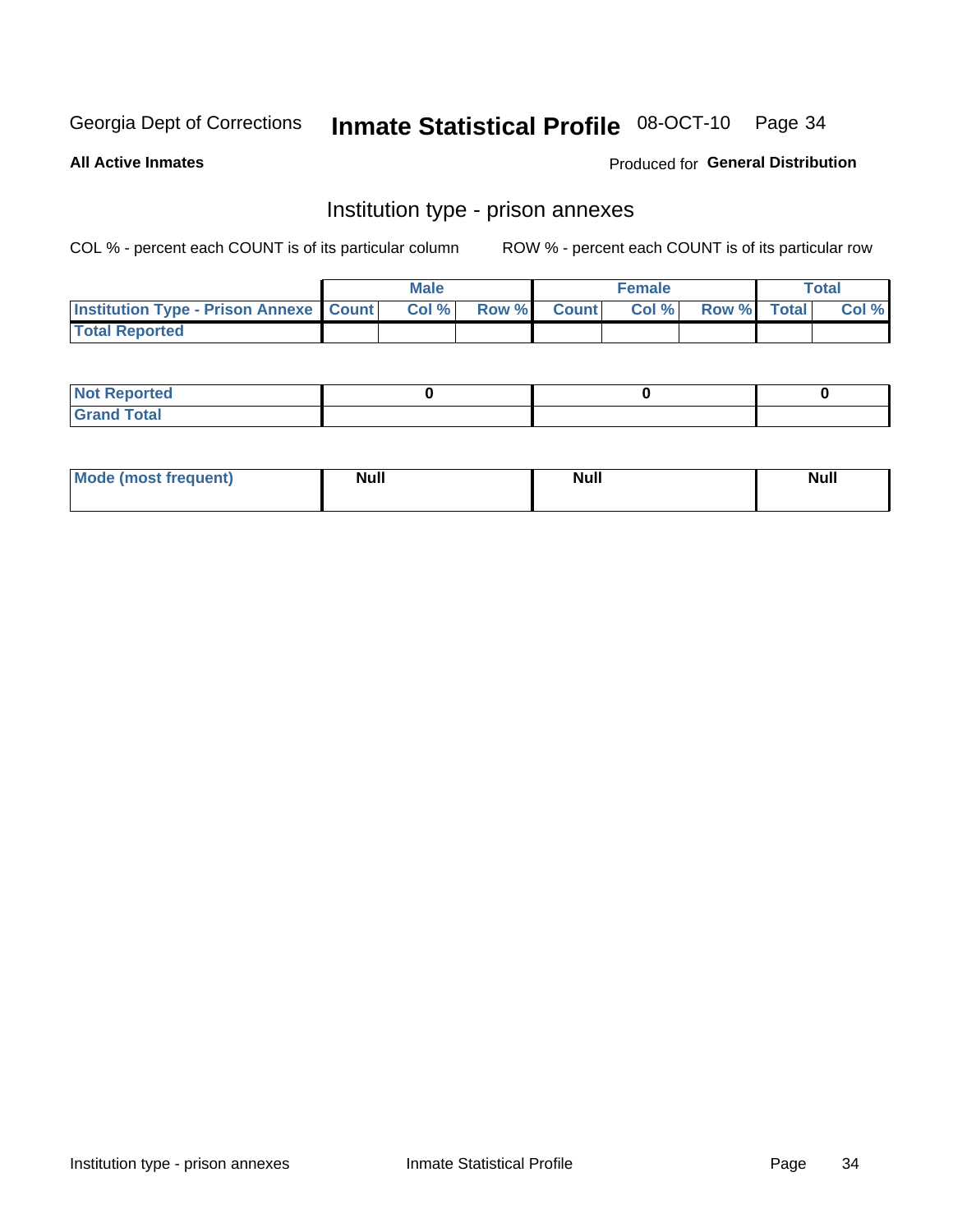## Inmate Statistical Profile 08-OCT-10 Page 35

**All Active Inmates** 

Produced for General Distribution

## Institution type - pre-release centers

COL % - percent each COUNT is of its particular column

|                                         |              | <b>Male</b> |         |              | <b>Female</b> |         |              | <b>Total</b> |
|-----------------------------------------|--------------|-------------|---------|--------------|---------------|---------|--------------|--------------|
| <b>Institution Type - Prison Annexe</b> | <b>Count</b> | Col %       | Row %   | <b>Count</b> | Col %         | Row %   | <b>Total</b> | Col %        |
| 7507 Appling Pre-Release Ctr            | 218          | 19.45%      | 100.00% |              |               |         | 218          | 16.68%       |
| 7521 Lamar Pre-Release Center           | 225          | 20.07%      | 100.00% |              |               |         | 225          | 17.21%       |
| <b>7546 Turner Pre-Release</b>          | 223          | 19.89%      | 100.00% |              |               |         | 223          | 17.06%       |
| <b>Center</b>                           |              |             |         |              |               |         |              |              |
| 7538 W Central Pre-Release Ctr          |              |             |         | 186          | 100.00%       | 100.00% | 186          | 14.23%       |
| 556 Western Pre-Release Cntr            | 233          | 20.79%      | 100.00% |              |               |         | 233          | 17.83%       |
| 7572 Wilkes Pre-Release                 | 222          | 19.80%      | 100.00% |              |               |         | 222          | 16.99%       |
| <b>Center</b>                           |              |             |         |              |               |         |              |              |
| <b>Total Reported</b>                   | 1,121        | 100%        | 85.77%  | 186          | 100%          | 14.23%  | 1,307        | 100%         |

| Reported     |           |     |       |
|--------------|-----------|-----|-------|
| <b>Total</b> | 4.94<br>. | 186 | 1,307 |

| Mode (most frequent) |      | 556 Western Pre-Release   7538 W Central Pre-Release   556 Western Pre- |                     |  |  |
|----------------------|------|-------------------------------------------------------------------------|---------------------|--|--|
|                      | Cntr | Ctr                                                                     | <b>Release Cntr</b> |  |  |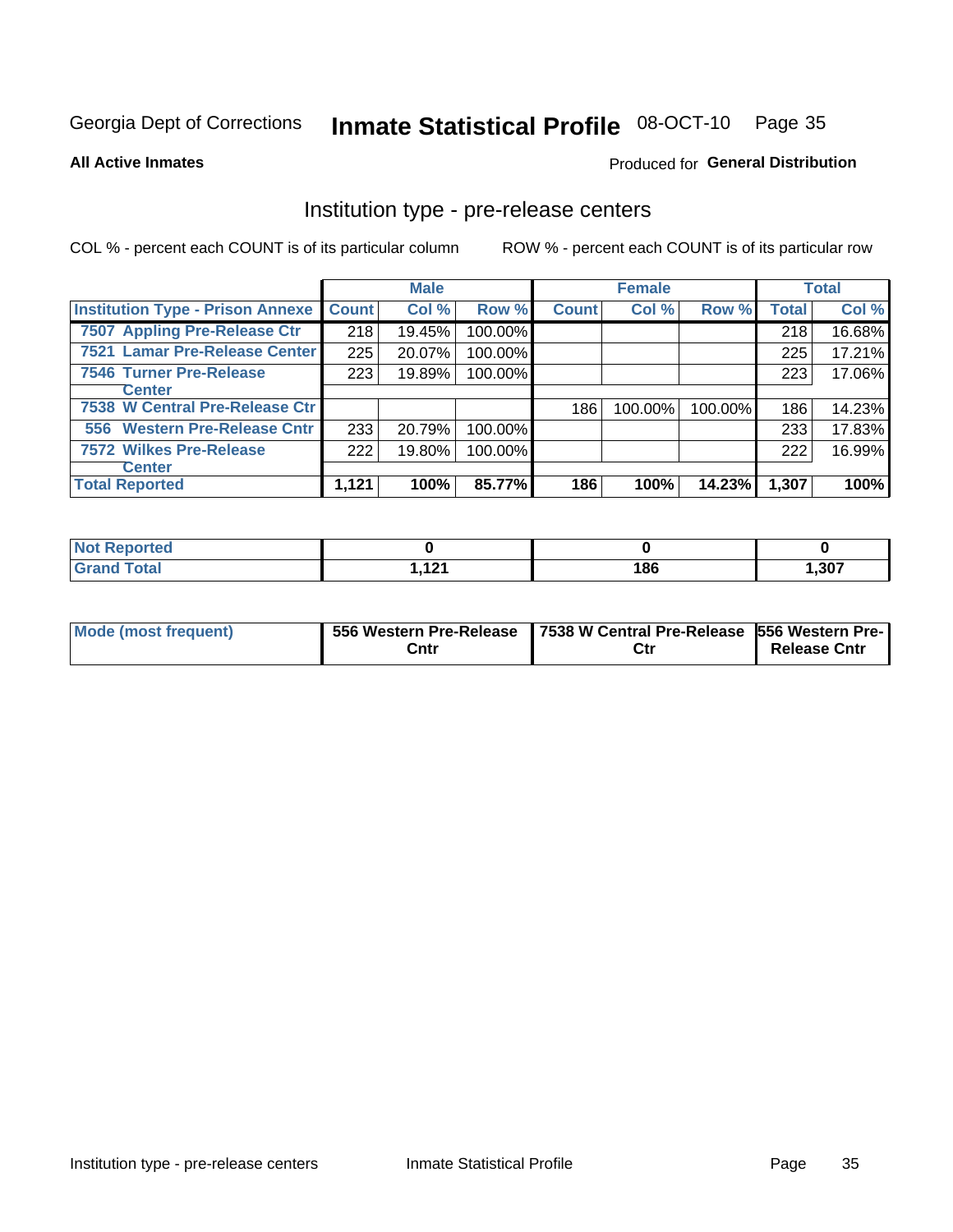# Inmate Statistical Profile 08-OCT-10 Page 36

**All Active Inmates** 

#### Produced for General Distribution

### Institution type - inmate boot camp

COL % - percent each COUNT is of its particular column

|                                      |              | <b>Male</b> |               |              | <b>Female</b> |             | <b>Total</b> |
|--------------------------------------|--------------|-------------|---------------|--------------|---------------|-------------|--------------|
| <b>Institution Type - Boot Camps</b> | <b>Count</b> | Col %       | <b>Row %I</b> | <b>Count</b> | Col %         | Row % Total | Col %        |
| <b>Total Rported</b>                 |              |             |               |              |               |             |              |

| <b>Not Reported</b>            |  |  |
|--------------------------------|--|--|
| <b>Total</b><br>C <sub>r</sub> |  |  |

| <b>I Mode (most frequent)</b> | <b>Null</b> | <b>Null</b> | <b>Null</b> |
|-------------------------------|-------------|-------------|-------------|
|                               |             |             |             |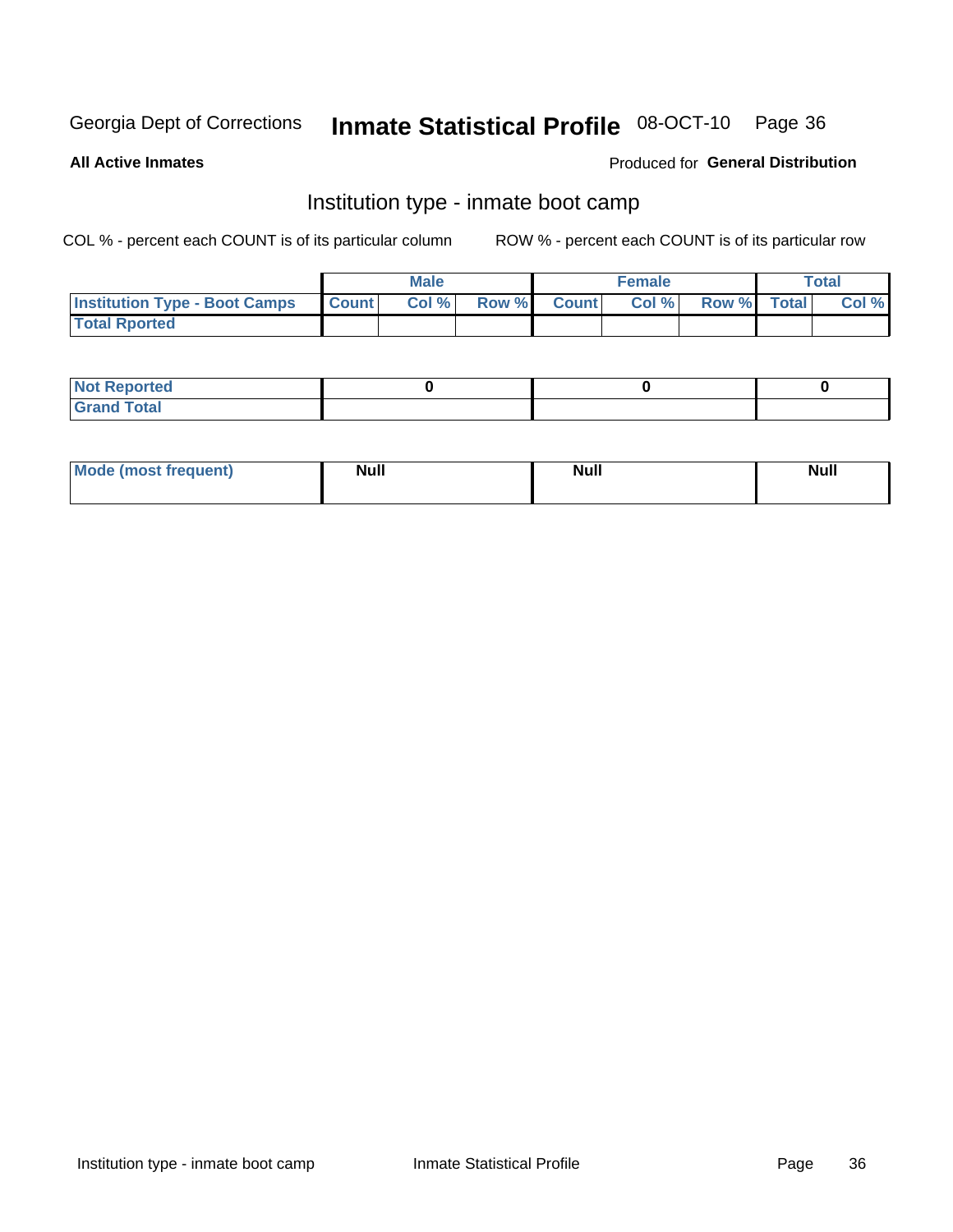# Inmate Statistical Profile 08-OCT-10 Page 37

#### **All Active Inmates**

#### Produced for General Distribution

### Number of disciplinary reports

COL % - percent each COUNT is of its particular column

|                                       |              | <b>Male</b> |             |       | <b>Female</b> |       |        | <b>Total</b> |
|---------------------------------------|--------------|-------------|-------------|-------|---------------|-------|--------|--------------|
| <b>Number of Disciplinary Reports</b> | <b>Count</b> | Col %       | Row % Count |       | Col %         | Row % | Total  | Col %        |
|                                       | 20,797       | 42.41%      | $90.67\%$   | 2,137 | 58.92%        | 9.32% | 22,936 | 43.55%       |
|                                       | 2,240        | 4.57%       | 94.92%      | 120   | 3.31%         | 5.08% | 2,360  | 4.48%        |
|                                       | 5,864        | 11.96%      | 92.16%      | 499   | 13.76%        | 7.84% | 6,363  | 12.08%       |
| 3                                     | 1,645        | 3.35%       | 95.14%      | 84    | 2.32%         | 4.86% | 1,729  | 3.28%        |
|                                       | 2,910        | 5.93%       | 93.48%      | 202   | 5.57%         | 6.49% | 3,113  | 5.91%        |
| 5                                     | .256         | 2.56%       | 96.17%      | 50    | 1.38%         | 3.83% | 1,306  | 2.48%        |
| <b>More Than 5</b>                    | 14,325       | 29.21%      | 96.40%      | 535   | 14.75%        | 3.60% | 14,860 | 28.22%       |
| <b>Total Reported</b>                 | 49,037       | 100%        | 93.11%      | 3,627 | 100.0%        | 6.89% | 52,667 | 100%         |

| orted<br>NO: |               |       |        |
|--------------|---------------|-------|--------|
| Total        | <b>49 037</b> | 3,627 | 52.667 |

| Mean (average)         | 6.23 | 3.06 | 6.01 |
|------------------------|------|------|------|
| <b>Median (middle)</b> |      |      |      |
| Mode (most frequent)   |      |      |      |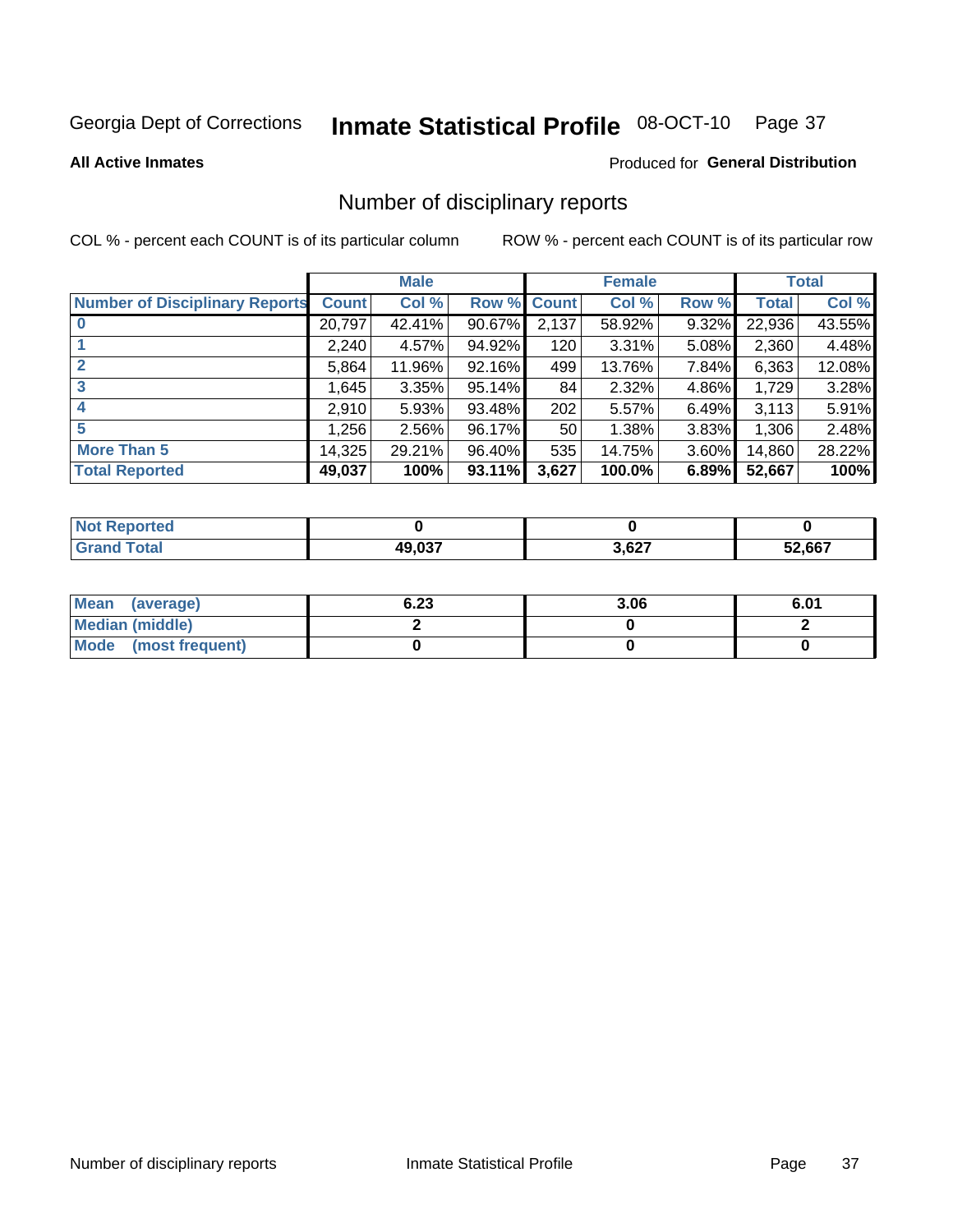# Inmate Statistical Profile 08-OCT-10 Page 38

**All Active Inmates** 

### **Produced for General Distribution**

### Number of transfers

COL % - percent each COUNT is of its particular column

|                            |              | <b>Male</b> |        |              | <b>Female</b> |          |              | <b>Total</b> |
|----------------------------|--------------|-------------|--------|--------------|---------------|----------|--------------|--------------|
| <b>Number of Transfers</b> | <b>Count</b> | Col %       | Row %  | <b>Count</b> | Col %         | Row %    | <b>Total</b> | Col %        |
|                            | 2,776        | $5.66\%$    | 87.13% | 409          | 11.28%        | 12.84%   | 3,186        | 6.05%        |
|                            | 4,408        | $8.99\%$    | 90.57% | 458          | 12.63%        | $9.41\%$ | 4,867        | 9.24%        |
| $\mathbf{2}$               | 13,840       | 28.22%      | 89.48% | 1,627        | 44.86%        | 10.52%   | 15,467       | 29.37%       |
| 3                          | 6,538        | $13.33\%$   | 93.13% | 482          | 13.29%        | $6.87\%$ | 7,020        | 13.33%       |
| 4                          | 6,066        | 12.37%      | 95.51% | 285          | 7.86%         | 4.49%    | 6,351        | 12.06%       |
| 5                          | 4,649        | 9.48%       | 96.05% | 191          | 5.27%         | $3.95\%$ | 4,840        | 9.19%        |
| <b>More Than 5</b>         | 10,760       | 21.94%      | 98.39% | 175          | 4.82%         | $1.60\%$ | 10,936       | 20.76%       |
| <b>Total Reported</b>      | 49,037       | 100%        | 93.11% | 3,627        | 100.0%        | 6.89%    | 52,667       | 100%         |

| <b>Not Reported</b> |               |       |        |
|---------------------|---------------|-------|--------|
| <b>Total</b>        | <b>49 037</b> | 3,627 | 52,667 |

| Mean (average)       | 3.92 | 2.34 | 3.81 |
|----------------------|------|------|------|
| Median (middle)      |      |      |      |
| Mode (most frequent) |      |      |      |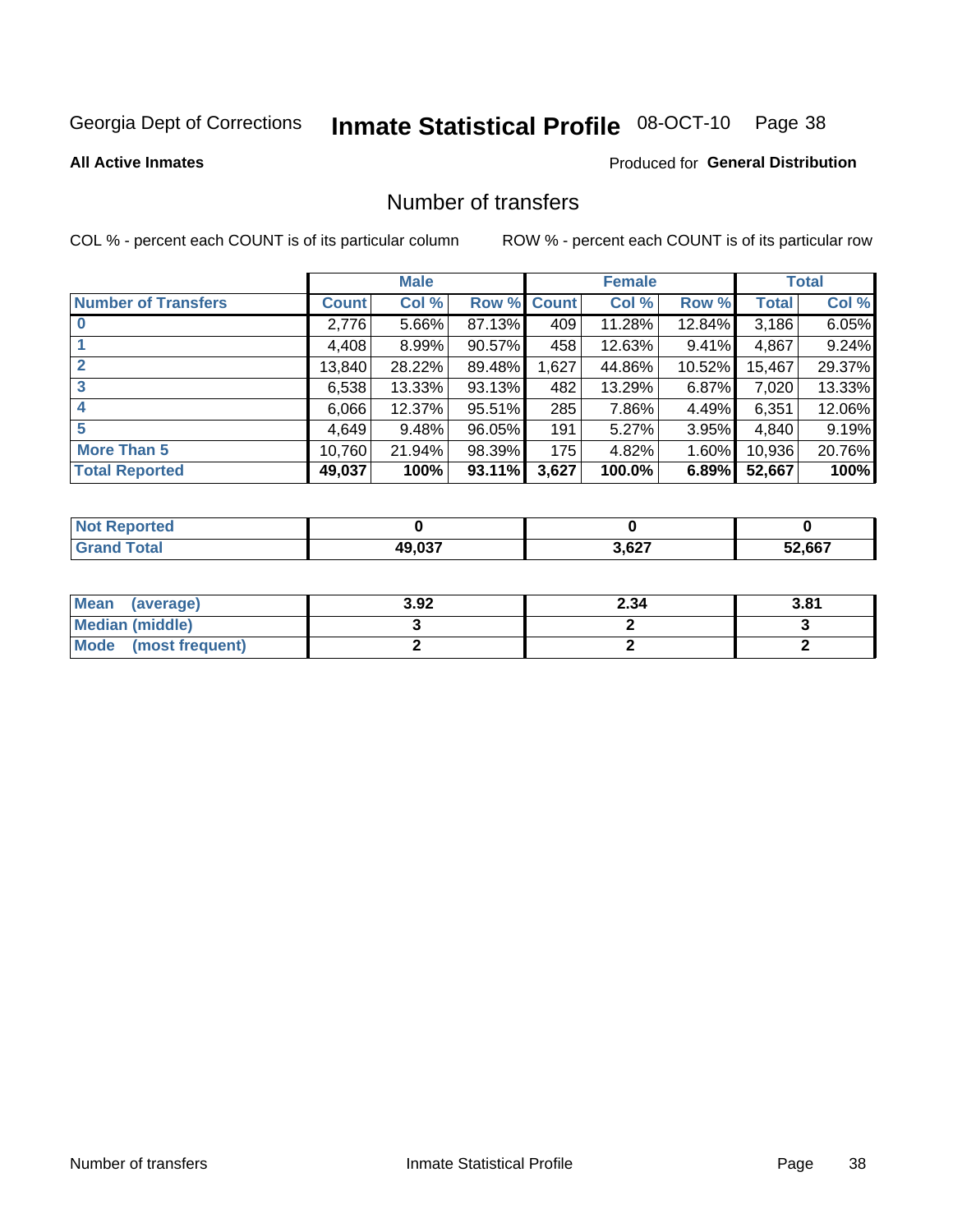# Inmate Statistical Profile 08-OCT-10 Page 39

#### **All Active Inmates**

#### Produced for General Distribution

## Number of escapes

COL % - percent each COUNT is of its particular column

|                          |                 | <b>Male</b> |             |       | <b>Female</b> |       |        | <b>Total</b> |
|--------------------------|-----------------|-------------|-------------|-------|---------------|-------|--------|--------------|
| <b>Number of Escapes</b> | <b>Count</b>    | Col %       | Row % Count |       | Col %         | Row % | Total  | Col %        |
|                          | 48,720          | 99.35%      | 93.08%      | 3,621 | 99.83%        | 6.92% | 52,344 | 99.39%       |
|                          | 136             | 0.28%       | 99.27%      |       | 0.03%         | 0.73% | 137    | 0.26%        |
| 2                        | 168             | 0.34%       | $97.11\%$   | 5     | 0.14%         | 2.89% | 173    | 0.33%        |
| 3                        | 10 <sup>1</sup> | 0.02%       | 100.00%     |       |               |       | 10     | 0.02%        |
|                          | 3               | 0.01%       | 100.00%     |       |               |       | 3      | 0.01%        |
| <b>Total Reported</b>    | 49,037          | 100%        | 93.11%      | 3,627 | 100%          | 6.89% | 52,667 | 100.0%       |

| <b>Not Reported</b> |        |       |        |
|---------------------|--------|-------|--------|
| <b>Grand Total</b>  | 49.037 | 3,627 | 52,667 |

| Mean (average)         |  | .0 <sup>4</sup> |
|------------------------|--|-----------------|
| <b>Median (middle)</b> |  |                 |
| Mode (most frequent)   |  |                 |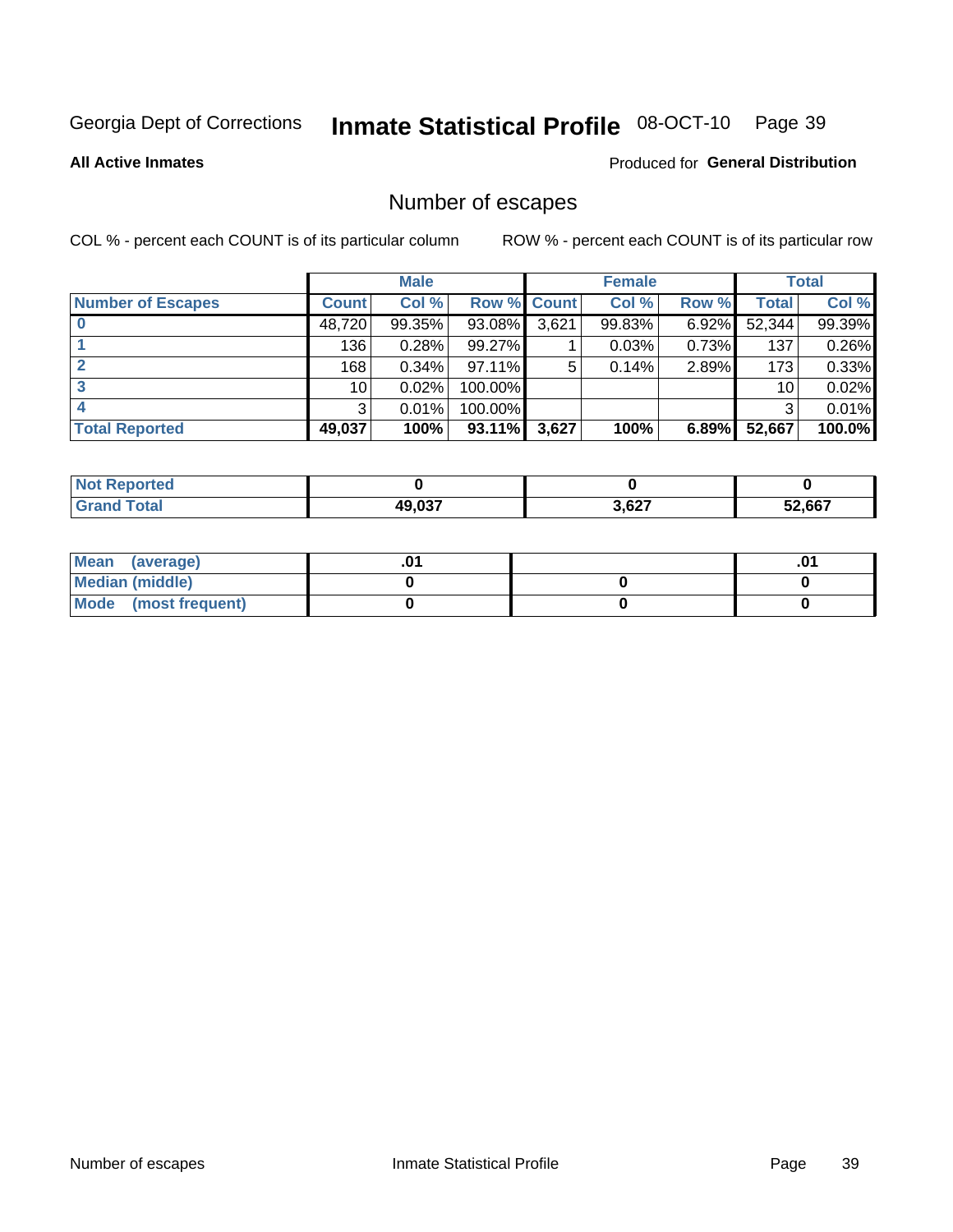#### Inmate Statistical Profile 08-OCT-10 Page 40

**All Active Inmates** 

#### Produced for General Distribution

## Split sentences - Probation to follow

COL % - percent each COUNT is of its particular column

|                            |              | <b>Male</b> |                    |     | <b>Female</b> |          |              | <b>Total</b> |
|----------------------------|--------------|-------------|--------------------|-----|---------------|----------|--------------|--------------|
| <b>Probation to follow</b> | <b>Count</b> | Col%        | <b>Row % Count</b> |     | Col %         | Row %    | <b>Total</b> | Col %        |
| <b>Yes</b>                 | 14.352       | $29.27\%$   | 94.75%             | 793 | 21.86%        | $5.24\%$ | 15,147       | 28.76%       |
| <b>No</b>                  | 34,685       | 70.73%      | $92.44\%$ 2.834    |     | 78.14%        |          | 7.55% 37,520 | 71.24%       |
| <b>Total Reported</b>      | 49,037       | 100%        | $93.11\%$ 3,627    |     | 100%          |          | 6.89% 52,667 | 100%         |

| _______ | 10 037<br>.v. | - ^ ^ ¬<br>ו ∠ס.י<br>--- | 52.667 |
|---------|---------------|--------------------------|--------|
|         |               |                          |        |

| M<br><b>No</b><br>זחםווח<br><b>NC</b><br>--<br>$\sim$ |
|-------------------------------------------------------|
|-------------------------------------------------------|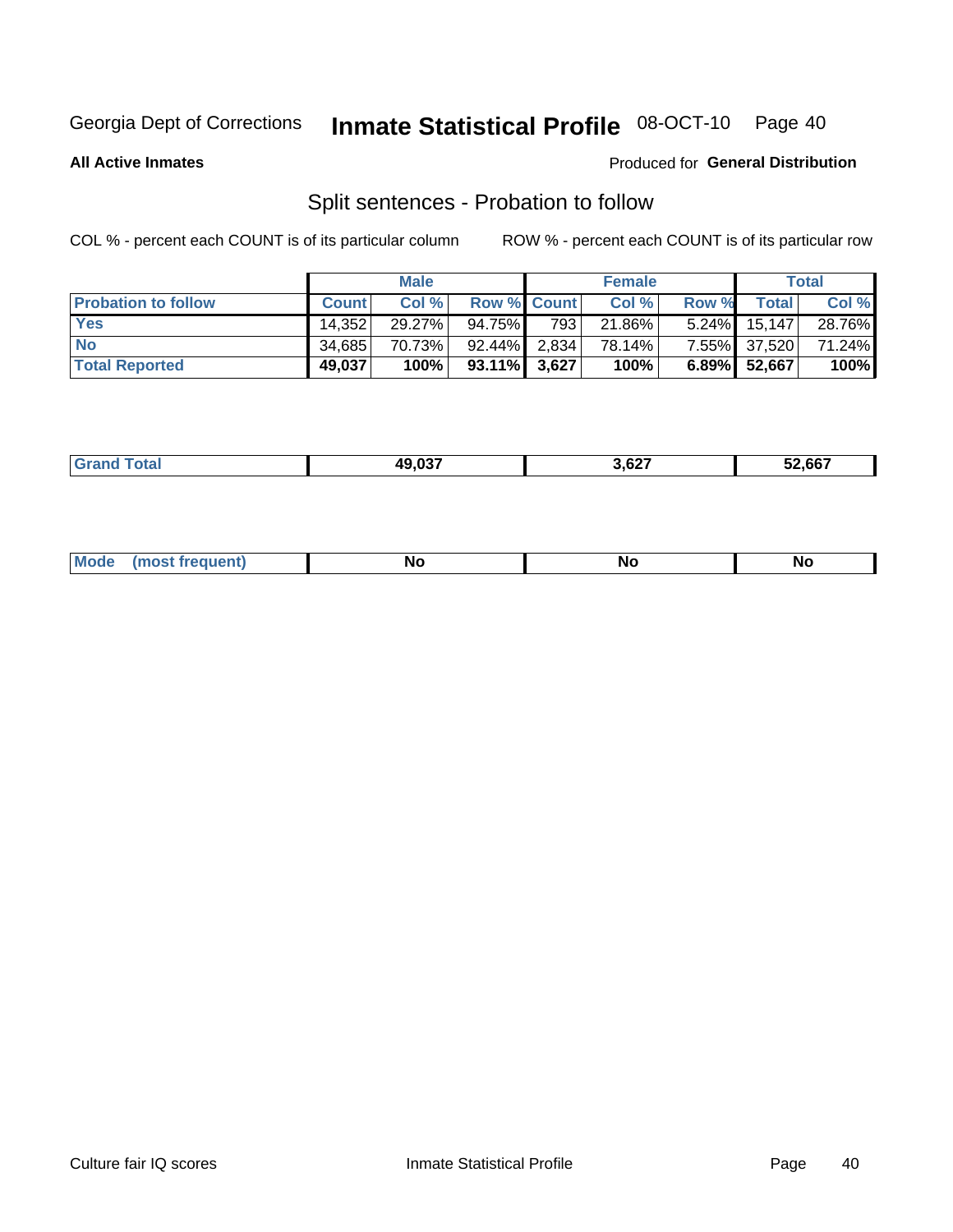#### Inmate Statistical Profile 08-OCT-10 Page 41

**All Active Inmates** 

#### Produced for General Distribution

## Probable future release type of still active inmates

COL % - percent each COUNT is of its particular column

|                                         |              | <b>Male</b> |                    |     | <b>Female</b> |          | Total        |        |
|-----------------------------------------|--------------|-------------|--------------------|-----|---------------|----------|--------------|--------|
| <b>Probable Future Release Type</b>     | <b>Count</b> | Col %       | <b>Row % Count</b> |     | Col%          | Row %    | <b>Total</b> | Col %  |
| <b>Paroled with probation to follow</b> | 5,455        | 11.13%      | 93.92%             | 352 | 9.71%         | $6.06\%$ | 5,808        | 11.03% |
| Paroled w/o probation to follow         | 6,710        | 13.69%      | 92.73%             | 526 | 14.51%        | $7.27\%$ | 7,236        | 13.74% |
| <b>Maxout with probation to follow</b>  | 8.424        | $17.18\%$   | 95.10%             | 433 | 11.94%        | 4.89%    | 8,858        | 16.82% |
| <b>Maxout w/o probation to follow</b>   | 21.214       | 43.27%      | 91.37% 2.003       |     | 55.24%        | 8.63%    | 23,218       | 44.09% |
| Life, LWOP or death sentence            | 7.224        | 14.73%      | 95.86%             | 312 | 8.60%         | 4.14%    | 7,536        | 14.31% |
| <b>Total Reported</b>                   | 49,027       | 100%        | $93.11\%$ 3,626    |     | 100%          | 6.89%    | 52,656       | 100%   |

| eleased     |                             |      |        |
|-------------|-----------------------------|------|--------|
| <b>otal</b> | <b>49 027</b><br>$\sim$ 04. | ,626 | 52,656 |

| Mode (most frequent) | Maxout w/o PROB follow   Maxout w/o PROB follow   Maxout w/o PROB |        |
|----------------------|-------------------------------------------------------------------|--------|
|                      |                                                                   | follow |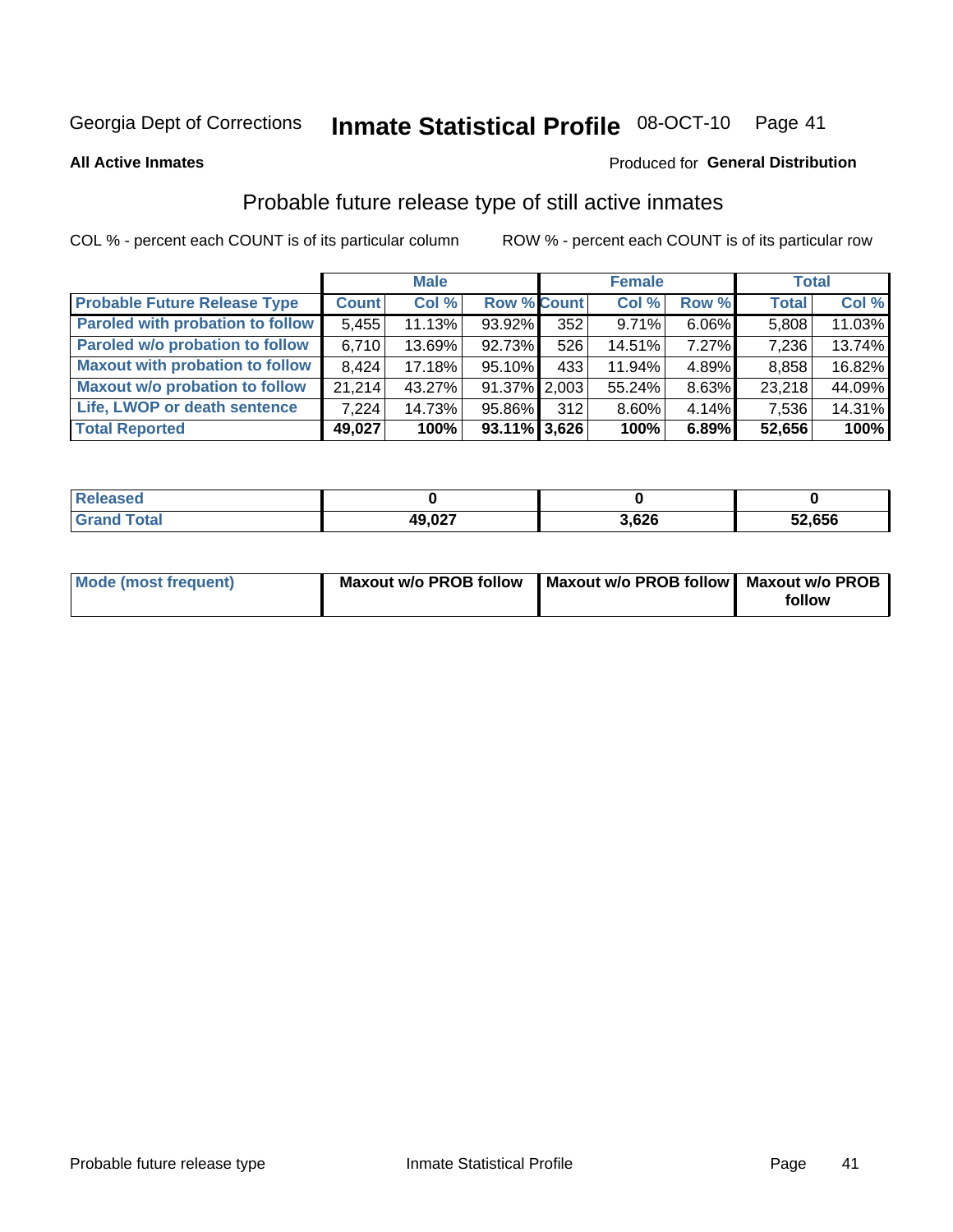### **All Active Inmates**

### **Produced for General Distribution**

# Time served in current (or last) institution

COL % - percent each COUNT is of its particular column

|                            |              | <b>Male</b> |        |              | <b>Female</b> |        |              | <b>Total</b> |
|----------------------------|--------------|-------------|--------|--------------|---------------|--------|--------------|--------------|
| <b>Time In Institution</b> | <b>Count</b> | Col %       | Row %  | <b>Count</b> | Col %         | Row %  | <b>Total</b> | Col %        |
| 0 to 3 months              | 13,077       | 26.67%      | 93.04% | 976          | 26.91%        | 6.94%  | 14,055       | 26.69%       |
| 3.01 to 6 months           | 7,701        | 15.70%      | 92.59% | 615          | 16.96%        | 7.39%  | 8,317        | 15.79%       |
| 6.01 to 9 months           | 5,900        | 12.03%      | 92.33% | 490          | 13.51%        | 7.67%  | 6,390        | 12.13%       |
| 9.01 to 12 months          | 3,596        | 7.33%       | 92.18% | 305          | 8.41%         | 7.82%  | 3,901        | 7.41%        |
| <b>12.01 to 18 months</b>  | 5,780        | 11.79%      | 93.68% | 390          | 10.75%        | 6.32%  | 6,170        | 11.72%       |
| <b>18.01 to 24 months</b>  | 3,680        | 7.50%       | 94.97% | 195          | 5.38%         | 5.03%  | 3,875        | 7.36%        |
| 2.01 to 3 years            | 3,923        | 8.00%       | 92.90% | 300          | 8.27%         | 7.10%  | 4,223        | 8.02%        |
| 3.01 to 4 years            | 1,592        | 3.25%       | 95.10% | 82           | 2.26%         | 4.90%  | 1,674        | 3.18%        |
| $4.01$ to 5 years          | 1,050        | 2.14%       | 92.92% | 80           | 2.21%         | 7.08%  | 1,130        | 2.15%        |
| 5.01 to 6 years            | 657          | 1.34%       | 86.11% | 106          | 2.92%         | 13.89% | 763          | 1.45%        |
| 6.01 to 7 years            | 492          | 1.00%       | 96.28% | 19           | 0.52%         | 3.72%  | 511          | 0.97%        |
| 7.01 to 8 years            | 349          | 0.71%       | 96.94% | 11           | 0.30%         | 3.06%  | 360          | 0.68%        |
| $8.01$ to 9 years          | 303          | 0.62%       | 95.89% | 13           | 0.36%         | 4.11%  | 316          | 0.60%        |
| 9.01 to 10 years           | 229          | 0.47%       | 95.02% | 12           | 0.33%         | 4.98%  | 241          | 0.46%        |
| Over 10 years              | 708          | 1.44%       | 95.55% | 33           | 0.91%         | 4.45%  | 741          | 1.41%        |
| <b>Total Reported</b>      | 49,037       | 100%        | 93.11% | 3,627        | 100%          | 6.89%  | 52,667       | 100.0%       |

| orted<br><b>NOT</b> |        |               |        |
|---------------------|--------|---------------|--------|
| <b>ofa</b>          | 49.037 | דמים מ<br>,04 | 52.667 |

| <b>Mean</b><br>(average) | 17 months | 15 months | 16 months |  |
|--------------------------|-----------|-----------|-----------|--|
| Median (middle)          | 8 months  | 7 months  | 8 months  |  |
| Mode<br>(most frequent)  | months    | months    | ∖ months  |  |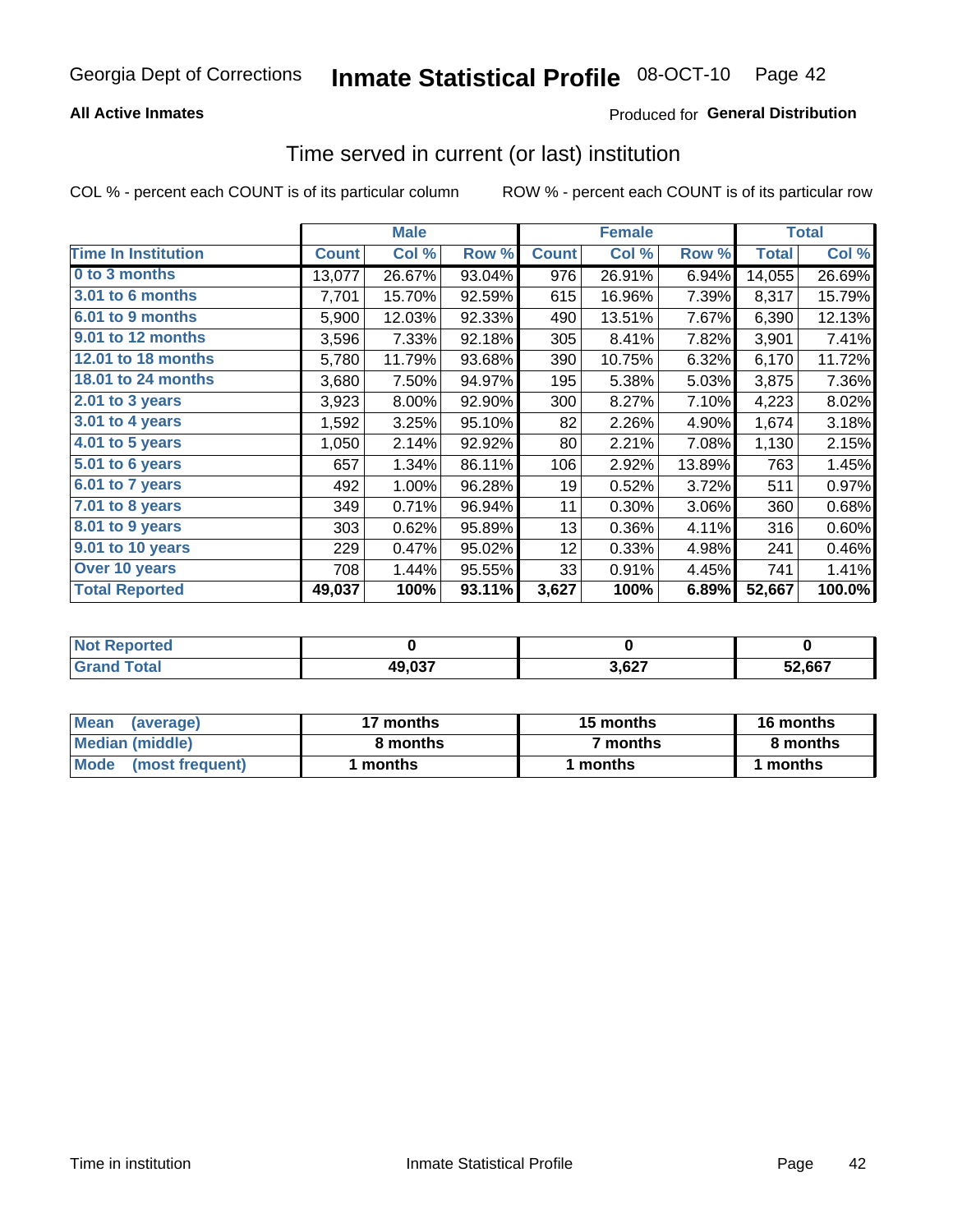#### Inmate Statistical Profile 08-OCT-10 Page 43

#### **All Active Inmates**

#### Produced for General Distribution

### Highest grade level attained

COL % - percent each COUNT is of its particular column

|                              |              | <b>Male</b> |         |                | <b>Female</b> |        |              | <b>Total</b> |
|------------------------------|--------------|-------------|---------|----------------|---------------|--------|--------------|--------------|
| <b>Grade Level</b>           | <b>Count</b> | Col %       | Row %   | <b>Count</b>   | Col %         | Row %  | <b>Total</b> | Col %        |
| No school at all             | 34           | 0.07%       | 100.00% |                |               |        | 34           | 0.07%        |
| <b>Grade 1</b>               | 48           | 0.10%       | 97.96%  | 1              | 0.03%         | 2.04%  | 49           | 0.09%        |
| <b>Grade 2</b>               | 83           | 0.17%       | 97.65%  | $\overline{2}$ | 0.06%         | 2.35%  | 85           | 0.16%        |
| Grade 3                      | 128          | 0.26%       | 94.12%  | $\overline{8}$ | 0.22%         | 5.88%  | 136          | 0.26%        |
| Grade 4                      | 165          | 0.34%       | 94.29%  | 10             | 0.28%         | 5.71%  | 175          | 0.34%        |
| Grade 5                      | 191          | 0.39%       | 90.95%  | 19             | 0.53%         | 9.05%  | 210          | 0.40%        |
| Grade 6                      | 705          | 1.46%       | 94.76%  | 38             | 1.07%         | 5.11%  | 744          | 1.43%        |
| <b>Grade 7</b>               | 1,038        | 2.14%       | 94.62%  | 59             | 1.65%         | 5.38%  | 1,097        | 2.11%        |
| Grade 8                      | 3,684        | 7.61%       | 93.62%  | 251            | 7.03%         | 6.38%  | 3,935        | 7.57%        |
| Grade 9                      | 6,436        | 13.30%      | 94.54%  | 371            | 10.40%        | 5.45%  | 6,808        | 13.10%       |
| Grade 10                     | 8,649        | 17.87%      | 95.09%  | 447            | 12.53%        | 4.91%  | 9,096        | 17.50%       |
| Grade 11                     | 8,459        | 17.48%      | 94.97%  | 448            | 12.56%        | 5.03%  | 8,907        | 17.14%       |
| <b>Grade 12 or GED</b>       | 13,680       | 28.26%      | 92.32%  | 1,138          | 31.89%        | 7.68%  | 14,818       | 28.51%       |
| Some tech school             | 359          | 0.74%       | 87.35%  | 52             | 1.46%         | 12.65% | 411          | 0.79%        |
| <b>Completed tech school</b> | 415          | 0.86%       | 85.39%  | 71             | 1.99%         | 14.61% | 486          | 0.94%        |
| College, 1 year              | 1,324        | 2.74%       | 85.81%  | 218            | 6.11%         | 14.13% | 1,543        | 2.97%        |
| College, 2 year              | 1,755        | 3.63%       | 87.49%  | 251            | 7.03%         | 12.51% | 2,006        | 3.86%        |
| College, 3 year              | 473          | 0.98%       | 89.75%  | 54             | 1.51%         | 10.25% | 527          | 1.01%        |
| <b>Bachelor's degree</b>     | 624          | 1.29%       | 85.25%  | 108            | 3.03%         | 14.75% | 732          | 1.41%        |
| <b>Master's degree</b>       | 113          | 0.23%       | 85.61%  | 19             | 0.53%         | 14.39% | 132          | 0.25%        |
| Ph.D. degree                 | 16           | 0.03%       | 94.12%  | 1              | 0.03%         | 5.88%  | 17           | 0.03%        |
| Law degree                   | 14           | 0.03%       | 87.50%  | 2              | 0.06%         | 12.50% | 16           | 0.03%        |
| <b>Medical degree</b>        | 9            | 0.02%       | 100.00% |                |               |        | 9            | 0.02%        |
| <b>Total Reported</b>        | 48,402       | 100%        | 93.13%  | 3,568          | 100%          | 6.87%  | 51,973       | 100%         |

| 'rreo | 635              | 59    | 694    |
|-------|------------------|-------|--------|
|       | 10 N27<br>43.UJ. | 3,627 | 52,667 |

| Mean<br>(average)              | 10.68           | 11.26           | 10.72                    |
|--------------------------------|-----------------|-----------------|--------------------------|
| Median (middle)                | Grade 11        | Grade 12 or GED | Grade 11                 |
| <b>Mode</b><br>(most frequent) | Grade 12 or GED | Grade 12 or GED | <b>I</b> Grade 12 or GED |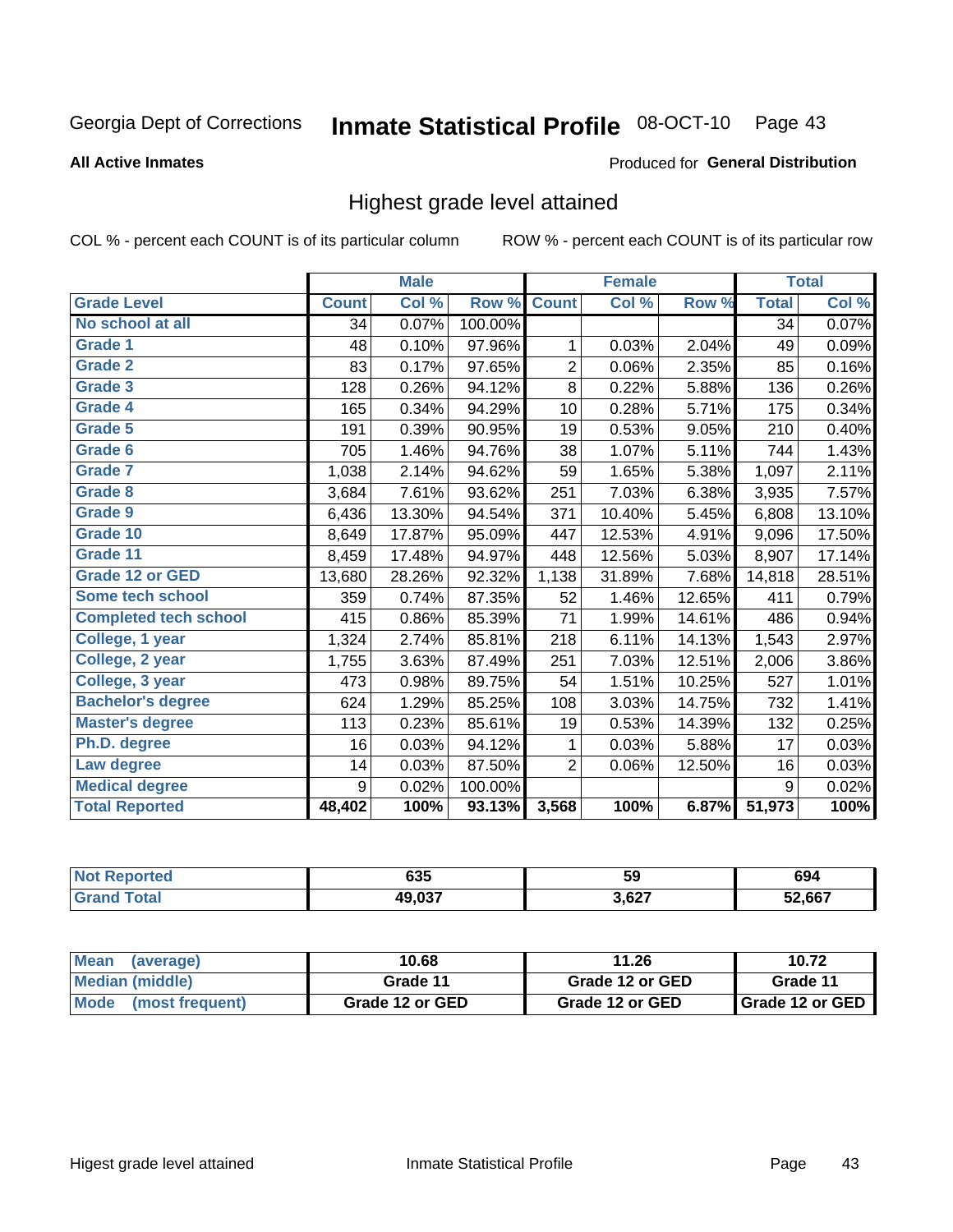# Inmate Statistical Profile 08-OCT-10 Page 44

#### **All Active Inmates**

#### Produced for General Distribution

### Culture fair IQ scores

COL % - percent each COUNT is of its particular column

|                       |              | <b>Male</b> |             |       | <b>Female</b> |        |              | <b>Total</b> |
|-----------------------|--------------|-------------|-------------|-------|---------------|--------|--------------|--------------|
| <b>IQ Scores</b>      | <b>Count</b> | Col %       | Row % Count |       | Col %         | Row %  | <b>Total</b> | Col %        |
| $60 - 69$             | ,434         | 3.21%       | 95.09%      | 74    | 2.40%         | 4.91%  | 1,508        | 3.16%        |
| $70 - 79$             | 3,621        | 8.10%       | 92.75%      | 283   | 9.20%         | 7.25%  | 3,904        | 8.17%        |
| $80 - 89$             | 6,909        | 15.46%      | 89.96%      | 769   | 24.99%        | 10.01% | 7,680        | 16.08%       |
| $90 - 99$             | 11,839       | 26.49%      | 91.82%      | 1,055 | 34.29%        | 8.18%  | 12,894       | 26.99%       |
| $100 - 109$           | 11,977       | 26.80%      | 96.43%      | 442   | 14.36%        | 3.56%  | 12,420       | 26.00%       |
| $110 - 119$           | 7,385        | 16.52%      | 97.30%      | 205   | 6.66%         | 2.70%  | 7,590        | 15.89%       |
| $120 - 129$           | ,455         | 3.26%       | 91.17%      | 141   | 4.58%         | 8.83%  | 1,596        | 3.34%        |
| $130 - 139$           | 60           | 0.13%       | 45.80%      | 71    | 2.31%         | 54.20% | 131          | 0.27%        |
| 140 & Up              | 13           | 0.03%       | 26.00%      | 37    | 1.20%         | 74.00% | 50           | 0.10%        |
| <b>Total Reported</b> | 44,693       | 100%        | 93.55%      | 3,077 | 100%          | 6.44%  | 47,773       | 100%         |

| <b>Not Reported</b>         | 3,534  | 299   | 3,833  |
|-----------------------------|--------|-------|--------|
| <b>Not Valid (under 60)</b> | 810    | 251   | 1,061  |
| <b>Grand Total</b>          | 49,037 | 3,627 | 52,667 |

| Mean<br>(average)              | כם  | 96 | 97 |
|--------------------------------|-----|----|----|
| Median (middle)                | 99  | 94 | 99 |
| <b>Mode</b><br>(most frequent) | 103 | 94 | 99 |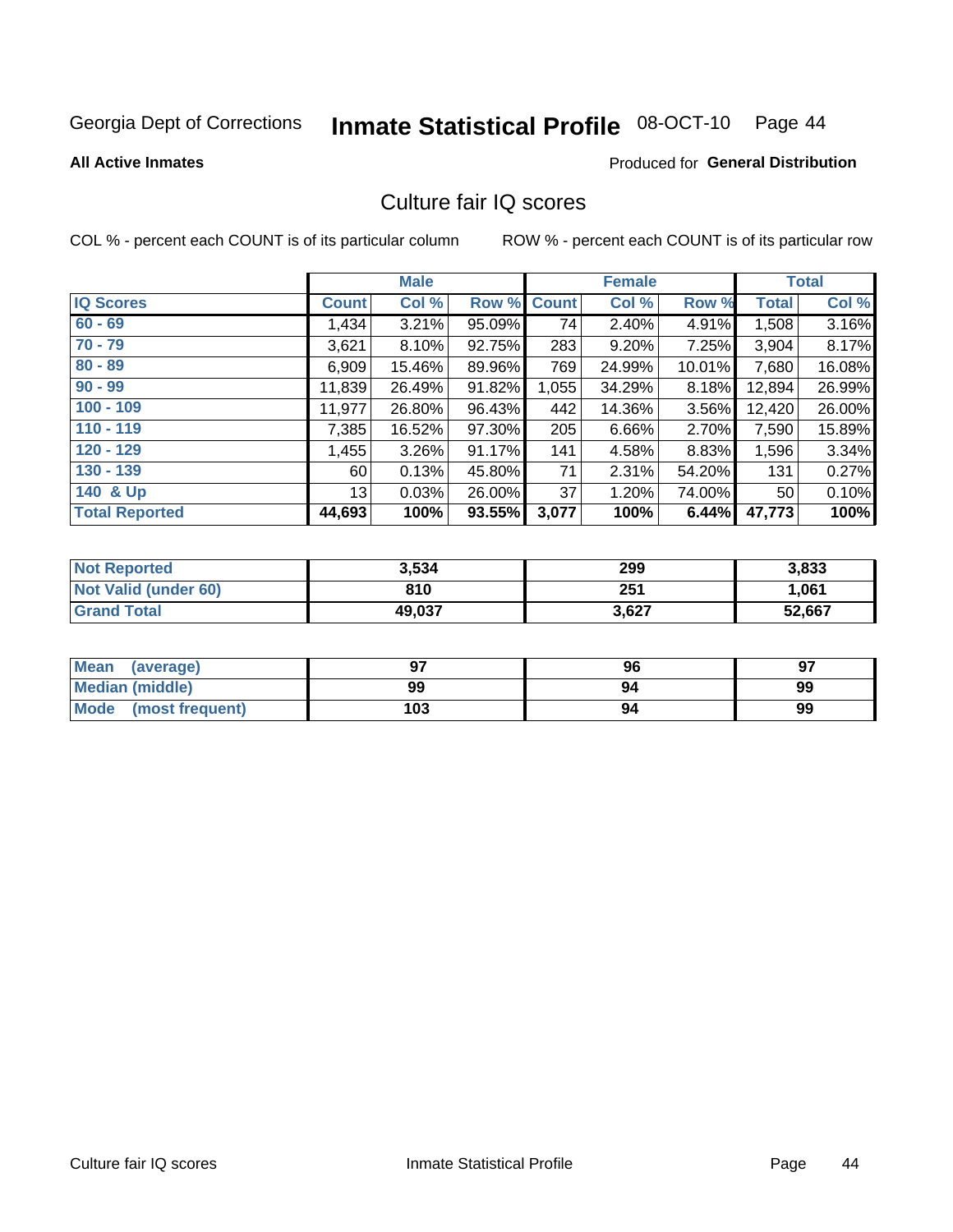#### Inmate Statistical Profile 08-OCT-10 Page 45

#### **All Active Inmates**

#### Produced for General Distribution

## Wide Range Achievement Test (WRAT) reading score

COL % - percent each COUNT is of its particular column

|                           |              | <b>Male</b> |        |              | <b>Female</b> |        |              | <b>Total</b> |
|---------------------------|--------------|-------------|--------|--------------|---------------|--------|--------------|--------------|
| <b>WRAT Reading Score</b> | <b>Count</b> | Col %       | Row %  | <b>Count</b> | Col %         | Row %  | <b>Total</b> | Col %        |
| 0.1 to 0.9                | 983          | 2.16%       | 98.60% | 14           | 0.42%         | 1.40%  | 997          | 2.04%        |
| 1.0 to 1.9                | 1,143        | 2.52%       | 97.28% | 32           | 0.96%         | 2.72%  | 1,175        | 2.41%        |
| 2.0 to 2.9                | 2,031        | 4.47%       | 96.35% | 77           | 2.31%         | 3.65%  | 2,108        | 4.32%        |
| 3.0 to 3.9                | 3,798        | 8.36%       | 94.93% | 203          | 6.10%         | 5.07%  | 4,001        | 8.20%        |
| 4.0 to 4.9                | 4,355        | 9.58%       | 94.57% | 248          | 7.45%         | 5.39%  | 4,605        | 9.44%        |
| 5.0 to 5.9                | 3,757        | 8.27%       | 95.14% | 192          | 5.77%         | 4.86%  | 3,949        | 8.10%        |
| 6.0 to 6.9                | 4,011        | 8.83%       | 93.74% | 268          | 8.05%         | 6.26%  | 4,279        | 8.77%        |
| 7.0 to 7.9                | 1,778        | 3.91%       | 93.92% | 115          | 3.46%         | 6.08%  | 1,893        | 3.88%        |
| 8.0 to 8.9                | 3,525        | 7.76%       | 93.77% | 234          | 7.03%         | 6.23%  | 3,759        | 7.71%        |
| 9.0 to 9.9                | 2,640        | 5.81%       | 95.03% | 138          | 4.15%         | 4.97%  | 2,778        | 5.70%        |
| 10.0 to 10.9              | 2,632        | 5.79%       | 93.00% | 197          | 5.92%         | 6.96%  | 2,830        | 5.80%        |
| 11.0 to 11.9              | 3,380        | 7.44%       | 91.01% | 334          | 10.04%        | 8.99%  | 3,714        | 7.61%        |
| 12.0 to 12.9              | 9,731        | 21.41%      | 89.92% | 1,091        | 32.78%        | 10.08% | 10,822       | 22.19%       |
| 13                        | 1,678        | 3.69%       | 90.07% | 185          | 5.56%         | 9.93%  | 1,863        | 3.82%        |
| <b>Total Reported</b>     | 45,442       | 100%        | 93.17% | 3,328        | 100%          | 6.82%  | 48,773       | 100%         |

| -тес<br>NO | 3,595  | 299   | 3,894  |
|------------|--------|-------|--------|
| $\sim$ 10  | 49,037 | 3,627 | 52,667 |

| <b>Mean</b><br>(average)       | 8.05       | 9.39 | 8.14 |
|--------------------------------|------------|------|------|
| <b>Median (middle)</b>         | י ה<br>0.Z | 10.8 | o.z  |
| <b>Mode</b><br>(most frequent) | 12.9       | 12.9 | 12.9 |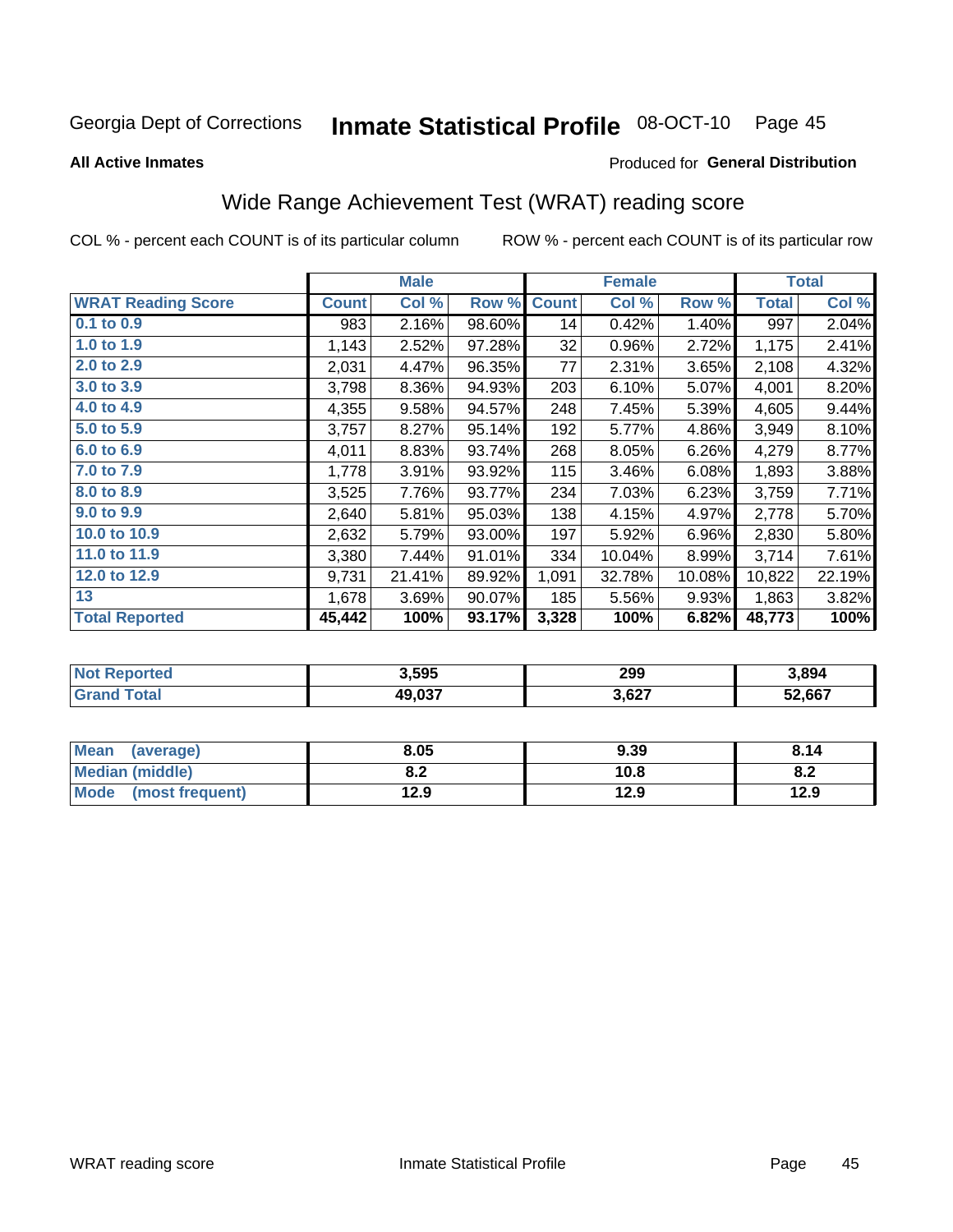#### Inmate Statistical Profile 08-OCT-10 Page 46

**All Active Inmates** 

#### Produced for General Distribution

## Wide Range Achievement Test (WRAT) math score

COL % - percent each COUNT is of its particular column

|                              |              | <b>Male</b> |        |              | <b>Female</b> |        |              | <b>Total</b> |
|------------------------------|--------------|-------------|--------|--------------|---------------|--------|--------------|--------------|
| <b>WRAT Mathematic Score</b> | <b>Count</b> | Col %       | Row %  | <b>Count</b> | Col %         | Row %  | <b>Total</b> | Col %        |
| 0.1 to 0.9                   | 134          | 0.29%       | 97.10% | 4            | 0.12%         | 2.90%  | 138          | 0.28%        |
| 1.0 to 1.9                   | 326          | 0.72%       | 96.45% | 12           | 0.36%         | 3.55%  | 338          | 0.69%        |
| 2.0 to 2.9                   | 1,159        | 2.55%       | 94.92% | 62           | 1.86%         | 5.08%  | 1,221        | 2.50%        |
| 3.0 to 3.9                   | 2,694        | 5.93%       | 95.84% | 117          | 3.51%         | 4.16%  | 2,811        | 5.76%        |
| 4.0 to 4.9                   | 5,518        | 12.14%      | 94.84% | 298          | 8.95%         | 5.12%  | 5,818        | 11.93%       |
| 5.0 to 5.9                   | 6,803        | 14.97%      | 94.54% | 393          | 11.81%        | 5.46%  | 7,196        | 14.75%       |
| 6.0 to 6.9                   | 9,866        | 21.70%      | 93.88% | 643          | 19.32%        | 6.12%  | 10,509       | 21.54%       |
| 7.0 to 7.9                   | 4,824        | 10.61%      | 94.64% | 273          | 8.20%         | 5.36%  | 5,097        | 10.45%       |
| 8.0 to 8.9                   | 4,080        | 8.98%       | 90.31% | 437          | 13.13%        | 9.67%  | 4,518        | 9.26%        |
| 9.0 to 9.9                   | 2,910        | 6.40%       | 93.27% | 210          | 6.31%         | 6.73%  | 3,120        | 6.40%        |
| 10.0 to 10.9                 | 1,178        | 2.59%       | 96.72% | 40           | 1.20%         | 3.28%  | 1,218        | 2.50%        |
| 11.0 to 11.9                 | 1,655        | 3.64%       | 90.29% | 178          | 5.35%         | 9.71%  | 1,833        | 3.76%        |
| 12.0 to 12.9                 | 4,101        | 9.02%       | 86.59% | 635          | 19.07%        | 13.41% | 4,736        | 9.71%        |
| 13                           | 207          | 0.46%       | 88.46% | 27           | 0.81%         | 11.54% | 234          | 0.48%        |
| <b>Total Reported</b>        | 45,455       | 100%        | 93.17% | 3,329        | 100%          | 6.82%  | 48,787       | 100.0%       |

| Reported<br>NOT H | 3,582  | 298   | 3,880  |
|-------------------|--------|-------|--------|
| Гоtal<br>'Grano   | 49,037 | 3,627 | 52,667 |

| <b>Mean</b><br>(average)       | 712<br>. | 8.07 | 7.19 |
|--------------------------------|----------|------|------|
| <b>Median (middle)</b>         | כ.ס      |      | o.o  |
| <b>Mode</b><br>(most frequent) | 6.9      | 12.9 | 6.9  |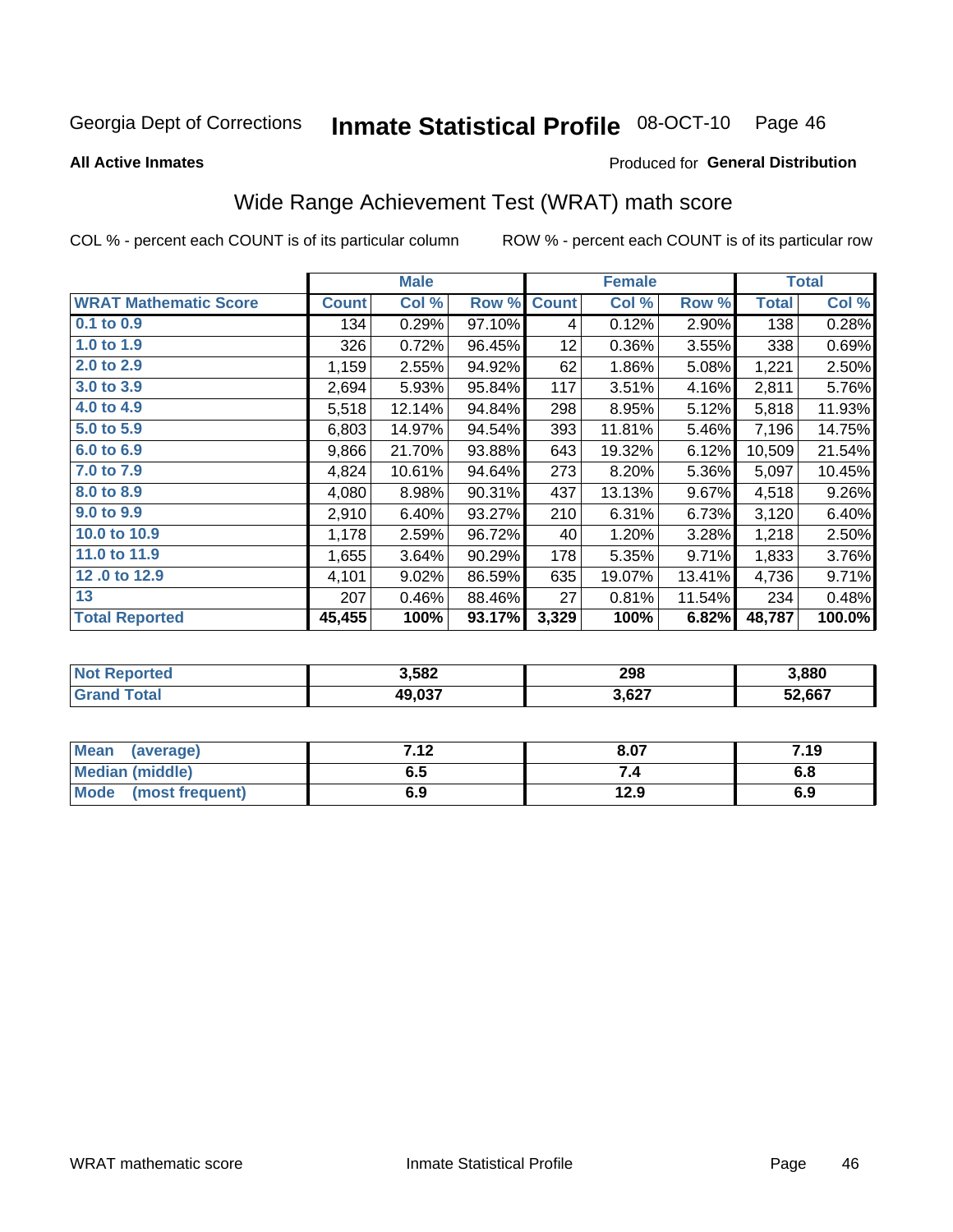#### Inmate Statistical Profile 08-OCT-10 Page 47

**All Active Inmates** 

#### Produced for General Distribution

## Wide Range Achievement Test (WRAT) spelling score

COL % - percent each COUNT is of its particular column

|                            |              | <b>Male</b> |        |              | <b>Female</b> |        |              | <b>Total</b> |
|----------------------------|--------------|-------------|--------|--------------|---------------|--------|--------------|--------------|
| <b>WRAT Spelling Score</b> | <b>Count</b> | Col %       | Row %  | <b>Count</b> | Col %         | Row %  | <b>Total</b> | Col %        |
| $0.1$ to $0.9$             | 1,133        | 2.49%       | 98.52% | 17           | 0.51%         | 1.48%  | 1,150        | 2.36%        |
| 1.0 to 1.9                 | 1,739        | 3.83%       | 98.30% | 30           | 0.90%         | 1.70%  | 1,769        | 3.63%        |
| 2.0 to 2.9                 | 2,953        | 6.50%       | 97.68% | 70           | 2.10%         | 2.32%  | 3,023        | 6.20%        |
| 3.0 to 3.9                 | 3,767        | 8.29%       | 96.61% | 132          | 3.96%         | 3.39%  | 3,899        | 7.99%        |
| 4.0 to 4.9                 | 3,707        | 8.16%       | 96.16% | 147          | 4.41%         | 3.81%  | 3,855        | 7.90%        |
| 5.0 to 5.9                 | 5,347        | 11.76%      | 94.70% | 298          | 8.94%         | 5.28%  | 5,646        | 11.57%       |
| 6.0 to 6.9                 | 4,700        | 10.34%      | 94.82% | 257          | 7.71%         | 5.18%  | 4,957        | 10.16%       |
| 7.0 to 7.9                 | 3,807        | 8.38%       | 93.33% | 272          | 8.16%         | 6.67%  | 4,079        | 8.36%        |
| 8.0 to 8.9                 | 3,596        | 7.91%       | 92.66% | 285          | 8.55%         | 7.34%  | 3,881        | 7.95%        |
| 9.0 to 9.9                 | 2,551        | 5.61%       | 93.37% | 181          | 5.43%         | 6.63%  | 2,732        | 5.60%        |
| 10.0 to 10.9               | 2,408        | 5.30%       | 93.08% | 179          | 5.37%         | 6.92%  | 2,587        | 5.30%        |
| 11.0 to 11.9               | 2,647        | 5.82%       | 91.06% | 259          | 7.77%         | 8.91%  | 2,907        | 5.96%        |
| 12.0 to 12.9               | 6,301        | 13.86%      | 85.24% | 1,091        | 32.74%        | 14.76% | 7,392        | 15.15%       |
| 13                         | 797          | 1.75%       | 87.49% | 114          | 3.42%         | 12.51% | 911          | 1.87%        |
| <b>Total Reported</b>      | 45,453       | 100%        | 93.16% | 3,332        | 100%          | 6.83%  | 48,788       | 100%         |

| -тес<br>NO | 3.584  | 295   | 2 R7Q<br>ว.o / ฮ |
|------------|--------|-------|------------------|
| $\sim$ 10  | 49,037 | 3,627 | 52,667           |

| <b>Mean</b><br>(average) | 7.24 | 9.32 | 7.38  |
|--------------------------|------|------|-------|
| Median (middle)          |      | 9.6  | . . Z |
| Mode<br>(most frequent)  | 12.9 | 12.9 | 12.9  |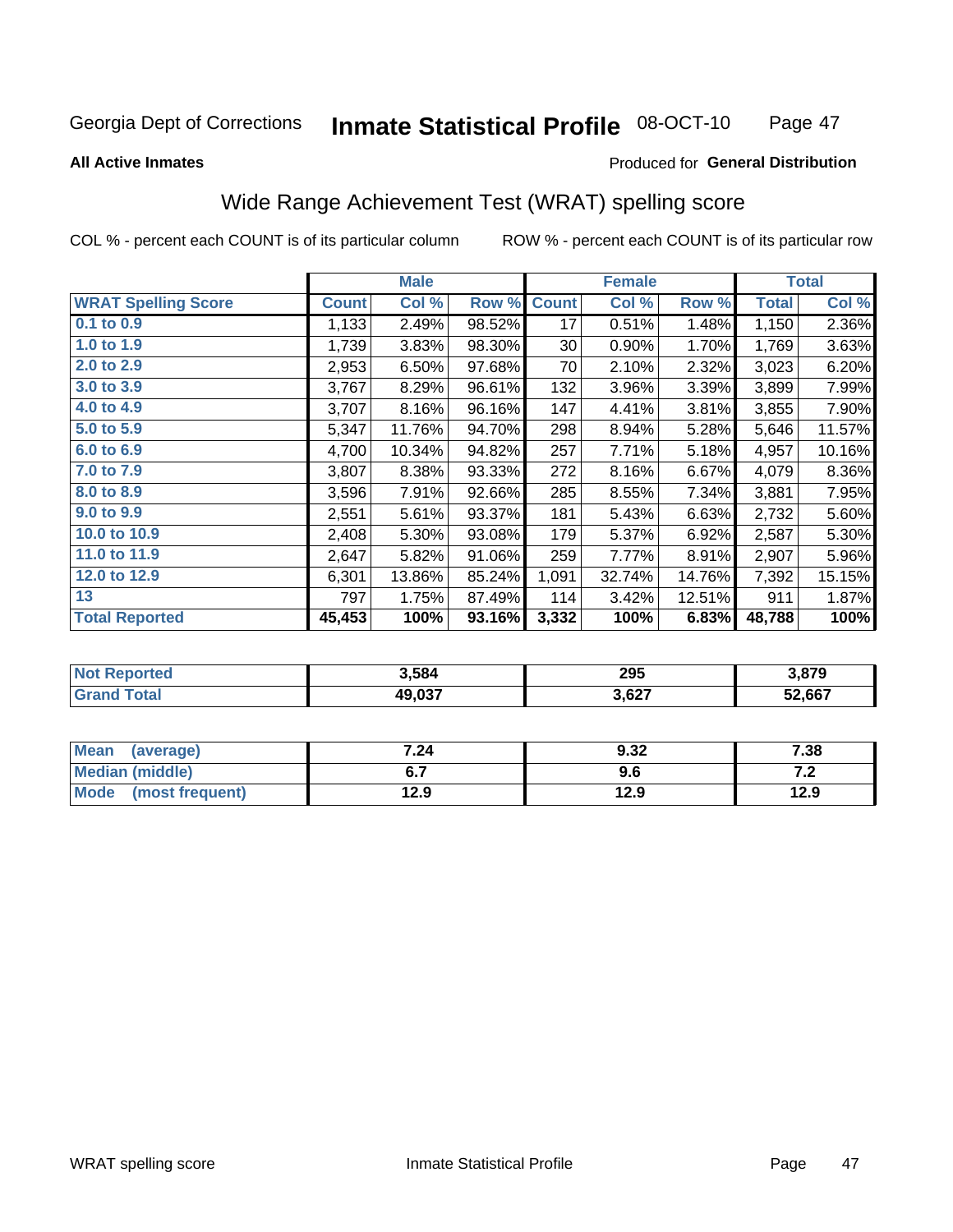#### **All Active Inmates**

### **Produced for General Distribution**

# Scope of substance abuse - summary

COL % - percent each COUNT is of its particular column

|                        |              | <b>Male</b> |           |              | <b>Female</b> |          |        | <b>Total</b> |
|------------------------|--------------|-------------|-----------|--------------|---------------|----------|--------|--------------|
| <b>Substance Abuse</b> | <b>Count</b> | Col %       | Row %     | <b>Count</b> | Col %         | Row %    | Total  | Col %        |
| <b>None</b>            | 25.412       | 51.82%      | 91.71%    | 2,296        | 63.30%        | 8.29%    | 27.709 | 52.61%       |
| Drugs only             | 12,937       | 26.38%      | $92.26\%$ | 1.0831       | 29.86%        | 7.72%    | 14,022 | 26.62%       |
| <b>Alcohol only</b>    | 2,563        | 5.23%       | 98.05%    | 51           | $1.41\%$      | 1.95%    | 2,614  | 4.96%        |
| Drugs and alcohol      | 8.125        | $16.57\%$   | 97.63%    | 197          | 5.43%         | $2.37\%$ | 8,322  | 15.80%       |
| <b>Total Reported</b>  | 49,037       | 100%        | $93.11\%$ | 3,627        | 100%          | 6.89%    | 52,667 | 100%         |

| <b>Not</b><br>Reported |        |       |        |
|------------------------|--------|-------|--------|
| <b>Grand Total</b>     | 10 N27 | 3,627 | 52,667 |

|  | Mode<br>auenu | None | None | None |
|--|---------------|------|------|------|
|--|---------------|------|------|------|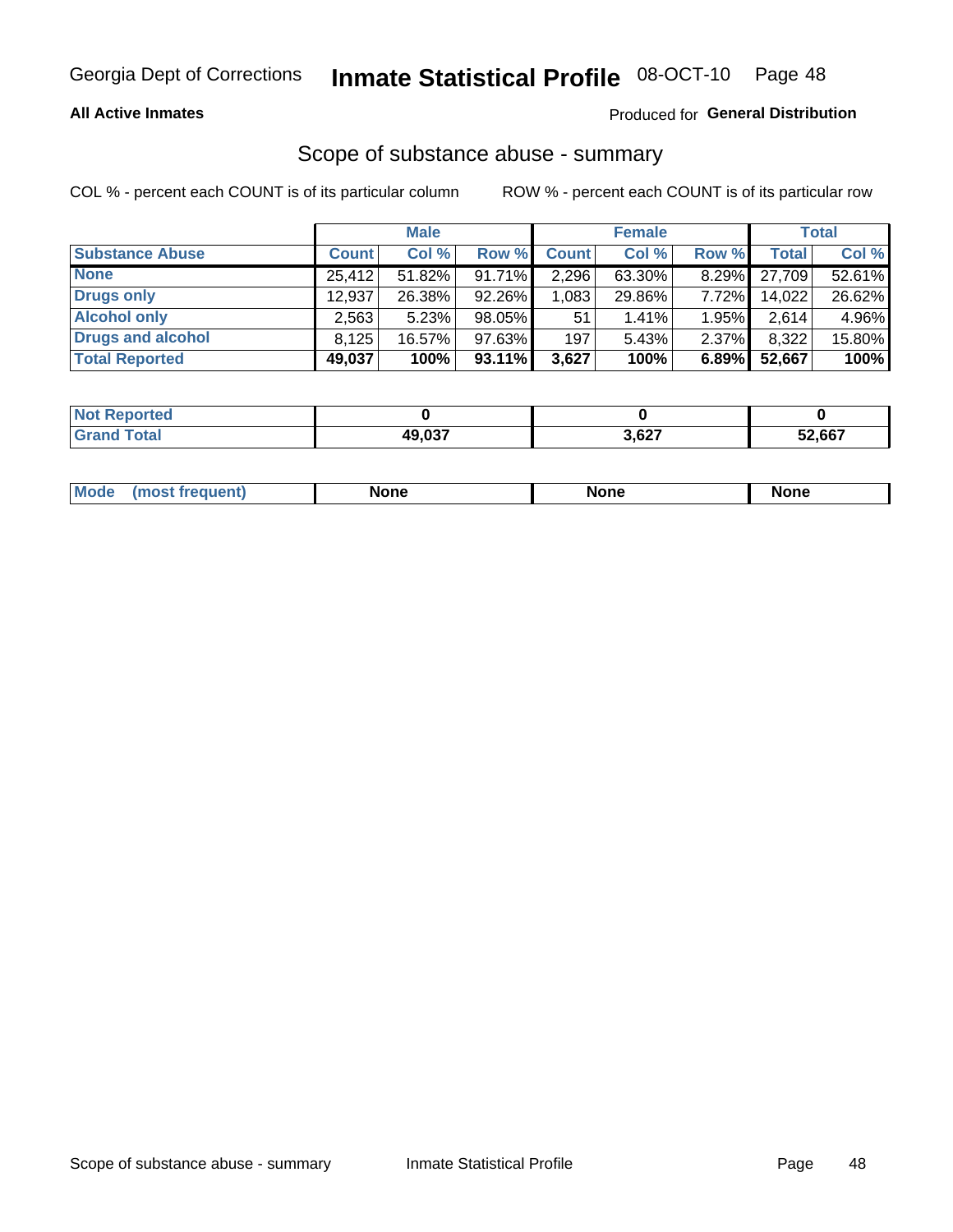#### **All Active Inmates**

### **Produced for General Distribution**

### Scope of substance abuse - detail

COL % - percent each COUNT is of its particular column

|                                      |              | <b>Male</b> |        |              | <b>Female</b> |        |              | <b>Total</b> |
|--------------------------------------|--------------|-------------|--------|--------------|---------------|--------|--------------|--------------|
| <b>Substance Abuse</b>               | <b>Count</b> | Col %       | Row %  | <b>Count</b> | Col %         | Row %  | <b>Total</b> | Col %        |
| No drug or alcohol problems          | 25,412       | 51.82%      | 91.71% | 2,296        | 63.30%        | 8.29%  | 27,709       | 52.61%       |
| Drug addiction but no alcohol        | 222          | 0.45%       | 85.38% | 38           | 1.05%         | 14.62% | 260          | 0.49%        |
| <b>Drug addiction and alcohol</b>    | 97           | 0.20%       | 98.98% |              | 0.03%         | 1.02%  | 98           | 0.19%        |
| <b>labuse</b>                        |              |             |        |              |               |        |              |              |
| <b>Drug addiction and alcoholism</b> | 63           | 0.13%       | 96.92% | 2            | 0.06%         | 3.08%  | 65           | 0.12%        |
| No drug problem but alcohol          | 2,124        | 4.33%       | 98.97% | 22           | 0.61%         | 1.03%  | 2,146        | 4.07%        |
| <b>labuse</b>                        |              |             |        |              |               |        |              |              |
| No drug problem but alcoholism       | 439          | 0.90%       | 93.80% | 29           | 0.80%         | 6.20%  | 468          | 0.89%        |
| Drug experiment but no alcohol       | 6,207        | 12.66%      | 96.52% | 223          | 6.15%         | 3.47%  | 6,431        | 12.21%       |
| <b>Drug experiment &amp; alcohol</b> | 1,161        | 2.37%       | 98.47% | 18           | $0.50\%$      | 1.53%  | 1,179        | 2.24%        |
| <b>labuse</b>                        |              |             |        |              |               |        |              |              |
| Drug experiment & alcoholism         | 372          | 0.76%       | 95.38% | 18           | 0.50%         | 4.62%  | 390          | 0.74%        |
| Drug abuse but no alcohol            | 6,508        | 13.27%      | 88.77% | 822          | 22.66%        | 11.21% | 7,331        | 13.92%       |
| Drug abuse and alcohol abuse         | 5,500        | 11.22%      | 98.74% | 70           | 1.93%         | 1.26%  | 5,570        | 10.58%       |
| <b>Drug abuse and alcoholism</b>     | 932          | 1.90%       | 91.37% | 88           | 2.43%         | 8.63%  | 1,020        | 1.94%        |
| <b>Total Reported</b>                | 49,037       | 100%        | 93.11% | 3,627        | 100%          | 6.89%  | 52,667       | 100%         |

| orted<br>NOT |        |       |        |
|--------------|--------|-------|--------|
| <b>otal</b>  | 49,037 | 3,627 | 52,667 |

| Mode (most frequent) | No drug or alcohol problems No drug or alcohol problems No drug or alcohol |          |
|----------------------|----------------------------------------------------------------------------|----------|
|                      |                                                                            | problems |
|                      |                                                                            |          |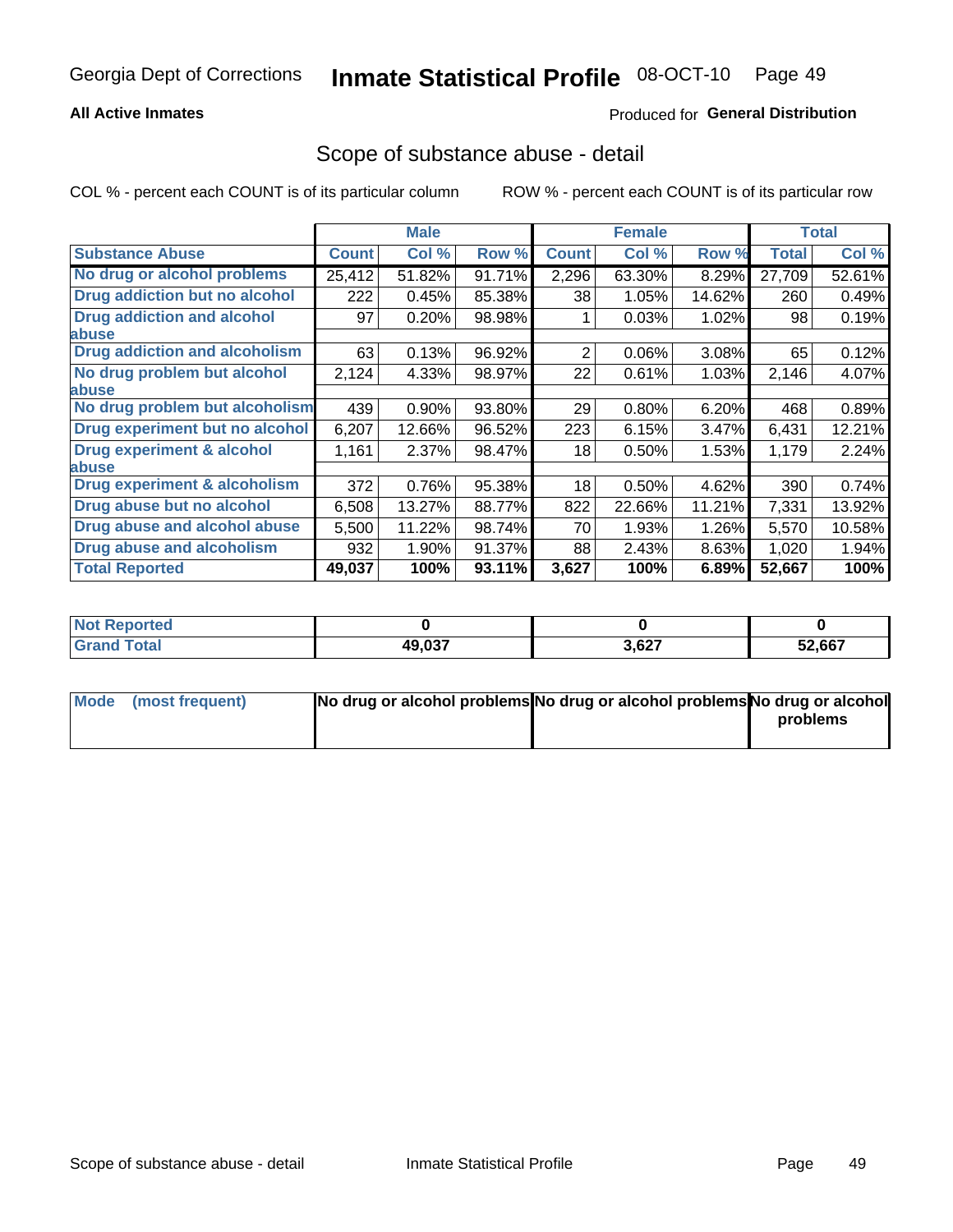# Inmate Statistical Profile 08-OCT-10 Page 50

**All Active Inmates** 

#### Produced for General Distribution

## Current / last mental health treatment level

COL % - percent each COUNT is of its particular column

|                                    |              | <b>Male</b> |         |              | <b>Female</b> |        |        | <b>Total</b> |
|------------------------------------|--------------|-------------|---------|--------------|---------------|--------|--------|--------------|
| <b>Mental Health Treatment Lev</b> | <b>Count</b> | Col %       | Row %   | <b>Count</b> | Col %         | Row %  | Total  | Col %        |
| 1 No problem at current time       | 2,240        | 17.95%      | 96.84%  | 73           | 3.26%         | 3.16%  | 2,313  | 15.71%       |
| 2 Receiving outpatient             | 8,283        | 66.36%      | 79.62%  | 2,118        | 94.64%        | 20.36% | 10,403 | 70.67%       |
| <b>Treatment</b>                   |              |             |         |              |               |        |        |              |
| 3 Inpatient, moderate              | 1,523        | 12.20%      | 97.69%  | 36           | 1.61%         | 2.31%  | 1,559  | 10.59%       |
| Treatment                          |              |             |         |              |               |        |        |              |
| 4 Inpatient, intensive             | 402          | 3.22%       | 97.34%  | 11           | 0.49%         | 2.66%  | 413    | 2.81%        |
| <b>Treatment</b>                   |              |             |         |              |               |        |        |              |
| <b>5 Undergoing crisis</b>         | 26           | 0.21%       | 100.00% |              |               |        | 26     | 0.18%        |
| <b>stabilization</b>               |              |             |         |              |               |        |        |              |
| <b>6 Hospital for criminally</b>   |              | $0.06\%$    | 100.00% |              |               |        |        | 0.05%        |
| <b>Tinsane</b>                     |              |             |         |              |               |        |        |              |
| <b>Total Evaluated</b>             | 12,481       | 100%        | 84.78%  | 2,238        | 100%          | 15.20% | 14,721 | 100.0%       |

| Never had MH evaluation | 36,556 | 1,389 | 37,945 |
|-------------------------|--------|-------|--------|
| Total<br>Grand          | 49,037 | 3,627 | 52,666 |

| <b>Median (middle)</b>         | <b>Receiving outpatient</b><br>treatment | <b>Receiving outpatient</b><br>treatment | <b>Receiving</b><br>outpatient<br>treatment |
|--------------------------------|------------------------------------------|------------------------------------------|---------------------------------------------|
| <b>Mode</b><br>(most frequent) | <b>Receiving outpatient</b><br>treatment | <b>Receiving outpatient</b><br>treatment | Receiving<br>outpatient<br>treatment        |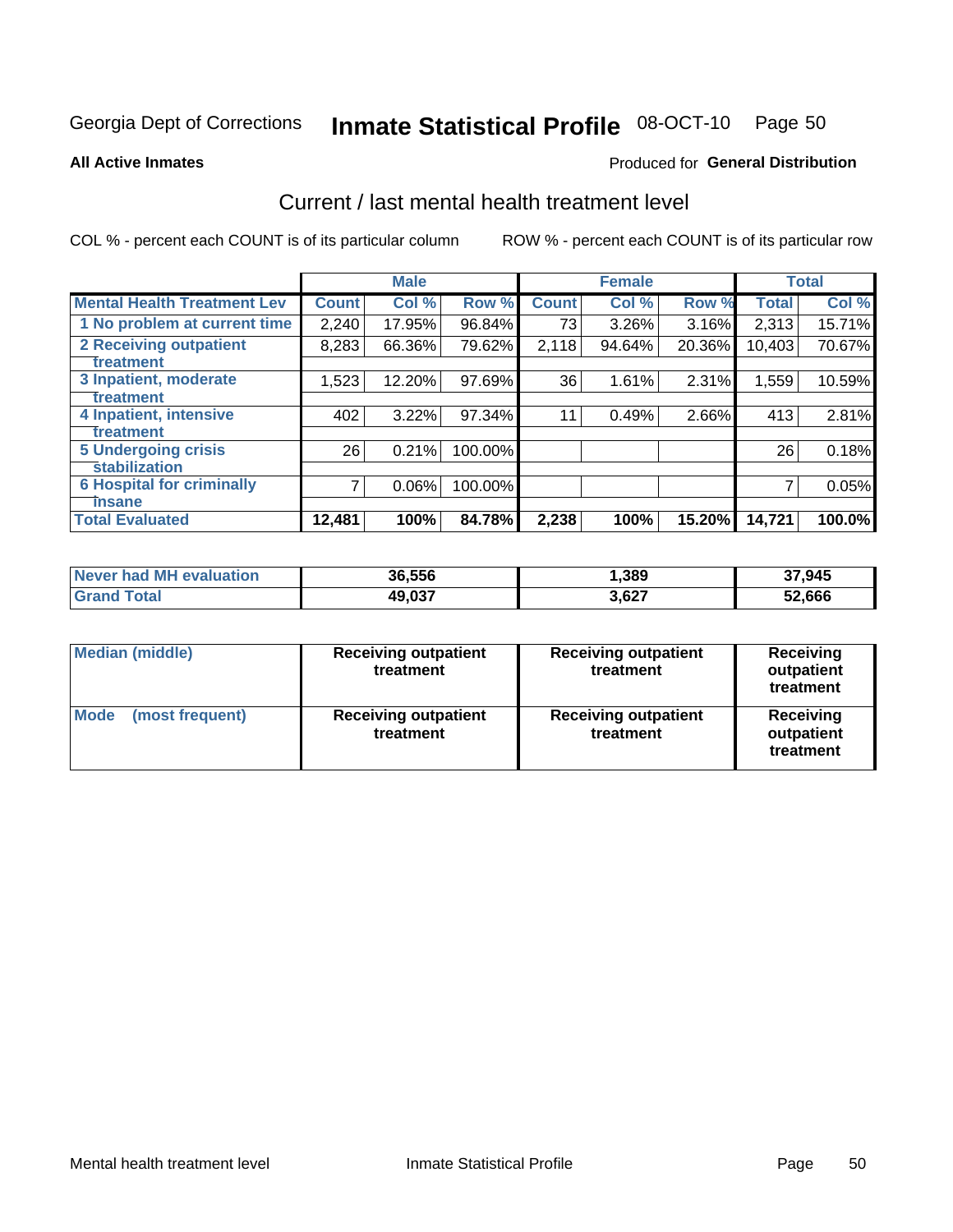#### **All Active Inmates**

### Produced for General Distribution

## PULHESDWIT medical scale - 'P' overall condition ('P'hysical)

COL % - percent each COUNT is of its particular column

|                                  |              | <b>Male</b> |        |              | <b>Female</b> |         |              | <b>Total</b> |
|----------------------------------|--------------|-------------|--------|--------------|---------------|---------|--------------|--------------|
| 'P' Overall Condition            | <b>Count</b> | Col %       | Row %  | <b>Count</b> | Col %         | Row %   | <b>Total</b> | Col %        |
| 1 No medical illness             | 34,992       | 74.63%      | 94.62% | 1.990        | 55.77%        | 5.38%   | 36,983       | 73.29%       |
| 2 Well-controlled chronic        | 10,243       | 21.84%      | 87.80% | 1,422        | 39.85%        | 12.19%  | 11,666       | 23.12%       |
| <b>lillness</b>                  |              |             |        |              |               |         |              |              |
| 3 Poorly-controlled chronic      | 1,495        | 3.19%       | 93.79% | 99           | 2.77%         | 6.21%   | 1,594        | 3.16%        |
| <b>illness</b>                   |              |             |        |              |               |         |              |              |
| 4 Significant problems requiring | 156          | 0.33%       | 91.76% | 14           | 0.39%         | 8.24%   | 170          | 0.34%        |
| special housing                  |              |             |        |              |               |         |              |              |
| 5 Terminal illness, < 6 months   | 4            | 0.01%       | 80.00% |              | 0.03%         | 20.00%  | 5            | 0.01%        |
| to live                          |              |             |        |              |               |         |              |              |
| 6 Inmate is pregnant             |              |             |        | 42           | 1.18%         | 100.00% | 42           | 0.08%        |
| <b>Total Reported</b>            | 46,890       | 100%        | 92.93% | 3,568        | 100%          | 7.07%   | 50,460       | 100%         |

| тео | 147<br>$\blacksquare$<br>. | ~<br>vũ        | 2,206  |
|-----|----------------------------|----------------|--------|
|     | ,, 007                     | $\sim$<br>$ -$ | 52,666 |

| Mode<br>(most frequent) |  | <sup>1</sup> No medical illness | 1 No medical illness | 1 No medical<br>illness |
|-------------------------|--|---------------------------------|----------------------|-------------------------|
|-------------------------|--|---------------------------------|----------------------|-------------------------|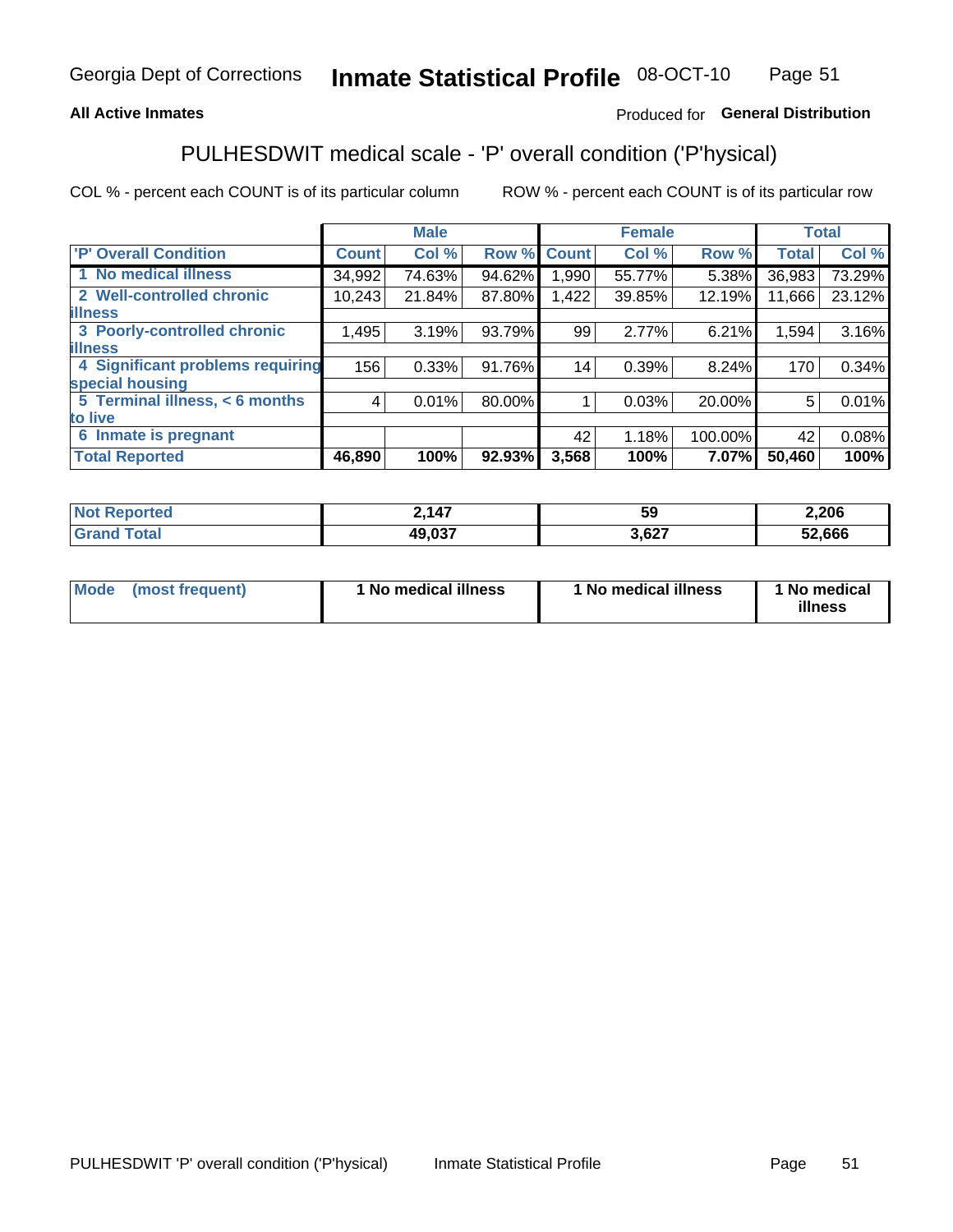#### **All Active Inmates**

### Produced for General Distribution

# PULHESDWIT medical scale - 'U' upper body

COL % - percent each COUNT is of its particular column

|                              |              | <b>Male</b> |         |                | <b>Female</b> |        |              | <b>Total</b> |
|------------------------------|--------------|-------------|---------|----------------|---------------|--------|--------------|--------------|
| <b>U' Upper Body</b>         | <b>Count</b> | Col %       | Row %   | <b>Count</b>   | Col %         | Row %  | <b>Total</b> | Col %        |
| 1 Upper bones, joints,       | 44,996       | 96.12%      | 93.14%  | 3,313          | 92.78%        | 6.86%  | 48,311       | 95.89%       |
| muscles all OK               |              |             |         |                |               |        |              |              |
| 2 One or both arms minimally | 1,532        | 3.27%       | 86.31%  | 243            | 6.80%         | 13.69% | 1,775        | 3.52%        |
| limited                      |              |             |         |                |               |        |              |              |
| 3 One or both arms           | 236          | 0.50%       | 94.78%  | 13             | 0.36%         | 5.22%  | 249          | 0.49%        |
| <b>moderately limited</b>    |              |             |         |                |               |        |              |              |
| 4 One arm disabled,          | 44           | 0.09%       | 95.65%  | $\overline{2}$ | 0.06%         | 4.35%  | 46           | 0.09%        |
| paralyzed, or amputated      |              |             |         |                |               |        |              |              |
| 5 Both arms disabled,        | 3            | 0.01%       | 100.00% |                |               |        | 3            | 0.01%        |
| paralyzed, or amputated      |              |             |         |                |               |        |              |              |
| <b>Total Reported</b>        | 46,811       | 100%        | 92.91%  | 3,571          | 100%          | 7.09%  | 50,384       | 100%         |

| <b>Not Reported</b> | 2,226  | 56    | 2,282  |
|---------------------|--------|-------|--------|
| <b>Grand Total</b>  | 49,037 | 3,627 | 52,666 |

| Mode (most frequent) | 1 Upper bones, joints,<br>muscles all OK | 1 Upper bones, joints,<br>muscles all OK | 1 Upper bones,<br>joints, muscles all<br>ΟK |
|----------------------|------------------------------------------|------------------------------------------|---------------------------------------------|
|----------------------|------------------------------------------|------------------------------------------|---------------------------------------------|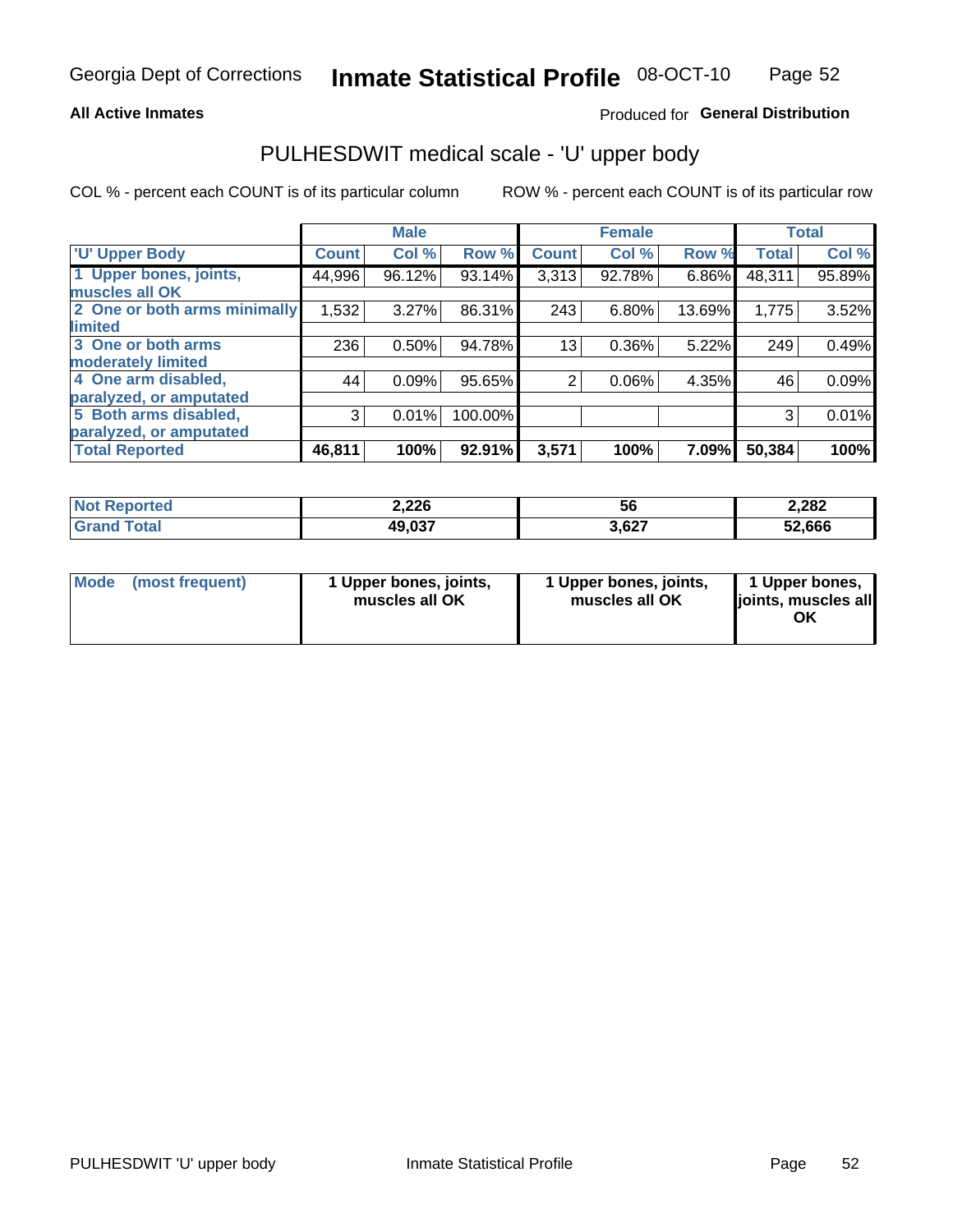#### **All Active Inmates**

### Produced for General Distribution

### PULHESDWIT medical scale - 'L' lower body

COL % - percent each COUNT is of its particular column

|                                |              | <b>Male</b> |        |              | <b>Female</b> |        |              | <b>Total</b> |
|--------------------------------|--------------|-------------|--------|--------------|---------------|--------|--------------|--------------|
| 'L' Lower Body                 | <b>Count</b> | Col %       | Row %  | <b>Count</b> | Col %         | Row %  | <b>Total</b> | Col %        |
| 1 Lower bones, joints,         | 41,669       | 89.01%      | 93.83% | 2,737        | 76.67%        | 6.16%  | 44,408       | 88.14%       |
| muscles all OK                 |              |             |        |              |               |        |              |              |
| 2 One or both legs minimally   | 4,338        | 9.27%       | 84.45% | 799          | 22.38%        | 15.55% | 5,137        | 10.20%       |
| limited                        |              |             |        |              |               |        |              |              |
| 3 One or both legs             | 685          | 1.46%       | 96.48% | 25           | 0.70%         | 3.52%  | 710          | 1.41%        |
| moderately limited             |              |             |        |              |               |        |              |              |
| 4 One leg disabled, paralyzed, | 109          | 0.23%       | 93.97% |              | 0.20%         | 6.03%  | 116          | 0.23%        |
| or amputated                   |              |             |        |              |               |        |              |              |
| 5 Both legs disabled,          | 13           | 0.03%       | 86.67% | 2            | 0.06%         | 13.33% | 15           | 0.03%        |
| paralyzed, or amputated        |              |             |        |              |               |        |              |              |
| <b>Total Reported</b>          | 46,814       | 100%        | 92.91% | 3,570        | 100%          | 7.09%  | 50,386       | 100.0%       |

| <b>Not Reported</b>   | 2,223  | --    | 2,280  |
|-----------------------|--------|-------|--------|
| <b>Total</b><br>Grand | 49,037 | 3,627 | 52,666 |

|  | Mode (most frequent) | 1 Lower bones, joints,<br>muscles all OK | 1 Lower bones, joints,<br>muscles all OK | 1 Lower bones,<br>joints, muscles all<br>ΟK |
|--|----------------------|------------------------------------------|------------------------------------------|---------------------------------------------|
|--|----------------------|------------------------------------------|------------------------------------------|---------------------------------------------|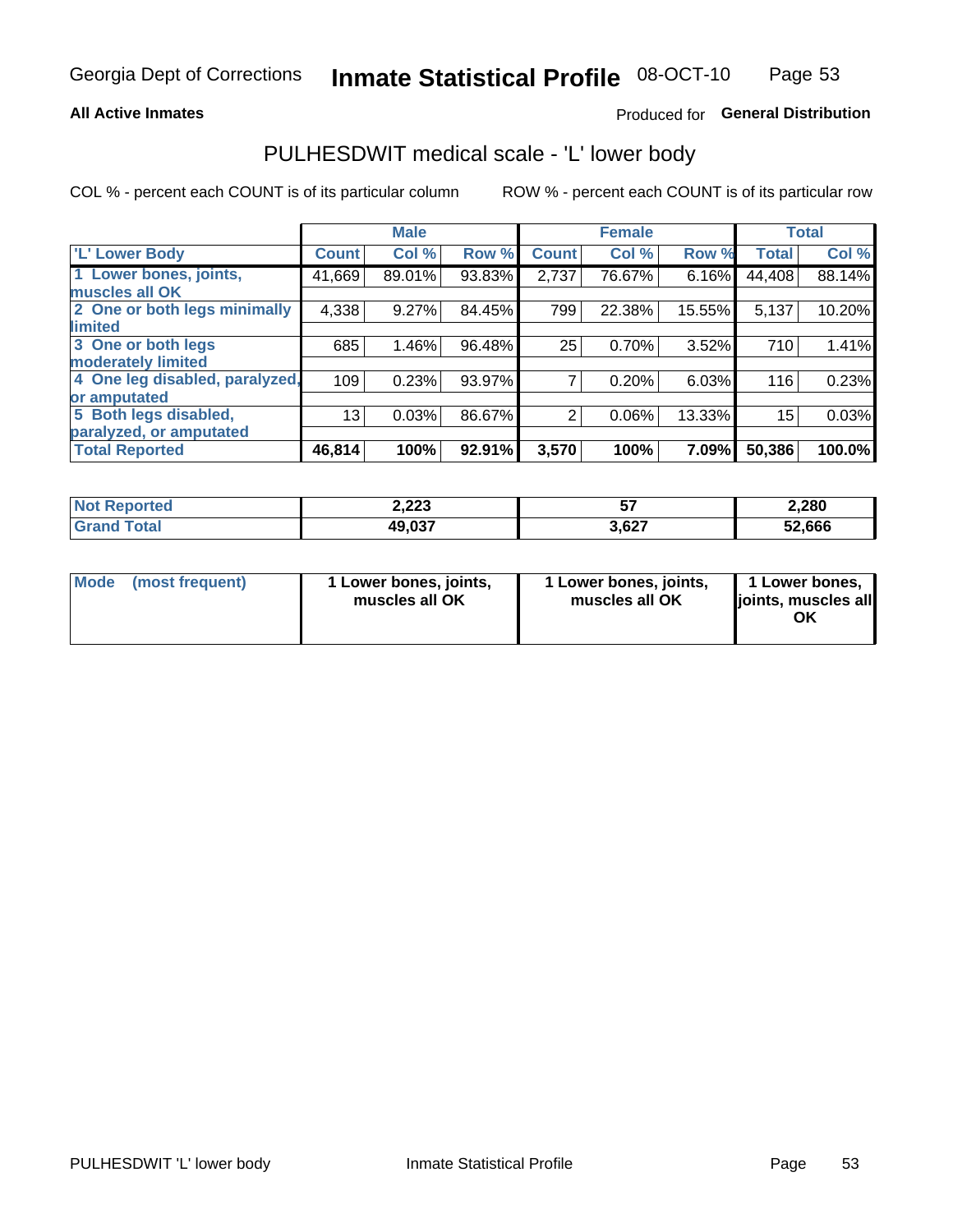#### **All Active Inmates**

### Produced for General Distribution

### PULHESDWIT medical scale - 'H' hearing

COL % - percent each COUNT is of its particular column

|                                |              | <b>Male</b> |             |       | <b>Female</b> |       | <b>Total</b> |        |
|--------------------------------|--------------|-------------|-------------|-------|---------------|-------|--------------|--------|
| <b>'H' Hearing</b>             | <b>Count</b> | Col %       | Row % Count |       | Col %         | Row % | <b>Total</b> | Col %  |
| 1 Normal hearing both ears     | 46,313       | 98.97%      | 92.90%      | 3,535 | 98.99%        | 7.09% | 49,850       | 98.98% |
| 2 Some loss in one ear with    | 363          | 0.78%       | 91.44%      | 34    | 0.95%         | 8.56% | 397          | 0.79%  |
| other OK, or mild loss in both |              |             |             |       |               |       |              |        |
| 3 Total loss in one ear with   | 76           | 0.16%       | 98.70%      |       | 0.03%         | 1.30% | 77           | 0.15%  |
| mild loss in other             |              |             |             |       |               |       |              |        |
| 4 Severe loss in both ears     | 24           | 0.05%       | 100.00%     |       |               |       | 24           | 0.05%  |
| 5 Total loss in both ears,     | 17           | 0.04%       | 94.44%      |       | 0.03%         | 5.56% | 18           | 0.04%  |
| requiring special housing      |              |             |             |       |               |       |              |        |
| <b>Total Reported</b>          | 46,793       | 100%        | 92.91%      | 3,571 | 100%          | 7.09% | 50,366       | 100.0% |

| <b>Not Reno</b><br><sub>ੋ</sub> oorted | 2,244          | 56    | 2,300  |
|----------------------------------------|----------------|-------|--------|
| Total                                  | 49 037<br>ט.טו | 3,627 | 52,666 |

| Mode (most frequent) | 1 Normal hearing both ears 1 Normal hearing both ears 1 Normal hearing |           |
|----------------------|------------------------------------------------------------------------|-----------|
|                      |                                                                        | both ears |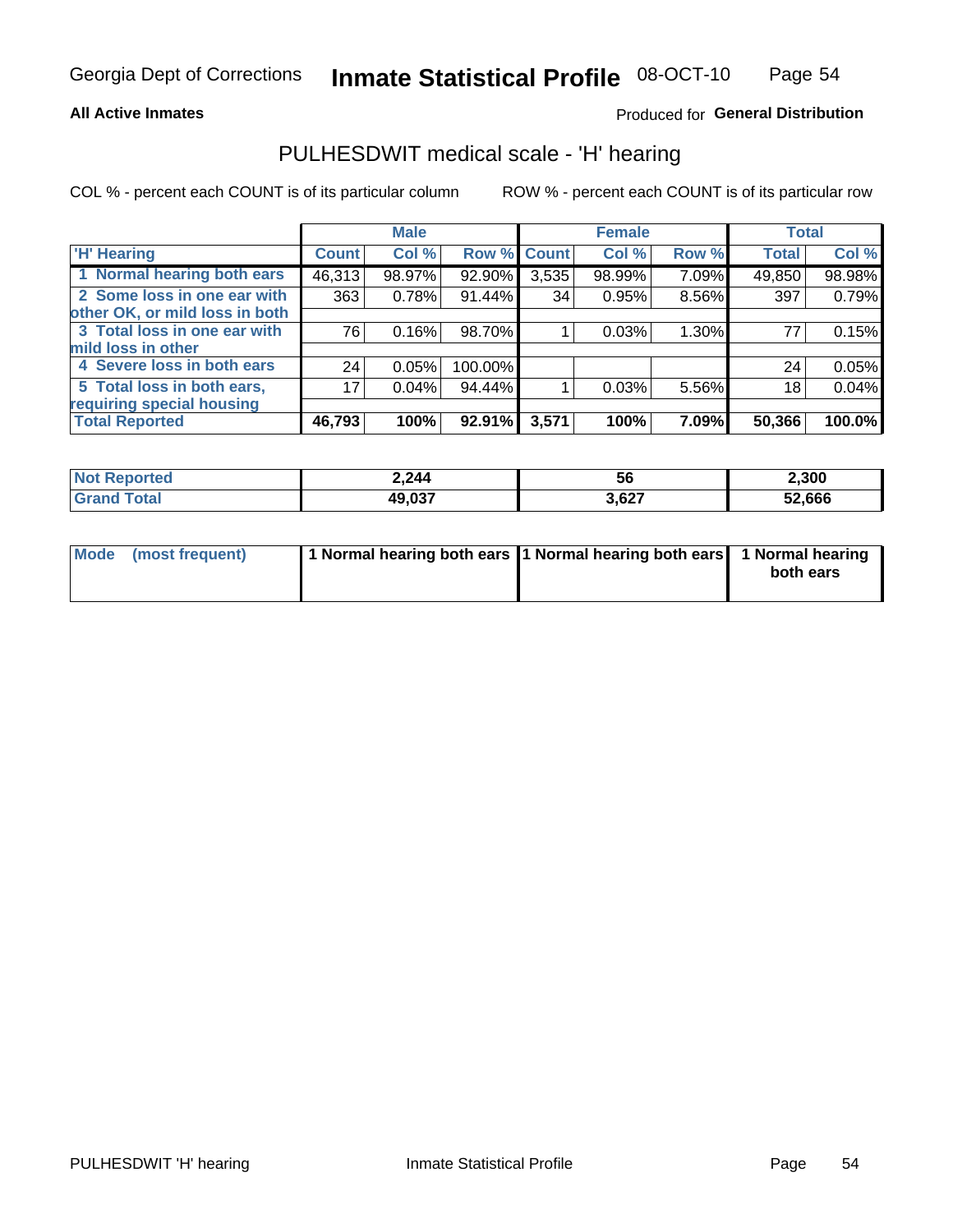#### **All Active Inmates**

### Produced for General Distribution

### PULHESDWIT medical scale - 'E' vision

COL % - percent each COUNT is of its particular column

|                                 |              | <b>Male</b> |         |              | <b>Female</b> |        |              | <b>Total</b> |
|---------------------------------|--------------|-------------|---------|--------------|---------------|--------|--------------|--------------|
| <b>E' Vision</b>                | <b>Count</b> | Col %       | Row %   | <b>Count</b> | Col %         | Row %  | <b>Total</b> | Col %        |
| 1 Correctable to 20/40 in both  | 39,100       | 84.90%      | 94.66%  | 2,205        | 61.76%        | 5.34%  | 41,307       | 83.23%       |
| eyes                            |              |             |         |              |               |        |              |              |
| 2 Correctable to 20/70 in one   | 6,210        | 13.48%      | 83.21%  | 1,253        | 35.10%        | 16.79% | 7,463        | 15.04%       |
| eye, may be blind in other      |              |             |         |              |               |        |              |              |
| 3 Correctable to 20/200 in one  | 630          | 1.37%       | 85.25%  | 109          | 3.05%         | 14.75% | 739          | 1.49%        |
| eye, may be blind in other      |              |             |         |              |               |        |              |              |
| 4 One eye not correctable to    | 104          | 0.23%       | 97.20%  | 3            | 0.08%         | 2.80%  | 107          | 0.22%        |
| 20/200, other may be blind      |              |             |         |              |               |        |              |              |
| 5 Blind in both eyes, requiring | 11           | 0.02%       | 100.00% |              |               |        | 11           | 0.02%        |
| special housing                 |              |             |         |              |               |        |              |              |
| <b>Total Reported</b>           | 46,055       | 100%        | 92.80%  | 3,570        | 100%          | 7.19%  | 49,627       | 100%         |

| <b>Not Reported</b> | 2,982  | --<br>J. | 3,039  |
|---------------------|--------|----------|--------|
| <b>Tota</b>         | 49,037 | 3,627    | 52,666 |

| Mode (most frequent) | 1 Correctable to 20/40 in both<br>eves | 1 Correctable to 20/40 in   1 Correctable to  <br>both eves | 20/40 in both eyes |
|----------------------|----------------------------------------|-------------------------------------------------------------|--------------------|
|                      |                                        |                                                             |                    |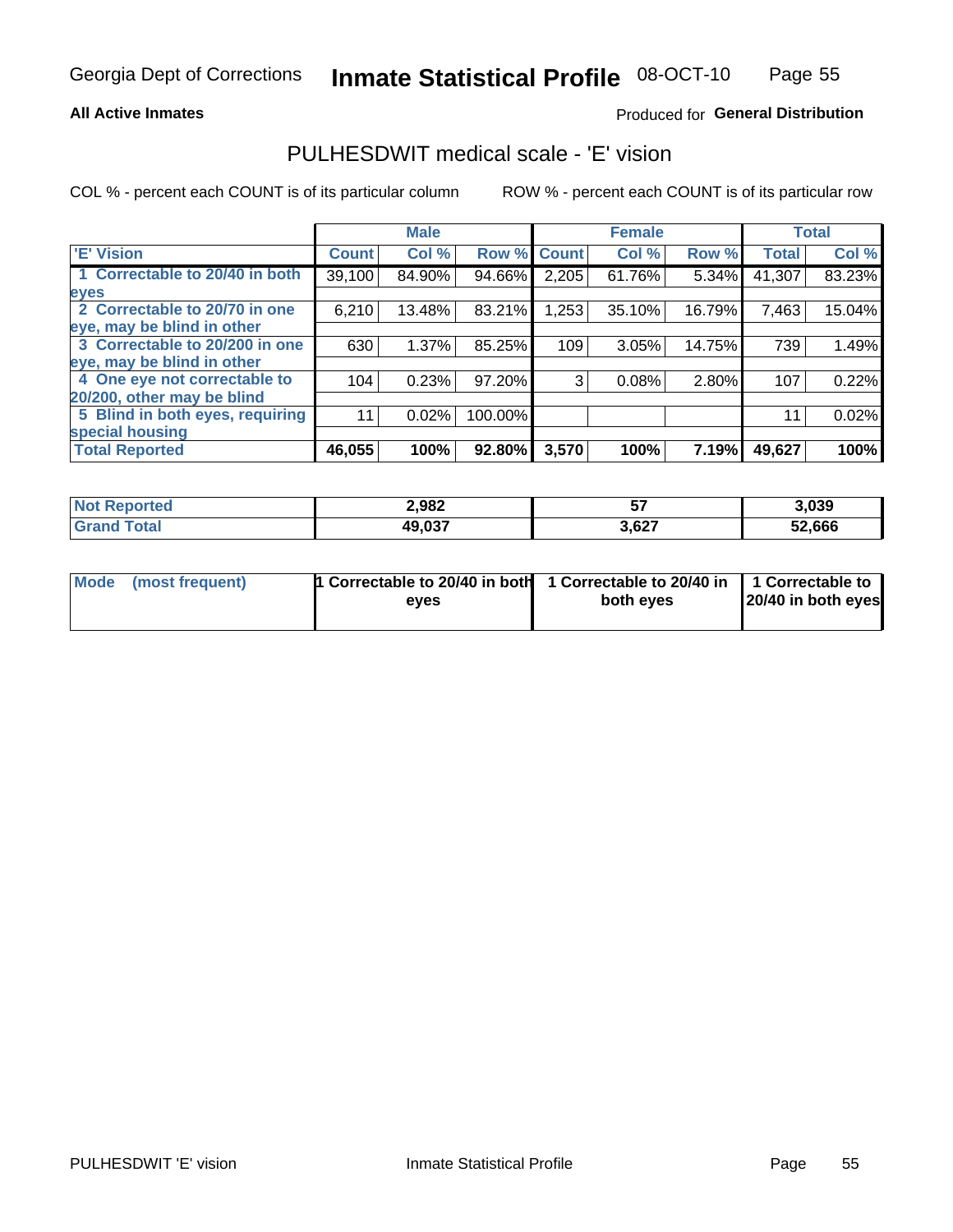#### **All Active Inmates**

### Produced for General Distribution

## PULHESDWIT medical scale - 'S' pSychiatric

COL % - percent each COUNT is of its particular column

|                                        |              | <b>Male</b> |         |                    | <b>Female</b> |        |              | <b>Total</b> |
|----------------------------------------|--------------|-------------|---------|--------------------|---------------|--------|--------------|--------------|
| 'S' pSychiatric                        | <b>Count</b> | Col %       |         | <b>Row % Count</b> | Col %         | Row %  | <b>Total</b> | Col %        |
| 1 No impairment or disorders           | 40,019       | 86.52%      | 94.96%  | 2,120              | 60.68%        | 5.03%  | 42,141       | 84.71%       |
| 2 Stable, or in remission, or          | 4,776        | 10.33%      | 78.12%  | 1,338              | 38.29%        | 21.88% | 6,114        | 12.29%       |
| mild impairment or retardation         |              |             |         |                    |               |        |              |              |
| 3 Requires moderate inpatient          | 1,222        | 2.64%       | 98.00%  | 25                 | 0.72%         | 2.00%  | 1,247        | 2.51%        |
| treatment                              |              |             |         |                    |               |        |              |              |
| 4 Requires intensive inpatient         | 210          | 0.45%       | 95.02%  | 11                 | 0.31%         | 4.98%  | 221          | 0.44%        |
| treatment                              |              |             |         |                    |               |        |              |              |
| <b>5 Requires Crisis Stabilization</b> | 25           | 0.05%       | 100.00% |                    |               |        | 25           | 0.05%        |
| Unit (CSU) inpatient care              |              |             |         |                    |               |        |              |              |
| <b>Total Reported</b>                  | 46,252       | 100%        | 92.97%  | 3,494              | 100%          | 7.02%  | 49,748       | 100%         |

| <b>Not Reported</b>     | 2,785  | 133   | 2,918  |
|-------------------------|--------|-------|--------|
| <b>Total</b><br>' Grand | 49,037 | 3,627 | 52,666 |

| Mode | (most frequent) | 1 No impairment or disorders | 1 No impairment or<br>disorders | 11 No impairment or<br>disorders |
|------|-----------------|------------------------------|---------------------------------|----------------------------------|
|------|-----------------|------------------------------|---------------------------------|----------------------------------|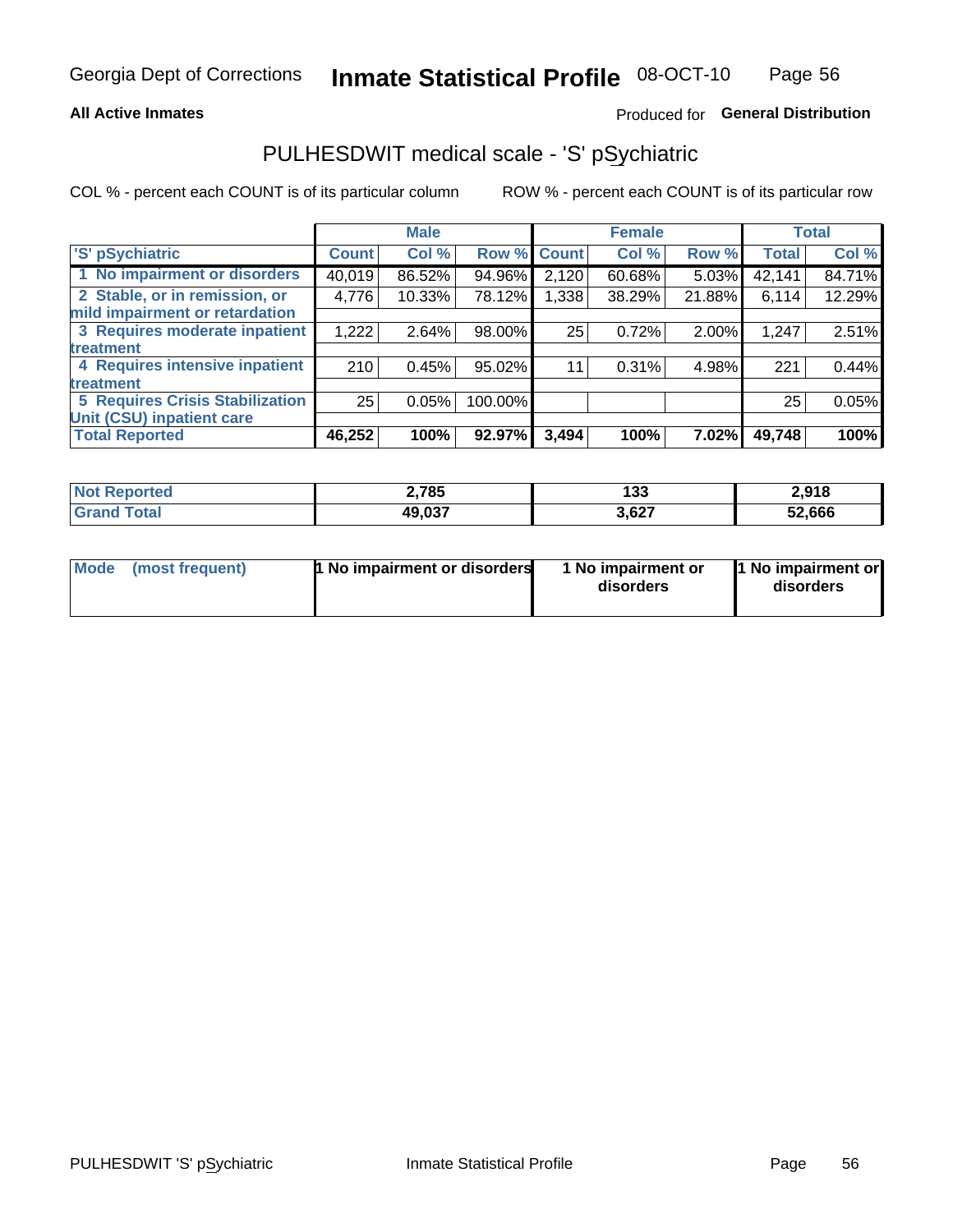#### **All Active Inmates**

### Produced for General Distribution

## PULHESDWIT medical scale - 'D' dental

COL % - percent each COUNT is of its particular column

|                                 |              | <b>Male</b> |         |              | <b>Female</b> |       |              | <b>Total</b> |
|---------------------------------|--------------|-------------|---------|--------------|---------------|-------|--------------|--------------|
| 'D' Dental                      | <b>Count</b> | Col %       | Row %   | <b>Count</b> | Col %         | Row % | <b>Total</b> | Col %        |
| 1 Minimal routine dental health | 19,010       | 42.74%      | 90.42%  | 2,013        | 57.73%        | 9.58% | 21,023       | 43.83%       |
| <b>needs</b>                    |              |             |         |              |               |       |              |              |
| 2 Moderate cavities and/or gum  | 16,604       | 37.33%      | 93.03%  | 1,243        | 35.65%        | 6.96% | 17,848       | 37.21%       |
| disease                         |              |             |         |              |               |       |              |              |
| 3 Extensive gum disease         | 8,836        | 19.87%      | 97.45%  | 231          | 6.62%         | 2.55% | 9,067        | 18.90%       |
| and/or widespread decay         |              |             |         |              |               |       |              |              |
| 4 Urgent need for dental        | 27           | $0.06\%$    | 100.00% |              |               |       | 27           | 0.06%        |
| <b>services</b>                 |              |             |         |              |               |       |              |              |
| 5 Life-threatening disease or   |              | 0.01%       | 100.00% |              |               |       |              | 0.01%        |
| extreme pain or infection       |              |             |         |              |               |       |              |              |
| <b>Total Reported</b>           | 44,478       | 100%        | 92.73%  | 3,487        | 100%          | 7.27% | 47,966       | 100.0%       |

| <b>Not Reported</b> | 4,559  | 140   | 4,699  |
|---------------------|--------|-------|--------|
| Гоtа                | 49,037 | 3,627 | 52,665 |

| 1 Minimal routine dental<br>Mode<br>(most frequent)<br>health needs | 1 Minimal routine dental 1 Minimal routine<br>health needs | dental health<br>needs |
|---------------------------------------------------------------------|------------------------------------------------------------|------------------------|
|---------------------------------------------------------------------|------------------------------------------------------------|------------------------|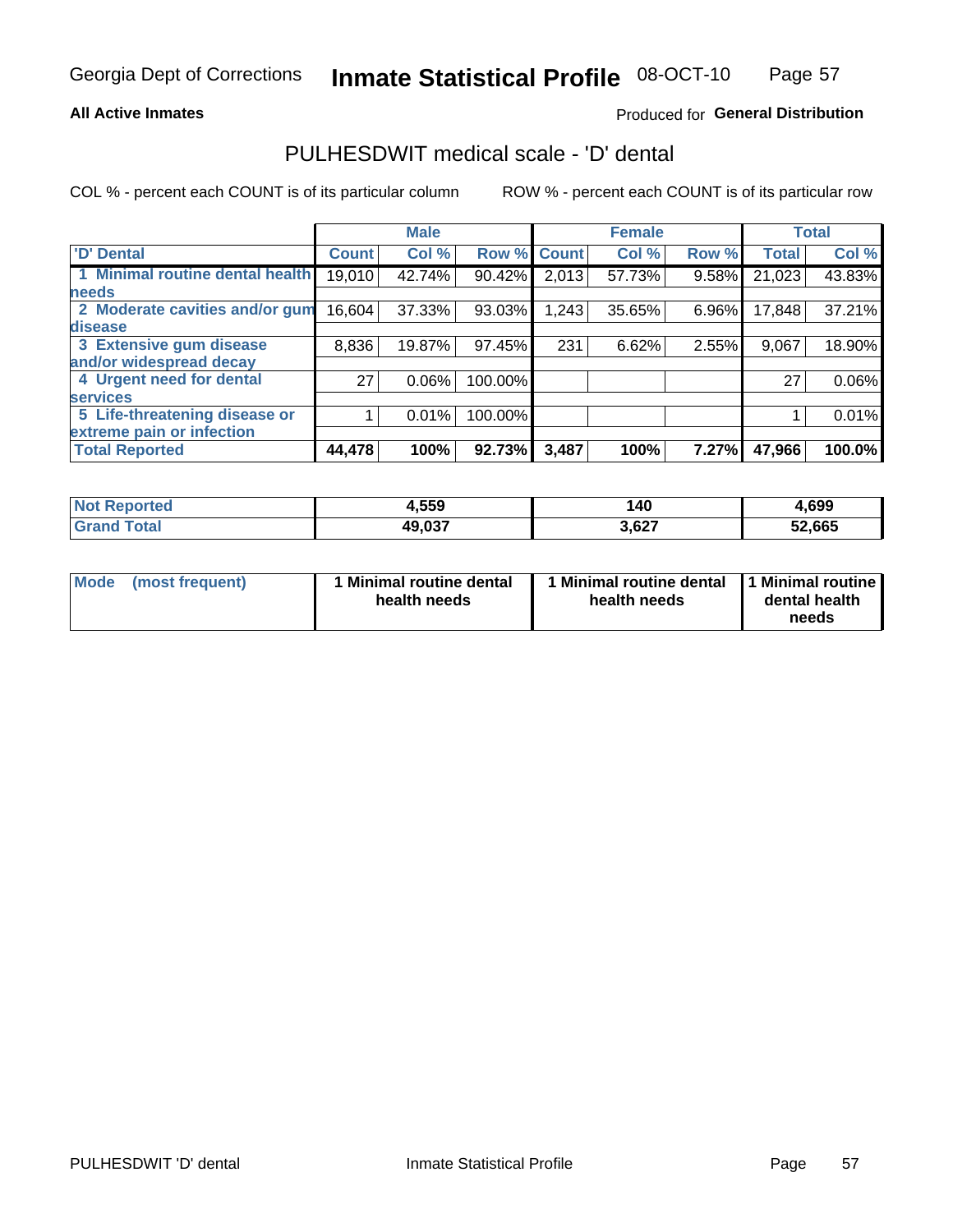#### **All Active Inmates**

### Produced for General Distribution

### PULHESDWIT medical scale - 'W' work ability

COL % - percent each COUNT is of its particular column

|                                 |              | <b>Male</b> |        |              | <b>Female</b> |        |              | <b>Total</b> |
|---------------------------------|--------------|-------------|--------|--------------|---------------|--------|--------------|--------------|
| <b>W' work ability</b>          | <b>Count</b> | Col %       | Row %  | <b>Count</b> | Col %         | Row %  | <b>Total</b> | Col %        |
| 1 Unrestricted work or activity | 39,008       | 83.35%      | 93.32% | 2,790        | 78.13%        | 6.67%  | 41,799       | 82.97%       |
| 2 Minor restrictions on type of | 6,146        | 13.13%      | 90.78% | 624          | 17.47%        | 9.22%  | 6,770        | 13.44%       |
| <b>work</b>                     |              |             |        |              |               |        |              |              |
| 3 Moderate restrictions on type | 1,124        | 2.40%       | 92.06% | 96           | 2.69%         | 7.86%  | 1,221        | 2.42%        |
| lof work                        |              |             |        |              |               |        |              |              |
| 4 Major restrictions on type of | 414          | 0.88%       | 87.71% | 58           | 1.62%         | 12.29% | 472          | 0.94%        |
| <b>work</b>                     |              |             |        |              |               |        |              |              |
| 5 Cannot work under any         | 111          | 0.24%       | 97.37% | 3            | 0.08%         | 2.63%  | 114          | 0.23%        |
| <b>circumstances</b>            |              |             |        |              |               |        |              |              |
| <b>Total Reported</b>           | 46,803       | 100%        | 92.91% | 3,571        | 100%          | 7.09%  | 50,376       | 100%         |

| <b>Not Reported</b>   | 2,234  | 56    | 2,290  |
|-----------------------|--------|-------|--------|
| Total<br><b>Grand</b> | 49,037 | 3,627 | 52,666 |

| Mode            | 1 Unrestricted work or | 1 Unrestricted work or | 1 Unrestricted   |
|-----------------|------------------------|------------------------|------------------|
| (most frequent) | activity               | activity               | work or activity |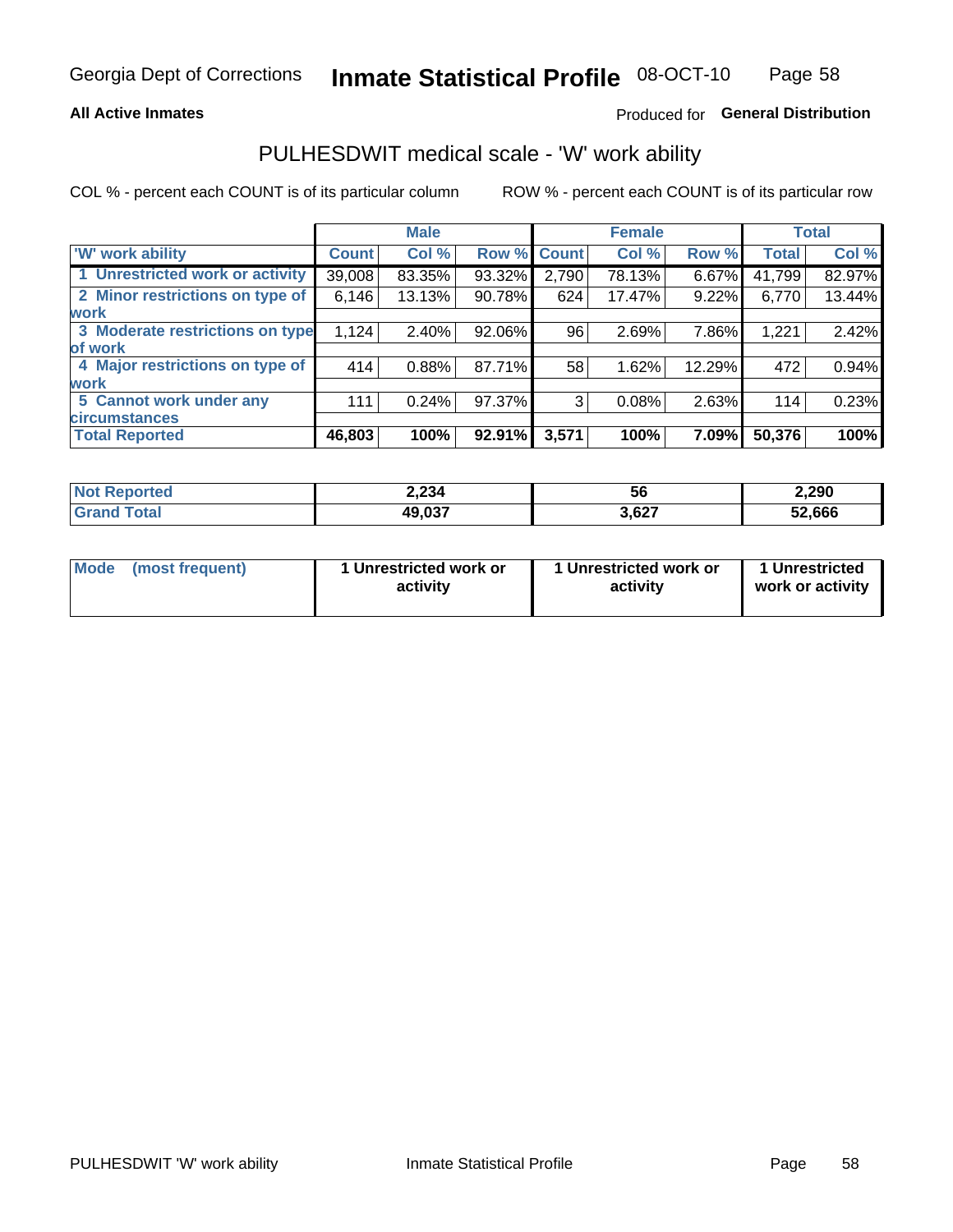#### **All Active Inmates**

#### Produced for General Distribution

## PULHESDWIT medical scale - 'I' impairment

COL % - percent each COUNT is of its particular column

|                                   |              | <b>Male</b> |             |       | <b>Female</b> |        | <b>Total</b> |        |
|-----------------------------------|--------------|-------------|-------------|-------|---------------|--------|--------------|--------|
| <b>T' Impairment</b>              | <b>Count</b> | Col %       | Row % Count |       | Col %         | Row %  | <b>Total</b> | Col %  |
| 1 No impairments or               | 46,520       | 99.46%      | 92.89%      | 3,558 | 99.66%        | 7.10%  | 50,080       | 99.47% |
| disabilities                      |              |             |             |       |               |        |              |        |
| 2 Wheelchair-bound but            | 150          | 0.32%       | 96.77%      | 5     | 0.14%         | 3.23%  | 155          | 0.31%  |
| otherwise OK                      |              |             |             |       |               |        |              |        |
| <b>3 Needs low-level Assisted</b> | 31           | 0.07%       | 88.57%      | 4     | 0.11%         | 11.43% | 35           | 0.07%  |
| Living (level I)                  |              |             |             |       |               |        |              |        |
| 4 Needs moderate Assisted         | 12           | 0.03%       | 100.00%     |       |               |        | 12           | 0.02%  |
| <b>Living (level II)</b>          |              |             |             |       |               |        |              |        |
| <b>5 Needs maximal Assisted</b>   | 60           | 0.13%       | 95.24%      | 3     | 0.08%         | 4.76%  | 63           | 0.13%  |
| <b>Living (level III)</b>         |              |             |             |       |               |        |              |        |
| <b>Total Reported</b>             | 46,773       | 100%        | 92.90%      | 3,570 | 100%          | 7.09%  | 50,345       | 100%   |

| $N$<br>Reported       | 2,264  | --    | 2,321  |
|-----------------------|--------|-------|--------|
| Total<br><b>Grand</b> | 49,037 | 3,627 | 52,666 |

| Mode            | 1 No impairments or | 1 No impairments or | 1 No impairments |
|-----------------|---------------------|---------------------|------------------|
| (most frequent) | disabilities        | disabilities        | or disabilities  |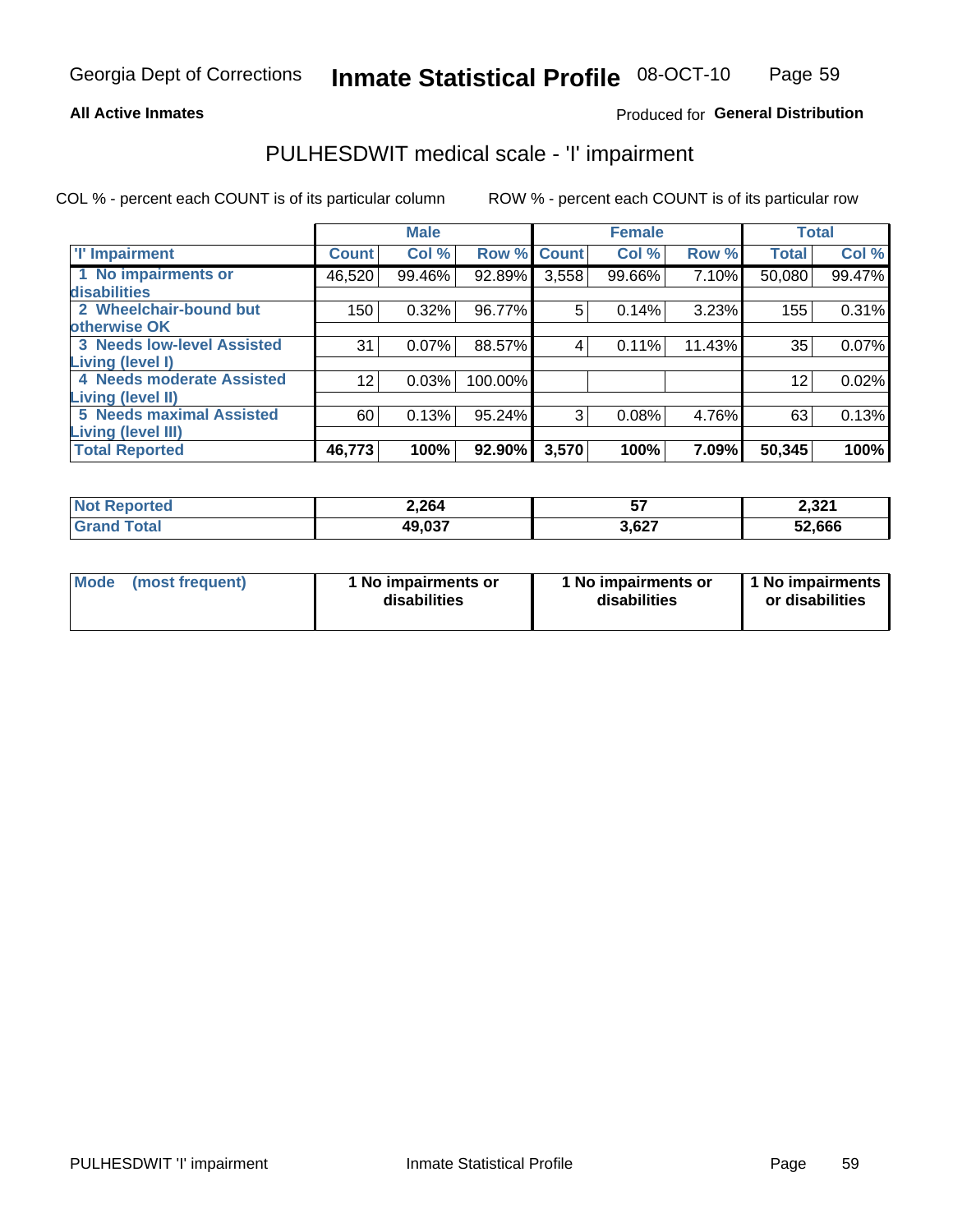#### **All Active Inmates**

### Produced fo General Distribution

## PULHESDWIT medical scale - 'T' transportability

COL % - percent each COUNT is of its particular column

|                              |              | <b>Male</b> |         |              | <b>Female</b> |        | <b>Total</b>        |        |
|------------------------------|--------------|-------------|---------|--------------|---------------|--------|---------------------|--------|
| <b>T' Transportability</b>   | <b>Count</b> | Col %       | Row %   | <b>Count</b> | Col %         | Row %  | <b>Total</b>        | Col %  |
| 1 Can be transported in any  | 46,604       | 99.62%      | 92.92%  | 3,547        | 99.66%        | 7.07%  | 50,153              | 99.63% |
| ordinary approved vehicle    |              |             |         |              |               |        |                     |        |
| 2 Wheelchair-bound, not      | 67           | 0.14%       | 89.33%  | 8            | 0.22%         | 10.67% | 75                  | 0.15%  |
| needing special vehicle      |              |             |         |              |               |        |                     |        |
| 3 Wheelchair-bound, requires | 16           | 0.03%       | 100.00% |              |               |        | 16                  | 0.03%  |
| special vehicle              |              |             |         |              |               |        |                     |        |
| 4 Needs specially-equipped   |              | 0.01%       | 100.00% |              |               |        |                     | 0.01%  |
| medical vehicle              |              |             |         |              |               |        |                     |        |
| <b>5 Requires ambulance</b>  | 86           | 0.18%       | 95.56%  | 4            | 0.11%         | 4.44%  | 90                  | 0.18%  |
| transport                    |              |             |         |              |               |        |                     |        |
| <b>Total Reported</b>        | 46,780       | 100%        | 92.93%  | 3,559        | 100%          | 7.07%  | $\overline{50,}341$ | 100%   |

| <b>eported</b> | 2,257  | rc<br>oo | 2,325  |
|----------------|--------|----------|--------|
| <b>ota</b>     | 49,037 | 3,627    | 52,666 |

|  | Mode (most frequent) | 1 Can be transported in any 1 Can be transported in any<br>ordinary approved vehicle   ordinary approved vehicle   transported in any |  | 1 Can be<br>  ordinary approved  <br>vehicle |
|--|----------------------|---------------------------------------------------------------------------------------------------------------------------------------|--|----------------------------------------------|
|--|----------------------|---------------------------------------------------------------------------------------------------------------------------------------|--|----------------------------------------------|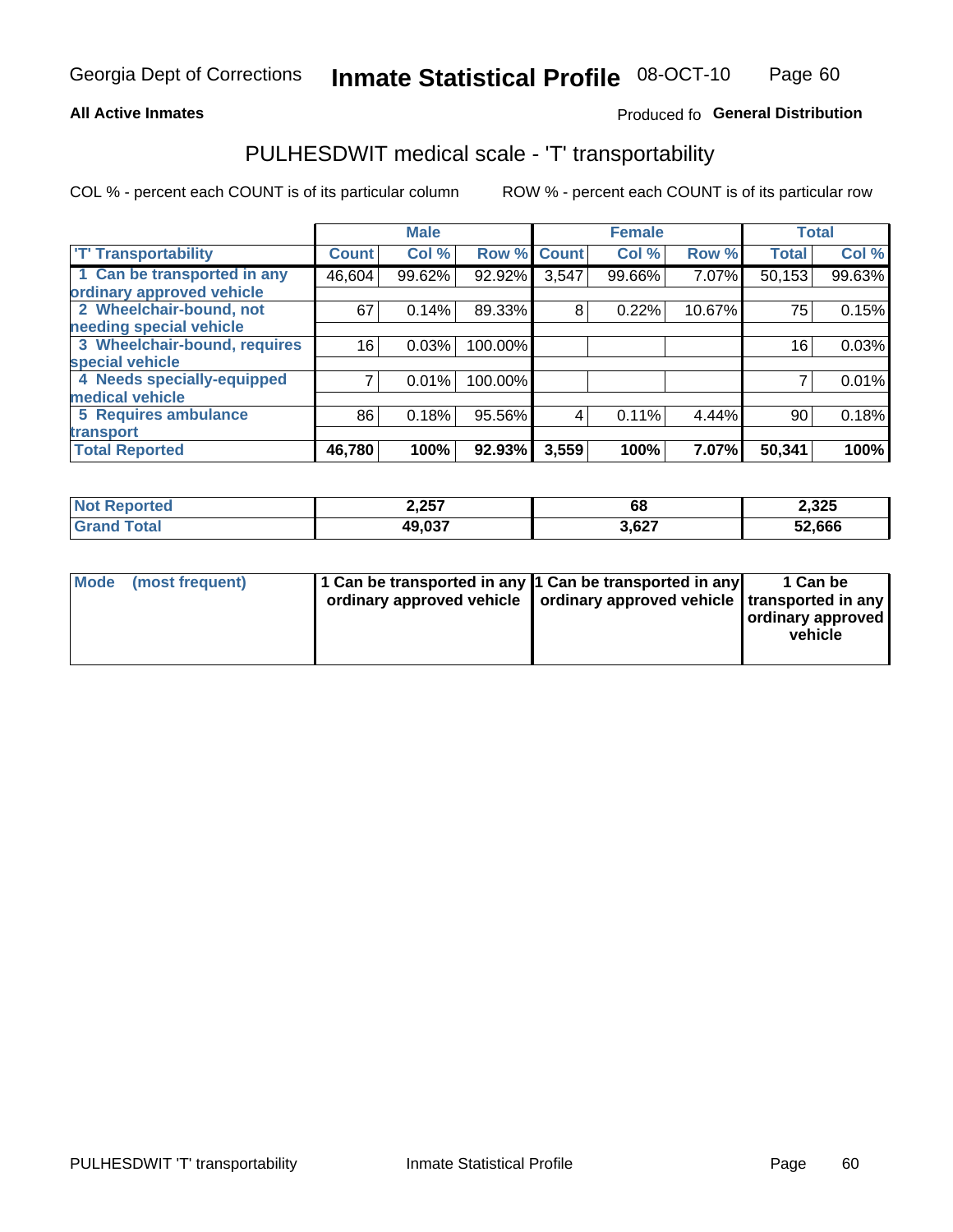#### **All Active Inmates**

### Produced for General Distribution

### Criminality in family, self-reported

COL % - percent each COUNT is of its particular column

|                              |              | <b>Male</b> |           |              | <b>Female</b> |          |              | Total  |
|------------------------------|--------------|-------------|-----------|--------------|---------------|----------|--------------|--------|
| <b>Criminality In Family</b> | <b>Count</b> | Col%        | Row %     | <b>Count</b> | Col %         | Row %    | <b>Total</b> | Col %  |
| Yes, criminality in family   | 8.191        | 21.92%      | $90.27\%$ | 882          | 43.97%        | $9.72\%$ | 9.074        | 23.05% |
| No criminality in family     | 29,169       | 78.08%      | 96.29%    | 1.124        | 56.03%        |          | 3.71% 30,294 | 76.95% |
| <b>Total Reported</b>        | 37,360       | 100%        | 94.90%    | 2,006        | 100%          |          | 5.10% 39,368 | 100%   |

| <b>Not</b><br>Reported | 1,677<br>44 | 621.  | 13,298 |
|------------------------|-------------|-------|--------|
| `ota                   | 49,037      | 3,627 | 52.666 |

|  | Mode (most frequent) | No criminality in family | No criminality in family | No criminality in<br>family |
|--|----------------------|--------------------------|--------------------------|-----------------------------|
|--|----------------------|--------------------------|--------------------------|-----------------------------|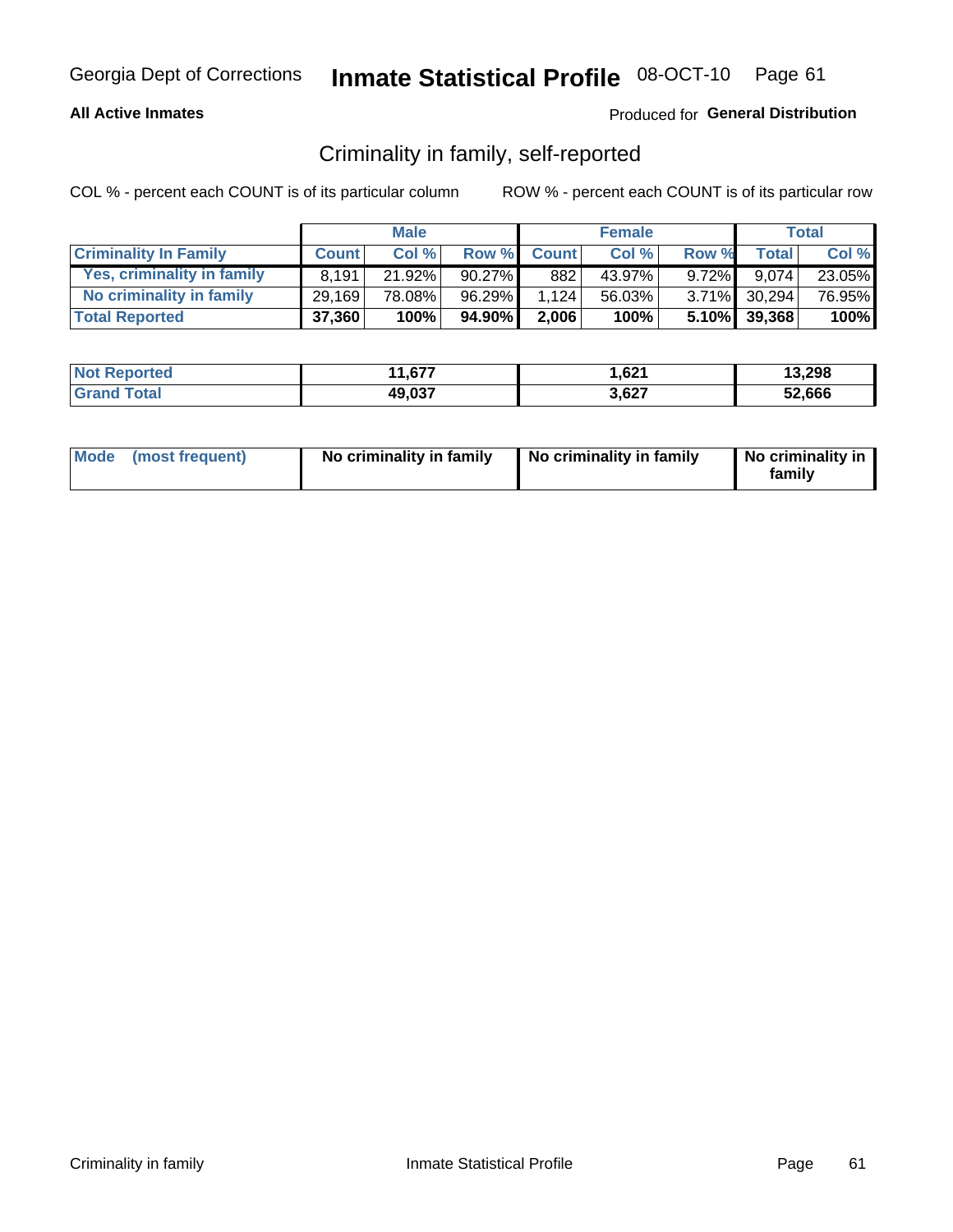#### **All Active Inmates**

### Produced for General Distribution

### Alcoholism in family, self-reported

COL % - percent each COUNT is of its particular column

|                             |              | <b>Male</b> |              |              | <b>Female</b> |          |              | Total   |
|-----------------------------|--------------|-------------|--------------|--------------|---------------|----------|--------------|---------|
| <b>Alcoholism In Family</b> | <b>Count</b> | Col %       | <b>Row %</b> | <b>Count</b> | Col %         | Row %    | <b>Total</b> | Col %   |
| Yes, alcoholism in family   | 5,208        | $13.94\%$   | 90.54%       | 544          | 27.12%        | $9.46\%$ | 5,752        | 14.61%  |
| No alcoholism in family     | 32,152       | 86.06%      | 95.64%       | 1,462        | 72.88%        |          | 4.35% 33,616 | 85.39%  |
| <b>Total Reported</b>       | 37,360       | 100%        | 94.90%       | 2,006        | 100%          |          | 5.10% 39,368 | $100\%$ |

| <b>Not Reported</b>   | 1,677  | 621. ا | 13,298 |
|-----------------------|--------|--------|--------|
| <b>Grand</b><br>⊺otal | 49,037 | 3,627  | 52.666 |

|  | Mode (most frequent) | No alcoholism in family | No alcoholism in family | No alcoholism in<br>family |
|--|----------------------|-------------------------|-------------------------|----------------------------|
|--|----------------------|-------------------------|-------------------------|----------------------------|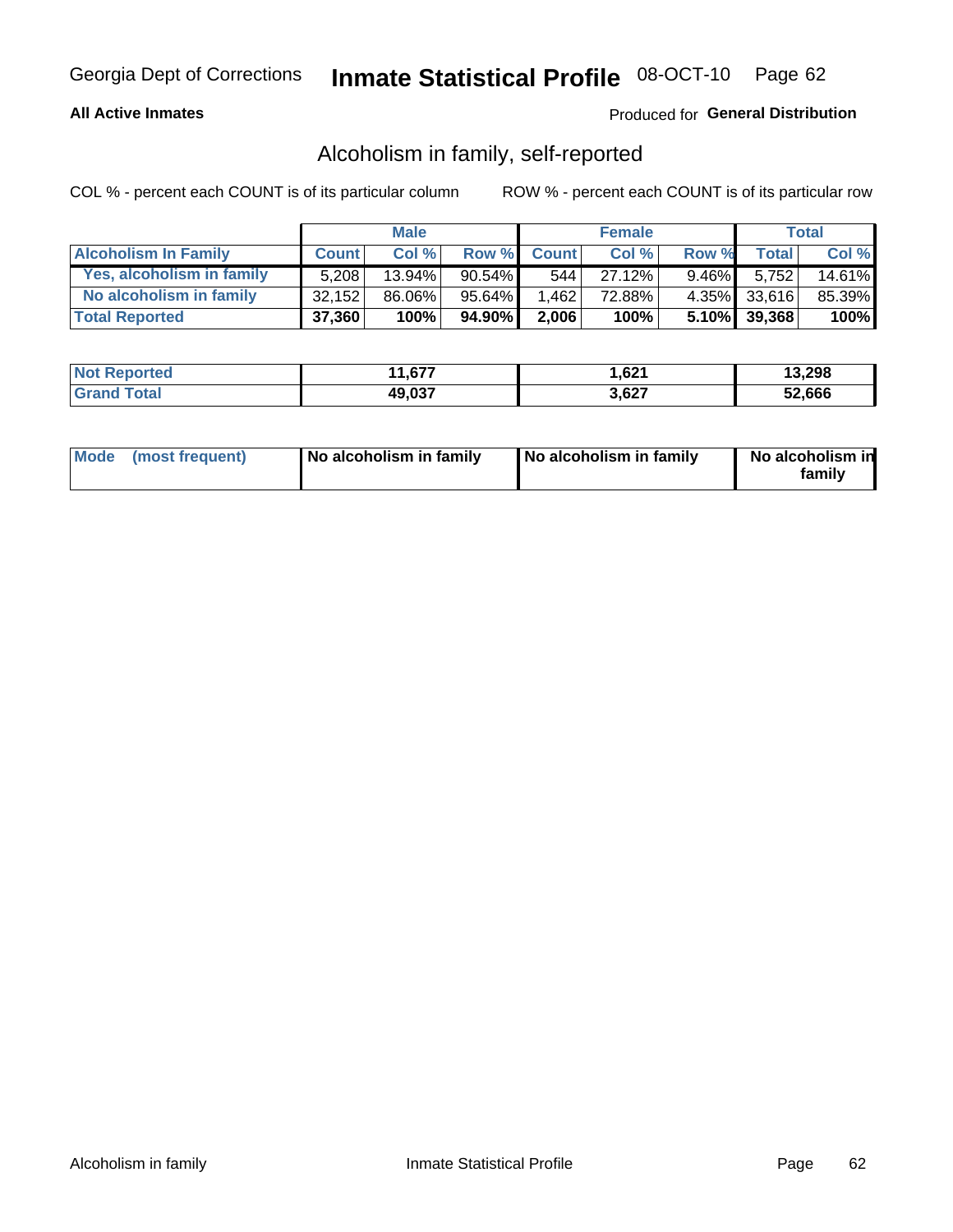#### **All Active Inmates**

### Produced for General Distribution

### Drug abuse in family, self-reported

COL % - percent each COUNT is of its particular column

|                           |              | <b>Male</b> |        |              | <b>Female</b> |           |              | Total   |
|---------------------------|--------------|-------------|--------|--------------|---------------|-----------|--------------|---------|
| Drug Abuse In Family      | <b>Count</b> | Col%        | Row %  | <b>Count</b> | Col%          | Row %     | Total        | Col %   |
| Yes, drug abuse in family | 2,901        | 7.76%       | 86.36% | 457          | 22.78%        | $13.61\%$ | 3,359        | 8.53%   |
| No drug abuse in family   | 34.459       | $92.24\%$   | 95.70% | 1.549        | 77.22%        |           | 4.30% 36,009 | 91.47%  |
| <b>Total Reported</b>     | 37,360       | 100%        | 94.90% | 2,006        | 100%          |           | 5.10% 39,368 | $100\%$ |

| <b>Not Reported</b>   | 1,677  | 621. ا | 13,298 |
|-----------------------|--------|--------|--------|
| <b>Grand</b><br>⊺otal | 49,037 | 3,627  | 52.666 |

|  | Mode (most frequent) | No drug abuse in family | No drug abuse in family | No drug abuse in<br>familv |
|--|----------------------|-------------------------|-------------------------|----------------------------|
|--|----------------------|-------------------------|-------------------------|----------------------------|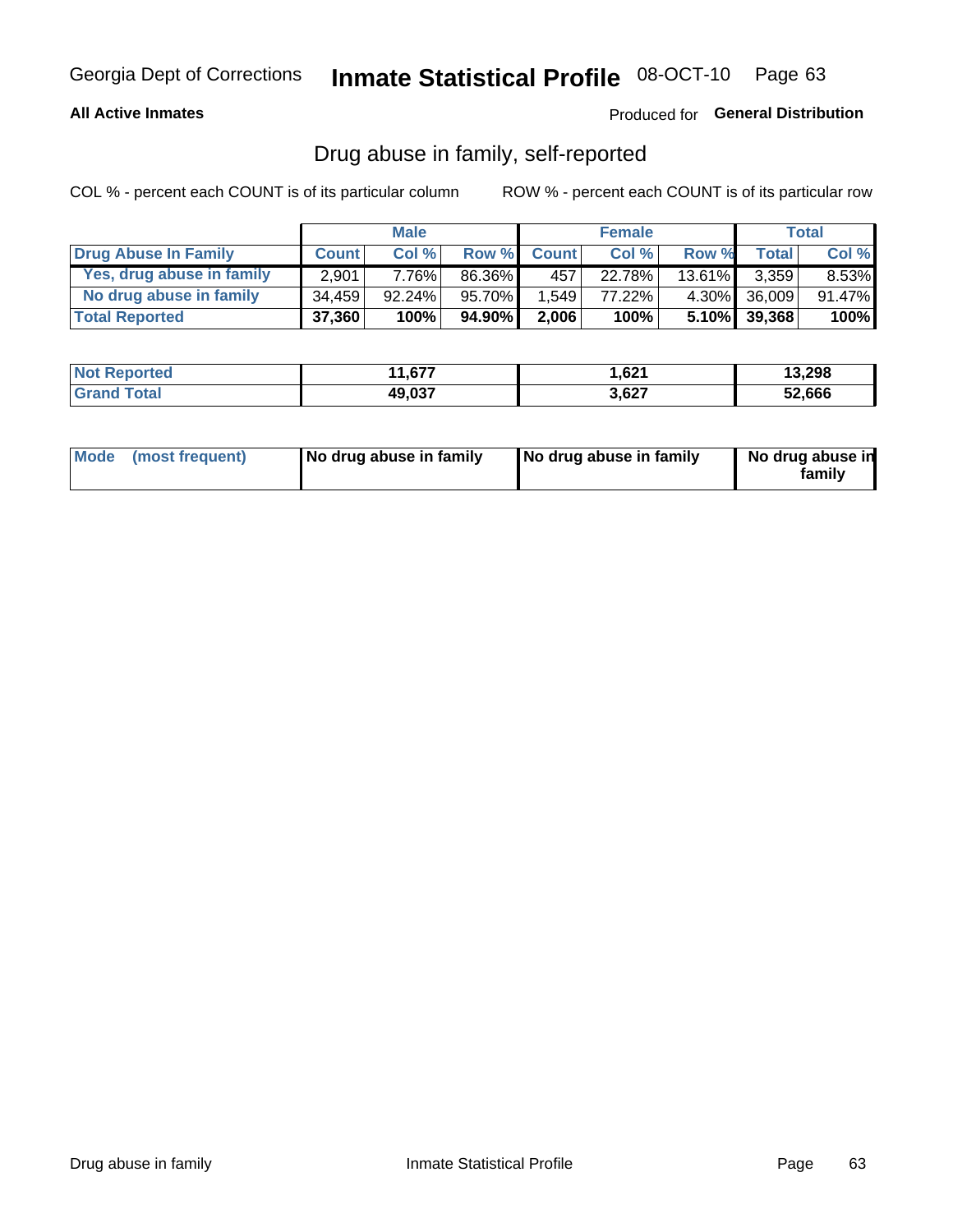#### **All Active Inmates**

### **Produced for General Distribution**

### Subjected to frequent beatings, self-reported

COL % - percent each COUNT is of its particular column

|                                   |              | <b>Male</b> |        |              | <b>Female</b> |          |              | Total  |
|-----------------------------------|--------------|-------------|--------|--------------|---------------|----------|--------------|--------|
| <b>Frequent beatings</b>          | <b>Count</b> | Col %       | Row %  | <b>Count</b> | Col %         | Row %    | <b>Total</b> | Col%   |
| <b>Yes, subjected to frequent</b> | 1,514        | 4.05%       | 83.10% | 308          | 15.35%        | 16.90%   | 1,822        | 4.63%  |
| beatings                          |              |             |        |              |               |          |              |        |
| Not subjected to frequent         | 35,846       | 95.95%      | 95.47% | 1,698        | 84.65%        | $4.52\%$ | 37.546       | 95.37% |
| beatings                          |              |             |        |              |               |          |              |        |
| <b>Total Reported</b>             | 37,360       | 100%        | 94.90% | 2,006        | 100%          | 5.10%    | 39,368       | 100%   |

| <b>Not</b><br>Reported | 1,677<br>44 | 1,621 | 13,298 |
|------------------------|-------------|-------|--------|
| Total                  | 49,037      | 3,627 | 52,666 |

| Mode (most frequent) | Not subjected to frequent<br>beatings | Not subjected to frequent<br>beatings | Not subjected to<br><b>frequent beatings</b> |
|----------------------|---------------------------------------|---------------------------------------|----------------------------------------------|
|                      |                                       |                                       |                                              |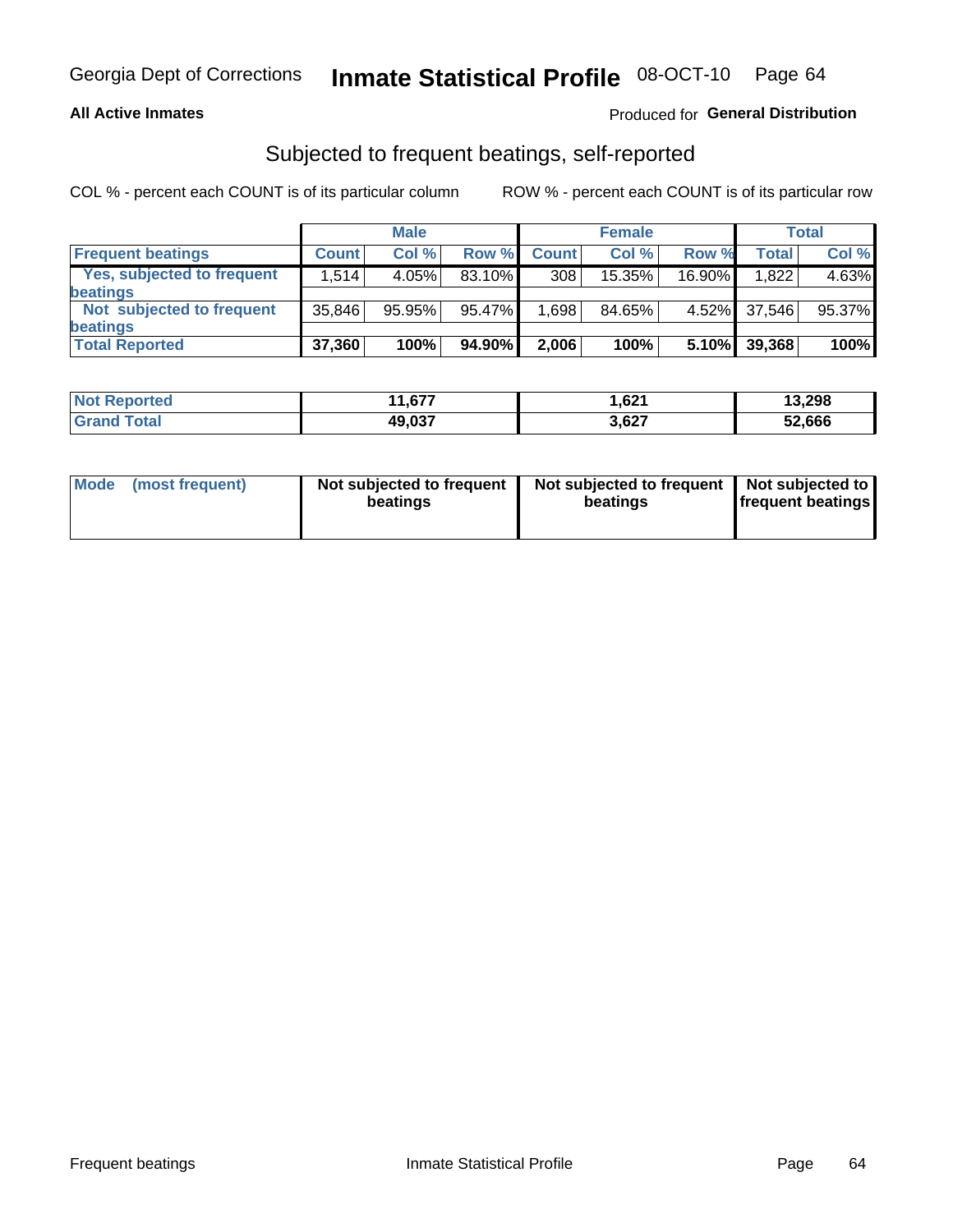#### **All Active Inmates**

### **Produced for General Distribution**

### Father absent during inmate's childhood

COL % - percent each COUNT is of its particular column

|                           |              | <b>Male</b> |        |              | <b>Female</b> |          |              | <b>Total</b> |
|---------------------------|--------------|-------------|--------|--------------|---------------|----------|--------------|--------------|
| <b>Father Absent</b>      | <b>Count</b> | Col%        | Row %  | <b>Count</b> | Col %         | Row %    | <b>Total</b> | Col %        |
| Yes, father was absent    | 18.078       | 48.39%      | 96.05% | 743          | 37.04%        | $3.95\%$ | 18.822       | 47.81%       |
| No, father was not absent | 19.282       | $51.61\%$   | 93.85% | 1,263        | 62.96%        |          | 6.15% 20,546 | 52.19%       |
| <b>Total Reported</b>     | 37,360       | 100%        | 94.90% | 2,006        | 100%          |          | 5.10% 39,368 | $100\%$      |

| <b>Not Reported</b>      | 1,677<br>44 | 621. ا | 13,298 |
|--------------------------|-------------|--------|--------|
| <b>∣Grand T</b><br>⊺otal | 49,037      | 3,627  | 52,666 |

|  | Mode (most frequent) | No, father was not absent No, father was not absent |  | No, father was not<br>absent |
|--|----------------------|-----------------------------------------------------|--|------------------------------|
|--|----------------------|-----------------------------------------------------|--|------------------------------|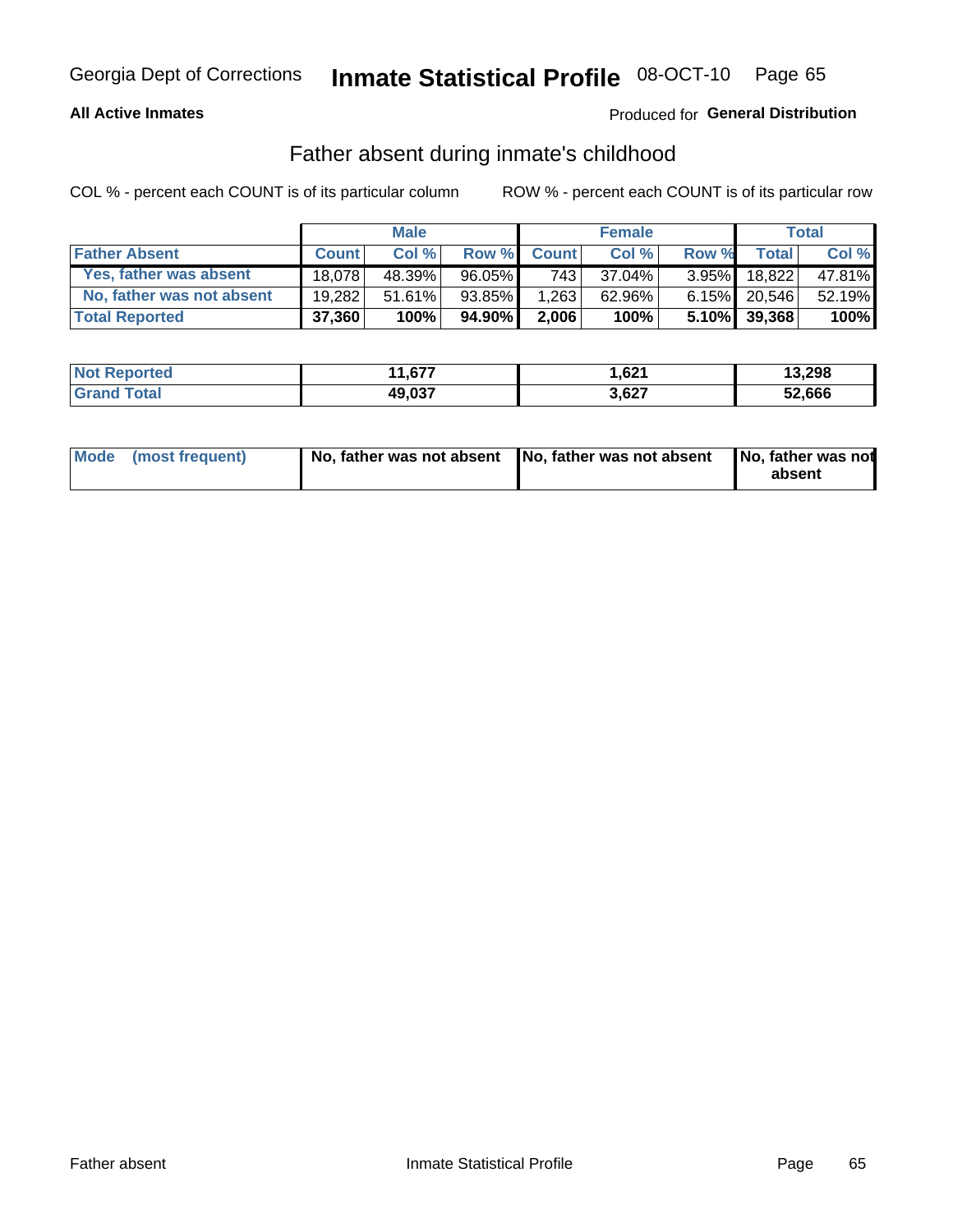#### **All Active Inmates**

### Produced for General Distribution

### Mother absent during inmate's childhood

COL % - percent each COUNT is of its particular column

|                           |              | <b>Male</b> |           |              | <b>Female</b> |          |                 | Total  |
|---------------------------|--------------|-------------|-----------|--------------|---------------|----------|-----------------|--------|
| <b>Mother Absent</b>      | <b>Count</b> | Col%        | Row %     | <b>Count</b> | Col %         | Row %    | <b>Total</b>    | Col %  |
| Yes, mother was absent    | 4.795        | 12.83%      | $94.65\%$ | 270          | 13.46%        | $5.33\%$ | 5,066           | 12.87% |
| No, mother was not absent | 32.565       | 87.17%      | 94.94%    | 1.736        | 86.54%        |          | 5.06% 34,302    | 87.13% |
| <b>Total Reported</b>     | 37,360       | 100%        | 94.90%    | 2,006        | 100%          |          | $5.10\%$ 39,368 | 100%   |

| <b>Not</b><br>Reported | 1,677<br>44 | 621.  | 13,298 |
|------------------------|-------------|-------|--------|
| `ota                   | 49,037      | 3,627 | 52.666 |

| Mode (most frequent) | No, mother was not absent   No, mother was not absent   No, mother was | not absent |
|----------------------|------------------------------------------------------------------------|------------|
|                      |                                                                        |            |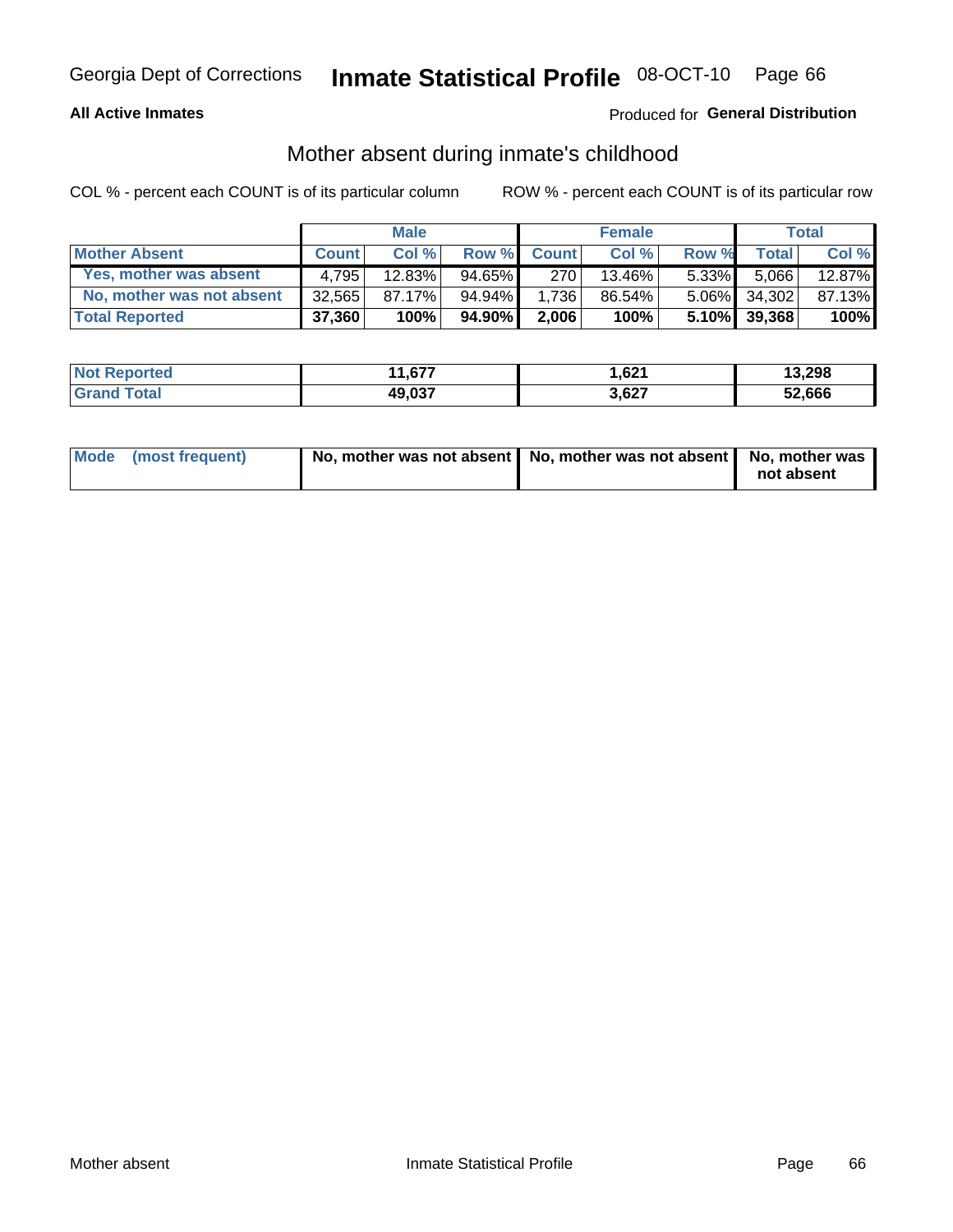#### **All Active Inmates**

### Produced for General Distribution

### Inmate diagnosed as manipulative

COL % - percent each COUNT is of its particular column

|                       |              | <b>Male</b> |           |              | <b>Female</b> |          |                 | Total  |
|-----------------------|--------------|-------------|-----------|--------------|---------------|----------|-----------------|--------|
| <b>Manipulative</b>   | <b>Count</b> | Col %       | Row %     | <b>Count</b> | Col%          | Row %    | <b>Total</b>    | Col %  |
| Yes, manipulative     | 7.118        | 20.39%      | 99.58%    | 29           | 1.45%         | $0.41\%$ | 7.148           | 19.36% |
| No, not manipulative  | 27.799       | 79.61%      | $93.39\%$ | .967         | 98.55%        | 6.61%    | 29.767          | 80.64% |
| <b>Total Reported</b> | 34,917       | 100%        | 94.59%    | 1,996        | 100%          |          | $5.41\%$ 36,915 | 100%   |

| <b>Not Reported</b>   | 14,120 | - 001<br>.vJ | 15,751 |
|-----------------------|--------|--------------|--------|
| <b>Grand</b><br>⊺otal | 49,037 | 3,627        | 52,666 |

|  | Mode (most frequent) | No, not manipulative | , No, not manipulative | No. not<br><b>I</b> manipulative |
|--|----------------------|----------------------|------------------------|----------------------------------|
|--|----------------------|----------------------|------------------------|----------------------------------|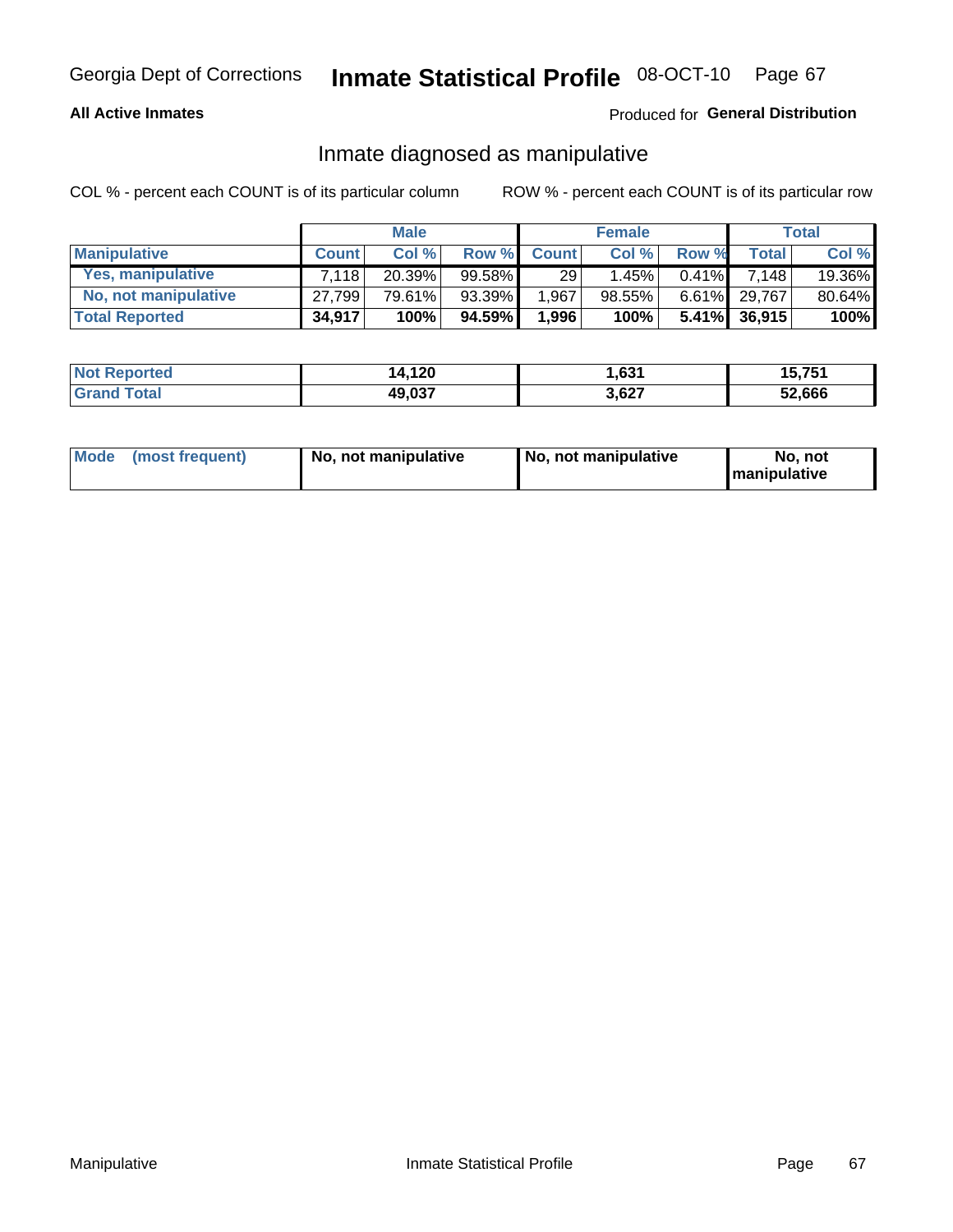#### **All Active Inmates**

#### Produced for General Distribution

### Inmate diagnosed as assaultive

COL % - percent each COUNT is of its particular column

|                           |              | <b>Male</b> |        |              | <b>Female</b> |          |                 | Total  |
|---------------------------|--------------|-------------|--------|--------------|---------------|----------|-----------------|--------|
| <b>Assaultive</b>         | <b>Count</b> | Col%        | Row %  | <b>Count</b> | Col %         | Row %    | <b>Total</b>    | Col %  |
| Yes, assaultive           | 17.197       | 49.25%      | 95.43% | 824          | 41.28%        | $4.57\%$ | 18,021          | 48.82% |
| <b>No, not assaultive</b> | 17.720       | 50.75%      | 93.79% | 1.172        | 58.72%        | $6.20\%$ | 18.894          | 51.18% |
| <b>Total Reported</b>     | 34,917       | 100%        | 94.59% | 1,996        | 100%          |          | $5.41\%$ 36,915 | 100%   |

| <b>Not Reported</b> | 14,120 | .631  | 15.751 |
|---------------------|--------|-------|--------|
| <b>Grand Total</b>  | 49,037 | 3,627 | 52,666 |

| Mode (most frequent) | No, not assaultive | No, not assaultive | No, not assaultive |
|----------------------|--------------------|--------------------|--------------------|
|----------------------|--------------------|--------------------|--------------------|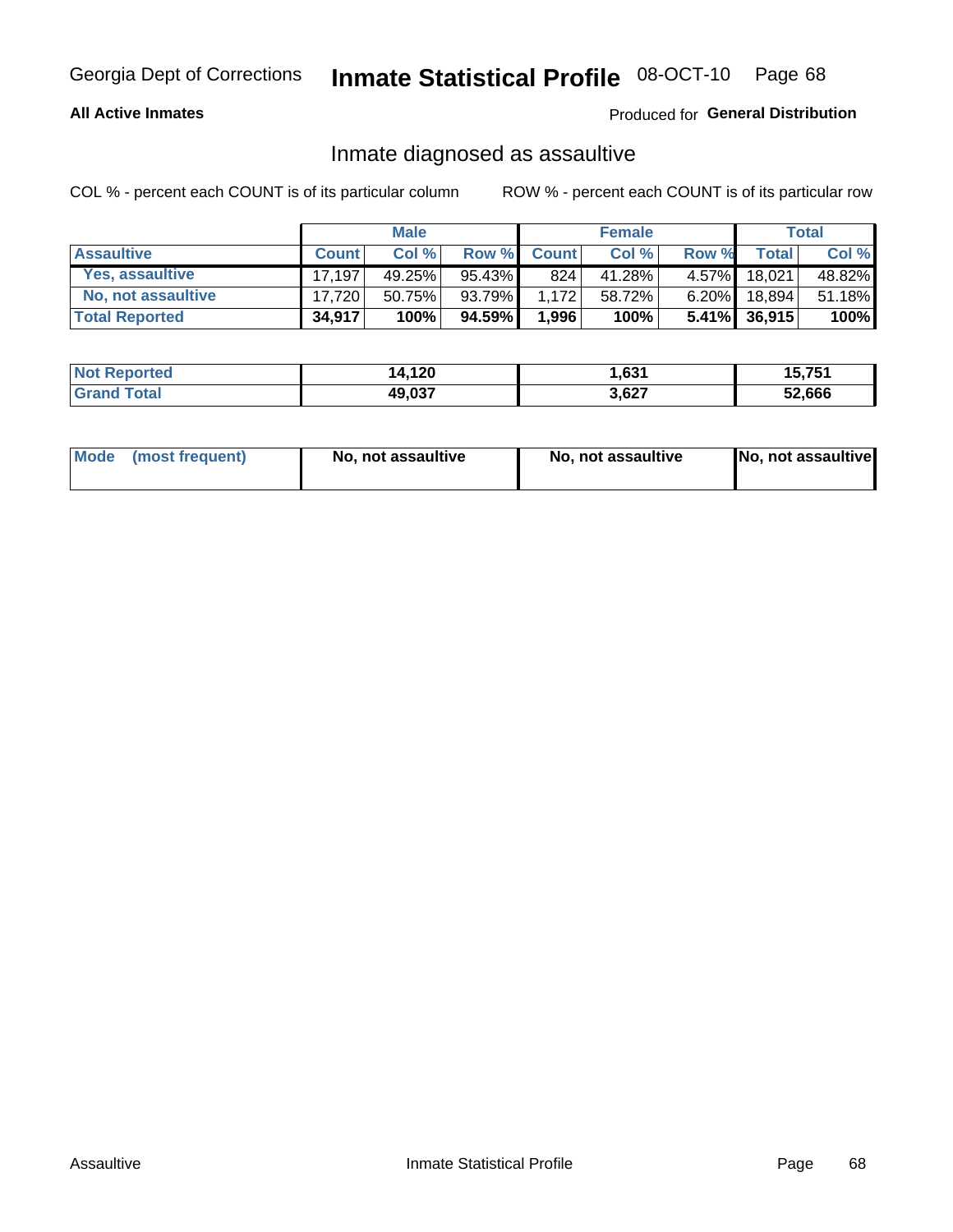#### Inmate Statistical Profile 08-OCT-10 Page 69

**All Active Inmates** 

#### **Produced for General Distribution**

### Number of prior Georgia incarcerations

COL % - percent each COUNT is of its particular column

|                                       |              | <b>Male</b> |                    |       | <b>Female</b> |       |        | <b>Total</b> |
|---------------------------------------|--------------|-------------|--------------------|-------|---------------|-------|--------|--------------|
| <b>Num of Prior GA Incarcerations</b> | <b>Count</b> | Col %       | <b>Row % Count</b> |       | Col %         | Row % | Total  | Col %        |
| $\bf{0}$                              | 28,504       | 58.13%      | 91.86%             | 2,524 | 69.59%        | 8.13% | 31,030 | 58.92%       |
|                                       | 8,471        | 17.27%      | 94.78%             | 466   | 12.85%        | 5.21% | 8,938  | 16.97%       |
| $\mathbf{2}$                          | 4,811        | 9.81%       | 94.28%             | 292   | 8.05%         | 5.72% | 5,103  | 9.69%        |
| 3                                     | 2,896        | 5.91%       | 95.42%             | 139   | 3.83%         | 4.58% | 3,035  | 5.76%        |
| 4                                     | 1,785        | 3.64%       | 95.30%             | 88    | 2.43%         | 4.70% | 1,873  | 3.56%        |
| 5                                     | 1,109        | 2.26%       | 95.77%             | 49    | 1.35%         | 4.23% | 1,158  | 2.20%        |
| <b>More Than 5</b>                    | 1,461        | 2.98%       | 95.49%             | 69    | 1.90%         | 4.51% | 1,530  | 2.91%        |
| <b>Total Reported</b>                 | 49,037       | 100%        | 93.11%             | 3,627 | 100%          | 6.89% | 52,667 | 100.0%       |

| <b>orted</b><br>NO: |                  |       |        |
|---------------------|------------------|-------|--------|
| otal<br>Gr          | 10 027<br>J.U.37 | 3,627 | 52,667 |

| Mean (average)       | $\overline{.02}$ | .99 |
|----------------------|------------------|-----|
| Median (middle)      |                  |     |
| Mode (most frequent) |                  |     |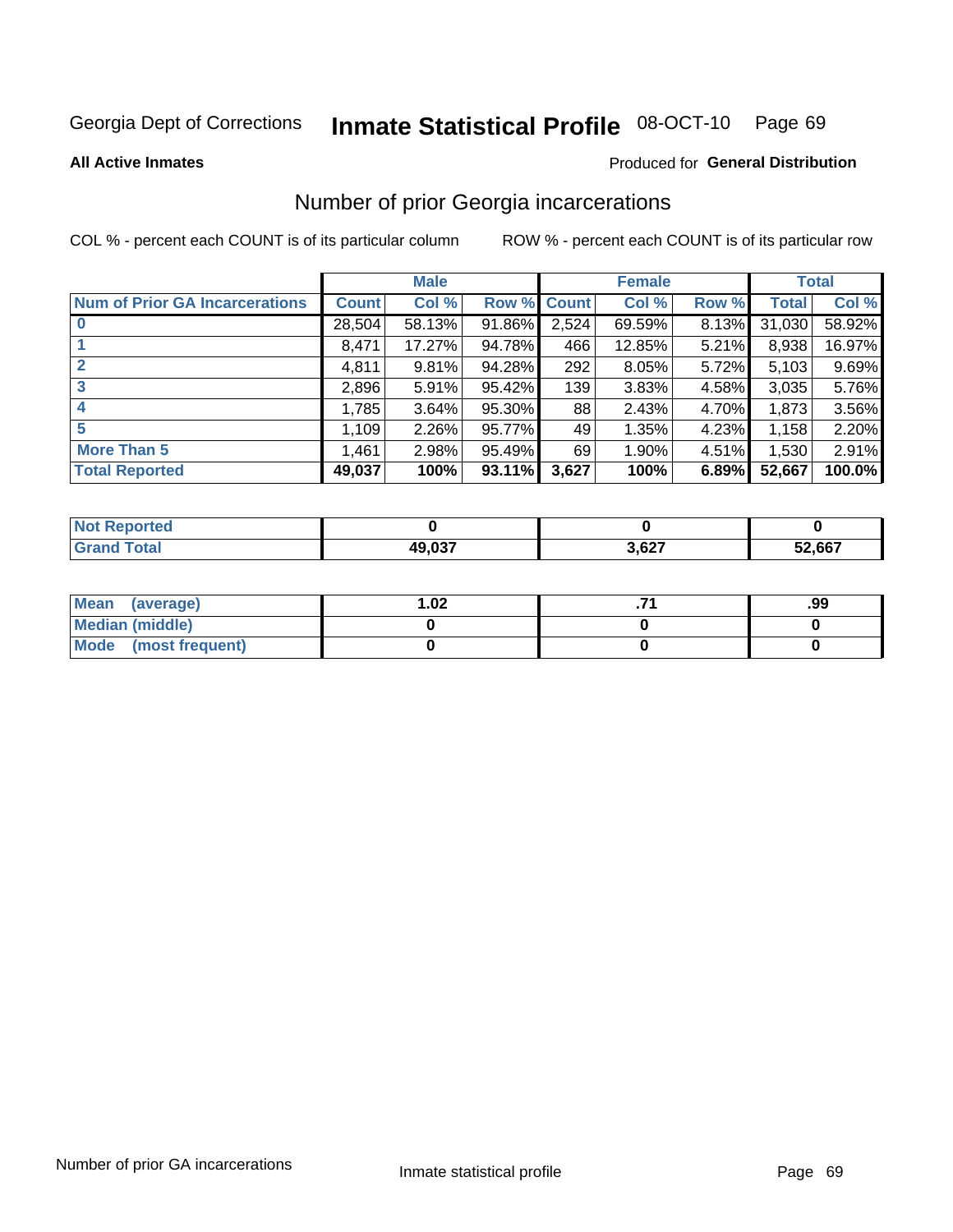#### Inmate Statistical Profile 08-OCT-10 Page 70

#### **All Active Inmates**

#### Produced for General Distribution

### Prison sentence in years

COL % - percent each COUNT is of its particular column

ROW % - percent each COUNT is of its particular row

|                                 |              | <b>Male</b> |         |              | <b>Female</b> |        |              | <b>Total</b> |
|---------------------------------|--------------|-------------|---------|--------------|---------------|--------|--------------|--------------|
| <b>Prison Sentence In Years</b> | <b>Count</b> | Col %       | Row %   | <b>Count</b> | Col %         | Row %  | <b>Total</b> | Col %        |
| $0 - 1$                         | 1,248        | 2.55%       | 86.07%  | 201          | 5.54%         | 13.86% | 1,450        | 2.75%        |
| $1.1 - 2$                       | 3,572        | 7.28%       | 89.19%  | 433          | 11.94%        | 10.81% | 4,005        | 7.60%        |
| $2.1 - 3$                       | 3,898        | 7.95%       | 87.44%  | 560          | 15.44%        | 12.56% | 4,458        | 8.46%        |
| $3.1 - 4$                       | 2,734        | 5.58%       | 90.77%  | 278          | 7.66%         | 9.23%  | 3,012        | 5.72%        |
| $4.1 - 5$                       | 5,167        | 10.54%      | 90.59%  | 536          | 14.78%        | 9.40%  | 5,704        | 10.83%       |
| $5.1 - 6$                       | 1,929        | 3.93%       | 92.74%  | 151          | 4.16%         | 7.26%  | 2,080        | 3.95%        |
| $6.1 - 7$                       | 1,915        | 3.91%       | 93.14%  | 141          | 3.89%         | 6.86%  | 2,056        | 3.90%        |
| $7.1 - 8$                       | 1,785        | 3.64%       | 93.60%  | 122          | 3.36%         | 6.40%  | 1,907        | 3.62%        |
| $8.1 - 9$                       | 802          | 1.64%       | 93.91%  | 52           | 1.43%         | 6.09%  | 854          | 1.62%        |
| $9.1 - 10$                      | 5,966        | 12.17%      | 94.62%  | 339          | 9.35%         | 5.38%  | 6,305        | 11.97%       |
| $10.1 - 12$                     | 2,360        | 4.81%       | 95.62%  | 108          | 2.98%         | 4.38%  | 2,468        | 4.69%        |
| $12.1 - 15$                     | 3,747        | 7.64%       | 95.86%  | 161          | 4.44%         | 4.12%  | 3,909        | 7.42%        |
| $15.1 - 20$                     | 3,692        | 7.53%       | 96.32%  | 141          | 3.89%         | 3.68%  | 3,833        | 7.28%        |
| 20.1 - Over                     | 2,994        | 6.11%       | 97.02%  | 92           | 2.54%         | 2.98%  | 3,086        | 5.86%        |
| <b>Life</b>                     | 6,528        | 13.31%      | 95.61%  | 300          | 8.27%         | 4.39%  | 6,828        | 12.96%       |
| <b>Life Without Parole</b>      | 599          | 1.22%       | 98.20%  | 11           | 0.30%         | 1.80%  | 610          | 1.16%        |
| <b>Death</b>                    | 98           | 0.20%       | 98.99%  |              | 0.03%         | 1.01%  | 99           | 0.19%        |
| <b>Youthful Offenders</b>       | 3            | 0.01%       | 100.00% |              |               |        | 3            | 0.01%        |
| <b>Total Reported</b>           | 49,037       | 100%        | 93.11%  | 3,627        | 100%          | 6.89%  | 52,667       | 100%         |

| ported<br>I NOT |        |              |        |
|-----------------|--------|--------------|--------|
|                 | דמה חו | רמם י<br>,vz | 52,667 |

#### **Determinate (numeric) sentences only**

| <b>Mear</b> | $\sim$ 00<br>. ∠.ou<br>___ | 14<br>ΊU<br>_______ | 12.48 |
|-------------|----------------------------|---------------------|-------|
|             |                            |                     |       |

All sentences (including determinate), with life, life without parole, and death sentences figured at 45 years

| Mean | $\sim$ $\sim$<br>טכ.פי | <br>16.4د | 9.35<br>10. |
|------|------------------------|-----------|-------------|
|      |                        |           |             |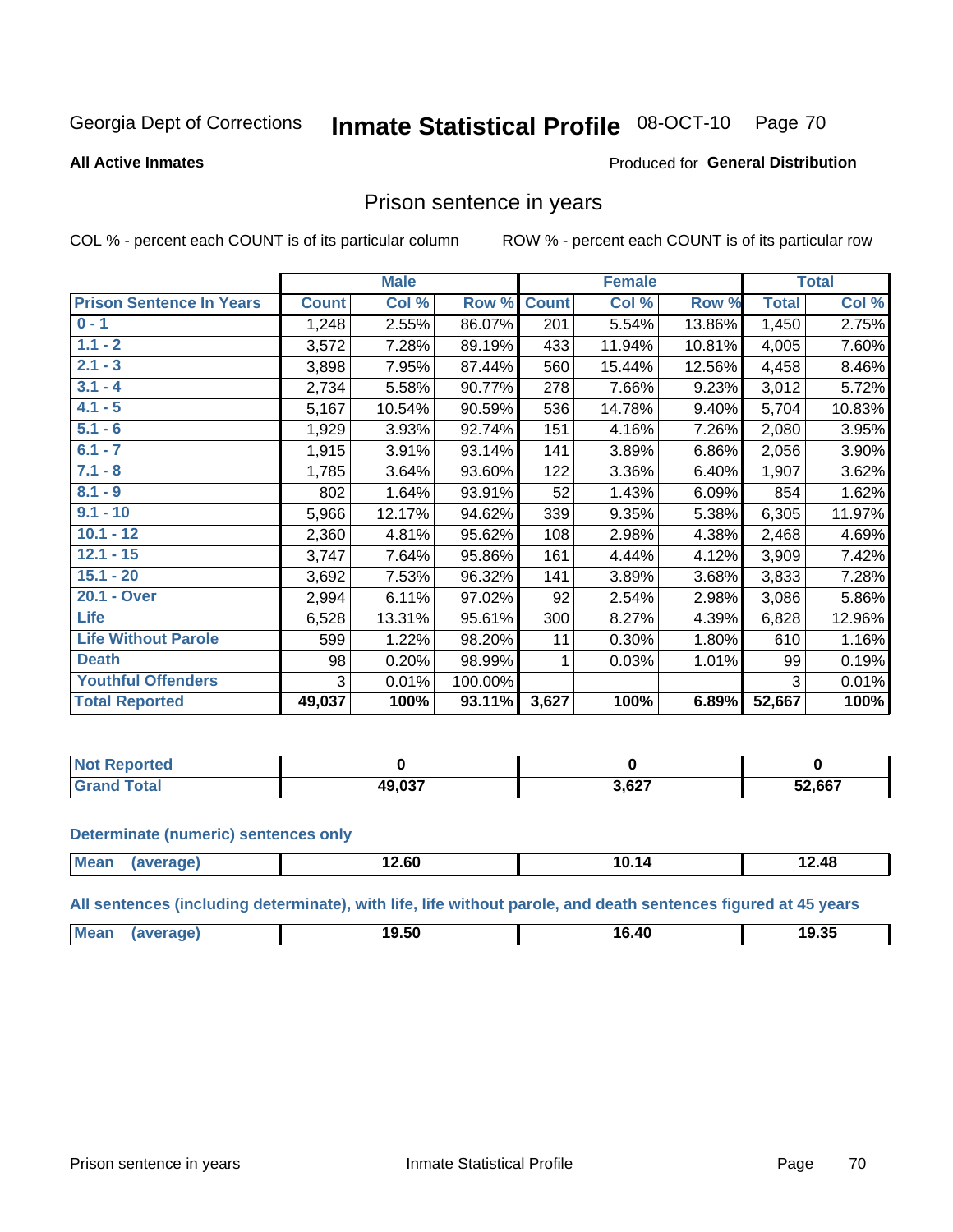#### Inmate Statistical Profile 08-OCT-10 Georgia Dept of Corrections Page 71

#### **All Active Inmates**

#### Produced for General Distribution

### Primary offense, broken out into felonies vs misdemeanors

COL % - percent each COUNT is of its particular column

|                                  |              | <b>Male</b> |                    | <b>Female</b> |          |              | Total   |
|----------------------------------|--------------|-------------|--------------------|---------------|----------|--------------|---------|
| <b>Felonies and Misdemeanors</b> | <b>Count</b> | Col%        | <b>Row % Count</b> | Col %         | Row %    | <b>Total</b> | Col %   |
| <b>Felonies</b>                  | 48,999       | 100.00%     | 93.11% 3.624       | $100.00\%$    | $6.89\%$ | 52,625       | 100.00% |
| <b>Total Reported</b>            | 48,999       | 100%        | $93.11\%$ 3.624    | 100%          | 6.89%    | 52,625       | 100%    |

| <b>Not</b><br><b>ported</b><br>≂емиг | $\mathbf{a}$<br>vu |                |        |
|--------------------------------------|--------------------|----------------|--------|
| <b>Grano</b>                         | 10 N27<br>ט,טו     | 49,002<br>11 V | 52,666 |

| $Mc$<br>equent)<br>нез<br>$\sim$<br>. | onies<br>. | <b>onies</b><br>. |
|---------------------------------------|------------|-------------------|
|---------------------------------------|------------|-------------------|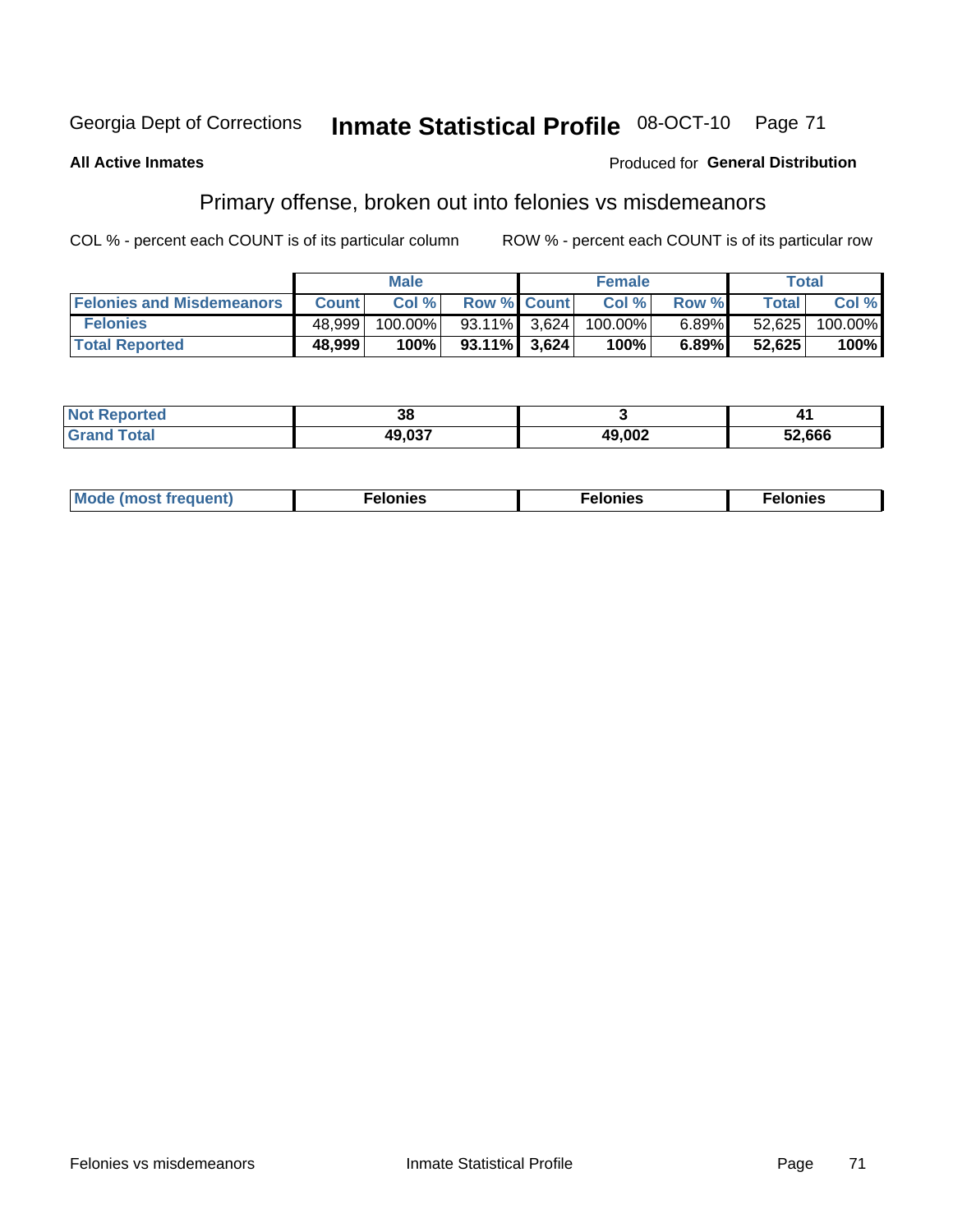#### Inmate Statistical Profile 08-OCT-10 Page 72

#### **All Active Inmates**

### Produced for General Distribution

### Primary offense, broken out into six broad crime categories

COL % - percent each COUNT is of its particular column

|                                  |              | <b>Male</b> |           |             | <b>Female</b> |          |              | <b>Total</b> |
|----------------------------------|--------------|-------------|-----------|-------------|---------------|----------|--------------|--------------|
| <b>Crime Categories</b>          | <b>Count</b> | Col %       |           | Row % Count | Col %         | Row %    | <b>Total</b> | Col %        |
| <b>Violent</b>                   | 22,824       | 46.58%      | 94.31%    | 1,378       | 38.02%        | 5.69%    | 24,202       | 45.99%       |
| <b>Sex Crime</b><br>$\mathbf{2}$ | 7,679        | 15.67%      | $98.50\%$ | 116         | 3.20%         | 1.49%    | 7,796        | 14.81%       |
| 3<br><b>Property</b>             | 9,142        | 18.66%      | 88.41%    | 1,198       | 33.06%        | 11.58%   | 10,341       | 19.65%       |
| <b>Drug</b><br>4                 | 7,296        | 14.89%      | $90.05\%$ | 806         | 22.24%        | $9.95\%$ | 8,102        | 15.40%       |
| <b>Habit/DUI</b><br>5            | 108          | .22%        | 93.10%    | 8           | .22%          | 6.90%    | 116          | .22%         |
| <b>Other</b><br>6                | 1,950        | 3.98%       | 94.29%    | 118         | 3.26%         | 5.71%    | 2,068        | 3.93%        |
| <b>Total Reported</b>            | 48,999       | 100%        | 93.11%    | 3,624       | 100%          | 6.89%    | 52,625       | 100%         |

| enorted     | Jυ     |               |        |
|-------------|--------|---------------|--------|
| <b>otal</b> | 49,037 | 0.27<br>J.VZ. | 52,666 |

| <b>Mode (most frequent)</b> | .<br><b>iolent</b> | 'iolent | ---<br>Violent |
|-----------------------------|--------------------|---------|----------------|
|                             |                    |         |                |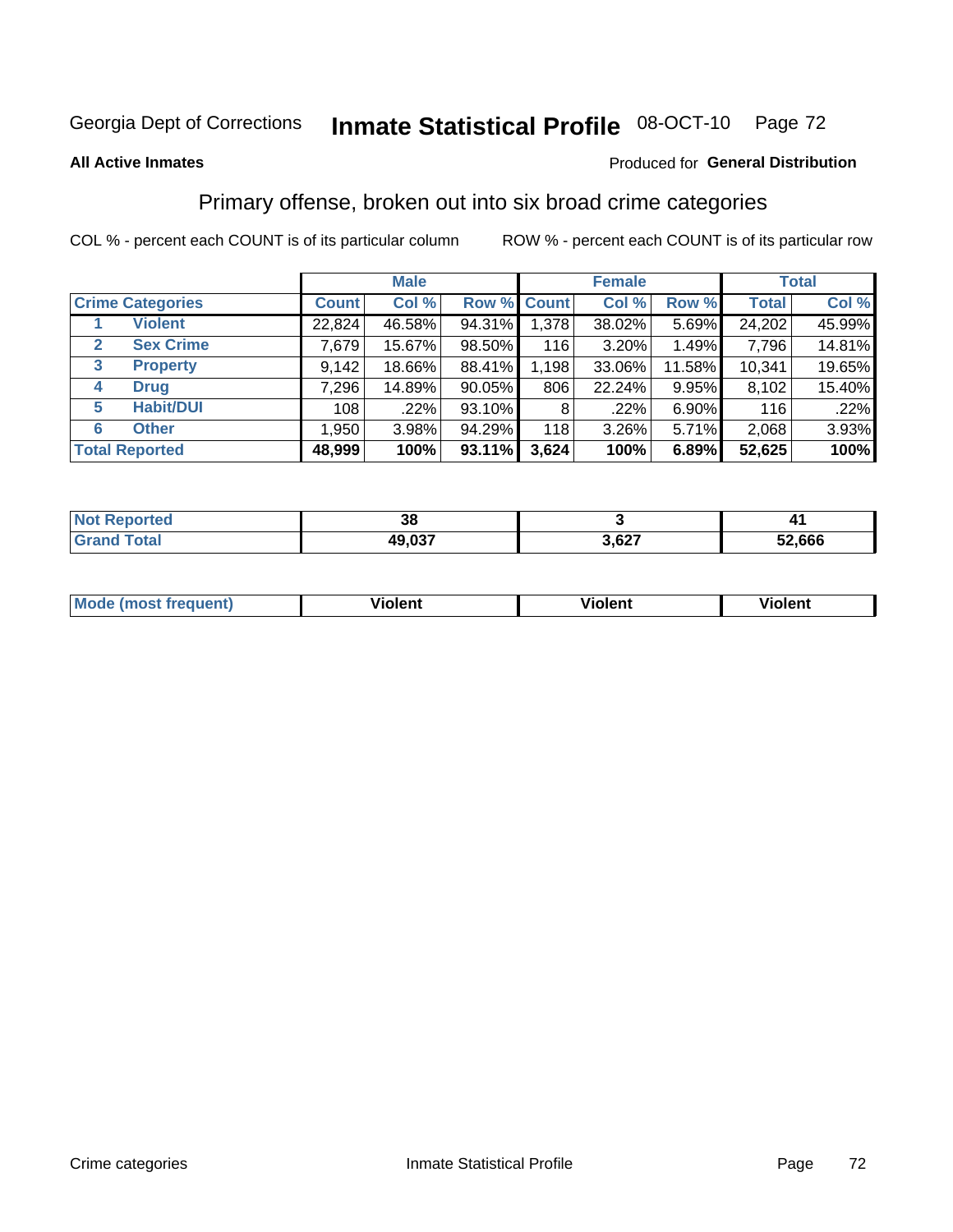# Inmate Statistical Profile 08-OCT-10 Page 73

#### **All Active Inmates**

### Produced for General Distribution

# Primary offense, detailed offense code

COL % - percent each COUNT is of its particular column

|              |                                             |                         | <b>Male</b> |         |                | <b>Female</b> |        |                         | <b>Total</b> |
|--------------|---------------------------------------------|-------------------------|-------------|---------|----------------|---------------|--------|-------------------------|--------------|
|              | <b>Primary Offense</b>                      | <b>Count</b>            | Col %       | Row %   | <b>Count</b>   | Col %         | Row %  | <b>Total</b>            | Col %        |
| 1100         | <b>Misc Homicide Offense</b>                | 11                      | .02%        | 84.62%  | $\overline{2}$ | .06%          | 15.38% | $\overline{13}$         | .02%         |
| 1101         | <b>Murder</b>                               | 4,871                   | 9.94%       | 94.40%  | 289            | 7.97%         | 5.60%  | 5,160                   | 9.81%        |
| 1102         | <b>Voluntary Manslaughter</b>               | 1,027                   | 2.10%       | 88.69%  | 131            | 3.61%         | 11.31% | 1,158                   | 2.20%        |
| 1103         | <b>Involuntary Manslaughter</b>             | 118                     | .24%        | 82.52%  | 25             | .69%          | 17.48% | 143                     | .27%         |
| 1118         | <b>Feticide By Vehicle</b>                  | 1                       | .01%        | 33.33%  | $\overline{2}$ | .06%          | 66.67% | 3                       | .01%         |
| 1119         | <b>Vol Manslaughter Of</b>                  | 1                       | .01%        | 100.00% |                |               |        | 1                       | .01%         |
| 1120         | <b>Fetus</b><br><b>Reckless Abandonment</b> |                         |             |         |                |               |        |                         |              |
| 1121         | <b>Feticide</b>                             | 1                       | .01%        | 50.00%  | $\mathbf 1$    | .03%          | 50.00% | $\overline{2}$          | .01%         |
| 1123         | <b>Vehicular Homicide</b>                   | $\overline{\mathbf{4}}$ | .01%        | 100.00% |                |               |        | $\overline{\mathbf{4}}$ | .01%         |
|              | <b>Homicide By Vessel</b>                   | 347                     | .71%        | 89.90%  | 39             | 1.08%         | 10.10% | 386                     | .73%         |
| 1124<br>1125 | <b>Conceal Death Of</b>                     | 16                      | .03%        | 94.12%  | 1              | .03%          | 5.88%  | 17                      | .03%         |
|              | <b>Another</b>                              | 17                      | .03%        | 89.47%  | $\overline{2}$ | .06%          | 10.53% | 19                      | .04%         |
| 1190         | <b>Atmpt Murder</b>                         | 16                      | .03%        | 100.00% |                |               |        | 16                      | .03%         |
| 1191         | <b>Murder, Conspire To</b>                  | 3                       | .01%        | 50.00%  | 3              | .08%          | 50.00% | 6                       | .01%         |
|              | <b>Commit</b>                               |                         |             |         |                |               |        |                         |              |
| 1300         | <b>Misc Assault/Battery</b>                 | 13                      | .03%        | 92.86%  | 1              | .03%          | 7.14%  | 14                      | .03%         |
| 1301         | <b>Family Violence Battery</b>              | 95                      | .19%        | 98.96%  | $\mathbf 1$    | .03%          | 1.04%  | 96                      | .18%         |
| 1302         | <b>Aggrav Assault</b>                       | 4,426                   | 9.03%       | 94.37%  | 264            | 7.28%         | 5.63%  | 4,690                   | 8.91%        |
| 1303         | <b>Atmpt Aggrav Assault</b>                 | $\overline{7}$          | .01%        | 100.00% |                |               |        | $\overline{7}$          | .01%         |
| 1304         | <b>Aggravated Assault On</b><br>$65+$       | 3                       | .01%        | 100.00% |                |               |        | 3                       | .01%         |
| 1305         | <b>Aggrav Battery</b>                       | 854                     | 1.74%       | 93.64%  | 58             | 1.60%         | 6.36%  | 912                     | 1.73%        |
| 1306         | <b>Misc Family Violence</b>                 | 4                       | .01%        | 100.00% |                |               |        | $\overline{\mathbf{4}}$ | .01%         |
| 1307         | <b>Terrorist Threats &amp; Acts</b>         | 373                     | .76%        | 96.63%  | 13             | .36%          | 3.37%  | 386                     | .73%         |
| 1308         | <b>False Imprisonment</b>                   | 206                     | .42%        | 97.63%  | 5              | .14%          | 2.37%  | 211                     | .40%         |
| 1309         | <b>False Impris Color Legal</b>             | 1                       | .01%        | 100.00% |                |               |        | 1                       | .01%         |
| 1311         | <b>Kidnapping</b>                           | 1,558                   | 3.18%       | 97.01%  | 48             | 1.32%         | 2.99%  | 1,606                   | 3.05%        |
| 1312         | <b>Interference With</b><br><b>Custody</b>  | 12                      | .02%        | 92.31%  | $\mathbf{1}$   | .03%          | 7.69%  | 13                      | .02%         |
| 1314         | <b>Aggrav Assault Peace</b><br><b>Ofcr</b>  | 291                     | .59%        | 95.41%  | 14             | .39%          | 4.59%  | 305                     | .58%         |
| 1315         | <b>Aggrav Battery Peace</b><br><b>OTCL</b>  | 18                      | .04%        | 85.71%  | 3 <sup>1</sup> | .08%          | 14.29% | 21                      | .04%         |
| 1316         | <b>Simple Battery</b>                       | 16                      | .03%        | 100.00% |                |               |        | 16                      | .03%         |
| 1317         | <b>Reck Cond Infected</b><br><b>Person</b>  | 12                      | .02%        | 80.00%  | 3 <sup>1</sup> | .08%          | 20.00% | 15                      | .03%         |
| 1318         | <b>Injury By Vehicle</b>                    | 95                      | .19%        | 88.79%  | 12             | .33%          | 11.21% | 107                     | .20%         |
| 1320         | <b>Stalking</b>                             | $\overline{2}$          | .01%        | 100.00% |                |               |        | $\overline{2}$          | .01%         |
| 1321         | <b>Aggrav Stalking</b>                      | 263                     | .54%        | 96.34%  | 10             | .28%          | 3.66%  | 273                     | .52%         |
| 1390         | <b>Atmpt Kidnap</b>                         | 4                       | .01%        | 100.00% |                |               |        | 4                       | .01%         |
|              |                                             |                         |             |         |                |               |        |                         |              |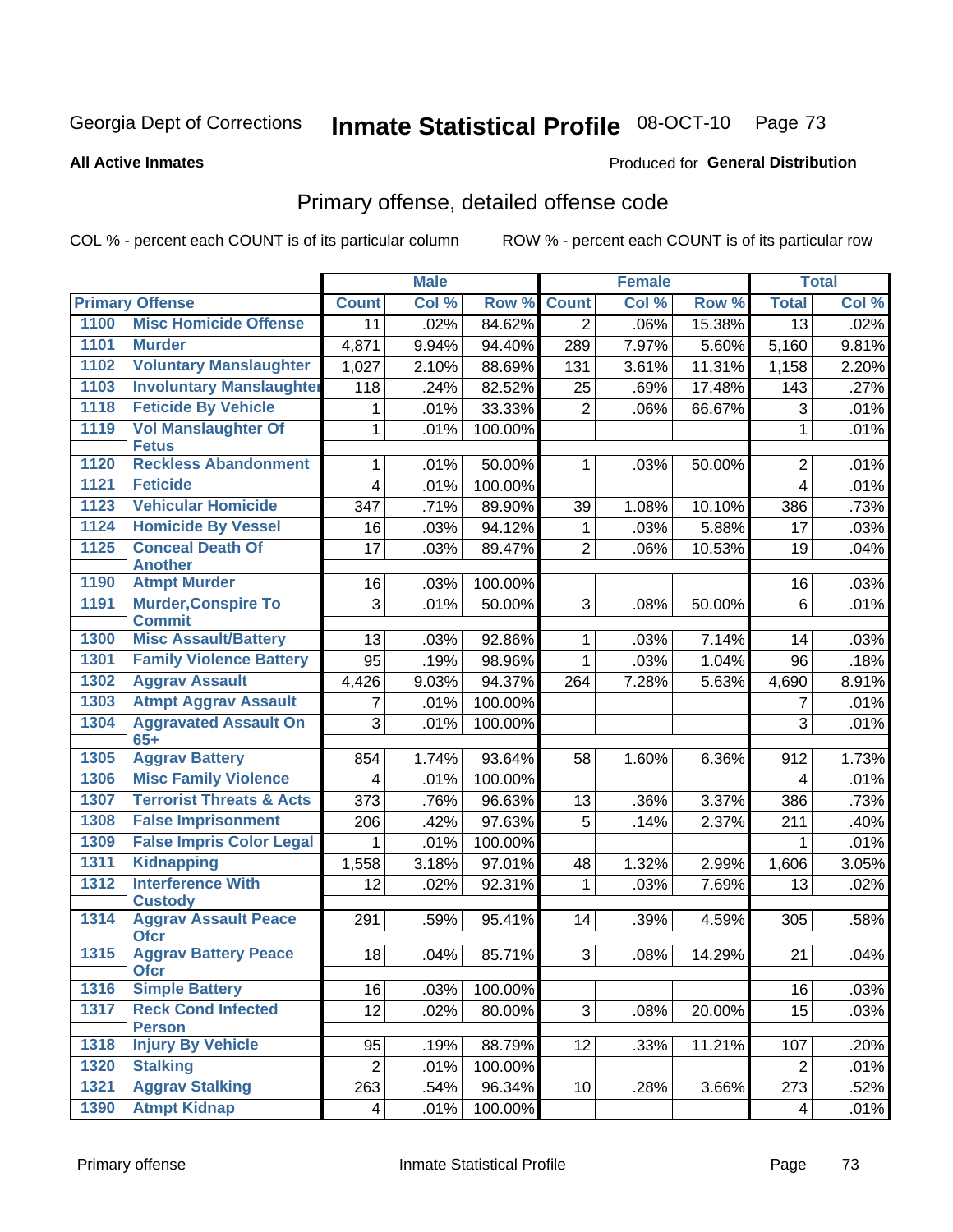# Inmate Statistical Profile 08-OCT-10 Page 74

#### **All Active Inmates**

### **Produced for General Distribution**

# Primary offense, detailed offense code

COL % - percent each COUNT is of its particular column

|      |                                              |                | <b>Male</b>        |                   |                | <b>Female</b> |         |                         | <b>Total</b> |
|------|----------------------------------------------|----------------|--------------------|-------------------|----------------|---------------|---------|-------------------------|--------------|
|      | <b>Primary Offense</b>                       | <b>Count</b>   | Col %              | Row %             | <b>Count</b>   | Col %         | Row %   | <b>Total</b>            | Col %        |
| 1400 | <b>Arson Misc</b>                            | $\mathbf{1}$   | .01%               | 100.00%           |                |               |         | $\mathbf 1$             | .01%         |
| 1401 | <b>Arson 1st Degree</b>                      | 107            | .22%               | 86.29%            | 17             | .47%          | 13.71%  | 124                     | .24%         |
| 1402 | <b>Arson 2nd Degree</b>                      | 14             | .03%               | 87.50%            | $\overline{2}$ | .06%          | 12.50%  | 16                      | .03%         |
| 1403 | <b>Arson 3rd Degree</b>                      | $\overline{2}$ | .01%               | 100.00%           |                |               |         | $\overline{2}$          | .01%         |
| 1501 | <b>Crmnl Damage 1st</b>                      | 33             | .07%               | 94.29%            | $\overline{2}$ | .06%          | 5.71%   | 35                      | .07%         |
|      | <b>Degree</b>                                |                |                    |                   |                |               |         |                         |              |
| 1502 | <b>Crmnl Damage 2nd</b>                      | 98             | .20%               | 95.15%            | 5              | .14%          | 4.85%   | 103                     | .20%         |
| 1504 | <b>Degree</b><br><b>Damage, Destroy Secr</b> | $\mathbf{1}$   | .01%               | 100.00%           |                |               |         | 1                       | .01%         |
|      | <b>Prop</b>                                  |                |                    |                   |                |               |         |                         |              |
| 1506 | <b>Alter Id</b>                              | $\overline{2}$ | .01%               | 100.00%           |                |               |         | $\overline{2}$          | .01%         |
| 1601 | <b>Burglary</b>                              | 5,054          | 10.31%             | 96.12%            | 204            | 5.63%         | 3.88%   | 5,258                   | 9.99%        |
| 1602 | <b>Poss Tools Commit</b>                     | 39             | .08%               | 95.12%            | $\overline{2}$ | .06%          | 4.88%   | 41                      | .08%         |
|      | <b>Crime</b>                                 |                |                    |                   |                |               |         |                         |              |
| 1690 | <b>Atmpt Burglary</b>                        | 43             | .09%               | 95.56%            | $\mathbf{1}$   | .03%          | 2.22%   | 45                      | .09%         |
| 1701 | <b>Forgery 1st Degree</b>                    | 1,013          | 2.07%              | 71.64%            | 401            | 11.07%        | 28.36%  | 1,414                   | 2.69%        |
| 1702 | <b>Forgery 2nd Degree</b>                    | 23             | .05%               | 82.14%            | 5              | .14%          | 17.86%  | 28                      | .05%         |
| 1704 | <b>Bad Checks</b>                            | 7              | .01%               | 77.78%            | $\overline{2}$ | .06%          | 22.22%  | $\boldsymbol{9}$        | .02%         |
| 1750 | <b>Fraudulent Checks</b>                     | $\overline{7}$ | .01%               | 77.78%            | $\overline{2}$ | .06%          | 22.22%  | 9                       | .02%         |
| 1751 | <b>Theft Credit Card</b>                     | 20             | .04%               | 76.92%            | $6\phantom{a}$ | .17%          | 23.08%  | 26                      | .05%         |
| 1752 | <b>Forgery Credit Card</b>                   | $\overline{2}$ | .01%               | 100.00%           |                |               |         | $\overline{2}$          | .01%         |
| 1753 | <b>Fraudulent Credit Card</b>                | 67             | .14%               | 69.79%            | 29             | .80%          | 30.21%  | 96                      | .18%         |
| 1756 | <b>Financial Identity Fraud</b>              | 43             | .09%               | 53.09%            | 38             | 1.05%         | 46.91%  | 81                      | .15%         |
| 1759 | <b>Telecommunications</b>                    | $\mathbf{1}$   | .01%               | 100.00%           |                |               |         | $\mathbf{1}$            | .01%         |
| 1760 | <b>Fraud</b><br><b>Computer Pornography</b>  | 23             |                    |                   |                |               |         |                         |              |
| 1761 | <b>Computer Theft</b>                        | 6              | .05%<br>.01%       | 100.00%<br>42.86% | 8              | .22%          | 57.14%  | 23<br>14                | .04%<br>.03% |
| 1762 | <b>Computer Trespass</b>                     | $\overline{2}$ | .01%               | 66.67%            | $\mathbf{1}$   | .03%          | 33.33%  | $\mathfrak{B}$          | .01%         |
| 1795 | <b>Failr Pay Natrl Prd/Chttl</b>             |                |                    |                   | 1              |               |         | $\mathbf{1}$            |              |
| 1796 | <b>Fraudulent Access</b>                     | $\overline{2}$ | .01%               | 100.00%           |                | .03%          | 100.00% | $\overline{2}$          | .01%<br>.01% |
|      | <b>Compute</b>                               |                |                    |                   |                |               |         |                         |              |
| 1799 | <b>Misc Fraud</b>                            | 11             | .02%               | 64.71%            | 6              | .17%          | 35.29%  | 17                      | .03%         |
| 1802 | <b>Theft By Taking</b>                       | 877            | $\overline{1.79%}$ | 84.08%            | 166            | 4.58%         | 15.92%  | 1,043                   | 1.98%        |
| 1803 | <b>Theft By Deception</b>                    | 50             | .10%               | 86.21%            | 8              | .22%          | 13.79%  | 58                      | .11%         |
| 1804 | <b>Theft By Extortion</b>                    | 2              | .01%               | 66.67%            | $\mathbf{1}$   | .03%          | 33.33%  | 3                       | .01%         |
| 1805 | <b>Theft Of Lost Property</b>                | $\mathbf{1}$   | .01%               | 50.00%            | $\mathbf{1}$   | .03%          | 50.00%  | $\overline{2}$          | .01%         |
| 1806 | <b>Theft By Rec Stolen Prop</b>              | 855            | 1.74%              | 94.27%            | 52             | 1.43%         | 5.73%   | 907                     | 1.72%        |
| 1807 | <b>Theft Of Services</b>                     | 5              | .01%               | 100.00%           |                |               |         | 5                       | .01%         |
| 1808 | <b>Theft By Conversion</b>                   | 36             | .07%               | 76.60%            | 11             | .30%          | 23.40%  | 47                      | .09%         |
| 1812 | <b>Atmpt Theft By Taking</b>                 | 3              | .01%               | 75.00%            | $\mathbf{1}$   | .03%          | 25.00%  | $\overline{\mathbf{4}}$ | .01%         |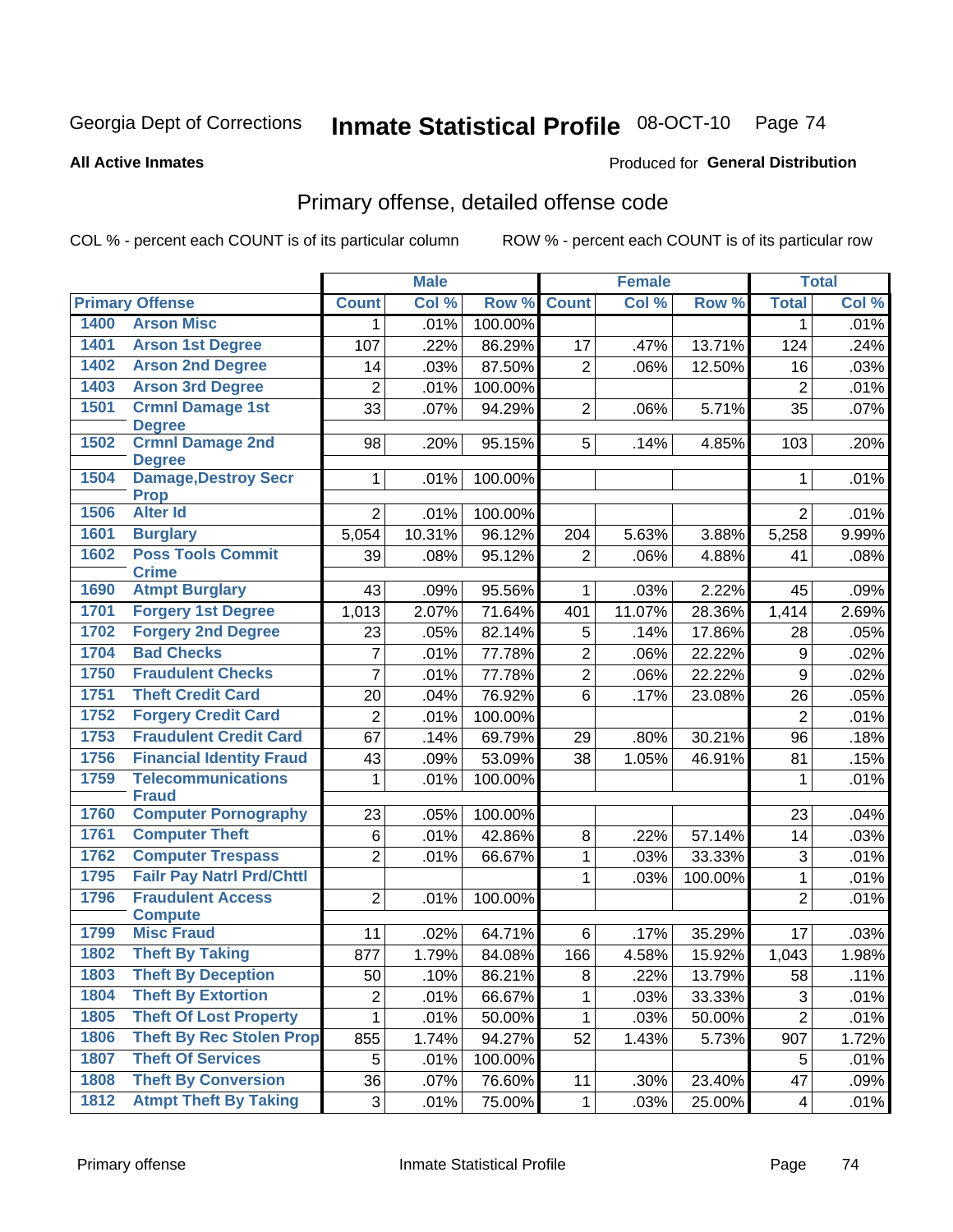# Inmate Statistical Profile 08-OCT-10 Page 75

#### **All Active Inmates**

### Produced for General Distribution

# Primary offense, detailed offense code

COL % - percent each COUNT is of its particular column

|      |                                                |                         | <b>Male</b> |         |                | <b>Female</b> |         |                 | <b>Total</b> |
|------|------------------------------------------------|-------------------------|-------------|---------|----------------|---------------|---------|-----------------|--------------|
|      | <b>Primary Offense</b>                         | <b>Count</b>            | Col %       | Row %   | <b>Count</b>   | Col %         | Row %   | <b>Total</b>    | Col %        |
| 1813 | <b>Theft Motorveh Or Part</b>                  | 95                      | .19%        | 90.48%  | 10             | .28%          | 9.52%   | 105             | .20%         |
| 1815 | <b>Theft Bring Prop In State</b>               | 13                      | .03%        | 100.00% |                |               |         | 13              | .02%         |
| 1816 | <b>Theft Recv Prop Out</b>                     | 1                       | .01%        | 33.33%  | $\overline{2}$ | .06%          | 66.67%  | 3               | .01%         |
| 1821 | <b>State</b><br><b>Theft By Shoplifting</b>    |                         |             |         |                |               |         |                 |              |
| 1880 |                                                | 419                     | .86%        | 68.58%  | 192            | 5.30%         | 31.42%  | 611             | 1.16%        |
| 1901 | <b>Entering Vehicle</b><br><b>Robbery</b>      | 140                     | .29%        | 96.55%  | 5              | .14%          | 3.45%   | 145             | .28%         |
| 1902 | <b>Armed Robbery</b>                           | 1,654                   | 3.38%       | 94.03%  | 105            | 2.90%         | 5.97%   | 1,759           | 3.34%        |
|      |                                                | 5,112                   | 10.43%      | 96.74%  | 172            | 4.75%         | 3.26%   | 5,284           | 10.04%       |
| 1903 | <b>Robbery By Force</b>                        | 202                     | .41%        | 90.99%  | 20             | .55%          | 9.01%   | 222             | .42%         |
| 1904 | <b>Robbery By Intimidation</b>                 | 269                     | .55%        | 91.19%  | 26             | .72%          | 8.81%   | 295             | .56%         |
| 1905 | <b>Robbery By Sudden</b><br><b>Snatch</b>      | 131                     | .27%        | 92.91%  | 10             | .28%          | 7.09%   | 141             | .27%         |
| 1911 | <b>Hijacking Motor Vehicle</b>                 | 41                      | .08%        | 100.00% |                |               |         | 41              | .08%         |
| 1991 | <b>Atmpt Robbery</b>                           | 36                      | .07%        | 100.00% |                |               |         | 36              | .07%         |
| 1992 | <b>Atmpt Armed Robbery</b>                     | 69                      | .14%        | 97.18%  | $\overline{2}$ | .06%          | 2.82%   | 71              | .13%         |
| 2000 | <b>Misc Sexual Offense</b>                     | 26                      | .05%        | 100.00% |                |               |         | 26              | .05%         |
| 2001 | <b>Rape</b>                                    | 1,774                   | 3.62%       | 99.78%  | 4              | .11%          | .22%    | 1,778           | 3.38%        |
| 2002 | <b>Sodomy</b>                                  | 25                      | .05%        | 96.15%  | 1              | .03%          | 3.85%   | 26              | .05%         |
| 2003 | <b>Aggrav Sodomy</b>                           | 217                     | .44%        | 99.54%  | 1              | .03%          | .46%    | 218             | .41%         |
| 2004 | <b>Bestiality</b>                              | 3                       | .01%        | 100.00% |                |               |         | 3               | .01%         |
| 2006 | <b>Incest</b>                                  | 157                     | .32%        | 97.52%  | 4              | .11%          | 2.48%   | 161             | .31%         |
| 2007 | <b>Bigamy</b>                                  |                         |             |         | 1              | .03%          | 100.00% | 1               | .01%         |
| 2009 | <b>Aggrav Sexual Battery</b>                   | 180                     | .37%        | 99.45%  | 1              | .03%          | .55%    | 181             | .34%         |
| 2011 | <b>Sexual Battery</b>                          | 100                     | .20%        | 99.01%  | $\mathbf 1$    | .03%          | .99%    | 101             | .19%         |
| 2016 | <b>Pimping A Minor Under</b>                   | 5                       | .01%        | 71.43%  | $\overline{2}$ | .06%          | 28.57%  | $\overline{7}$  | .01%         |
| 2017 | 18<br><b>Pandering By</b>                      | 3                       | .01%        | 100.00% |                |               |         | 3               | .01%         |
|      | <b>Compulsion</b>                              |                         |             |         |                |               |         |                 |              |
| 2018 | <b>Statutory Rape</b>                          | 789                     | 1.61%       | 98.75%  | 10             | .28%          | 1.25%   | 799             | 1.52%        |
| 2019 | <b>Child Molestation</b>                       | 2,479                   | 5.06%       | 97.71%  | 57             | 1.57%         | 2.25%   | 2,537           | 4.82%        |
| 2020 | <b>Enticing Child-Indec</b>                    | 92                      | .19%        | 94.85%  | 5              | .14%          | 5.15%   | 97              | .18%         |
| 2021 | <b>Purp</b><br><b>Aggrav Child Molestation</b> |                         |             |         | 19             |               |         |                 |              |
| 2023 | Sexl/AssIt/Agn/Pers/Cstdy                      | 1,283                   | 2.62%       | 98.54%  |                | .52%          | 1.46%   | 1,302           | 2.47%        |
| 2025 | <b>Solicit Sodomy From</b>                     | $\overline{\mathbf{4}}$ | .01%        | 100.00% |                |               |         | 4               | .01%         |
|      | <b>Minor</b>                                   | 5                       | .01%        | 83.33%  | $\mathbf{1}$   | .03%          | 16.67%  | 6               | .01%         |
| 2026 | <b>Sex Offender Fail Registr</b>               | 267                     | .54%        | 97.45%  | $\overline{7}$ | .19%          | 2.55%   | 274             | .52%         |
| 2028 | <b>Sex Offender Fail To</b>                    | 5                       | .01%        | 100.00% |                |               |         | 5               | .01%         |
| 2090 | <b>Move</b><br><b>Entice Child, Attempted</b>  | $4\vert$                | .01%        | 100.00% |                |               |         | $\vert 4 \vert$ | .01%         |
|      |                                                |                         |             |         |                |               |         |                 |              |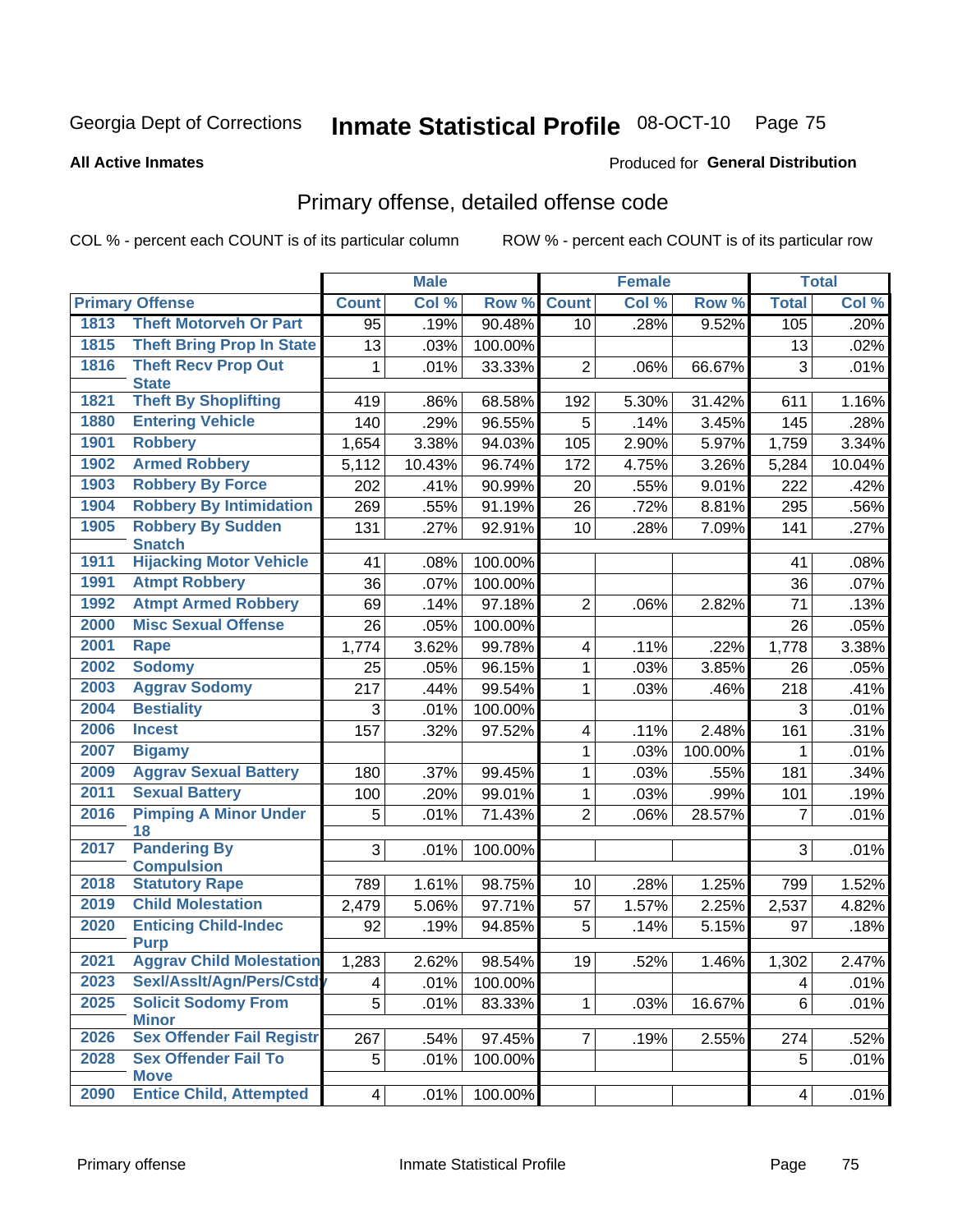#### Inmate Statistical Profile 08-OCT-10 Page 76

**All Active Inmates** 

### **Produced for General Distribution**

### Primary offense, detailed offense code

COL % - percent each COUNT is of its particular column

|      |                                            |                         | <b>Male</b> |         |                | <b>Female</b> |        |                           | <b>Total</b> |
|------|--------------------------------------------|-------------------------|-------------|---------|----------------|---------------|--------|---------------------------|--------------|
|      | <b>Primary Offense</b>                     | <b>Count</b>            | Col %       | Row %   | <b>Count</b>   | Col %         | Row %  | <b>Total</b>              | Col %        |
| 2091 | <b>Atmpt Rape</b>                          | $\overline{19}$         | .04%        | 95.00%  | $\mathbf{1}$   | .03%          | 5.00%  | 20                        | .04%         |
| 2092 | <b>Atmpt Sodomy</b>                        | $\overline{c}$          | .01%        | 100.00% |                |               |        | $\overline{c}$            | .01%         |
| 2093 | <b>Atmpt Aggrav Sodomy</b>                 | 3                       | .01%        | 100.00% |                |               |        | $\overline{3}$            | .01%         |
| 2094 | <b>Atmpt Child Molestation</b>             | 23                      | .05%        | 100.00% |                |               |        | 23                        | .04%         |
| 2095 | <b>Agg Aslt W Intnt To Rape</b>            | 50                      | .10%        | 100.00% |                |               |        | 50                        | .10%         |
| 2096 | <b>Aggrav Ch Molest, Atmpt</b>             | 3                       | .01%        | 100.00% |                |               |        | $\ensuremath{\mathsf{3}}$ | .01%         |
| 2097 | <b>Statutory Rape, Atmpt</b>               | $\overline{3}$          | .01%        | 100.00% |                |               |        | $\overline{3}$            | .01%         |
| 2099 | <b>Agg Sex Battery Atmpt</b>               | $\overline{2}$          | .01%        | 100.00% |                |               |        | $\overline{2}$            | .01%         |
| 2100 | <b>Misc Obscenity</b>                      | 5                       | .01%        | 100.00% |                |               |        | 5                         | .01%         |
| 2205 | <b>False Swearng Writtn</b>                | 6                       | .01%        | 100.00% |                |               |        | 6                         | .01%         |
|      | <b>Stmt</b>                                |                         |             |         |                |               |        |                           |              |
| 2301 | <b>Bribery Govt Officer</b>                | 1                       | .01%        | 100.00% |                |               |        | 1                         | .01%         |
| 2302 | <b>Viol Oath Public Offcr</b>              | $\overline{2}$          | .01%        | 100.00% |                |               |        | $\overline{2}$            | .01%         |
| 2305 | <b>Influence Govt Official</b>             | $\mathbf{1}$            | .01%        | 100.00% |                |               |        | $\mathbf{1}$              | .01%         |
| 2307 | <b>Defrauding State</b>                    | $\overline{2}$          | .01%        | 100.00% |                |               |        | 2                         | .01%         |
| 2311 | <b>False Certificates</b>                  | $\mathbf{1}$            | .01%        | 100.00% |                |               |        | $\mathbf{1}$              | .01%         |
| 2313 | <b>Influencing Witness</b>                 | 6                       | .01%        | 85.71%  | $\mathbf{1}$   | .03%          | 14.29% | $\overline{7}$            | .01%         |
| 2314 | <b>Obstr Of Law Enf Officer</b>            | 578                     | 1.18%       | 93.53%  | 40             | 1.10%         | 6.47%  | 618                       | 1.17%        |
| 2315 | <b>Tampering With</b><br><b>Evidence</b>   | 9                       | .02%        | 81.82%  | $\overline{2}$ | .06%          | 18.18% | 11                        | .02%         |
| 2316 | <b>Fleeing/Eluding Police</b>              | 164                     | .33%        | 94.25%  | 10             | .28%          | 5.75%  | 174                       | .33%         |
| 2400 | <b>Misc Judicial Proceeding</b>            | 1                       | .01%        | 100.00% |                |               |        | 1                         | .01%         |
| 2401 | <b>Perjury</b>                             | 4                       | .01%        | 100.00% |                |               |        | 4                         | .01%         |
| 2402 | <b>False Swearing</b>                      | 3                       | .01%        | 75.00%  | $\mathbf{1}$   | .03%          | 25.00% | 4                         | .01%         |
| 2404 | <b>Impersonation</b>                       | $\overline{5}$          | .01%        | 83.33%  | $\mathbf{1}$   | .03%          | 16.67% | 6                         | .01%         |
| 2405 | <b>Impersonating Officer</b>               | $\mathbf{1}$            | .01%        | 50.00%  | 1              | .03%          | 50.00% | 2                         | .01%         |
| 2406 | <b>Barratry</b>                            | $\mathbf{1}$            | .01%        | 100.00% |                |               |        | $\mathbf{1}$              | .01%         |
| 2408 | <b>False Statements Govt</b>               | 27                      | .06%        | 84.38%  | 5              | .14%          | 15.63% | 32                        | .06%         |
| 2409 | <b>Unauth Represtn Peace</b>               | 1                       | .01%        | 100.00% |                |               |        | 1                         | .01%         |
| 2411 | <b>Impersntng In Legal</b><br><b>Procd</b> | $\mathbf{1}$            | .01%        | 100.00% |                |               |        | 1                         | .01%         |
| 2501 | <b>Escape</b>                              | 50                      | .10%        | 89.29%  | 6              | .17%          | 10.71% | 56                        | .11%         |
| 2502 | <b>Aiding Escape</b>                       | 1                       | .01%        | 100.00% |                |               |        | 1                         | .01%         |
| 2503 | <b>Hindering Appreh Or Pun</b>             | $\overline{\mathbf{4}}$ | .01%        | 80.00%  | $\mathbf{1}$   | .03%          | 20.00% | $\overline{5}$            | .01%         |
| 2507 | <b>Mutiny In Penal Inst</b>                | $\overline{\mathbf{4}}$ | .01%        | 100.00% |                |               |        | $\overline{\mathbf{4}}$   | .01%         |
| 2511 | <b>Bail Jumping</b>                        | 5                       | .01%        | 83.33%  | 1              | .03%          | 16.67% | 6                         | .01%         |
| 2609 | <b>False Public Alarm</b>                  | 1                       | .01%        | 100.00% |                |               |        | $\mathbf 1$               | .01%         |
| 2613 | <b>Crmnl Interfere Govt</b><br><b>Prop</b> | 26                      | .05%        | 96.30%  | $\mathbf{1}$   | .03%          | 3.70%  | 27                        | .05%         |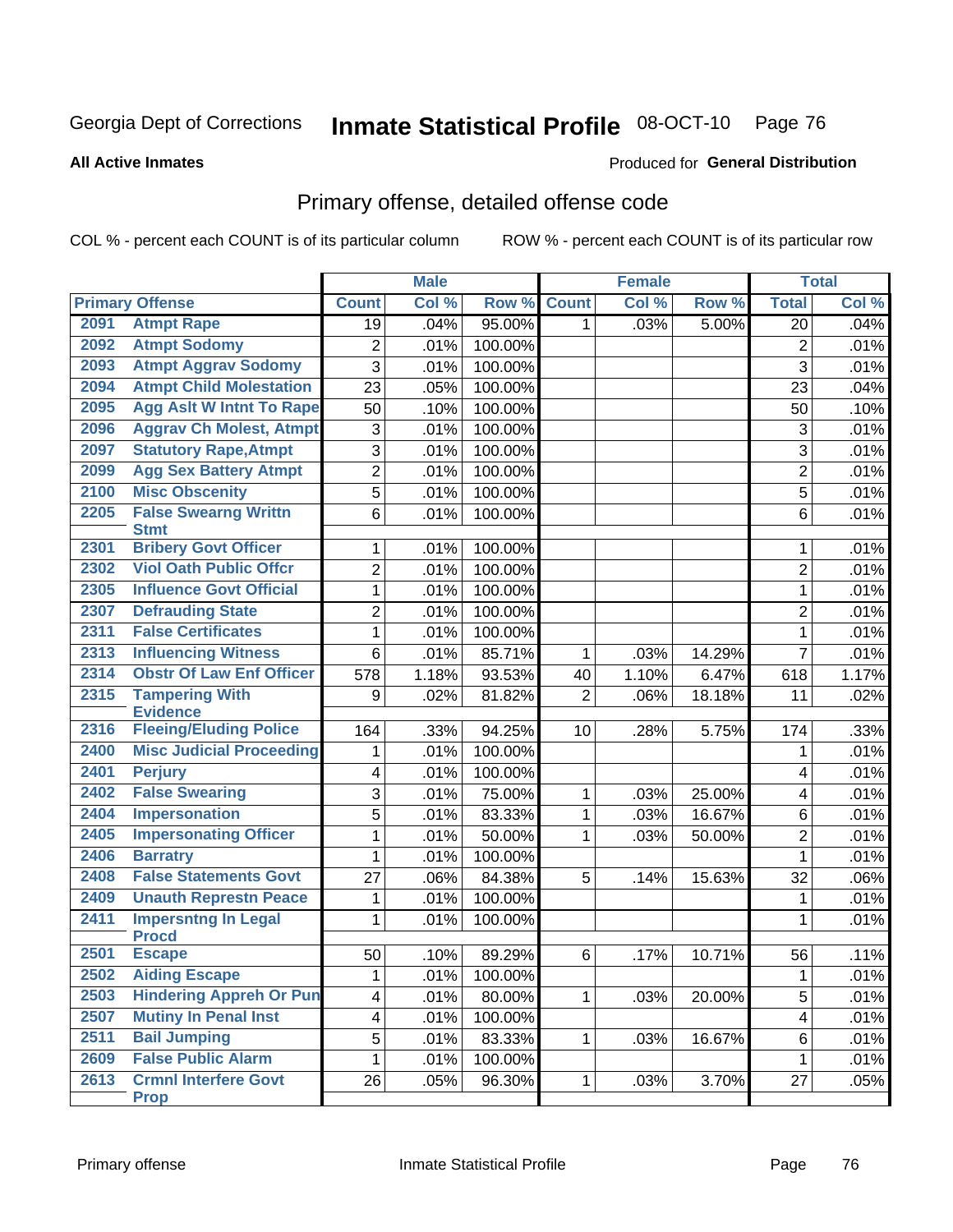# Inmate Statistical Profile 08-OCT-10 Page 77

#### **All Active Inmates**

### Produced for General Distribution

# Primary offense, detailed offense code

COL % - percent each COUNT is of its particular column

|      |                                               | <b>Male</b>    |       | <b>Female</b> |                |       | <b>Total</b> |                |       |
|------|-----------------------------------------------|----------------|-------|---------------|----------------|-------|--------------|----------------|-------|
|      | <b>Primary Offense</b>                        | <b>Count</b>   | Col % | Row %         | <b>Count</b>   | Col % | Row %        | <b>Total</b>   | Col % |
| 2718 | <b>Dogfighting</b>                            | 1.             | .01%  | 100.00%       |                |       |              | 1.             | .01%  |
| 2751 | <b>Bus Hijacking</b>                          | 1              | .01%  | 100.00%       |                |       |              | $\mathbf{1}$   | .01%  |
| 2801 | <b>Cruelty To Children</b>                    | 233            | .48%  | 73.50%        | 84             | 2.32% | 26.50%       | 317            | .60%  |
| 2802 | <b>Atmpt Cruelty To</b><br><b>Children</b>    | 1              | .01%  | 100.00%       |                |       |              | 1              | .01%  |
| 2803 | <b>Manufact Meth Near</b><br><b>Child</b>     | 15             | .03%  | 88.24%        | $\overline{2}$ | .06%  | 11.76%       | 17             | .03%  |
| 2811 | <b>Cruelty To Elder Person</b>                | 17             | .03%  | 60.71%        | 11             | .30%  | 39.29%       | 28             | .05%  |
| 2843 | <b>Sex Exploitation Child</b>                 | 109            | .22%  | 98.20%        | $\overline{2}$ | .06%  | 1.80%        | 111            | .21%  |
| 2900 | <b>Misc Weapon/Explosive</b><br><b>Off</b>    | $\overline{2}$ | .01%  | 100.00%       |                |       |              | $\overline{2}$ | .01%  |
| 2901 | <b>Carry Concealed Weapon</b>                 | 3              | .01%  | 100.00%       |                |       |              | 3              | .01%  |
| 2903 | <b>Carry Pistl Without Licns</b>              | 1              | .01%  | 100.00%       |                |       |              | $\mathbf{1}$   | .01%  |
| 2906 | <b>Machine Gun Activities</b>                 | $\mathbf{1}$   | .01%  | 100.00%       |                |       |              | 1              | .01%  |
| 2910 | <b>Poss Of Firearm Dur</b><br><b>Crime</b>    | 360            | .73%  | 94.74%        | 20             | .55%  | 5.26%        | 380            | .72%  |
| 2911 | <b>Poss Knife During Crime</b>                | $\overline{4}$ | .01%  | 80.00%        | 1              | .03%  | 20.00%       | 5              | .01%  |
| 2912 | <b>Poss Of Certain</b><br><b>Weapons</b>      | 32             | .07%  | 96.97%        | $\mathbf{1}$   | .03%  | 3.03%        | 33             | .06%  |
| 2913 | Poss Firearm 1st<br><b>Offender</b>           | 59             | .12%  | 96.72%        | $\overline{2}$ | .06%  | 3.28%        | 61             | .12%  |
| 2914 | <b>Poss Firearm Convct</b><br><b>Felon</b>    | 802            | 1.64% | 97.92%        | 17             | .47%  | 2.08%        | 819            | 1.56% |
| 2915 | <b>Carry Weapon At School</b>                 | 4              | .01%  | 100.00%       |                |       |              | 4              | .01%  |
| 2963 | <b>Guard Line</b><br><b>W/Weapon/Drugs</b>    | $\overline{7}$ | .01%  | 58.33%        | 5              | .14%  | 41.67%       | 12             | .02%  |
| 2965 | <b>Poss Wpn, Drugs By</b><br><b>Prisnr</b>    | 30             | .06%  | 88.24%        | 4              | .11%  | 11.76%       | 34             | .06%  |
| 2967 | <b>Destroy/Injur Police Dog</b>               | $\mathbf{1}$   | .01%  | 100.00%       |                |       |              | 1              | .01%  |
| 2971 | <b>Cruelty To Animals</b>                     | $\overline{4}$ | .01%  | 100.00%       |                |       |              | 4              | .01%  |
| 2972 | <b>Aggrav Cruelty To</b><br><b>Animals</b>    | 12             | .02%  | 100.00%       |                |       |              | 12             | .02%  |
| 3000 | <b>Misc Invasion Of Privacy</b>               | $\overline{2}$ | .01%  | 100.00%       |                |       |              | $\overline{2}$ | .01%  |
| 3001 | <b>Eavesdrop &amp;</b><br><b>Surveillance</b> | $\overline{3}$ | .01%  | 100.00%       |                |       |              | $\overline{3}$ | .01%  |
| 3002 | <b>Peeping Tom</b>                            | 19             | .04%  | 100.00%       |                |       |              | 19             | .04%  |
| 3404 | <b>Racketeering</b>                           | 34             | .07%  | 66.67%        | 17             | .47%  | 33.33%       | 51             | .10%  |
| 4001 | <b>S/D Narcotics Opiates</b>                  | 27             | .06%  | 81.82%        | 6              | .17%  | 18.18%       | 33             | .06%  |
| 4002 | <b>S/D Dep Stim Cntrf Drugs</b>               | 53             | .11%  | 71.62%        | 21             | .58%  | 28.38%       | 74             | .14%  |
| 4003 | <b>S/D Of Lsd</b>                             | 1              | .01%  | 100.00%       |                |       |              | 1              | .01%  |
| 4004 | <b>S/D Of Marijuana</b>                       | 347            | .71%  | 95.33%        | 17             | .47%  | 4.67%        | 364            | .69%  |
| 4006 | <b>Poss Narcotics Opiates</b>                 | 53             | .11%  | 70.67%        | 22             | .61%  | 29.33%       | 75             | .14%  |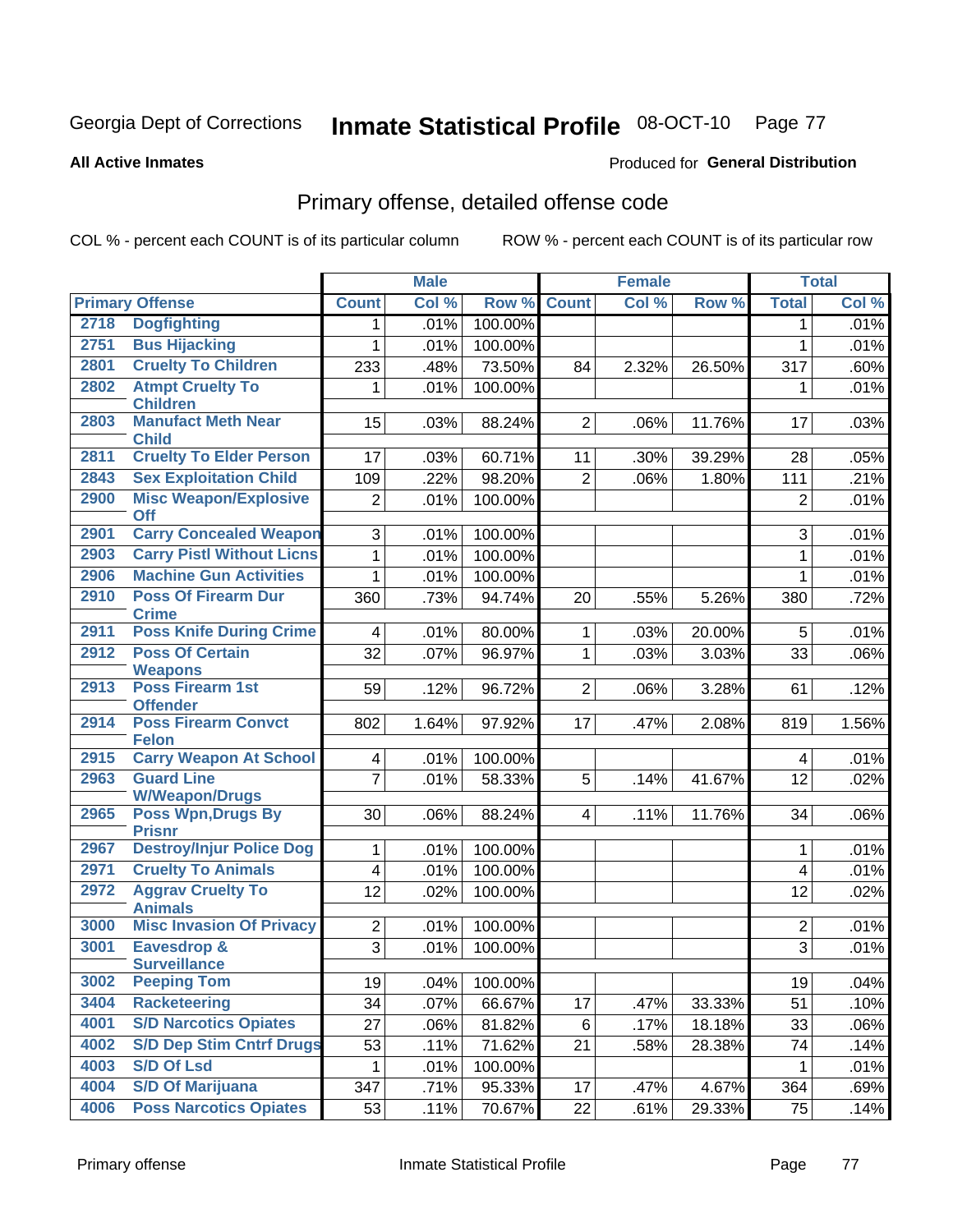#### Inmate Statistical Profile 08-OCT-10 Page 78

**All Active Inmates** 

### **Produced for General Distribution**

### Primary offense, detailed offense code

COL % - percent each COUNT is of its particular column

|      |                                            |                  | <b>Male</b> |         |                          | <b>Female</b> |        |                           | <b>Total</b> |
|------|--------------------------------------------|------------------|-------------|---------|--------------------------|---------------|--------|---------------------------|--------------|
|      | <b>Primary Offense</b>                     | <b>Count</b>     | Col %       | Row %   | <b>Count</b>             | Col %         | Row %  | <b>Total</b>              | Col %        |
| 4007 | <b>Poss Dep Stim Cntrf</b>                 | $\overline{76}$  | .16%        | 81.72%  | 17                       | .47%          | 18.28% | 93                        | .18%         |
| 4008 | <b>Drugs</b><br><b>Poss Of Lsd</b>         | 1                | .01%        | 100.00% |                          |               |        | 1                         | .01%         |
| 4009 | <b>Poss Of Marijuana</b>                   | 92               | .19%        | 92.00%  | 8                        | .22%          | 8.00%  | 100                       | .19%         |
| 4011 | <b>Illegal Attm To Obt Drugs</b>           | 4                | .01%        | 44.44%  | $\overline{5}$           | .14%          | 55.56% | 9                         | .02%         |
| 4012 | <b>Viol Ga Cntrl Sbst Act</b>              | 71               | .14%        | 87.65%  | 10                       | .28%          | 12.35% | 81                        | .15%         |
| 4013 | <b>Viol Dngrous Drgs Act</b>               | 52               | .11%        | 81.25%  | 12                       | .33%          | 18.75% | 64                        | .12%         |
| 4014 | <b>Uniwfl Mfg/Del/Dist N-C S</b>           | 21               | .04%        | 95.45%  | $\mathbf{1}$             | .03%          | 4.55%  | 22                        | .04%         |
| 4016 | <b>Poss Drug Related Matri</b>             | $\boldsymbol{9}$ | .02%        | 69.23%  | $\overline{\mathbf{4}}$  | .11%          | 30.77% | 13                        | .02%         |
| 4017 | <b>S/D Cont Sub Public</b>                 | 62               | .13%        | 93.94%  | $\overline{\mathcal{A}}$ | .11%          | 6.06%  | 66                        | .13%         |
| 4018 | <b>S/D Cont Sub School</b>                 | 43               | .09%        | 95.56%  | $\overline{2}$           | .06%          | 4.44%  | 45                        | .09%         |
| 4021 | <b>S/D Cocaine</b>                         | 1,226            | 2.50%       | 93.73%  | 82                       | 2.26%         | 6.27%  | 1,308                     | 2.49%        |
| 4022 | <b>Poss Of Cocaine</b>                     | 1,207            | 2.46%       | 87.53%  | 172                      | 4.75%         | 12.47% | 1,379                     | 2.62%        |
| 4030 | <b>Poss Ephedrine</b>                      | 14               | .03%        | 82.35%  | 3                        | .08%          | 17.65% | 17                        | .03%         |
| 4031 | <b>Poss Methamphetamine</b>                | 411              | .84%        | 77.99%  | 116                      | 3.20%         | 22.01% | 527                       | 1.00%        |
| 4032 | <b>Sale Methamphetamine</b>                | 100              | .20%        | 76.92%  | 30                       | .83%          | 23.08% | 130                       | .25%         |
| 4033 | <b>Poss Mda/Extsy</b>                      | 9                | .02%        | 90.00%  | 1                        | .03%          | 10.00% | 10                        | .02%         |
| 4034 | <b>Sale Mda/Extsy</b>                      | 11               | .02%        | 100.00% |                          |               |        | 11                        | .02%         |
| 4050 | <b>Poss W Int Dist Cocaine</b>             | 633              | 1.29%       | 94.62%  | 36                       | .99%          | 5.38%  | 669                       | 1.27%        |
| 4051 | <b>Poss W Int Dist</b>                     | 678              | 1.38%       | 97.13%  | 20                       | .55%          | 2.87%  | 698                       | 1.33%        |
|      | <b>Marijuana</b>                           |                  |             |         |                          |               |        |                           |              |
| 4052 | <b>Poss W Int Dist Meth</b>                | 247              | .50%        | 86.36%  | 39                       | 1.08%         | 13.64% | 286                       | .54%         |
| 4053 | <b>Poss W Int Dis Other</b><br><b>Drug</b> | 84               | .17%        | 84.85%  | 15                       | .41%          | 15.15% | 99                        | .19%         |
| 4090 | <b>Atmpt Viol Substance</b>                | 27               | .06%        | 87.10%  | $\overline{4}$           | .11%          | 12.90% | 31                        | .06%         |
|      | <b>Act</b>                                 |                  |             |         |                          |               |        |                           |              |
| 4100 | <b>Misc Drugs Trafficking</b>              | 38               | .08%        | 90.48%  | 4                        | .11%          | 9.52%  | 42                        | .08%         |
| 4101 | <b>Traf Cocaine Less 200</b>               | 510              | 1.04%       | 96.77%  | 17                       | .47%          | 3.23%  | 527                       | 1.00%        |
| 4102 | Gm<br><b>Traf Cocaine 201-400</b>          |                  |             |         |                          |               |        |                           |              |
|      | Gm                                         | 191              | .39%        | 91.83%  | 17                       | .47%          | 8.17%  | 208                       | .40%         |
| 4103 | <b>Traf Cocaine 401+ Gm</b>                | 140              | .29%        | 94.59%  | 8                        | .22%          | 5.41%  | 148                       | .28%         |
| 4111 | <b>Traf Narcotic Less 14 Gm</b>            | 14               | .03%        | 100.00% |                          |               |        | 14                        | .03%         |
| 4112 | <b>Traf Narcotic 15-28 Gm</b>              | 3                | .01%        | 100.00% |                          |               |        | $\ensuremath{\mathsf{3}}$ | .01%         |
| 4113 | <b>Traf Narcotic 29+ Gm</b>                | 4                | .01%        | 100.00% |                          |               |        | 4                         | .01%         |
| 4121 | Traf Marijna 10-2000 Lb                    | 98               | .20%        | 95.15%  | 5                        | .14%          | 4.85%  | 103                       | .20%         |
| 4122 | <b>Traf Marijna 2001-10k Lb</b>            | 3                | .01%        | 100.00% |                          |               |        | 3                         | .01%         |
| 4123 | Traf Marijna 10001+ Lb                     | $\overline{2}$   | .01%        | 100.00% |                          |               |        | $\overline{2}$            | .01%         |
| 4126 | <b>Traf Amphtmine 28-199</b>               | 6                | .01%        | 66.67%  | 3                        | .08%          | 33.33% | 9                         | .02%         |
|      | Gm                                         |                  |             |         |                          |               |        |                           |              |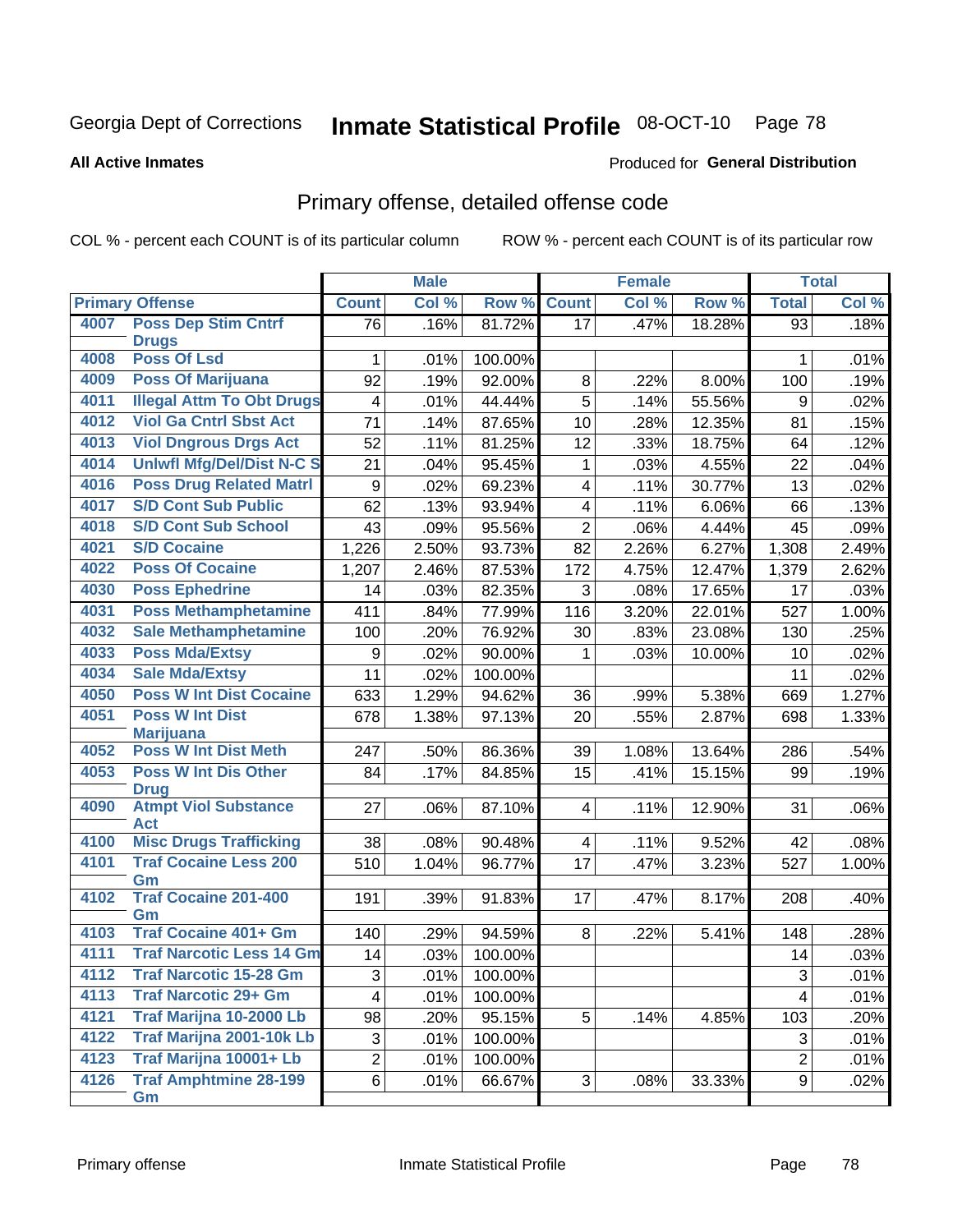# Inmate Statistical Profile 08-OCT-10 Page 79

**All Active Inmates** 

### Produced for General Distribution

# Primary offense, detailed offense code

COL % - percent each COUNT is of its particular column

|      |                                            |                         | <b>Male</b> |         | <b>Female</b>  |                     | <b>Total</b> |                  |       |
|------|--------------------------------------------|-------------------------|-------------|---------|----------------|---------------------|--------------|------------------|-------|
|      | <b>Primary Offense</b>                     | <b>Count</b>            | Col %       | Row %   | <b>Count</b>   | Col %               | Row %        | <b>Total</b>     | Col % |
| 4127 | <b>Traf Amphtmine 200-399</b>              | $\overline{2}$          | .01%        | 100.00% |                |                     |              | 2                | .01%  |
|      | Gm                                         |                         |             |         |                |                     |              |                  |       |
| 4128 | <b>Traf Amphtmine 400+ Gm</b>              | $\overline{\mathbf{4}}$ | .01%        | 100.00% |                |                     |              | $\overline{4}$   | .01%  |
| 4130 | <b>Cnspire Traffic Cntrl Sub</b>           | 8                       | .02%        | 80.00%  | $\overline{2}$ | .06%                | 20.00%       | 10               | .02%  |
| 4133 | <b>Use Comm Facity Vio C</b><br><b>Sub</b> | $\overline{2}$          | .01%        | 100.00% |                |                     |              | $\overline{2}$   | .01%  |
| 4134 | <b>Att/Consprcy Commt</b>                  | 48                      | .10%        | 84.21%  | 9              | .25%                | 15.79%       | 57               | .11%  |
|      | C/S/Of                                     |                         |             |         |                |                     |              |                  |       |
| 4135 | <b>Unauth Dist Contrild Sub</b>            | 1                       | .01%        | 100.00% |                |                     |              | 1                | .01%  |
| 4136 | <b>Illgl Dist Contrild Subst</b>           | 1                       | .01%        | 100.00% |                |                     |              | $\mathbf{1}$     | .01%  |
| 4140 | <b>Traf Methamph 28-199</b>                | 232                     | .47%        | 83.45%  | 46             | $\overline{1.27\%}$ | 16.55%       | 278              | .53%  |
|      | Gm                                         |                         |             |         |                |                     |              |                  |       |
| 4141 | Traf Methamph 200-399<br>Gm                | 70                      | .14%        | 90.91%  | $\overline{7}$ | .19%                | 9.09%        | 77               | .15%  |
| 4142 | Traf Methamph 400+ Gm                      | 63                      | .13%        | 96.92%  | $\overline{2}$ | .06%                | 3.08%        | 65               | .12%  |
| 4143 | <b>Manf Methamph 28-199</b>                | 26                      | .05%        | 78.79%  | $\overline{7}$ | .19%                | 21.21%       | 33               | .06%  |
|      | Gm                                         |                         |             |         |                |                     |              |                  |       |
| 4144 | Manf Methamph 200-399                      | $\overline{7}$          | .01%        | 87.50%  | $\mathbf{1}$   | .03%                | 12.50%       | 8                | .02%  |
| 4145 | Gm<br><b>Manf Methamph 400+ Gm</b>         |                         |             |         |                |                     |              |                  | .01%  |
| 4146 | <b>Traf Methamph Unspec</b>                | $\overline{2}$<br>72    | .01%        | 100.00% | 6              |                     | 7.69%        | $\overline{2}$   |       |
|      | Amt                                        |                         | .15%        | 92.31%  |                | .17%                |              | 78               | .15%  |
| 4147 | <b>Manf Methamph Unspec</b>                | 145                     | .30%        | 88.96%  | 18             | .50%                | 11.04%       | 163              | .31%  |
|      | <b>Amt</b>                                 |                         |             |         |                |                     |              |                  |       |
| 4150 | <b>Traf Mda/Extsy 28-199gm</b>             | 21                      | .04%        | 80.77%  | 5              | .14%                | 19.23%       | 26               | .05%  |
| 4151 | <b>Traf Mda/Extsy 200-</b>                 | 6                       | .01%        | 100.00% |                |                     |              | 6                | .01%  |
| 4152 | 399gm<br>Traf Mda/Extsy 400+Gm             | 3                       | .01%        | 100.00% |                |                     |              | 3                | .01%  |
| 5001 | <b>Viol Motor Vehicle Laws</b>             | 30                      | .06%        | 85.71%  | 5              | .14%                | 14.29%       | 35               | .07%  |
| 5003 | <b>Chop Shop Violation</b>                 | 2                       | .01%        | 100.00% |                |                     |              | $\overline{2}$   | .01%  |
| 5004 | <b>Drvng Habtl Violator</b>                | 14                      | .03%        | 100.00% |                |                     |              | 14               | .03%  |
| 5005 | <b>Habit Traf Viol/Impaired</b>            | 27                      | .06%        | 96.43%  | 1              | .03%                | 3.57%        | 28               | .05%  |
| 5006 | <b>Habit Traf Viol/Other</b>               | 30                      | .06%        | 100.00% |                |                     |              | 30               | .06%  |
| 5007 | <b>Hit-Run W/Injury/Fatality</b>           | 7                       | .01%        | 77.78%  | $\overline{2}$ | .06%                | 22.22%       | $\boldsymbol{9}$ | .02%  |
| 5171 | <b>Poss Contraband</b>                     | 1                       | .01%        | 100.00% |                |                     |              | 1                | .01%  |
|      | <b>Articles</b>                            |                         |             |         |                |                     |              |                  |       |
| 6000 | <b>Misc Mrals/Pblic H/Safty</b>            | 11                      | .02%        | 84.62%  | 2 <sup>2</sup> | .06%                | 15.38%       | 13               | .02%  |
| 6200 | <b>Misc CorrectionI Inst Off</b>           | 6                       | .01%        | 100.00% |                |                     |              | 6                | .01%  |
| 8001 | <b>Violatn Othr States Law</b>             | $\overline{\mathbf{4}}$ | .01%        | 100.00% |                |                     |              | $\overline{4}$   | .01%  |
| 9901 | <b>Conspiracy</b>                          | 41                      | .08%        | 82.00%  | 9              | .25%                | 18.00%       | 50               | .10%  |
| 9905 | <b>Crmnl Atmpt</b>                         | 1                       | .01%        | 100.00% |                |                     |              | 1                | .01%  |
| 9907 | <b>Unauth Dist Recrd</b>                   | 6                       | .01%        | 100.00% |                |                     |              | 6                | .01%  |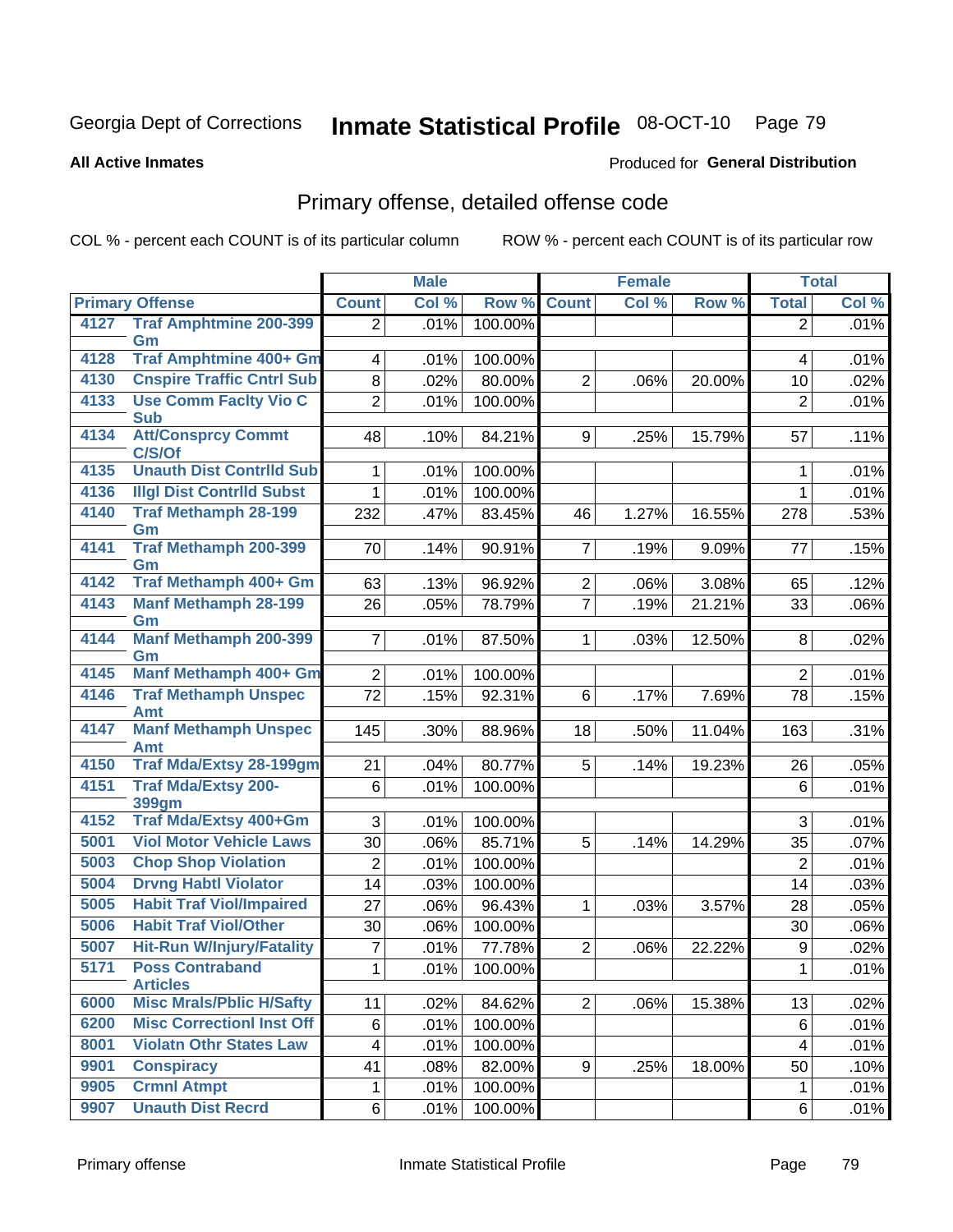# Inmate Statistical Profile 08-OCT-10 Page 80

**Produced for General Distribution** 

**All Active Inmates** 

# Primary offense, detailed offense code

COL % - percent each COUNT is of its particular column

|                                   |              | <b>Male</b> |                    |       | <b>Female</b> |        |        | <b>Total</b> |
|-----------------------------------|--------------|-------------|--------------------|-------|---------------|--------|--------|--------------|
| <b>Primary Offense</b>            | <b>Count</b> | Col %       | <b>Row % Count</b> |       | Col %         | Row %  | Total  | Col %        |
| <b>Devices</b>                    |              |             |                    |       |               |        |        |              |
| <b>Crmnl Solicitation</b><br>9910 |              | $.01\%$     | 100.00%            |       |               |        |        | .01%         |
| <b>Gang Participation</b><br>9914 | 22           | .04%        | 95.65%             |       | .03%          | 4.35%  | 23     | .04%         |
| <b>Unknown Offense</b><br>9999    | 6            | .01% !      | 54.55%             |       | .14%          | 45.45% | 11     | $.02\%$      |
| <b>Total Rported</b>              | 48,999       | 100%        | $93.11\%$          | 3.624 | 100%          | 6.89%  | 52,625 | 100%         |

| <b>rtea</b> | 38               |                 |        |
|-------------|------------------|-----------------|--------|
|             | 10 N27<br>49,03. | 3,627<br>$\sim$ | 52,666 |

| Mode (most frequent) | 1902 Armed Robbery | 1701 Forgery 1st Degree | 1902 Armed<br>Robberv |
|----------------------|--------------------|-------------------------|-----------------------|
|----------------------|--------------------|-------------------------|-----------------------|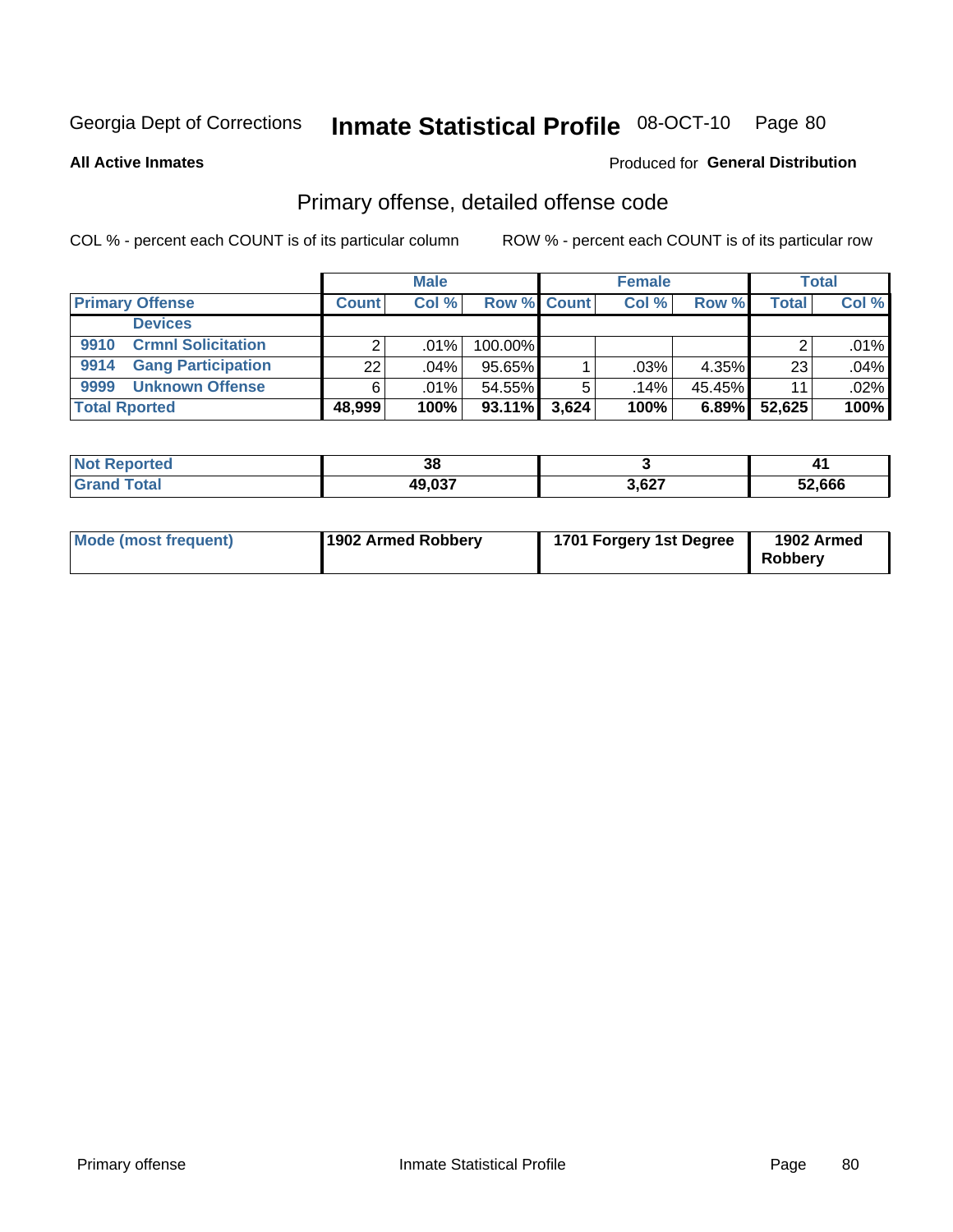# Inmate Statistical Profile 08-OCT-10 Page 81

**All Active Inmates** 

#### Produced for General Distribution

# County of conviction of primary offense

COL % - percent each COUNT is of its particular column

|                         |                             |              | <b>Male</b> |         |                         | Female |        |              | <b>Total</b> |
|-------------------------|-----------------------------|--------------|-------------|---------|-------------------------|--------|--------|--------------|--------------|
|                         | <b>County of Conviction</b> | <b>Count</b> | Col %       | Row %   | <b>Count</b>            | Col %  | Row %  | <b>Total</b> | Col %        |
| 1                       | <b>Appling</b>              | 102          | .21%        | 93.58%  | $\overline{7}$          | .19%   | 6.42%  | 109          | .21%         |
| $\overline{2}$          | <b>Atkinson</b>             | 38           | .08%        | 92.68%  | 3                       | .08%   | 7.32%  | 41           | .08%         |
| $\overline{\mathbf{3}}$ | <b>Bacon</b>                | 50           | .10%        | 98.04%  | 1                       | .03%   | 1.96%  | 51           | .10%         |
| 4                       | <b>Baker</b>                | 14           | .03%        | 100.00% |                         |        |        | 14           | .03%         |
| 5                       | <b>Baldwin</b>              | 291          | .59%        | 93.27%  | 21                      | .58%   | 6.73%  | 312          | .59%         |
| $6\phantom{a}$          | <b>Banks</b>                | 55           | .11%        | 90.16%  | $\,6$                   | .17%   | 9.84%  | 61           | .12%         |
| $\overline{\mathbf{7}}$ | <b>Barrow</b>               | 259          | .53%        | 93.17%  | 19                      | .52%   | 6.83%  | 278          | .53%         |
| 8                       | <b>Bartow</b>               | 560          | 1.14%       | 88.47%  | 73                      | 2.01%  | 11.53% | 633          | 1.20%        |
| 9                       | <b>Ben Hill</b>             | 251          | .51%        | 95.08%  | 13                      | .36%   | 4.92%  | 264          | .50%         |
| 10                      | <b>Berrien</b>              | 78           | .16%        | 93.98%  | 5                       | .14%   | 6.02%  | 83           | .16%         |
| $\overline{11}$         | <b>Bibb</b>                 | 1,011        | 2.06%       | 95.02%  | 53                      | 1.46%  | 4.98%  | 1,064        | 2.02%        |
| $\overline{12}$         | <b>Bleckley</b>             | 74           | .15%        | 92.50%  | $\,6$                   | .17%   | 7.50%  | 80           | .15%         |
| 13                      | <b>Brantley</b>             | 56           | .11%        | 94.92%  | 3                       | .08%   | 5.08%  | 59           | .11%         |
| 14                      | <b>Brooks</b>               | 54           | .11%        | 96.43%  | $\overline{2}$          | .06%   | 3.57%  | 56           | .11%         |
| 15                      | <b>Bryan</b>                | 93           | .19%        | 96.88%  | $\overline{3}$          | .08%   | 3.13%  | 96           | .18%         |
| 16                      | <b>Bulloch</b>              | 481          | .98%        | 92.15%  | 41                      | 1.13%  | 7.85%  | 522          | .99%         |
| 17                      | <b>Burke</b>                | 197          | .40%        | 95.17%  | 10                      | .28%   | 4.83%  | 207          | .39%         |
| 18                      | <b>Butts</b>                | 162          | .33%        | 97.01%  | $\mathbf 5$             | .14%   | 2.99%  | 167          | .32%         |
| 19                      | <b>Calhoun</b>              | 45           | .09%        | 91.84%  | $\overline{\mathbf{4}}$ | .11%   | 8.16%  | 49           | .09%         |
| 20                      | <b>Camden</b>               | 161          | .33%        | 92.53%  | 13                      | .36%   | 7.47%  | 174          | .33%         |
| $\overline{21}$         | <b>Candler</b>              | 91           | .19%        | 86.67%  | 14                      | .39%   | 13.33% | 105          | .20%         |
| $\overline{22}$         | <b>Carroll</b>              | 585          | 1.19%       | 89.18%  | 71                      | 1.96%  | 10.82% | 656          | 1.25%        |
| 23                      | <b>Catoosa</b>              | 299          | .61%        | 90.88%  | 30                      | .83%   | 9.12%  | 329          | .63%         |
| $\overline{24}$         | <b>Charlton</b>             | 60           | .12%        | 92.31%  | $\sqrt{5}$              | .14%   | 7.69%  | 65           | .12%         |
| 25                      | <b>Chatham</b>              | 2,426        | 4.95%       | 95.47%  | 115                     | 3.17%  | 4.53%  | 2,541        | 4.83%        |
| 26                      | <b>Chattahoochee</b>        | 25           | .05%        | 100.00% |                         |        |        | 25           | .05%         |
| $\overline{27}$         | <b>Chattooga</b>            | 245          | .50%        | 89.74%  | 28                      | .77%   | 10.26% | 273          | .52%         |
| 28                      | <b>Cherokee</b>             | 621          | 1.27%       | 91.06%  | 61                      | 1.68%  | 8.94%  | 682          | 1.30%        |
| 29                      | <b>Clarke</b>               | 430          | .88%        | 93.28%  | 31                      | .86%   | 6.72%  | 461          | .88%         |
| 30                      | <b>Clay</b>                 | 33           | .07%        | 91.67%  | 3                       | .08%   | 8.33%  | 36           | .07%         |
| $\overline{31}$         | <b>Clayton</b>              | 1,524        | 3.11%       | 93.15%  | 112                     | 3.09%  | 6.85%  | 1,636        | 3.11%        |
| 32                      | <b>Clinch</b>               | 67           | .14%        | 94.37%  | $\overline{\mathbf{4}}$ | .11%   | 5.63%  | 71           | .13%         |
| 33                      | <b>Cobb</b>                 | 2,675        | 5.46%       | 90.28%  | 288                     | 7.95%  | 9.72%  | 2,963        | 5.63%        |
| 34                      | <b>Coffee</b>               | 251          | .51%        | 93.66%  | 17                      | .47%   | 6.34%  | 268          | .51%         |
| 35                      | <b>Colquitt</b>             | 290          | .59%        | 95.71%  | 13                      | .36%   | 4.29%  | 303          | .58%         |
| 36                      | <b>Columbia</b>             | 285          | .58%        | 94.06%  | 18                      | .50%   | 5.94%  | 303          | .58%         |
| 37                      | <b>Cook</b>                 | 129          | .26%        | 94.85%  | $\overline{7}$          | .19%   | 5.15%  | 136          | .26%         |
| 38                      | <b>Coweta</b>               | 485          | .99%        | 92.38%  | 40                      | 1.10%  | 7.62%  | 525          | 1.00%        |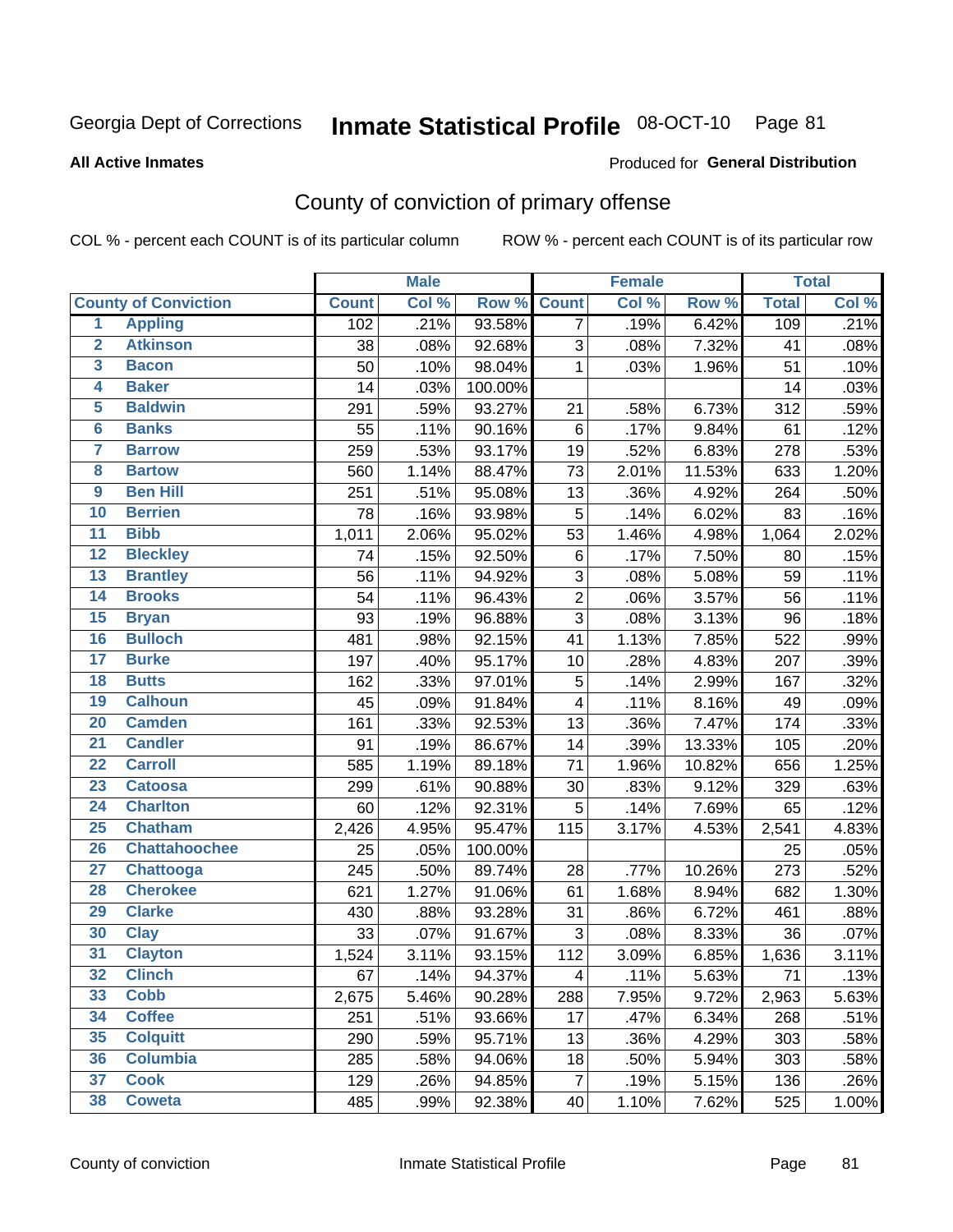# Inmate Statistical Profile 08-OCT-10 Page 82

**All Active Inmates** 

#### Produced for General Distribution

# County of conviction of primary offense

COL % - percent each COUNT is of its particular column

|                 |                             | <b>Male</b><br><b>Female</b> |       |         |                         | <b>Total</b> |        |                 |       |
|-----------------|-----------------------------|------------------------------|-------|---------|-------------------------|--------------|--------|-----------------|-------|
|                 | <b>County of Conviction</b> | <b>Count</b>                 | Col % | Row %   | <b>Count</b>            | Col %        | Row %  | <b>Total</b>    | Col % |
| 39              | <b>Crawford</b>             | 20                           | .04%  | 95.24%  | $\mathbf{1}$            | .03%         | 4.76%  | $\overline{21}$ | .04%  |
| 40              | <b>Crisp</b>                | 289                          | .59%  | 92.93%  | 21                      | .58%         | 6.75%  | 311             | .59%  |
| 41              | <b>Dade</b>                 | 127                          | .26%  | 97.69%  | 3                       | .08%         | 2.31%  | 130             | .25%  |
| 42              | <b>Dawson</b>               | 116                          | .24%  | 90.63%  | 12                      | .33%         | 9.38%  | 128             | .24%  |
| 43              | <b>Decatur</b>              | 334                          | .68%  | 92.01%  | 29                      | .80%         | 7.99%  | 363             | .69%  |
| 44              | <b>Dekalb</b>               | 2,953                        | 6.03% | 94.44%  | 174                     | 4.80%        | 5.56%  | 3,127           | 5.94% |
| 45              | <b>Dodge</b>                | 150                          | .31%  | 92.02%  | 13                      | .36%         | 7.98%  | 163             | .31%  |
| 46              | <b>Dooly</b>                | 90                           | .18%  | 95.74%  | $\overline{\mathbf{4}}$ | .11%         | 4.26%  | 94              | .18%  |
| 47              | <b>Dougherty</b>            | 965                          | 1.97% | 94.89%  | 52                      | 1.43%        | 5.11%  | 1,017           | 1.93% |
| 48              | <b>Douglas</b>              | 1,146                        | 2.34% | 89.11%  | 140                     | 3.86%        | 10.89% | 1,286           | 2.44% |
| 49              | <b>Early</b>                | 81                           | .17%  | 95.29%  | 4                       | .11%         | 4.71%  | 85              | .16%  |
| 50              | <b>Echols</b>               | 6                            | .01%  | 85.71%  | 1                       | .03%         | 14.29% | 7               | .01%  |
| $\overline{51}$ | <b>Effingham</b>            | 155                          | .32%  | 92.81%  | 12                      | .33%         | 7.19%  | 167             | .32%  |
| 52              | <b>Elbert</b>               | 142                          | .29%  | 95.95%  | 6                       | .17%         | 4.05%  | 148             | .28%  |
| 53              | <b>Emanuel</b>              | 166                          | .34%  | 96.51%  | 6                       | .17%         | 3.49%  | 172             | .33%  |
| 54              | <b>Evans</b>                | 99                           | .20%  | 95.19%  | 5                       | .14%         | 4.81%  | 104             | .20%  |
| 55              | <b>Fannin</b>               | 103                          | .21%  | 92.79%  | 8                       | .22%         | 7.21%  | 111             | .21%  |
| 56              | <b>Fayette</b>              | 332                          | .68%  | 91.97%  | 29                      | .80%         | 8.03%  | 361             | .69%  |
| $\overline{57}$ | <b>Floyd</b>                | 769                          | 1.57% | 89.00%  | 95                      | 2.62%        | 11.00% | 864             | 1.64% |
| 58              | <b>Forsyth</b>              | 289                          | .59%  | 90.03%  | 32                      | .88%         | 9.97%  | 321             | .61%  |
| 59              | <b>Franklin</b>             | 122                          | .25%  | 91.04%  | 12                      | .33%         | 8.96%  | 134             | .25%  |
| 60              | <b>Fulton</b>               | 4,629                        | 9.45% | 96.40%  | 173                     | 4.77%        | 3.60%  | 4,802           | 9.12% |
| 61              | Gilmer                      | 123                          | .25%  | 89.78%  | 14                      | .39%         | 10.22% | 137             | .26%  |
| 62              | <b>Glascock</b>             | 8                            | .02%  | 88.89%  | 1                       | .03%         | 11.11% | 9               | .02%  |
| 63              | <b>Glynn</b>                | 410                          | .84%  | 95.13%  | 20                      | .55%         | 4.64%  | 431             | .82%  |
| 64              | <b>Gordon</b>               | 308                          | .63%  | 90.32%  | 33                      | .91%         | 9.68%  | 341             | .65%  |
| 65              | <b>Grady</b>                | 204                          | .42%  | 95.77%  | $\boldsymbol{9}$        | .25%         | 4.23%  | 213             | .40%  |
| 66              | <b>Greene</b>               | 144                          | .29%  | 94.74%  | 8                       | .22%         | 5.26%  | 152             | .29%  |
| 67              | <b>Gwinnett</b>             | 2,050                        | 4.18% | 92.80%  | 159                     | 4.39%        | 7.20%  | 2,209           | 4.20% |
| 68              | <b>Habersham</b>            | 122                          | .25%  | 93.13%  | 9                       | .25%         | 6.87%  | 131             | .25%  |
| 69              | <b>Hall</b>                 | 698                          | 1.42% | 92.33%  | 58                      | 1.60%        | 7.67%  | 756             | 1.44% |
| 70              | <b>Hancock</b>              | 34                           | .07%  | 97.14%  | $\mathbf{1}$            | .03%         | 2.86%  | 35              | .07%  |
| $\overline{71}$ | <b>Haralson</b>             | 101                          | .21%  | 96.19%  | $\overline{\mathbf{4}}$ | .11%         | 3.81%  | 105             | .20%  |
| 72              | <b>Harris</b>               | 110                          | .22%  | 95.65%  | 5                       | .14%         | 4.35%  | 115             | .22%  |
| 73              | <b>Hart</b>                 | 103                          | .21%  | 93.64%  | $\overline{7}$          | .19%         | 6.36%  | 110             | .21%  |
| 74              | <b>Heard</b>                | 66                           | .13%  | 100.00% |                         |              |        | 66              | .13%  |
| 75              | <b>Henry</b>                | 556                          | 1.13% | 89.39%  | 66                      | 1.82%        | 10.61% | 622             | 1.18% |
| 76              | <b>Houston</b>              | 613                          | 1.25% | 95.19%  | 31                      | .86%         | 4.81%  | 644             | 1.22% |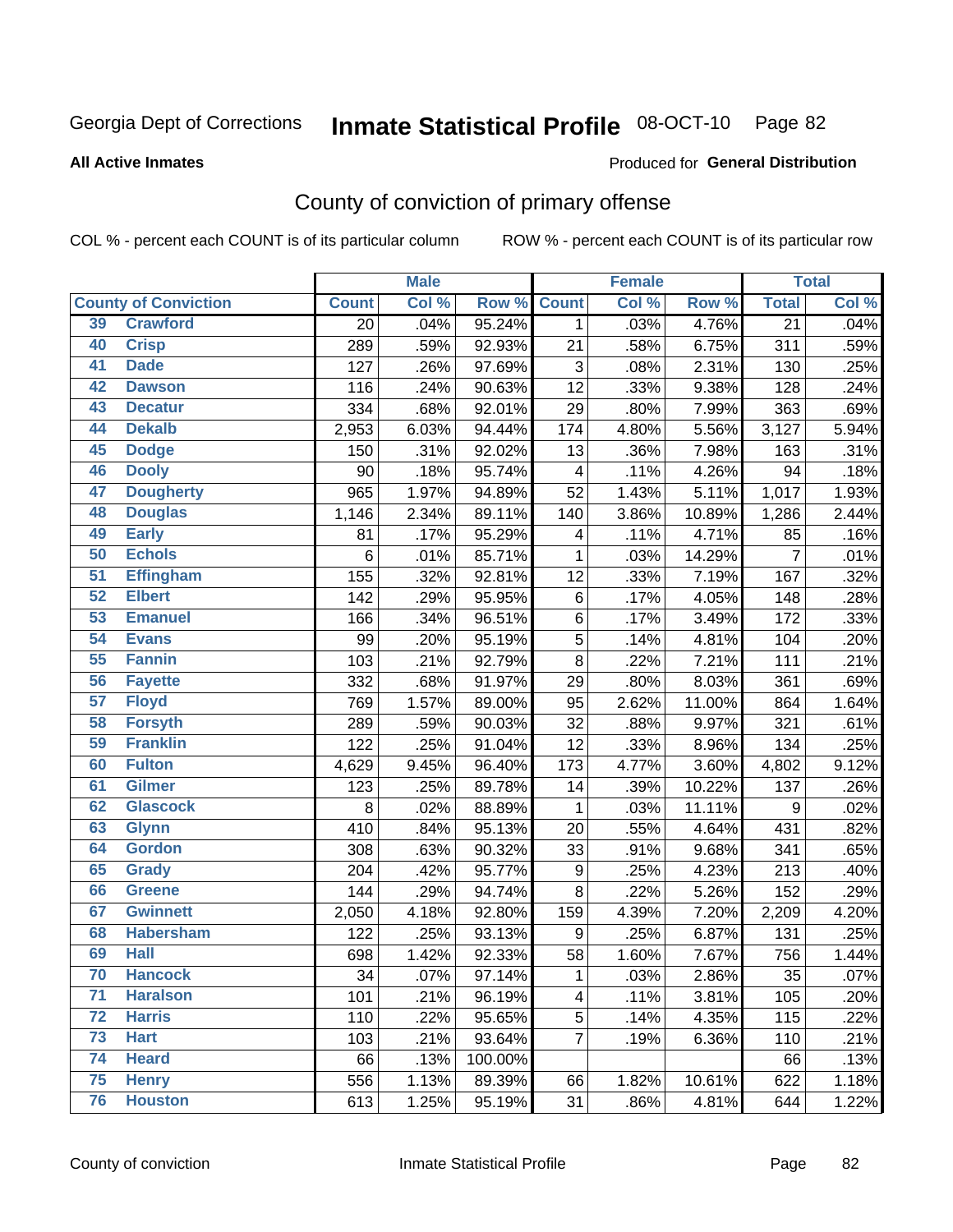# Inmate Statistical Profile 08-OCT-10 Page 83

#### **All Active Inmates**

### Produced for General Distribution

# County of conviction of primary offense

COL % - percent each COUNT is of its particular column

|                  |                             |              | <b>Male</b> |         |                  | <b>Female</b> |        |              | <b>Total</b> |
|------------------|-----------------------------|--------------|-------------|---------|------------------|---------------|--------|--------------|--------------|
|                  | <b>County of Conviction</b> | <b>Count</b> | Col %       | Row %   | <b>Count</b>     | Col %         | Row %  | <b>Total</b> | Col %        |
| 77               | <b>Irwin</b>                | 66           | .13%        | 98.51%  | $\mathbf{1}$     | .03%          | 1.49%  | 67           | .13%         |
| 78               | <b>Jackson</b>              | 192          | .39%        | 93.66%  | 13               | .36%          | 6.34%  | 205          | .39%         |
| 79               | <b>Jasper</b>               | 61           | .12%        | 100.00% |                  |               |        | 61           | .12%         |
| 80               | <b>Jeff Davis</b>           | 69           | .14%        | 86.25%  | 11               | .30%          | 13.75% | 80           | .15%         |
| 81               | <b>Jefferson</b>            | 121          | .25%        | 97.58%  | 3                | .08%          | 2.42%  | 124          | .24%         |
| 82               | <b>Jenkins</b>              | 64           | .13%        | 95.52%  | 3                | .08%          | 4.48%  | 67           | .13%         |
| 83               | <b>Johnson</b>              | 53           | .11%        | 91.38%  | 5                | .14%          | 8.62%  | 58           | .11%         |
| 84               | <b>Jones</b>                | 163          | .33%        | 87.63%  | 23               | .63%          | 12.37% | 186          | .35%         |
| 85               | <b>Lamar</b>                | 78           | .16%        | 95.12%  | 4                | .11%          | 4.88%  | 82           | .16%         |
| 86               | <b>Lanier</b>               | 43           | .09%        | 100.00% |                  |               |        | 43           | .08%         |
| 87               | <b>Laurens</b>              | 315          | .64%        | 93.47%  | 22               | .61%          | 6.53%  | 337          | .64%         |
| 88               | Lee                         | 72           | .15%        | 96.00%  | 3                | .08%          | 4.00%  | 75           | .14%         |
| 89               | <b>Liberty</b>              | 271          | .55%        | 93.45%  | 19               | .52%          | 6.55%  | 290          | .55%         |
| 90               | <b>Lincoln</b>              | 26           | .05%        | 96.30%  | 1                | .03%          | 3.70%  | 27           | .05%         |
| 91               | Long                        | 81           | .17%        | 94.19%  | 5                | .14%          | 5.81%  | 86           | .16%         |
| 92               | <b>Lowndes</b>              | 531          | 1.08%       | 92.99%  | 40               | 1.10%         | 7.01%  | 571          | 1.09%        |
| 93               | <b>Lumpkin</b>              | 95           | .19%        | 90.48%  | 10               | .28%          | 9.52%  | 105          | .20%         |
| 94               | <b>Macon</b>                | 64           | .13%        | 96.97%  | $\overline{2}$   | .06%          | 3.03%  | 66           | .13%         |
| 95               | <b>Madison</b>              | 114          | .23%        | 90.48%  | 12               | .33%          | 9.52%  | 126          | .24%         |
| 96               | <b>Marion</b>               | 42           | .09%        | 91.30%  | 4                | .11%          | 8.70%  | 46           | .09%         |
| 97               | <b>Mcduffie</b>             | 175          | .36%        | 95.63%  | 8                | .22%          | 4.37%  | 183          | .35%         |
| 98               | <b>Mcintosh</b>             | 65           | .13%        | 98.48%  | $\mathbf{1}$     | .03%          | 1.52%  | 66           | .13%         |
| 99               | <b>Meriwether</b>           | 240          | .49%        | 96.39%  | $\boldsymbol{9}$ | .25%          | 3.61%  | 249          | .47%         |
| 100              | <b>Miller</b>               | 27           | .06%        | 96.43%  | 1                | .03%          | 3.57%  | 28           | .05%         |
| 101              | <b>Mitchell</b>             | 202          | .41%        | 92.66%  | 16               | .44%          | 7.34%  | 218          | .41%         |
| 102              | <b>Monroe</b>               | 141          | .29%        | 88.68%  | 18               | .50%          | 11.32% | 159          | .30%         |
| 103              | <b>Montgomery</b>           | 61           | .12%        | 93.85%  | 4                | .11%          | 6.15%  | 65           | .12%         |
| 104              | <b>Morgan</b>               | 164          | .33%        | 93.71%  | 11               | .30%          | 6.29%  | 175          | .33%         |
| 105              | <b>Murray</b>               | 182          | .37%        | 92.39%  | 15               | .41%          | 7.61%  | 197          | .37%         |
| 106              | <b>Muscogee</b>             | 1,619        | 3.30%       | 95.18%  | 82               | 2.26%         | 4.82%  | 1,701        | 3.23%        |
| 107              | <b>Newton</b>               | 630          | 1.29%       | 92.38%  | 52               | 1.43%         | 7.62%  | 682          | 1.30%        |
| 108              | <b>Oconee</b>               | 54           | .11%        | 96.43%  | $\overline{c}$   | .06%          | 3.57%  | 56           | .11%         |
| 109              | <b>Oglethorpe</b>           | 48           | .10%        | 97.96%  | $\mathbf{1}$     | .03%          | 2.04%  | 49           | .09%         |
| 110              | <b>Paulding</b>             | 240          | .49%        | 93.02%  | 18               | .50%          | 6.98%  | 258          | .49%         |
| 111              | <b>Peach</b>                | 82           | .17%        | 96.47%  | 3                | .08%          | 3.53%  | 85           | .16%         |
| 112              | <b>Pickens</b>              | 79           | .16%        | 89.77%  | 9                | .25%          | 10.23% | 88           | .17%         |
| 113              | <b>Pierce</b>               | 61           | .12%        | 92.42%  | 5                | .14%          | 7.58%  | 66           | .13%         |
| $\overline{114}$ | <b>Pike</b>                 | 53           | .11%        | 94.64%  | 3                | .08%          | 5.36%  | 56           | .11%         |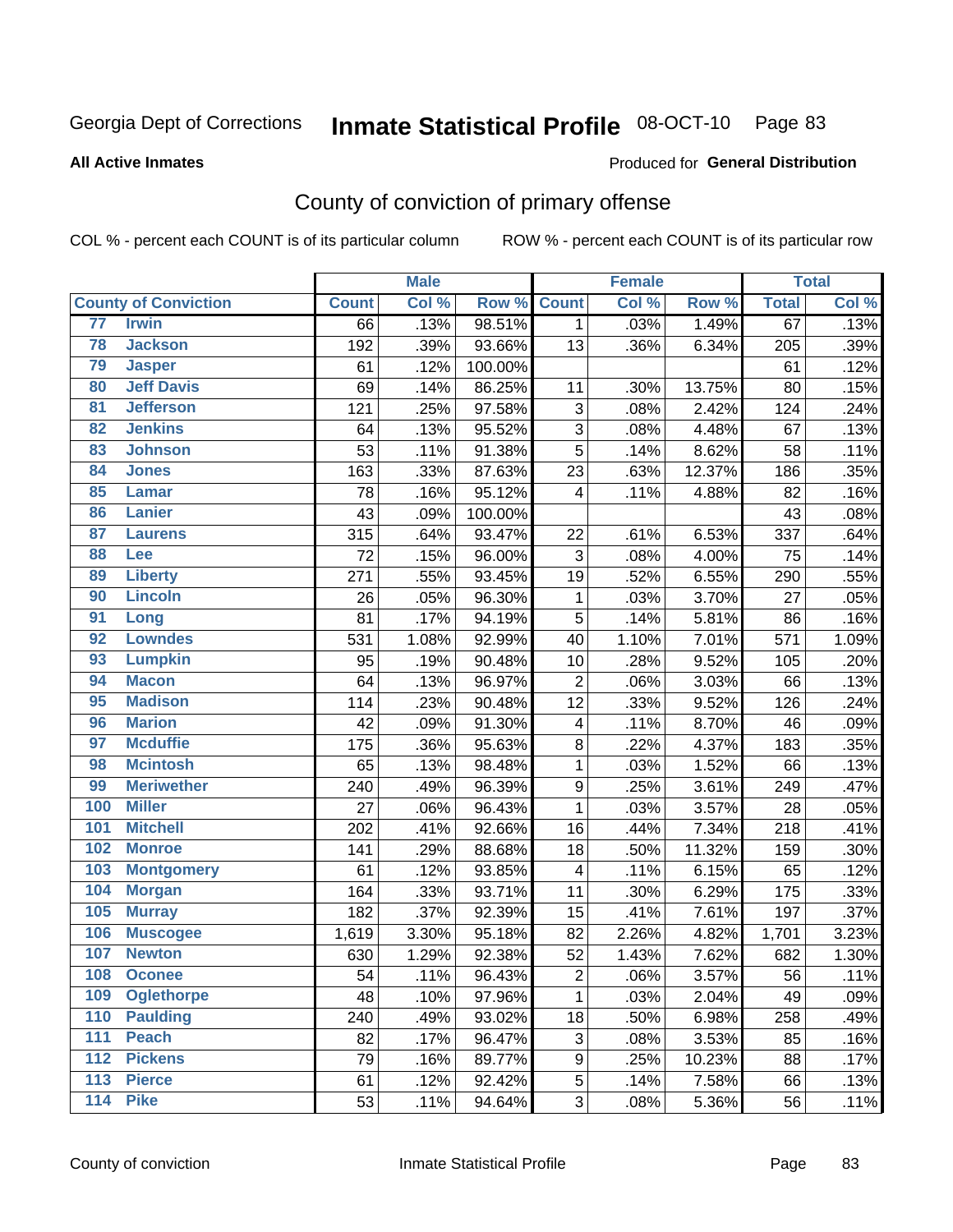# Inmate Statistical Profile 08-OCT-10 Page 84

**All Active Inmates** 

#### Produced for General Distribution

# County of conviction of primary offense

COL % - percent each COUNT is of its particular column

|                                    | <b>Male</b><br><b>Female</b> |       | <b>Total</b> |                         |       |        |              |       |
|------------------------------------|------------------------------|-------|--------------|-------------------------|-------|--------|--------------|-------|
| <b>County of Conviction</b>        | <b>Count</b>                 | Col % | Row %        | <b>Count</b>            | Col % | Row %  | <b>Total</b> | Col % |
| 115 Polk                           | 142                          | .29%  | 92.21%       | 12                      | .33%  | 7.79%  | 154          | .29%  |
| $\overline{116}$<br><b>Pulaski</b> | 89                           | .18%  | 94.68%       | 5                       | .14%  | 5.32%  | 94           | .18%  |
| 117<br><b>Putnam</b>               | 141                          | .29%  | 95.92%       | 6                       | .17%  | 4.08%  | 147          | .28%  |
| 118<br>Quitman                     | 19                           | .04%  | 90.48%       | $\overline{2}$          | .06%  | 9.52%  | 21           | .04%  |
| 119<br><b>Rabun</b>                | 52                           | .11%  | 83.87%       | 10                      | .28%  | 16.13% | 62           | .12%  |
| 120<br><b>Randolph</b>             | 60                           | .12%  | 95.24%       | 3                       | .08%  | 4.76%  | 63           | .12%  |
| 121<br><b>Richmond</b>             | 1,695                        | 3.46% | 93.91%       | 110                     | 3.04% | 6.09%  | 1,805        | 3.43% |
| 122<br><b>Rockdale</b>             | 479                          | .98%  | 91.06%       | 47                      | 1.30% | 8.94%  | 526          | 1.00% |
| 123<br><b>Schley</b>               | 24                           | .05%  | 96.00%       | 1                       | .03%  | 4.00%  | 25           | .05%  |
| $\overline{124}$<br><b>Screven</b> | 135                          | .28%  | 93.75%       | $\boldsymbol{9}$        | .25%  | 6.25%  | 144          | .27%  |
| <b>Seminole</b><br>125             | 55                           | .11%  | 83.33%       | 11                      | .30%  | 16.67% | 66           | .13%  |
| 126<br><b>Spalding</b>             | 591                          | 1.21% | 91.63%       | 54                      | 1.49% | 8.37%  | 645          | 1.23% |
| 127<br><b>Stephens</b>             | 202                          | .41%  | 91.40%       | 19                      | .52%  | 8.60%  | 221          | .42%  |
| 128<br><b>Stewart</b>              | 27                           | .06%  | 96.43%       | 1                       | .03%  | 3.57%  | 28           | .05%  |
| 129<br><b>Sumter</b>               | 222                          | .45%  | 95.28%       | 11                      | .30%  | 4.72%  | 233          | .44%  |
| 130<br><b>Talbot</b>               | 60                           | .12%  | 96.77%       | $\mathbf 2$             | .06%  | 3.23%  | 62           | .12%  |
| 131<br><b>Taliaferro</b>           | 20                           | .04%  | 90.91%       | $\overline{c}$          | .06%  | 9.09%  | 22           | .04%  |
| 132<br><b>Tattnall</b>             | 179                          | .37%  | 91.79%       | 16                      | .44%  | 8.21%  | 195          | .37%  |
| 133<br><b>Taylor</b>               | 92                           | .19%  | 94.85%       | 5                       | .14%  | 5.15%  | 97           | .18%  |
| <b>Telfair</b><br>134              | 113                          | .23%  | 91.13%       | 11                      | .30%  | 8.87%  | 124          | .24%  |
| 135<br><b>Terrell</b>              | 72                           | .15%  | 97.30%       | $\overline{2}$          | .06%  | 2.70%  | 74           | .14%  |
| 136<br><b>Thomas</b>               | 253                          | .52%  | 93.36%       | 18                      | .50%  | 6.64%  | 271          | .51%  |
| <b>Tift</b><br>137                 | 312                          | .64%  | 95.41%       | 15                      | .41%  | 4.59%  | 327          | .62%  |
| <b>Toombs</b><br>138               | 317                          | .65%  | 92.96%       | 24                      | .66%  | 7.04%  | 341          | .65%  |
| 139<br><b>Towns</b>                | 45                           | .09%  | 86.54%       | $\overline{7}$          | .19%  | 13.46% | 52           | .10%  |
| <b>Treutlen</b><br>140             | 67                           | .14%  | 93.06%       | 5                       | .14%  | 6.94%  | 72           | .14%  |
| 141<br><b>Troup</b>                | 667                          | 1.36% | 91.12%       | 65                      | 1.79% | 8.88%  | 732          | 1.39% |
| 142<br><b>Turner</b>               | 76                           | .16%  | 93.83%       | 5                       | .14%  | 6.17%  | 81           | .15%  |
| $\overline{143}$<br><b>Twiggs</b>  | 62                           | .13%  | 93.94%       | $\overline{\mathbf{4}}$ | .11%  | 6.06%  | 66           | .13%  |
| 144<br><b>Union</b>                | 86                           | .18%  | 86.00%       | 14                      | .39%  | 14.00% | 100          | .19%  |
| 145<br><b>Upson</b>                | 176                          | .36%  | 89.34%       | 21                      | .58%  | 10.66% | 197          | .37%  |
| 146<br><b>Walker</b>               | 422                          | .86%  | 90.95%       | 42                      | 1.16% | 9.05%  | 464          | .88%  |
| $\overline{147}$<br><b>Walton</b>  | 433                          | .88%  | 90.40%       | 46                      | 1.27% | 9.60%  | 479          | .91%  |
| 148<br><b>Ware</b>                 | 317                          | .65%  | 94.91%       | 17                      | .47%  | 5.09%  | 334          | .63%  |
| 149<br><b>Warren</b>               | 43                           | .09%  | 93.48%       | 3                       | .08%  | 6.52%  | 46           | .09%  |
| <b>Washington</b><br>150           | 136                          | .28%  | 88.89%       | 17                      | .47%  | 11.11% | 153          | .29%  |
| 151<br><b>Wayne</b>                | 160                          | .33%  | 89.89%       | 18                      | .50%  | 10.11% | 178          | .34%  |
| <b>Webster</b><br>152              | $\boldsymbol{9}$             | .02%  | 100.00%      |                         |       |        | 9            | .02%  |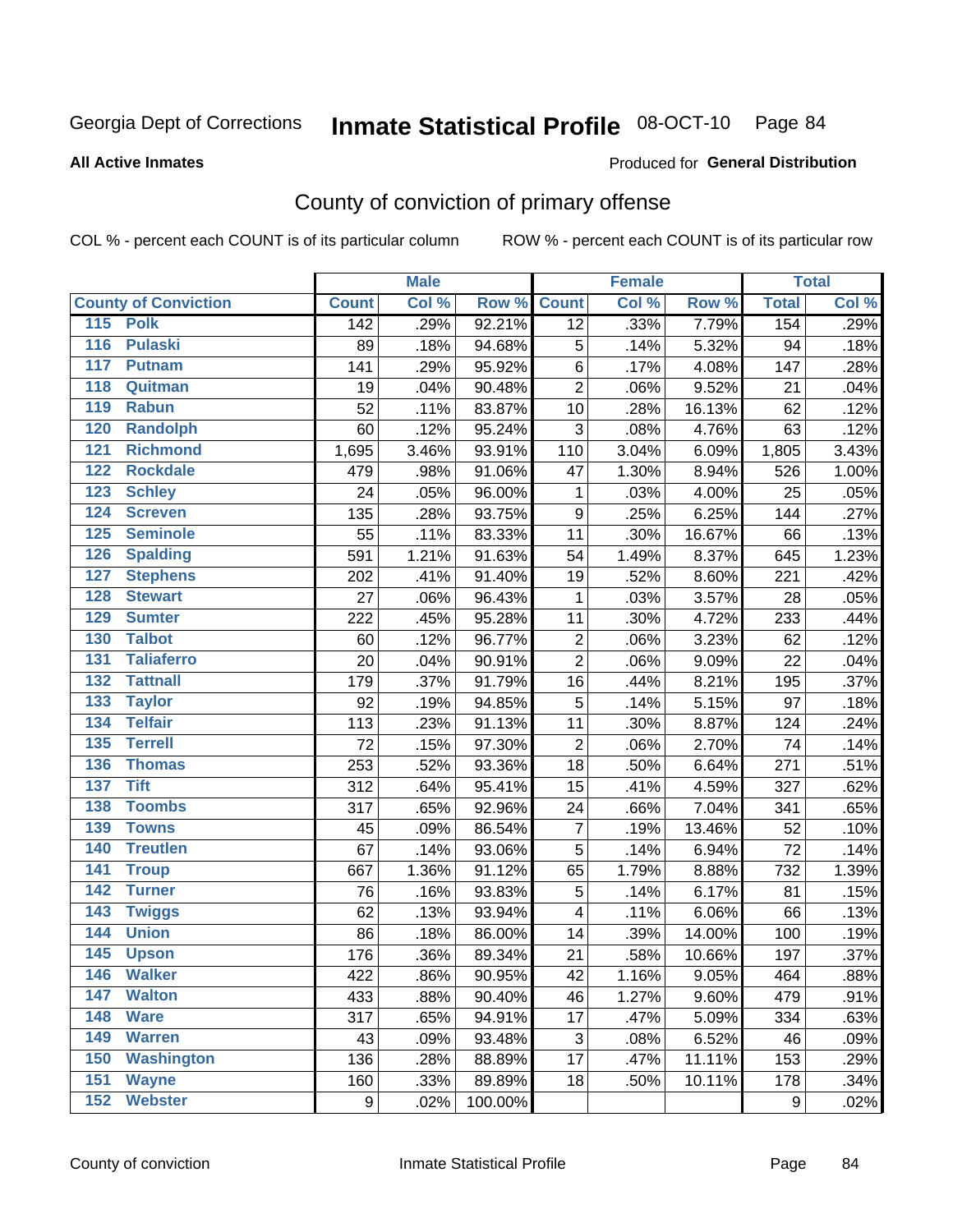# Inmate Statistical Profile 08-OCT-10 Page 85

**All Active Inmates** 

### **Produced for General Distribution**

# County of conviction of primary offense

COL % - percent each COUNT is of its particular column

|                             |              | <b>Male</b> |                    |       | <b>Female</b> |        |              | <b>Total</b> |
|-----------------------------|--------------|-------------|--------------------|-------|---------------|--------|--------------|--------------|
| <b>County of Conviction</b> | <b>Count</b> | Col %       | <b>Row % Count</b> |       | Col %         | Row %  | <b>Total</b> | Col %        |
| <b>Wheeler</b><br>153       | 25           | $.05\%$     | 80.65%             | 6     | .17%          | 19.35% | 31           | .06%         |
| <b>White</b><br>154         | 111          | .23%        | 90.98%             | 11    | .30%          | 9.02%  | 122          | .23%         |
| <b>Whitfield</b><br>155     | 587          | 1.20%       | 87.09%             | 87    | 2.40%         | 12.91% | 674          | 1.28%        |
| <b>Wilcox</b><br>156        | 56           | .11%        | 88.89%             |       | .19%          | 11.11% | 63           | .12%         |
| <b>Wilkes</b><br>157        | 79           | .16%        | 98.75%             |       | .03%          | 1.25%  | 80           | .15%         |
| <b>Wilkinson</b><br>158     | 49           | .10%        | 90.74%             | 5     | .14%          | 9.26%  | 54           | .10%         |
| <b>Worth</b><br>159         | 112          | .23%        | 94.92%             | 6     | .17%          | 5.08%  | 118          | .22%         |
| <b>Total Rported</b>        | 48,999       | 100%        | 93.11%             | 3,624 | 100%          | 6.89%  | 52,625       | 100%         |

| rteo<br>N | 38     |       |        |
|-----------|--------|-------|--------|
| otal      | 49,037 | 3,627 | 52.666 |

| <b>Mode</b><br>---<br>luent)<br>nost tren | ™ulton | copp; | Fulto |
|-------------------------------------------|--------|-------|-------|
|                                           |        |       |       |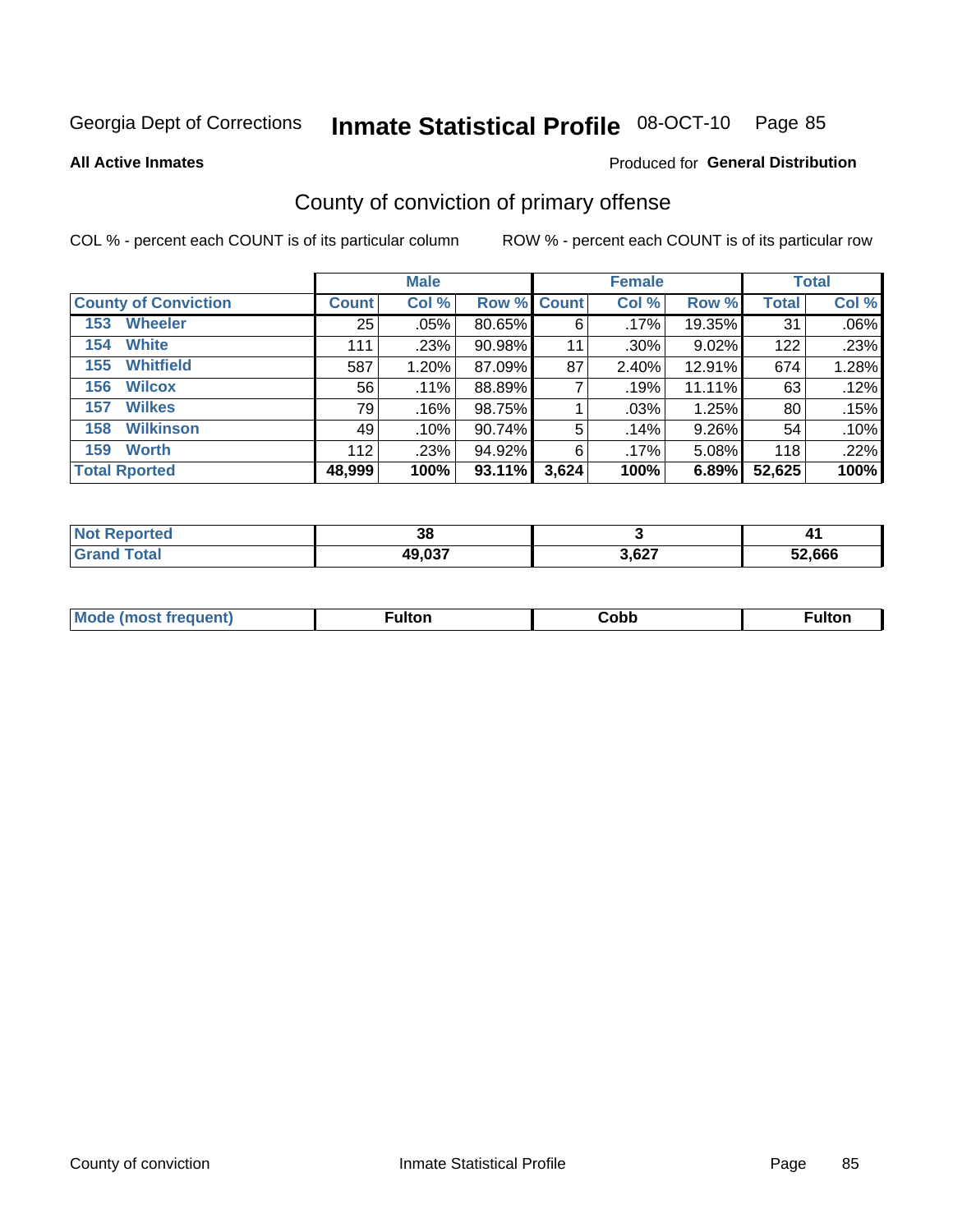# Inmate Statistical Profile 08-OCT-10 Page 86

**Produced for General Distribution** 

#### **All Active Inmates**

# Circuit of conviction of primary offense

COL % - percent each COUNT is of its particular column

|                         |                                 |              | <b>Male</b> |        |              | <b>Female</b> |        |                  | <b>Total</b> |
|-------------------------|---------------------------------|--------------|-------------|--------|--------------|---------------|--------|------------------|--------------|
|                         | <b>Circuit of Conviction</b>    | <b>Count</b> | Col %       | Row %  | <b>Count</b> | Col %         | Row %  | <b>Total</b>     | Col %        |
| $\overline{1}$          | <b>Alapaha Circuit</b>          | 355          | .72%        | 94.92% | 19           | .52%          | 5.08%  | $\overline{374}$ | .71%         |
| $\overline{2}$          | <b>Alcovy Circuit</b>           | 1,063        | 2.17%       | 91.56% | 98           | 2.70%         | 8.44%  | 1,161            | 2.21%        |
| $\overline{\mathbf{3}}$ | <b>Atlanta Circuit</b>          | 4,629        | 9.45%       | 96.40% | 173          | 4.77%         | 3.60%  | 4,802            | 9.12%        |
| 4                       | <b>Atlantic Circuit</b>         | 788          | 1.61%       | 94.15% | 49           | 1.35%         | 5.85%  | 837              | 1.59%        |
| 5                       | <b>Augusta Circuit</b>          | 2,177        | 4.44%       | 94.04% | 138          | 3.81%         | 5.96%  | 2,315            | 4.40%        |
| $\overline{\mathbf{6}}$ | <b>Blue Ridge Circuit</b>       | 621          | 1.27%       | 91.06% | 61           | 1.68%         | 8.94%  | 682              | 1.30%        |
| $\overline{\mathbf{7}}$ | <b>Brunswick Circuit</b>        | 902          | 1.84%       | 92.80% | 69           | 1.90%         | 7.10%  | 972              | 1.85%        |
| 8                       | <b>Chattahoochee Circuit</b>    | 1,948        | 3.98%       | 95.21% | 98           | 2.70%         | 4.79%  | 2,046            | 3.89%        |
| $\overline{9}$          | <b>Cherokee Circuit</b>         | 868          | 1.77%       | 89.12% | 106          | 2.92%         | 10.88% | 974              | 1.85%        |
| 10                      | <b>Clayton Circuit</b>          | 1,524        | 3.11%       | 93.15% | 112          | 3.09%         | 6.85%  | 1,636            | 3.11%        |
| 11                      | <b>Cobb Circuit</b>             | 2,675        | 5.46%       | 90.28% | 288          | 7.95%         | 9.72%  | 2,963            | 5.63%        |
| 12                      | <b>Conasauga Circuit</b>        | 769          | 1.57%       | 88.29% | 102          | 2.81%         | 11.71% | 871              | 1.66%        |
| 13                      | <b>Cordele Circuit</b>          | 686          | 1.40%       | 93.72% | 45           | 1.24%         | 6.15%  | 732              | 1.39%        |
| 14                      | <b>Coweta Circuit</b>           | 2,043        | 4.17%       | 91.70% | 185          | 5.10%         | 8.30%  | 2,228            | 4.23%        |
| 15                      | <b>Dougherty Circuit</b>        | 965          | 1.97%       | 94.89% | 52           | 1.43%         | 5.11%  | 1,017            | 1.93%        |
| 16                      | <b>Dublin Circuit</b>           | 497          | 1.01%       | 93.25% | 36           | .99%          | 6.75%  | 533              | 1.01%        |
| 17                      | <b>Eastern Circuit</b>          | 2,426        | 4.95%       | 95.47% | 115          | 3.17%         | 4.53%  | 2,541            | 4.83%        |
| 18                      | <b>Flint Circuit</b>            | 556          | 1.13%       | 89.39% | 66           | 1.82%         | 10.61% | 622              | 1.18%        |
| 19                      | <b>Griffin Circuit</b>          | 1,152        | 2.35%       | 91.50% | 107          | 2.95%         | 8.50%  | 1,259            | 2.39%        |
| 20                      | <b>Gwinnett Circuit</b>         | 2,050        | 4.18%       | 92.80% | 159          | 4.39%         | 7.20%  | 2,209            | 4.20%        |
| $\overline{21}$         | <b>Houston Circuit</b>          | 613          | 1.25%       | 95.19% | 31           | .86%          | 4.81%  | 644              | 1.22%        |
| $\overline{22}$         | <b>Lookout Mountain Circuit</b> | 1,093        | 2.23%       | 91.39% | 103          | 2.84%         | 8.61%  | 1,196            | 2.27%        |
| 23                      | <b>Macon Circuit</b>            | 1,113        | 2.27%       | 95.13% | 57           | 1.57%         | 4.87%  | 1,170            | 2.22%        |
| 24                      | <b>Middle Circuit</b>           | 831          | 1.70%       | 92.85% | 64           | 1.77%         | 7.15%  | 895              | 1.70%        |
| 25                      | <b>Mountain Circuit</b>         | 376          | .77%        | 90.82% | 38           | 1.05%         | 9.18%  | 414              | .79%         |
| 26                      | <b>Northeastern Circuit</b>     | 814          | 1.66%       | 92.08% | 70           | 1.93%         | 7.92%  | 884              | 1.68%        |
| $\overline{27}$         | <b>Northern Circuit</b>         | 529          | 1.08%       | 93.30% | 38           | 1.05%         | 6.70%  | 567              | 1.08%        |
| 28                      | <b>Ocmulgee Circuit</b>         | 1,047        | 2.14%       | 93.32% | 75           | 2.07%         | 6.68%  | 1,122            | 2.13%        |
| 29                      | <b>Oconee Circuit</b>           | 512          | 1.04%       | 91.92% | 45           | 1.24%         | 8.08%  | 557              | 1.06%        |
| 30                      | <b>Ogeechee Circuit</b>         | 835          | 1.70%       | 92.78% | 65           | 1.79%         | 7.22%  | 900              | 1.71%        |
| $\overline{31}$         | <b>Pataula Circuit</b>          | 347          | .71%        | 93.03% | 26           | .72%          | 6.97%  | 373              | .71%         |
| 32                      | <b>Piedmont Circuit</b>         | 506          | 1.03%       | 93.01% | 38           | 1.05%         | 6.99%  | 544              | 1.03%        |
| 33                      | <b>Rome Circuit</b>             | 769          | 1.57%       | 89.00% | 95           | 2.62%         | 11.00% | 864              | 1.64%        |
| 34                      | <b>South Georgia Circuit</b>    | 799          | 1.63%       | 93.23% | 58           | 1.60%         | 6.77%  | 857              | 1.63%        |
| 35                      | <b>Southern Circuit</b>         | 1,134        | 2.31%       | 93.87% | 74           | 2.04%         | 6.13%  | 1,208            | 2.30%        |
| 36                      | <b>Southwestern Circuit</b>     | 418          | .85%        | 95.87% | 18           | .50%          | 4.13%  | 436              | .83%         |
| 37                      | <b>Stone Mountain Circuit</b>   | 2,953        | 6.03%       | 94.44% | 174          | 4.80%         | 5.56%  | 3,127            | 5.94%        |
| 38                      | <b>Tallapoosa Circuit</b>       | 243          | .50%        | 93.82% | 16           | .44%          | 6.18%  | 259              | .49%         |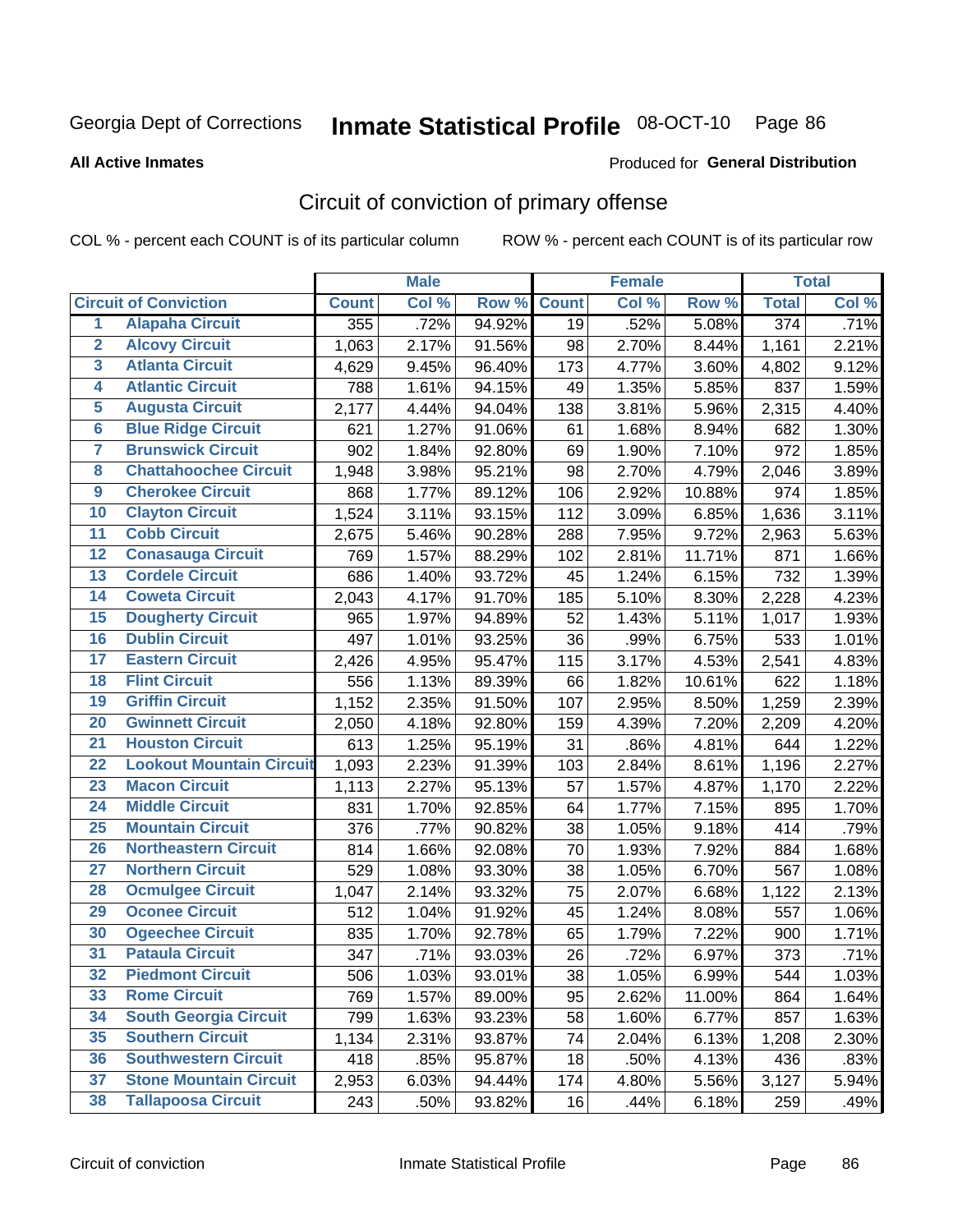#### Inmate Statistical Profile 08-OCT-10 Page 87

**All Active Inmates** 

#### Produced for General Distribution

# Circuit of conviction of primary offense

COL % - percent each COUNT is of its particular column

|    |                              |              | <b>Male</b> |        |              | <b>Female</b> |        |              | <b>Total</b> |
|----|------------------------------|--------------|-------------|--------|--------------|---------------|--------|--------------|--------------|
|    | <b>Circuit of Conviction</b> | <b>Count</b> | Col %       | Row %  | <b>Count</b> | Col %         | Row %  | <b>Total</b> | Col %        |
| 39 | <b>Tifton Circuit</b>        | 566          | 1.16%       | 95.45% | 27           | .75%          | 4.55%  | 593          | 1.13%        |
| 40 | <b>Toombs Circuit</b>        | 351          | .72%        | 95.64% | 16           | .44%          | 4.36%  | 367          | .70%         |
| 41 | <b>Waycross Circuit</b>      | 795          | 1.62%       | 94.31% | 48           | 1.32%         | 5.69%  | 843          | 1.60%        |
| 42 | <b>Western Circuit</b>       | 484          | .99%        | 93.62% | 33           | .91%          | 6.38%  | 517          | .98%         |
| 43 | <b>Rockdale Circuit</b>      | 479          | .98%        | 91.06% | 47           | 1.30%         | 8.94%  | 526          | 1.00%        |
| 44 | <b>Douglas Circuit</b>       | 1,146        | 2.34%       | 89.11% | 140          | 3.86%         | 10.89% | 1,286        | 2.44%        |
| 45 | <b>Appalachian Circuit</b>   | 305          | .62%        | 90.77% | 31           | .86%          | 9.23%  | 336          | .64%         |
| 46 | <b>Enotah Circuit</b>        | 337          | .69%        | 88.92% | 42           | 1.16%         | 11.08% | 379          | .72%         |
| 47 | <b>Bell-Forsyth Circuit</b>  | 289          | .59%        | 90.03% | 32           | .88%          | 9.97%  | 321          | .61%         |
| 48 | <b>Towaliga Circuit</b>      | 381          | .78%        | 93.38% | 27           | .75%          | 6.62%  | 408          | .78%         |
| 49 | <b>Paulding Circuit</b>      | 240          | .49%        | 93.02% | 18           | .50%          | 6.98%  | 258          | .49%         |
|    | <b>Total Rported</b>         | 48,999       | 100%        | 93.11% | 3,624        | 100%          | 6.89%  | 52,625       | 100%         |

| ™ | $\sim$<br>၁၀ |       |               |
|---|--------------|-------|---------------|
|   | 49,037       | 3,627 | $^{\circ}666$ |

| M | . | -----<br>oг | ----<br>пLс |
|---|---|-------------|-------------|
|   |   | <b>OUNN</b> |             |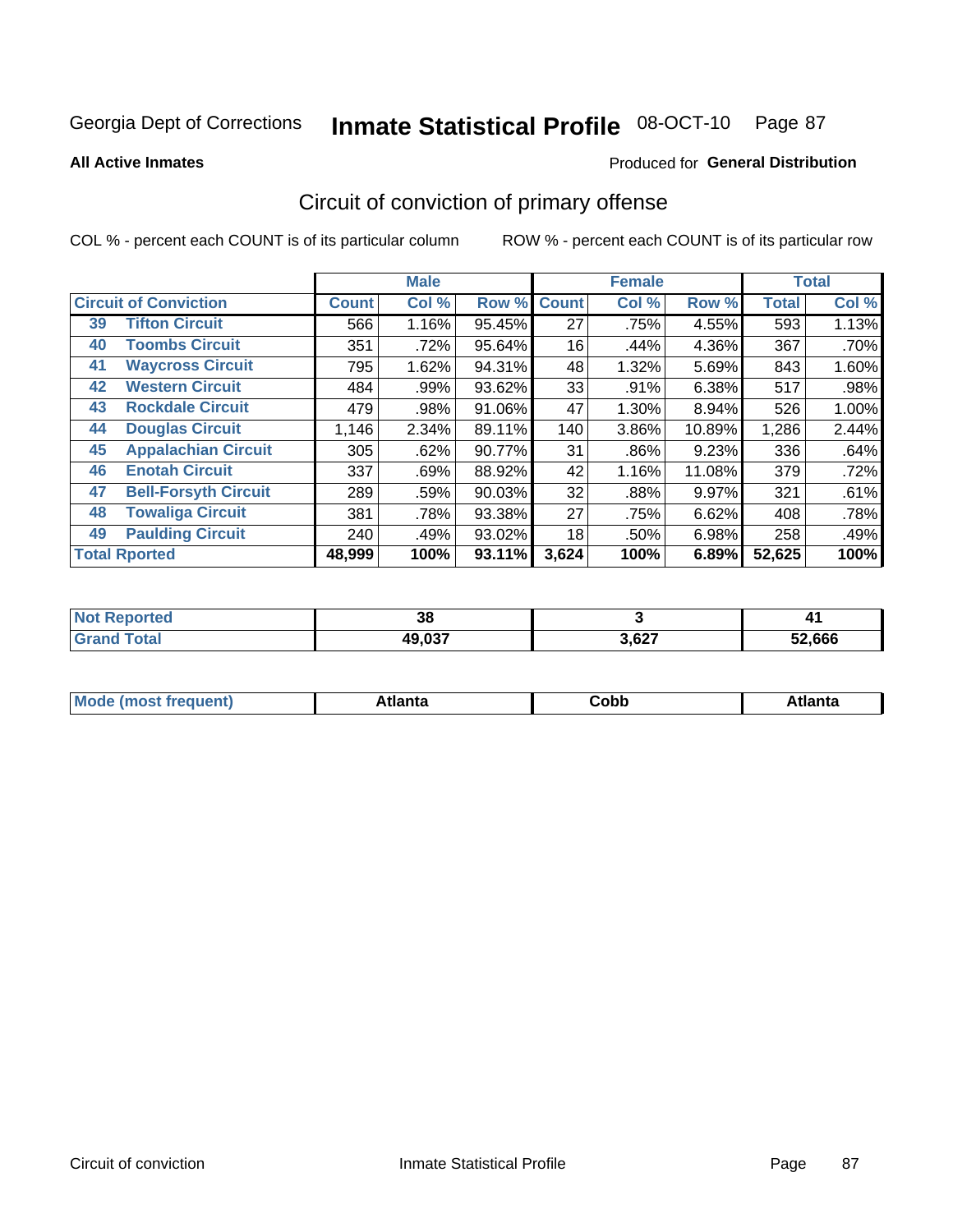# Inmate Statistical Profile 08-OCT-10 Page 88

### **All Active Inmates**

### **Produced for General Distribution**

### Years served (jail + prison) in this incarceration

COL % - percent each COUNT is of its particular column

|                       |              | <b>Male</b> |         |                | <b>Female</b> |                  |              | <b>Total</b> |
|-----------------------|--------------|-------------|---------|----------------|---------------|------------------|--------------|--------------|
| <b>Years Served</b>   | <b>Count</b> | Col %       | Row %   | <b>Count</b>   | Col %         | Row <sub>%</sub> | <b>Total</b> | Col%         |
| Less than one year    | 8,187        | 16.72%      | 87.62%  | 1,155          | 31.89%        | 12.36%           | 9,344        | 17.77%       |
| 1 to 1.99 years       | 9,962        | 20.35%      | 91.00%  | 985            | 27.19%        | 9.00%            | 10,947       | 20.82%       |
| 2 to 2.99 years       | 6,764        | 13.82%      | 93.67%  | 457            | 12.62%        | 6.33%            | 7,221        | 13.73%       |
| $3$ to $3.99$ years   | 4,529        | 9.25%       | 94.57%  | 260            | 7.18%         | 5.43%            | 4,789        | 9.11%        |
| 4 to 4.99 years       | 3,031        | 6.19%       | 95.16%  | 154            | 4.25%         | 4.84%            | 3,185        | 6.06%        |
| 5 to 5.99 years       | 2,038        | 4.16%       | 96.27%  | 78             | 2.15%         | 3.68%            | 2,117        | 4.03%        |
| 6 to 6.99 years       | 1,735        | 3.54%       | 95.86%  | 75             | 2.07%         | 4.14%            | 1,810        | 3.44%        |
| 7 to 7.99 years       | 1,620        | 3.31%       | 95.80%  | 71             | 1.96%         | 4.20%            | 1,691        | 3.22%        |
| 8 to 8.99 years       | 1,419        | 2.90%       | 95.94%  | 60             | 1.66%         | 4.06%            | 1,479        | 2.81%        |
| 9 to 9.99 years       | 1,410        | 2.88%       | 95.92%  | 60             | 1.66%         | 4.08%            | 1,470        | 2.80%        |
| 10 to 10.99 years     | 948          | 1.94%       | 96.15%  | 38             | 1.05%         | 3.85%            | 986          | 1.88%        |
| 11 to 11.99 years     | 884          | 1.81%       | 95.77%  | 39             | 1.08%         | 4.23%            | 923          | 1.76%        |
| 12 to 12.99 years     | 851          | 1.74%       | 96.49%  | 31             | 0.86%         | 3.51%            | 882          | 1.68%        |
| 13 to 13.99 years     | 903          | 1.84%       | 96.99%  | 28             | 0.77%         | 3.01%            | 931          | 1.77%        |
| 14 to 14.99 years     | 719          | 1.47%       | 96.90%  | 23             | 0.64%         | 3.10%            | 742          | 1.41%        |
| 15 to 15.99 years     | 609          | 1.24%       | 97.44%  | 16             | 0.44%         | 2.56%            | 625          | 1.19%        |
| 16 to 16.99 years     | 512          | 1.05%       | 95.52%  | 24             | 0.66%         | 4.48%            | 536          | 1.02%        |
| 17 to 17.99 years     | 480          | 0.98%       | 97.96%  | 10             | 0.28%         | 2.04%            | 490          | 0.93%        |
| 18 to 18.99 years     | 395          | 0.81%       | 97.29%  | 11             | 0.30%         | 2.71%            | 406          | 0.77%        |
| 19 to 19.99 years     | 378          | 0.77%       | 96.92%  | 12             | 0.33%         | 3.08%            | 390          | 0.74%        |
| 20 to 20.99 years     | 246          | 0.50%       | 95.72%  | 11             | 0.30%         | 4.28%            | 257          | 0.49%        |
| 21 to 21.99 years     | 217          | 0.44%       | 98.19%  | 4              | 0.11%         | 1.81%            | 221          | 0.42%        |
| 22 to 22.99 years     | 195          | 0.40%       | 96.06%  | 8              | 0.22%         | 3.94%            | 203          | 0.39%        |
| 23 to 23.99 years     | 160          | 0.33%       | 98.16%  | 3              | 0.08%         | 1.84%            | 163          | 0.31%        |
| 24 to 24.99 years     | 140          | 0.29%       | 98.59%  | $\overline{2}$ | 0.06%         | 1.41%            | 142          | 0.27%        |
| 25 to 25.99 years     | 114          | 0.23%       | 98.28%  | $\overline{c}$ | 0.06%         | 1.72%            | 116          | 0.22%        |
| 26 to 26.99 years     | 101          | 0.21%       | 98.06%  | $\overline{2}$ | 0.06%         | 1.94%            | 103          | 0.20%        |
| 27 to 27.99 years     | 71           | 0.15%       | 98.61%  | 1              | 0.03%         | 1.39%            | 72           | 0.14%        |
| 28 to 28.99 years     | 52           | 0.11%       | 100.00% |                |               |                  | 52           | 0.10%        |
| 29 to 29.99 years     | 48           | 0.10%       | 100.00% |                |               |                  | 48           | 0.09%        |
| Thirty $+$ years      | 233          | 0.48%       | 99.15%  | $\overline{2}$ | 0.06%         | 0.85%            | 235          | 0.45%        |
| <b>Total Reported</b> | 48,951       | 100%        | 93.11%  | 3,622          | 100%          | 6.89%            | 52,576       | 100.0%       |

| оc<br>OO.        |      | <b>TA</b><br>ш.<br>. . |
|------------------|------|------------------------|
| 49 037<br>ו טופו | 2027 | 52,667                 |

| <b>Mean</b><br>(average) | 5.3                | 3.11               | 5.14          |
|--------------------------|--------------------|--------------------|---------------|
| Median (middle)          | 2.92               | 1.58               | 2.78          |
| Mode (most frequent)     | Less than one year | Less than one year | Less than one |
|                          |                    |                    | vear          |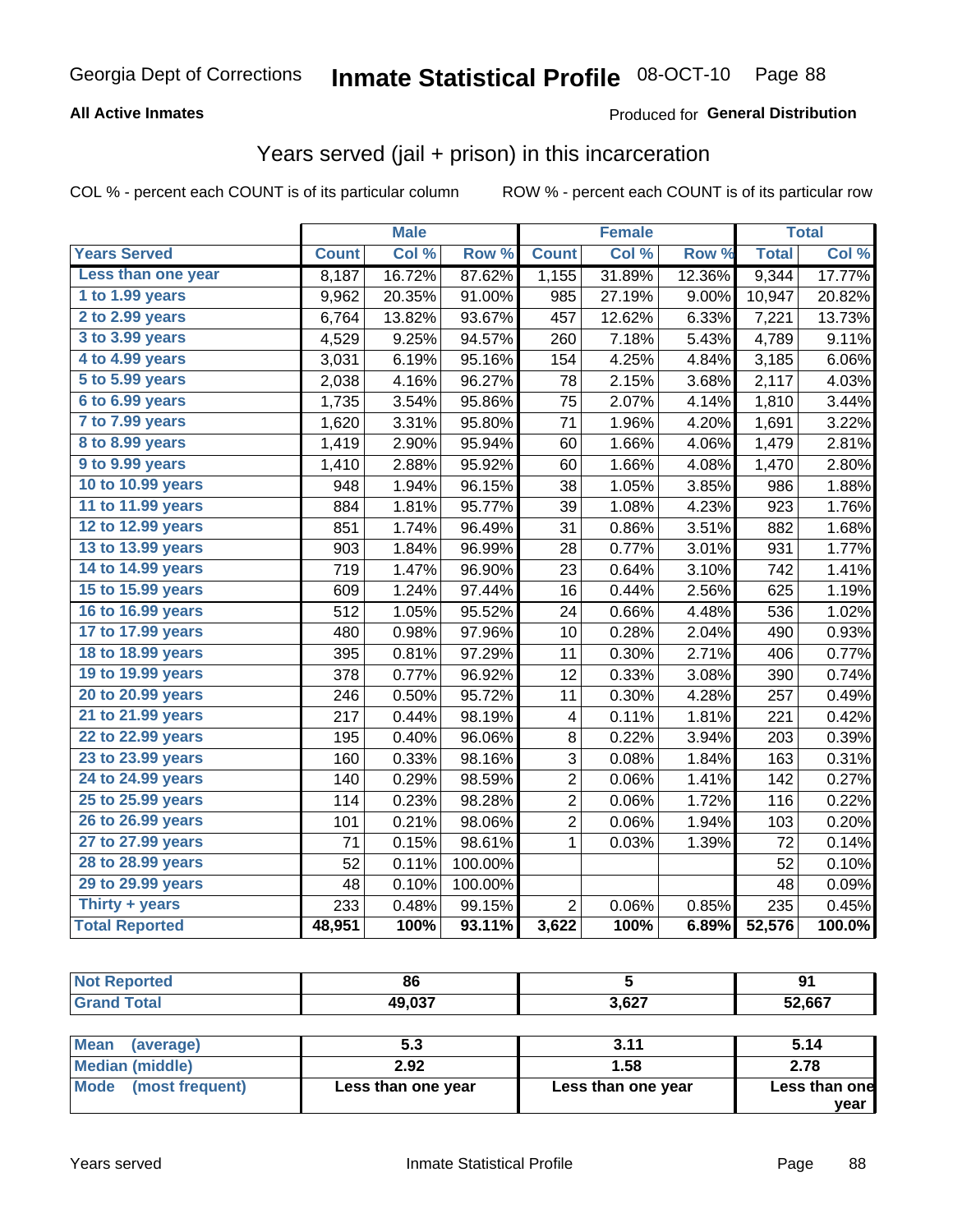# Inmate Statistical Profile 08-OCT-10 Page 89

### **All Active Inmates**

Produced for General Distribution

### Results of most recent HIV tests

COL % - percent each COUNT is of its particular column

|                         |              | <b>Male</b> |           |              | <b>Female</b> |          |              | <b>Total</b> |
|-------------------------|--------------|-------------|-----------|--------------|---------------|----------|--------------|--------------|
| <b>HIV Test Results</b> | <b>Count</b> | Col %       | Row %     | <b>Count</b> | Col %         | Row %    | <b>Total</b> | Col %        |
| <b>Positive</b>         | 809          | 1.69%       | 91.31%    | 77           | 2.17%         | $8.69\%$ | 886          | 1.72%        |
| <b>Negative</b>         | 47.049       | $98.29\%$   | $93.11\%$ | 3.477        | $97.83\%$     | $6.88\%$ | 50,528       | 98.26%       |
| Indeterminate           |              | 0.01%       | 100.00%   |              |               |          |              | 0.01%        |
| <b>Refused</b>          |              | 0.01%       | 100.00%   |              |               |          |              | 0.01%        |
| <b>Total Reported</b>   | 47,866       | 100%        | 93.08%    | 3,554        | 100%          | $6.91\%$ | 51,422       | 100%         |

| Reported<br><b>NOT</b> |                           | $\sim$<br>ں ۔ | .244   |
|------------------------|---------------------------|---------------|--------|
| "otal                  | 10.027<br>49.U.S <i>I</i> | 3,627         | 52.666 |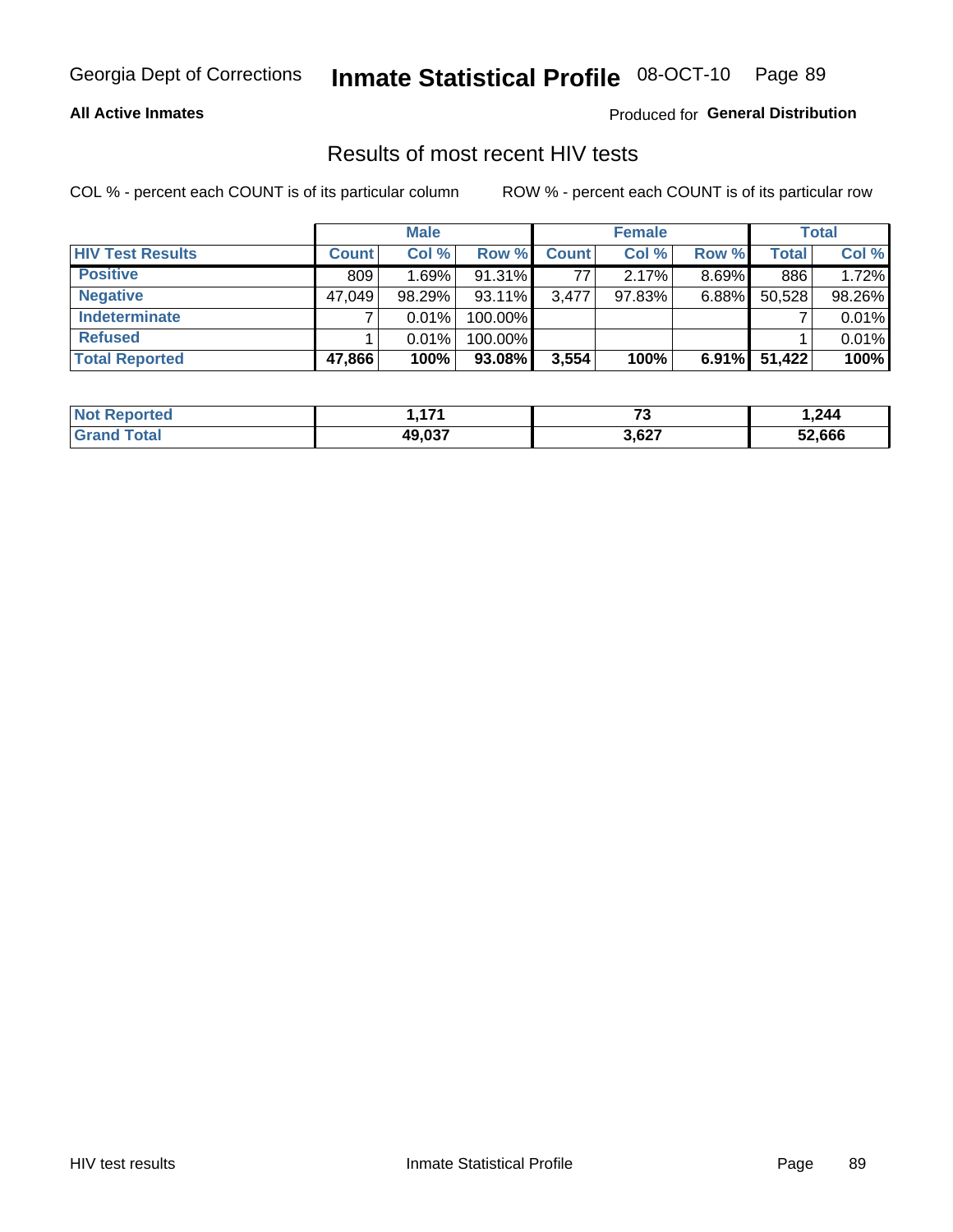# Inmate Statistical Profile 08-OCT-10 Page 90

### **All Active Inmates**

### Produced for General Distribution

### Results of most recent tuberculosis test

COL % - percent each COUNT is of its particular column

|                                  |              | <b>Male</b> |           |              | <b>Female</b> |          |              | Total  |
|----------------------------------|--------------|-------------|-----------|--------------|---------------|----------|--------------|--------|
| <b>Tuberculosis Test Results</b> | <b>Count</b> | Col %       | Row %     | <b>Count</b> | Col %         | Row %    | <b>Total</b> | Col %  |
| <b>Positive on current test</b>  | 9.608        | 19.76%      | 97.54%    | 242          | 6.74%         | $2.46\%$ | 9,850        | 18.86% |
| <b>Positive on previous test</b> | 163          | 0.34%       | 100.00%   |              |               |          | 163          | 0.31%  |
| <b>Negative</b>                  | 38,857       | 79.91%      | $92.06\%$ | 3,350        | $93.26\%$     | $7.94\%$ | 42.210       | 80.83% |
| <b>Total Reported</b>            | 48,628       | 100%        | $93.12\%$ | 3,592        | 100%          | 6.88%    | 52,223       | 100%   |

| <b>Not Reported</b> | 409    | 25 T<br>v. | 444    |
|---------------------|--------|------------|--------|
| Total<br>Gran       | 49,037 | 3,627      | 52,667 |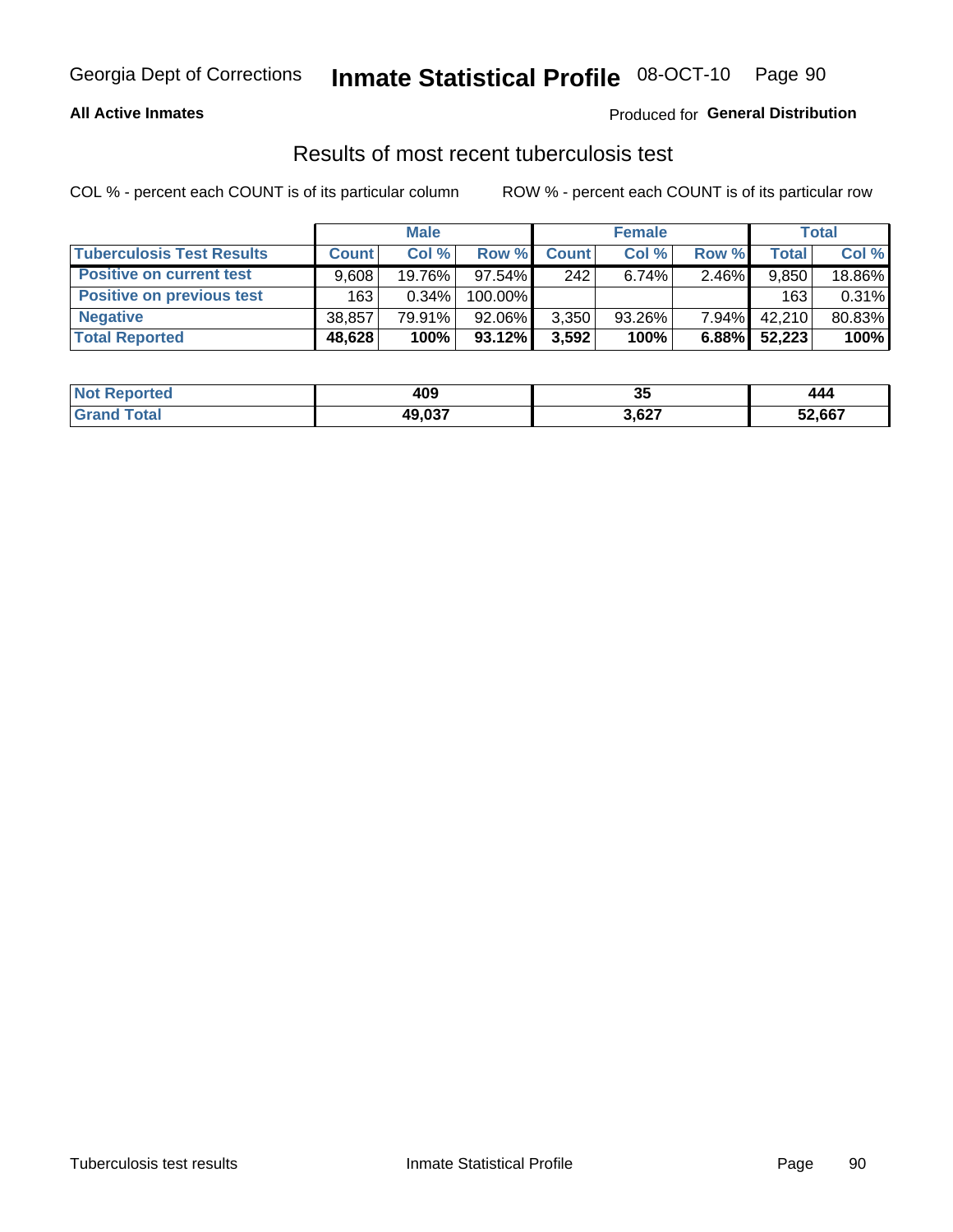# Georgia Dept of Corrections **Inmate Statistical Profile** 08-OCT-10 Page 91

### **All Active Inmates**

Produced for **General Distribution**

### Results of most recent syphilis test

COL % - percent each COUNT is of its particular column ROW % - percent each COUNT is of its particular row

|                                 |              | <b>Male</b> |           |              | <b>Female</b> |           |         | Total  |
|---------------------------------|--------------|-------------|-----------|--------------|---------------|-----------|---------|--------|
| <b>Syphilis Test Results</b>    | <b>Count</b> | Col%        | Row %     | <b>Count</b> | Col %         | Row %     | Total I | Col %  |
| <b>Positive on current test</b> | 691          | 1.46% l     | 89.74%    | 79           | 2.24%         | $10.26\%$ | 770     | 1.51%  |
| <b>Negative</b>                 | 46.667       | 98.54%      | $93.10\%$ | 3,455        | $97.76\%$     | $6.89\%$  | 50,125  | 98.49% |
| <b>Total Reported</b>           | 47,358       | 100%        | 93.05%    | 3,534        | 100%          | $6.94\%$  | 50,895  | 100%   |

| <b>Not Reported</b> | . 679  | ດາ<br>◡ | フフク<br>1 . <i>.</i> |
|---------------------|--------|---------|---------------------|
| <b>Grand Total</b>  | 49,037 | 3,627   | 52,667              |